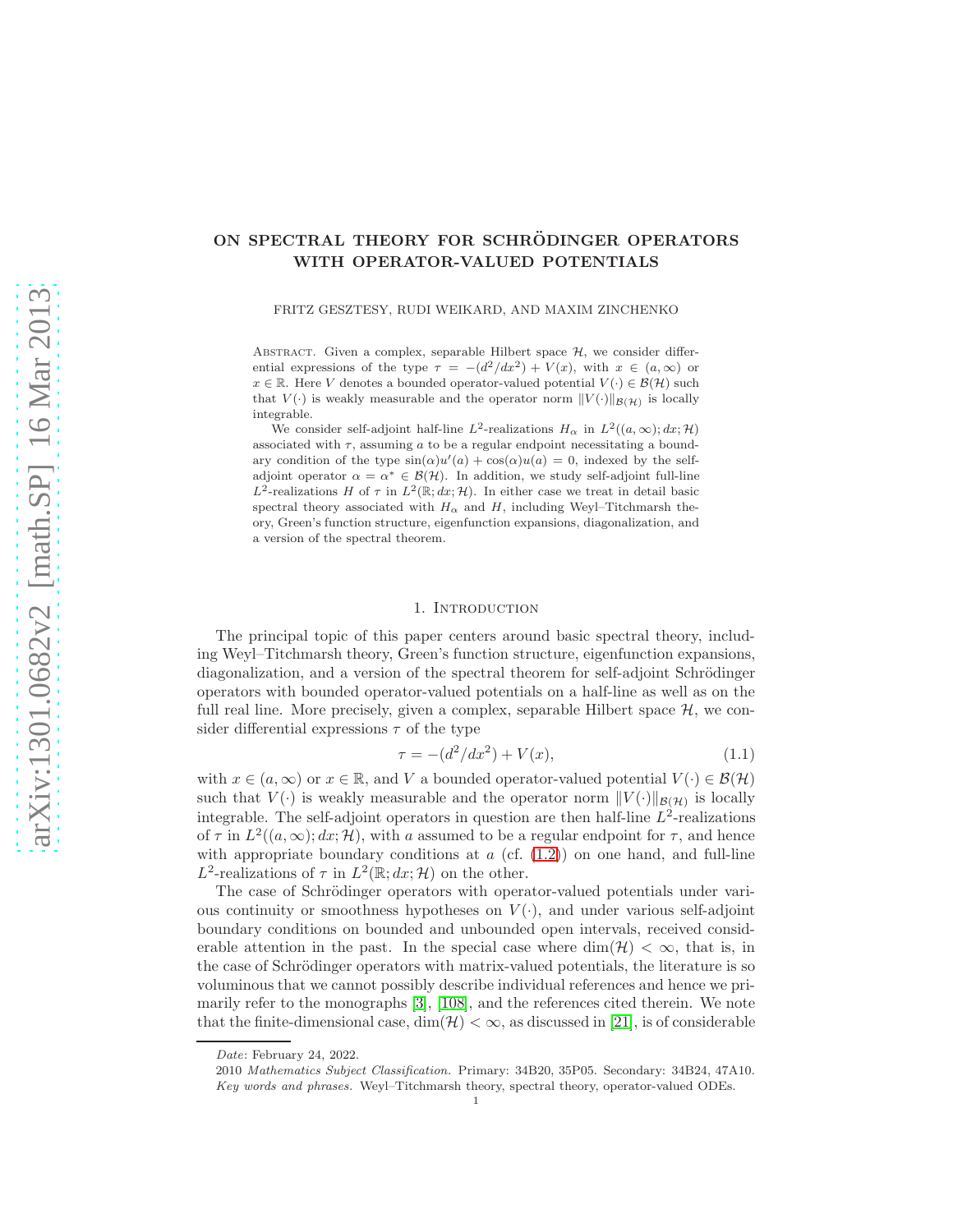interest as it represents an important ingredient in some proofs of Lieb–Thirring inequalities (cf. [\[78\]](#page-46-0)). In addition, the constant coefficient case, where  $\tau$  is of the special form  $\tau = -(d^2/dx^2) + A$ , has received overwhelming attention. But since this is not the focus of this paper we just refer to [\[62\]](#page-45-0), [\[63,](#page-45-1) Chs. 3, 4], [\[86\]](#page-46-1), and the literature cited therein.

In the particular case of Schrödinger-type operators corresponding to the differential expression  $\tau = -(d^2/dx^2) + A + V(x)$  on a bounded interval  $(a, b) \subset \mathbb{R}$ with either  $A = 0$  or A a self-adjoint operator satisfying  $A \ge cI_{\mathcal{H}}$  for some  $c > 0$ , unique solvability of boundary value problems, the asymptotic behavior of eigenvalues, and trace formulas in connection with various self-adjoint realizations of  $\tau = -(d^2/dx^2) + A + V(x)$  on a bounded interval  $(a, b)$  are discussed, for instance, in [\[11\]](#page-43-1), [\[12\]](#page-43-2), [\[13\]](#page-43-3), [\[17\]](#page-43-4), [\[59\]](#page-45-2), [\[61\]](#page-45-3), [\[64\]](#page-45-4), [\[65\]](#page-45-5), [\[91\]](#page-46-2), [\[93\]](#page-46-3) (for the case of spectral parameter dependent separated boundary conditions, see also [\[5\]](#page-43-5), [\[7\]](#page-43-6), [\[18\]](#page-44-1)).

For earlier results on various aspects of boundary value problems, spectral theory, and scattering theory in the half-line case  $(a, b) = (0, \infty)$ , the situation closely related to the principal topic of this paper, we refer, for instance, to [\[6\]](#page-43-7), [\[8\]](#page-43-8), [\[38\]](#page-44-2), [\[59\]](#page-45-2)–[\[60\]](#page-45-6), [\[64\]](#page-45-4), [\[75\]](#page-46-4), [\[91\]](#page-46-2), [\[93\]](#page-46-3), [\[104\]](#page-47-1), [\[112\]](#page-47-2), [\[119\]](#page-47-3) (the case of the real line is discussed in [\[121\]](#page-47-4)). While our treatment of initial value problems associated with  $\tau$  given by  $(1.1)$  in [\[56\]](#page-45-7) was originally inspired by the one in Saitō [\[112\]](#page-47-2), we do permit a more general local behavior of  $V(\cdot)$ . With respect to spectral theory for self-adjoint half-line realizations of  $\tau$  in  $L^2((a,\infty); dx; \mathcal{H})$  we refer to the fundamental paper by Gorbachuk [\[59\]](#page-45-2). Our treatment in this context again permits more general potentials  $V(\cdot)$ , we also provide all details in connection with the derivation of  $(4.7)$  (cf.  $(4.11)$ – $(4.19)$ ), not present in [\[59\]](#page-45-2). Our  $2 \times 2$  block operator approach in Section [5](#page-22-0) in connection with full-line realizations of  $\tau$  in  $L^2(\mathbb{R}; dx; \mathcal{H})$ , with special emphasis on the structure of the Green's function [\(5.16\)](#page-24-0) and the Weyl–Titchmarsh matrix [\(5.18\)](#page-24-1) appears to be new, in particular, Theorems [5.2](#page-25-0) and [5.4,](#page-30-0) represent the principal new results in this paper in this operator-valued setting.

Next we briefly turn to the content of each section: Section [2](#page-2-0) recalls our basic results in [\[56\]](#page-45-7) on the initial value problem associated with Schrödinger operators with bounded operator-valued potentials. We use this section to introduce some of the basic notation employed subsequently and note that our conditions on  $V(\cdot)$ (cf. Hypothesis [2.7\)](#page-7-0) are the most general to date with respect to the local behavior of the latter. Also Section [3](#page-9-0) is of preparatory nature. Again following our detailed treatment in [\[56\]](#page-45-7), we introduce maximal and minimal operators associated with  $\tau = -(d^2/dx^2) + V(\cdot)$  on the interval  $(a, b) \subset \mathbb{R}$  (eventually aiming at the case of a half-line  $(a, \infty)$ , and assuming that the left end point a is regular for  $\tau$  and that  $\tau$  is in the limit point case at the end point b we discuss a family of self-adjoint extensions  $H_{\alpha}$  in  $L^2((a, b); dx; \mathcal{H})$  corresponding to boundary conditions of the type

<span id="page-1-0"></span>
$$
\sin(\alpha)u'(a) + \cos(\alpha)u(a) = 0,\tag{1.2}
$$

indexed by the self-adjoint operator  $\alpha = \alpha^* \in \mathcal{B}(\mathcal{H})$  with  $u \in \mathcal{H}$  lying in the domain of the maximal operator  $H_{\text{max}}$  corresponding to  $\tau$ . In addition, we recall elements of Weyl–Titchmarsh theory, culminating in the introduction of the operator-valued Weyl–Titchmarsh function  $m_{\alpha}(\cdot) \in \mathcal{B}(\mathcal{H})$  and the Green's function  $G_{\alpha}(z, \cdot, \cdot) \in$  $\mathcal{B}(\mathcal{H})$  of  $H_{\alpha}$ . Section [4](#page-14-0) then presents our first set of principal spectral results for the right half-line  $(a, \infty)$ , denoting the corresponding self-adjoint right halfline operator in  $L^2((a,\infty); dx; \mathcal{H})$  by  $H_{+,\alpha}$ : Theorem [4.2](#page-15-1) and especially, Theorem [4.5,](#page-21-0) then yield a diagonalization of  $H_{+\alpha}$  and contain its underlying generalized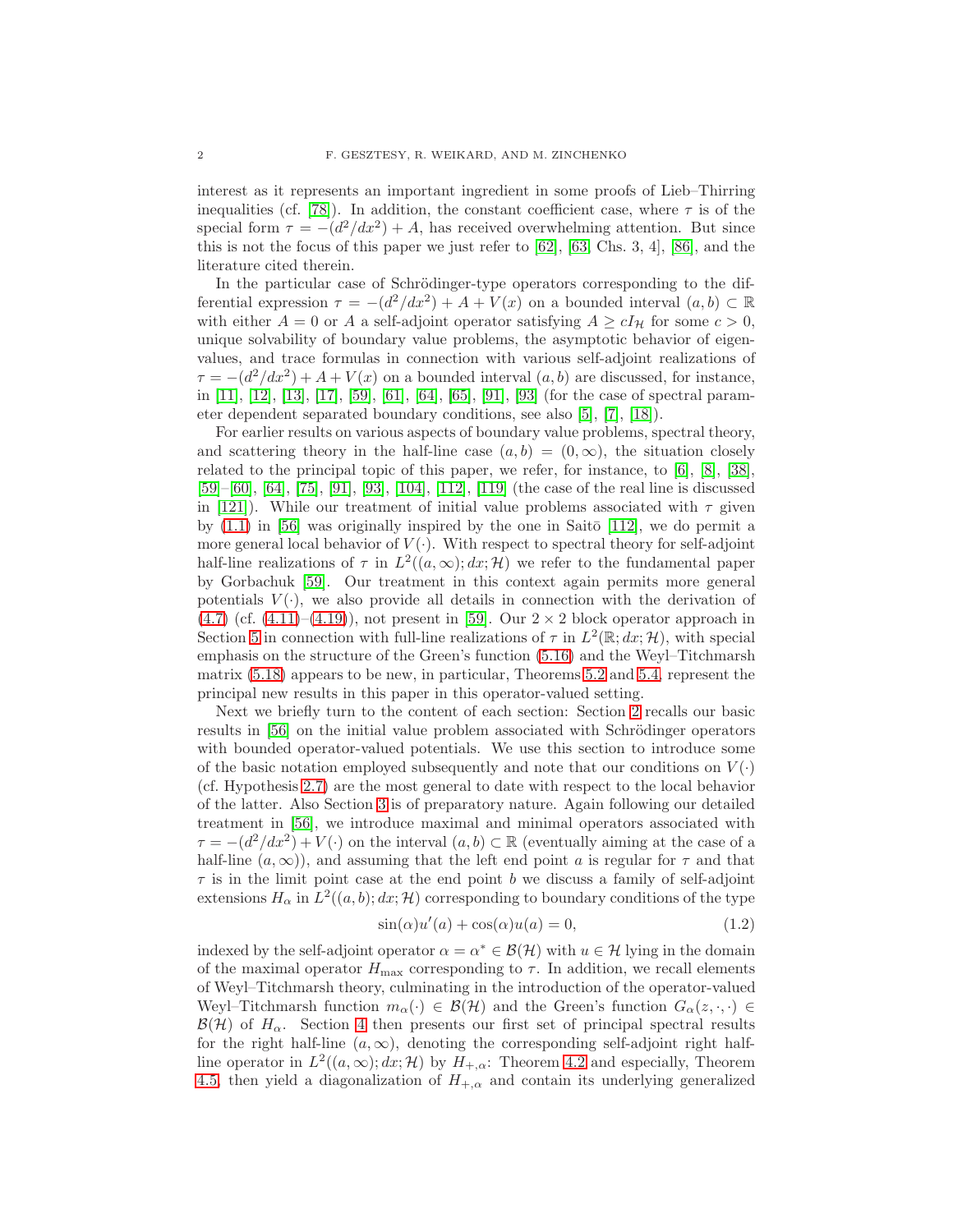eigenfunction expansion, including a description of support properties of the  $\mathcal{B}(\mathcal{H})$ valued half-line spectral measure  $d\rho_{+,\alpha}$ . In particular, they illustrate the spectral theorem for  $F(H_{+,\alpha}), F \in C(\mathbb{R})$ . Our final Section [5](#page-22-0) then derives the analogous results for full-line Schrödinger operators H in  $L^2(\mathbb{R}; dx; \mathcal{H})$ , employing a  $2 \times 2$  block operator representation of the associated Weyl–Titchmarsh  $M_{\alpha}(\cdot, x_0)$ -matrix and its  $\mathcal{B}(\mathcal{H}^2)$ -valued spectral measure  $d\Omega_\alpha(\cdot, x_0)$ , decomposing R into a left and right half-line with reference point  $x_0 \in \mathbb{R}$ ,  $(-\infty, x_0] \cup [x_0, \infty)$ . The latter decomposition is familiar from the scalar and matrix-valued  $(\dim(\mathcal{H}) < \infty)$  special cases. Our principal new results, Theorems [5.2](#page-25-0) and [5.4](#page-30-0) again yield a diagonalization of H and the corresponding generalized eigenfunction expansion, illustrating the spectral theorem for  $F(H)$  and support properties of  $d\Omega_{\alpha}(\cdot, x_0)$ . [A](#page-30-1)ppendix A collects basic facts on operator-valued Herglotz functions, some of which are of interest in their own right. Appendix [B](#page-33-0) recalls several equivalent definitions of direct integrals of Hilbert spaces and constructions of the model Hilbert space  $L^2(\mathbb{R};d\Sigma;\mathcal{K})$  associated with a  $\mathcal{B}(\mathcal{K})$ -valued measure  $d\Sigma$ ) described in [\[53\]](#page-45-8) and [\[57\]](#page-45-9) and also describes a new connection with a construction due to Saitō  $[112]$ . The topics in both appendices are frequently used throughout this manuscript and we hope they render this paper sufficiently self-contained.

We should also add that while this paper completes our project on Schrödinger operators with bounded operator-valued potentials, it simultaneously represents the basis for the next step in this program: This step aims at certain classes of unbounded operator-valued potentials  $V$ , applicable to multi-dimensional Schrödinger operators in  $L^2(\mathbb{R}^n; d^n x)$ ,  $n \in \mathbb{N}$ ,  $n \geq 2$ , generated by differential expressions of the type  $\Delta + V(\cdot)$ . It was precisely the connection between multi-dimensional Schrödinger operators and one-dimensional Schrödinger operators with unbounded operator-valued potentials which originally motivated our interest in this circle of ideas. This connection was already employed by Kato [\[72\]](#page-46-5) in 1959; for more recent applications of this connection between one-dimensional Schrödinger operators with unbounded operator-valued potentials and multi-dimensional Schrödinger operators we refer, for instance, to [\[2\]](#page-43-9), [\[35\]](#page-44-3), [\[69\]](#page-45-10), [\[79\]](#page-46-6), [\[86\]](#page-46-1), [\[88\]](#page-46-7), [\[89\]](#page-46-8), [\[90\]](#page-46-9), [\[110\]](#page-47-5), [\[111\]](#page-47-6), [\[113\]](#page-47-7)–[\[116\]](#page-47-8), and the references cited therein.

Finally, we comment on the notation used in this paper: Throughout,  $H$  denotes a separable, complex Hilbert space with inner product and norm denoted by  $(\cdot, \cdot)_{\mathcal{H}}$ (linear in the second argument) and  $\|\cdot\|_{\mathcal{H}}$ , respectively. The identity operator in H is written as  $I_{\mathcal{H}}$ . We denote by  $\mathcal{B}(\mathcal{H})$  (resp.,  $\mathcal{B}_{\infty}(\mathcal{H})$ ) the Banach space of linear bounded (resp., compact) operators in  $H$ . The domain, range, kernel (null space), resolvent set, and spectrum of a linear operator will be denoted by  $dom(\cdot)$ ,  $ran(\cdot)$ , ker(·),  $\rho(\cdot)$ , and  $\sigma(\cdot)$ , respectively. The closure of a closable operator S in H is denoted by  $\overline{S}$ .

<span id="page-2-0"></span>By  $\mathfrak{B}(\mathbb{R})$  we denote the collection of Borel subsets of  $\mathbb{R}$ .

## 2. THE INITIAL VALUE PROBLEM ASSOCIATED WITH SCHRÖDINGER Operators with Operator-Valued Potentials Revisited

In this section we recall the basic results about initial value problems for secondorder differential equations of the form  $-y'' + Qy = f$  on an arbitrary open interval  $(a, b) \subseteq \mathbb{R}$  with a bounded operator-valued coefficient Q, that is, when  $Q(x)$  is a bounded operator on a separable, complex Hilbert space  $\mathcal H$  for a.e.  $x \in (a, b)$ . In fact, we are interested in two types of situations: In the first one  $f(x)$  is an element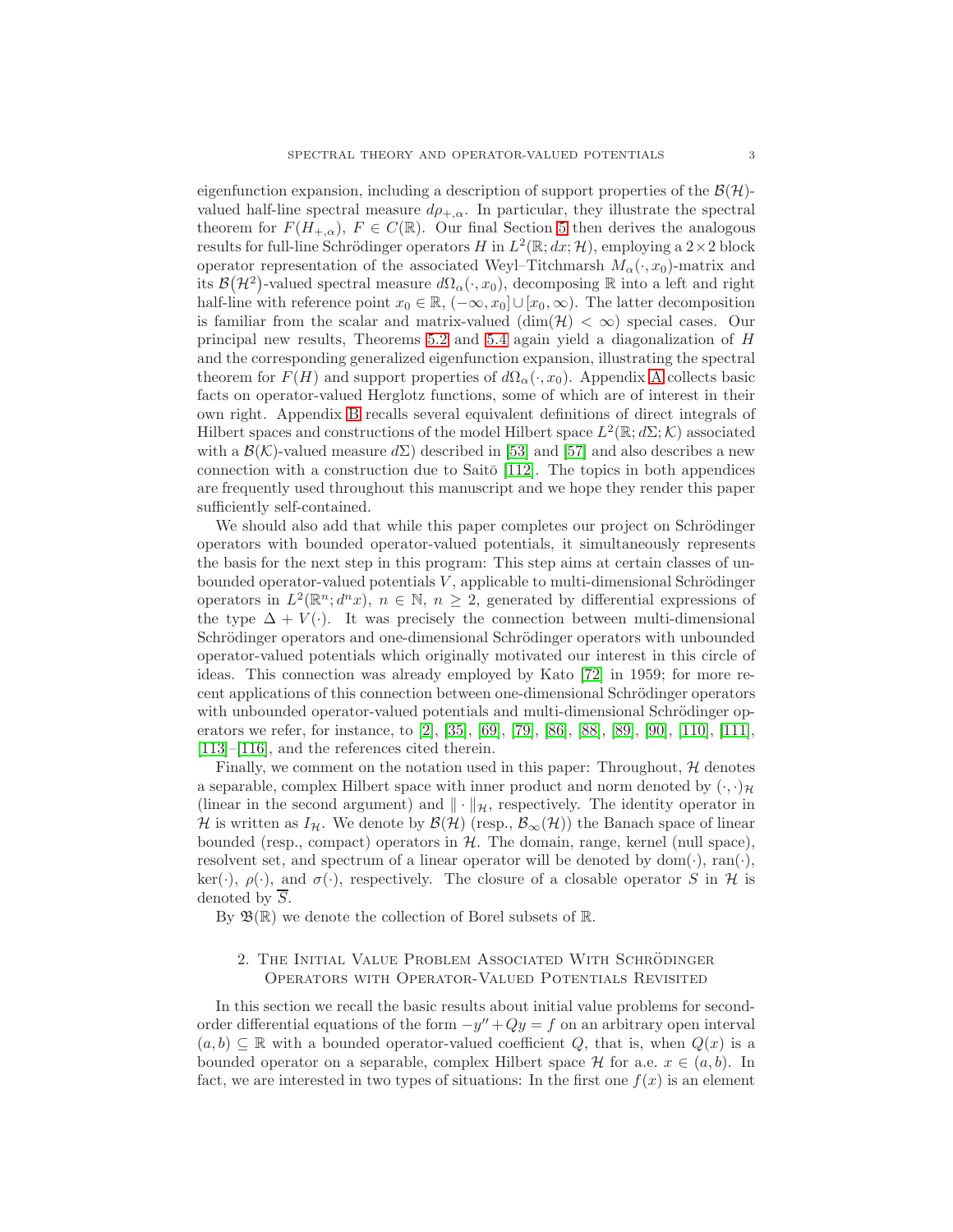of the Hilbert space H for a.e.  $x \in (a, b)$ , and the solution sought is to take values in H. In the second situation,  $f(x)$  is a bounded operator on H for a.e.  $x \in (a, b)$ , as is the proposed solution y.

All results recalled in this section were proved in detail in [\[56\]](#page-45-7).

We start with some necessary preliminaries: Let  $(a, b) \subseteq \mathbb{R}$  be a finite or infinite interval and  $\mathcal{X}$  a Banach space. Unless explicitly stated otherwise (such as in the context of operator-valued measures in Herglotz representations, cf. Appendix [A\)](#page-30-1), integration of  $\mathcal{X}$ -valued functions on  $(a, b)$  will always be understood in the sense of Bochner (cf., e.g., [\[15,](#page-43-10) p. 6–21], [\[42,](#page-44-4) p. 44–50], [\[67,](#page-45-11) p. 71–86], [\[87,](#page-46-10) Ch. III], [\[125,](#page-47-9) Sect. V.5 for details). In particular, if  $p \geq 1$ , the symbol  $L^p((a, b); dx; \mathcal{X})$  denotes the set of equivalence classes of strongly measurable  $X$ -valued functions which differ at most on sets of Lebesgue measure zero, such that  $||f(\cdot)||_{\mathcal{X}}^p \in L^1((a, b); dx)$ . The corresponding norm in  $L^p((a, b); dx; \mathcal{X})$  is given by

$$
||f||_{L^{p}((a,b);dx;X)} = \left(\int_{(a,b)} dx \, ||f(x)||_{\mathcal{X}}^{p}\right)^{1/p} \tag{2.1}
$$

and  $L^p((a, b); dx; \mathcal{X})$  is a Banach space.

If H is a separable Hilbert space, then so is  $L^2((a, b); dx; \mathcal{H})$  (see, e.g., [\[19,](#page-44-5) Subsects. 4.3.1, 4.3.2], [\[28,](#page-44-6) Sect. 7.1]).

One recalls that by a result of Pettis [\[102\]](#page-47-10), if  $\mathcal X$  is separable, weak measurability of  $X$ -valued functions implies their strong measurability.

If  $g \in L^1((a, b); dx; \mathcal{X})$ ,  $f(x) = \int_{x_0}^x dx' g(x')$ ,  $x_0, x \in (a, b)$ , then f is strongly differentiable a.e. on  $(a, b)$  and

$$
f'(x) = g(x) \text{ for a.e. } x \in (a, b).
$$
 (2.2)

In addition,

$$
\lim_{t \downarrow 0} \frac{1}{t} \int_{x}^{x+t} dx' \|g(x') - g(x)\|_{\mathcal{X}} = 0 \text{ for a.e. } x \in (a, b), \tag{2.3}
$$

in particular,

$$
s\text{-lim}_{t\downarrow 0} \frac{1}{t} \int_{x}^{x+t} dx' g(x') = g(x) \text{ for a.e. } x \in (a, b).
$$
 (2.4)

Sobolev spaces  $W^{n,p}((a, b); dx; \mathcal{X})$  for  $n \in \mathbb{N}$  and  $p \geq 1$  are defined as follows:  $W^{1,p}((a,b); dx; \mathcal{X})$  is the set of all  $f \in L^p((a,b); dx; \mathcal{X})$  such that there exists a  $g \in L^p((a, b); dx; \mathcal{X})$  and an  $x_0 \in (a, b)$  such that

$$
f(x) = f(x_0) + \int_{x_0}^{x} dx' g(x') \text{ for a.e. } x \in (a, b).
$$
 (2.5)

In this case g is the strong derivative of f,  $g = f'$ . Similarly,  $W^{n,p}((a, b); dx; \mathcal{X})$  is the set of all  $f \in L^p((a, b); dx; \mathcal{X})$  so that the first n strong derivatives of f are in  $L^p((a, b); dx; \mathcal{X})$ . For simplicity of notation one also introduces  $W^{0,p}((a, b); dx; \mathcal{X}) =$  $L^p((a, b); dx; \mathcal{X})$ . Finally,  $W^{n,p}_{\text{loc}}((a, b); dx; \mathcal{X})$  is the set of X-valued functions defined on  $(a, b)$  for which the restrictions to any compact interval  $[\alpha, \beta] \subset (a, b)$  are in  $W^{n,p}((\alpha,\beta); dx; \mathcal{X})$ . In particular, this applies to the case  $n = 0$  and thus defines  $L^p_{loc}((a, b); dx; \mathcal{X})$ . If a is finite we may allow  $[\alpha, \beta]$  to be a subset of  $[a, b)$  and denote the resulting space by  $W^{n,p}_{\text{loc}}([a, b); dx; \mathcal{X})$  (and again this applies to the case  $n = 0$ ).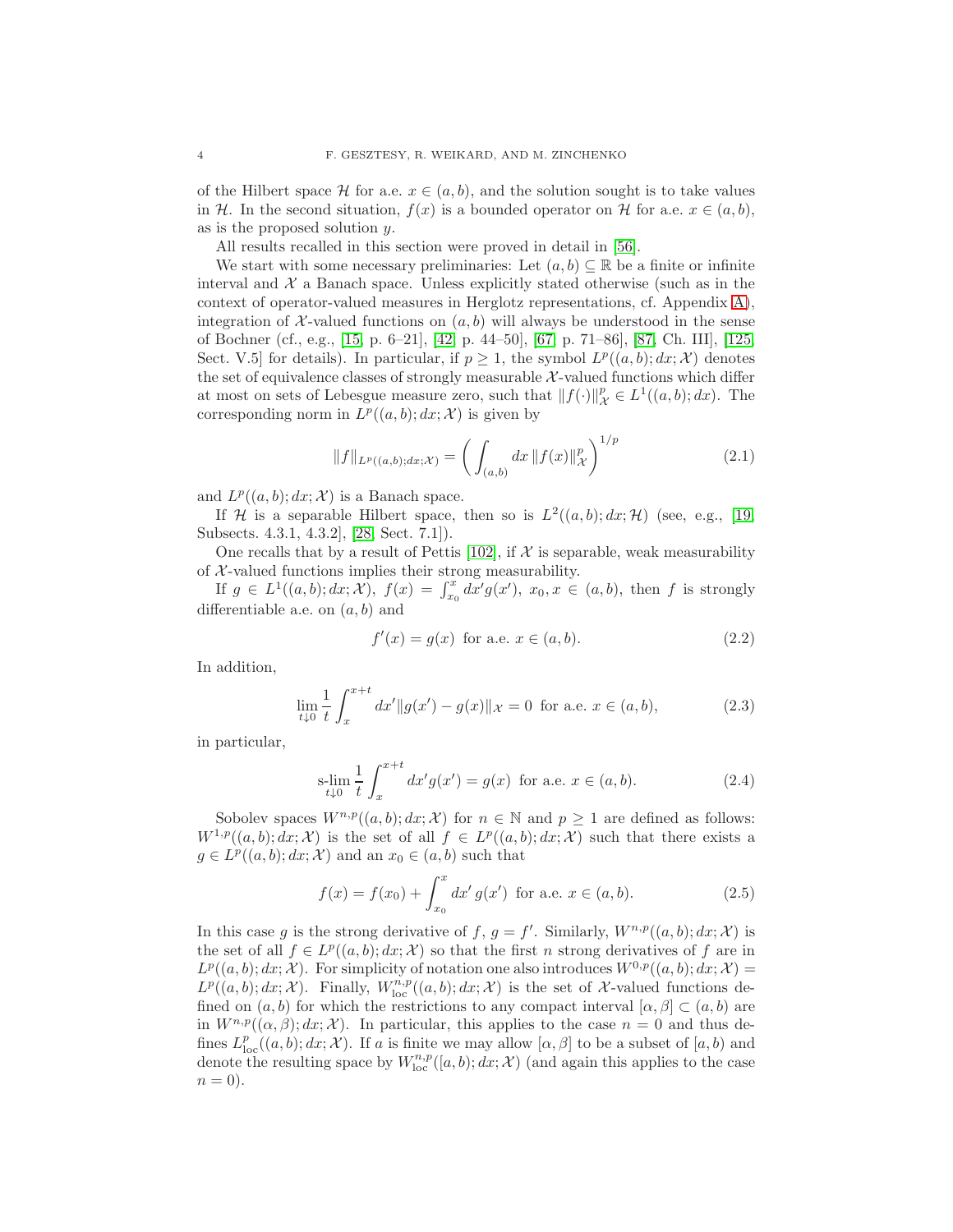Following a frequent practice (cf., e.g., the discussion in [\[14,](#page-43-11) Sect. III.1.2]), we will call elements of  $W^{1,1}([c,d]; dx; \mathcal{X})$ ,  $[c,d] \subset (a,b)$  (resp.,  $W^{1,1}_{loc}((a,b); dx; \mathcal{X})$ ), strongly absolutely continuous  $\mathcal{X}\text{-valued}$  functions on  $[c, d]$  (resp., strongly locally absolutely continuous X-valued functions on  $(a, b)$ ), but caution the reader that unless  $X$  possesses the Radon–Nikodym  $(RN)$  property, this notion differs from the classical definition of  $\mathcal{X}$ -valued absolutely continuous functions (we refer the interested reader to [\[42,](#page-44-4) Sect. VII.6] for an extensive list of conditions equivalent to  $\mathcal X$  having the RN property). Here we just mention that reflexivity of  $\mathcal X$  implies the RN property.

In the special case where  $\mathcal{X} = \mathbb{C}$ , we omit X and just write  $L^p_{(loc)}((a, b); dx)$ , as usual.

A Remark on notational convention: To avoid possible confusion later on between two standard notions of strongly continuous operator-valued functions  $F(x)$ ,  $x \in (a, b)$ , that is, strong continuity of  $F(\cdot)h$  in H for all  $h \in \mathcal{H}$  (i.e., pointwise continuity of  $F(\cdot)$ ), versus strong continuity of  $F(\cdot)$  in the norm of  $\mathcal{B}(\mathcal{H})$  (i.e., uniform continuity of  $F(\cdot)$ , we will always mean pointwise continuity of  $F(\cdot)$  in  $H$ . The same pointwise conventions will apply to the notions of strongly differentiable and strongly measurable operator-valued functions throughout this manuscript. In particular, and unless explicitly stated otherwise, for operator-valued functions  $Y$ , the symbol  $Y'$  will be understood in the strong sense; similarly,  $y'$  will denote the strong derivative for vector-valued functions y.

We start by recalling the following elementary, yet useful lemma:

**Lemma 2.1.** Let  $(a, b) \subseteq \mathbb{R}$ . Suppose  $Q : (a, b) \rightarrow \mathcal{B}(\mathcal{H})$  is a weakly measurable operator-valued function with  $||Q(\cdot)||_{\mathcal{B}(\mathcal{H})} \in L^1_{loc}((a, b); dx)$  and  $g : (a, b) \to \mathcal{H}$  is (weakly) measurable. Then Qg is (strongly) measurable. Moreover, if g is strongly continuous, then there exists a set  $E \subset (a, b)$  with zero Lebesgue measure, depending only on Q, such that for every  $x_0 \in (a, b) \backslash E$ ,

$$
\lim_{t \downarrow 0} \frac{1}{t} \int_{x_0}^{x_0 + t} dx \, \|Q(x)g(x) - Q(x_0)g(x_0)\|_{\mathcal{H}} = 0,\tag{2.6}
$$

in particular,

<span id="page-4-0"></span>
$$
s\text{-}\lim_{t\downarrow 0} \frac{1}{t} \int_{x_0}^{x_0+t} dx \, Q(x)g(x) = Q(x_0)g(x_0). \tag{2.7}
$$

In addition, the set of Lebesgue points of  $Q(\cdot)g(\cdot)$  can be chosen independently of g.

In connection with  $(2.7)$  we also refer to  $[42,$  Theorem II.2.9],  $[67,$  Subsect. III.3.8], [\[125,](#page-47-9) Theorem V.5.2].

<span id="page-4-2"></span>**Definition 2.2.** Let  $(a, b) \subseteq \mathbb{R}$  be a finite or infinite interval and  $Q : (a, b) \to B(\mathcal{H})$ a weakly measurable operator-valued function with  $||Q(\cdot)||_{\mathcal{B}(\mathcal{H})} \in L^1_{loc}((a, b); dx)$ , and suppose that  $f \in L^1_{loc}((a, b); dx; \mathcal{H})$ . Then the H-valued function  $y : (a, b) \to \mathcal{H}$ is called a (strong) solution of

<span id="page-4-1"></span>
$$
-y'' + Qy = f \tag{2.8}
$$

if  $y \in W^{2,1}_{loc}((a, b); dx; \mathcal{H})$  and  $(2.8)$  holds a.e. on  $(a, b)$ .

We recall our notational convention that vector-valued solutions of [\(2.8\)](#page-4-1) will always be viewed as strong solutions.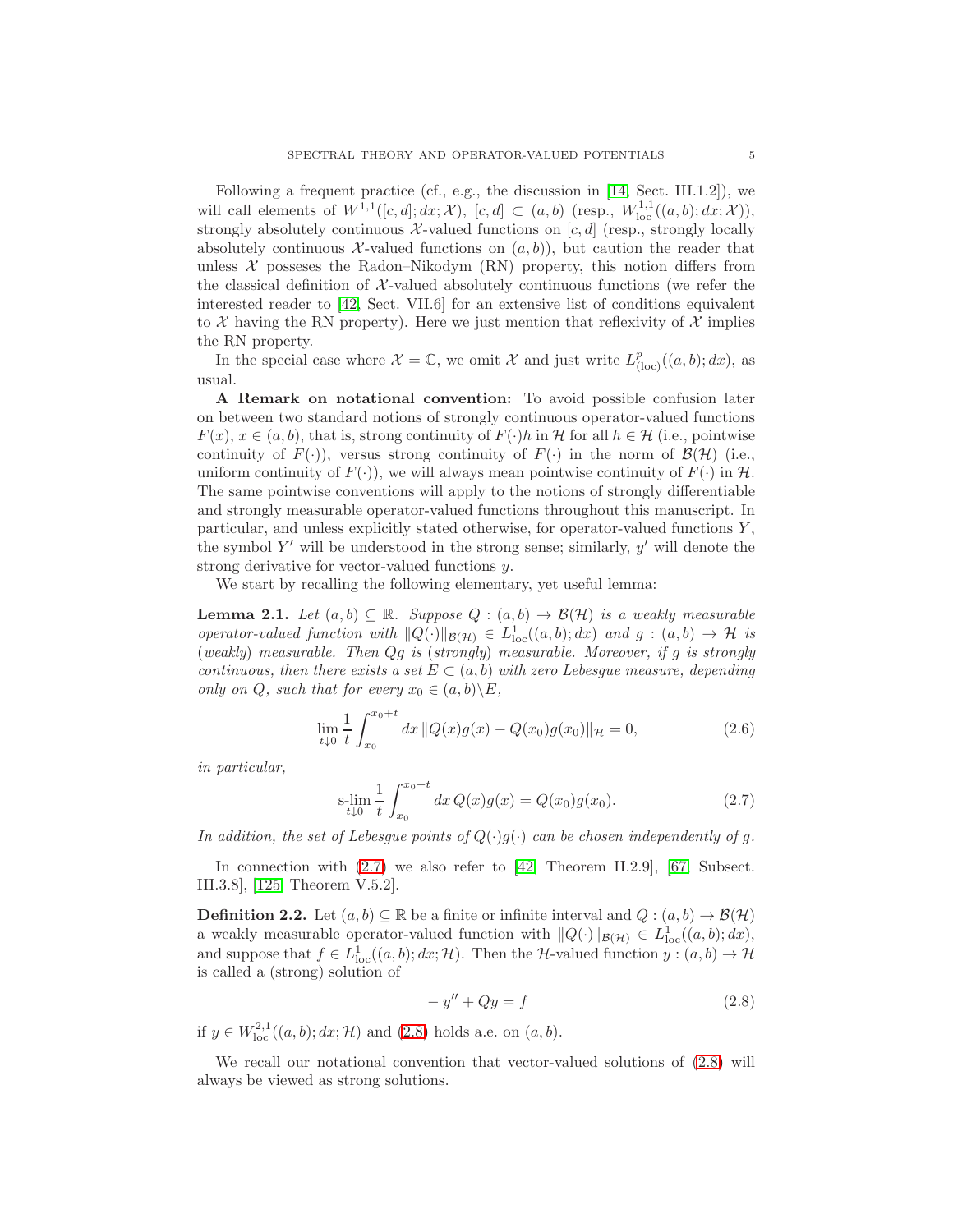One verifies that  $Q : (a, b) \to \mathcal{B}(\mathcal{H})$  satisfies the conditions in Definition [2.2](#page-4-2) if and only if  $Q^*$  does (a fact that will play a role later on, cf. the paragraph following  $(2.15)$ .

<span id="page-5-1"></span>**Theorem 2.3.** Let  $(a, b) \subseteq \mathbb{R}$  be a finite or infinite interval and  $V : (a, b) \to \mathcal{B}(\mathcal{H})$ a weakly measurable operator-valued function with  $||V(\cdot)||_{\mathcal{B}(\mathcal{H})} \in L^1_{loc}((a, b); dx)$ . Suppose that  $x_0 \in (a, b)$ ,  $z \in \mathbb{C}$ ,  $h_0, h_1 \in \mathcal{H}$ , and  $f \in L^1_{loc}((a, b); dx; \mathcal{H})$ . Then there is a unique H-valued solution  $y(z, \cdot, x_0) \in W^{2,1}_{loc}((a, b); dx; \mathcal{H})$  of the initial value problem

<span id="page-5-0"></span>
$$
\begin{cases}\n-y'' + (V - z)y = f \quad on \ (a, b) \setminus E, \\
y(x_0) = h_0, \ y'(x_0) = h_1,\n\end{cases}
$$
\n(2.9)

where the exceptional set E is of Lebesque measure zero and independent of z. Moreover, the following properties hold:

(i) For fixed  $x_0, x \in (a, b)$  and  $z \in \mathbb{C}$ ,  $y(z, x, x_0)$  depends jointly continuously on  $h_0, h_1 \in \mathcal{H}$ , and  $f \in L^1_{loc}((a, b); dx; \mathcal{H})$  in the sense that

$$
||y(z, x, x_0; h_0, h_1, f) - y(z, x, x_0; \widetilde{h}_0, \widetilde{h}_1, \widetilde{f})||_{\mathcal{H}}
$$
  
\n
$$
\leq C(z, V) [||h_0 - \widetilde{h}_0||_{\mathcal{H}} + ||h_1 - \widetilde{h}_1||_{\mathcal{H}} + ||f - \widetilde{f}||_{L^1([x_0, x]; dx; \mathcal{H})}],
$$
\n(2.10)

where  $C(z, V) > 0$  is a constant, and the dependence of y on the initial data  $h_0, h_1$  and the inhomogeneity f is displayed in  $(2.10)$ .

- (ii) For fixed  $x_0 \in (a, b)$  and  $z \in \mathbb{C}$ ,  $y(z, x, x_0)$  is strongly continuously differentiable with respect to x on  $(a, b)$ .
- (iii) For fixed  $x_0 \in (a, b)$  and  $z \in \mathbb{C}$ ,  $y'(z, x, x_0)$  is strongly differentiable with respect to x on  $(a, b) \setminus E$ .
- (iv) For fixed  $x_0, x \in (a, b), y(z, x, x_0)$  and  $y'(z, x, x_0)$  are entire with respect to z.

For classical references on initial value problems we refer, for instance, to [\[36,](#page-44-7) Chs. III, VII] and [\[43,](#page-44-8) Ch. 10], but we emphasize again that our approach minimizes the smoothness hypotheses on  $V$  and  $f$ .

<span id="page-5-3"></span>**Definition 2.4.** Let  $(a, b) \subseteq \mathbb{R}$  be a finite or infinite interval and assume that  $F, Q : (a, b) \rightarrow \mathcal{B}(\mathcal{H})$  are two weakly measurable operator-valued functions such that  $||F(\cdot)||_{\mathcal{B}(\mathcal{H})}, ||Q(\cdot)||_{\mathcal{B}(\mathcal{H})} \in L^1_{loc}((a, b); dx)$ . Then the  $\mathcal{B}(\mathcal{H})$ -valued function Y :  $(a, b) \rightarrow \mathcal{B}(\mathcal{H})$  is called a solution of

$$
-Y'' + QY = F \tag{2.11}
$$

if  $Y(\cdot)h \in W^{2,1}_{loc}((a,b); dx; \mathcal{H})$  for every  $h \in \mathcal{H}$  and  $-Y''h + QYh = Fh$  holds a.e. on  $(a, b)$ .

<span id="page-5-2"></span>Corollary 2.5. Let  $(a, b) \subseteq \mathbb{R}$  be a finite or infinite interval,  $x_0 \in (a, b)$ ,  $z \in$  $\mathbb{C}, Y_0, Y_1 \in \mathcal{B}(\mathcal{H}),$  and suppose  $F, V : (a, b) \to \mathcal{B}(\mathcal{H})$  are two weakly measurable operator-valued functions with  $||V(\cdot)||_{\mathcal{B}(\mathcal{H})}$ ,  $||F(\cdot)||_{\mathcal{B}(\mathcal{H})} \in L^1_{loc}((a, b); dx)$ . Then there is a unique  $\mathcal{B}(\mathcal{H})$ -valued solution  $Y(z, \cdot, x_0) : (a, b) \to \mathcal{B}(\mathcal{H})$  of the initial value problem

$$
\begin{cases}\n-Y'' + (V - z)Y = F \text{ on } (a, b) \setminus E, \\
Y(x_0) = Y_0, \ Y'(x_0) = Y_1.\n\end{cases}
$$
\n(2.12)

where the exceptional set E is of Lebesgue measure zero and independent of z. Moreover, the following properties hold: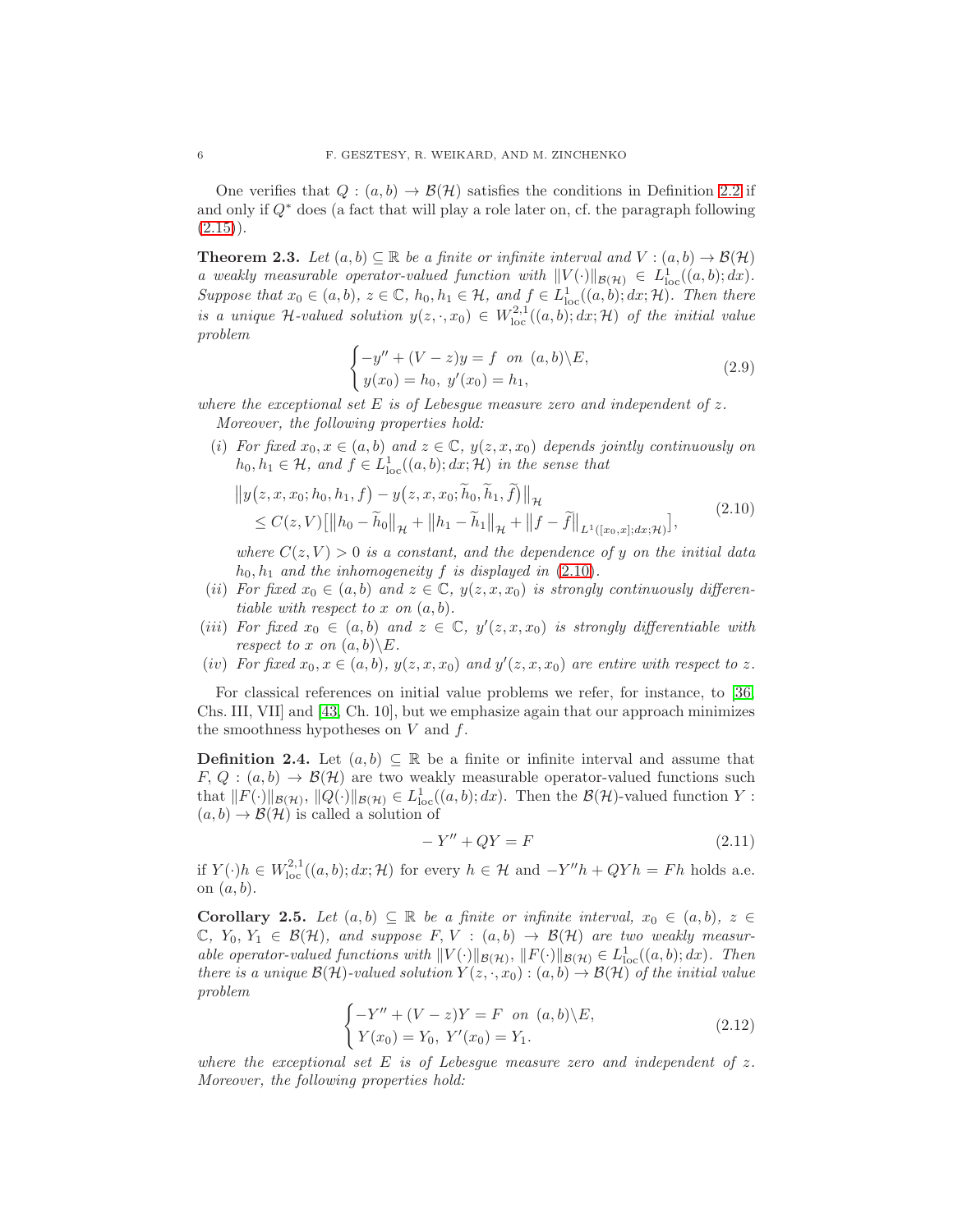- (i) For fixed  $x_0 \in (a, b)$  and  $z \in \mathbb{C}$ ,  $Y(z, x, x_0)$  is continuously differentiable with respect to x on  $(a, b)$  in the  $\mathcal{B}(\mathcal{H})$ -norm.
- (ii) For fixed  $x_0 \in (a, b)$  and  $z \in \mathbb{C}$ ,  $Y'(z, x, x_0)$  is strongly differentiable with respect to x on  $(a, b) \setminus E$ .
- (iii) For fixed  $x_0, x \in (a, b)$ ,  $Y(z, x, x_0)$  and  $Y'(z, x, x_0)$  are entire in z in the  $\mathcal{B}(\mathcal{H})$ -norm.

Various versions of Theorem [2.3](#page-5-1) and Corollary [2.5](#page-5-2) exist in the literature under varying assumptions on V and f, F. For instance, the case where  $V(\cdot)$  is continuous in the  $\mathcal{B}(\mathcal{H})$ -norm and  $F = 0$  is discussed in [\[66,](#page-45-12) Theorem 6.1.1]. The case, where  $||V(\cdot)||_{\mathcal{B}(\mathcal{H}} \in L^1_{loc}([a, c]; dx)$  for all  $c > a$  and  $F = 0$  is discussed in detail in [\[112\]](#page-47-2) (it appears that a measurability assumption of  $V(\cdot)$  in the  $\mathcal{B}(\mathcal{H})$ -norm is missing in the basic set of hypotheses of [\[112\]](#page-47-2)). Our extension to  $V(\cdot)$  weakly measurable and  $||V(\cdot)||_{\mathcal{B}(\mathcal{H})} \in L^1_{loc}([a, b); dx)$  in [\[56\]](#page-45-7) may well be the most general one published to date.

<span id="page-6-3"></span>**Definition 2.6.** Pick  $c \in (a, b)$ . The endpoint a (resp., b) of the interval  $(a, b)$ is called regular for the operator-valued differential expression  $-(d^2/dx^2) + Q(\cdot)$  if it is finite and if Q is weakly measurable and  $||Q(\cdot)||_{\mathcal{B}(\mathcal{H})} \in L^1_{loc}([a, c]; dx)$  (resp.,  $||Q(\cdot)||_{\mathcal{B}(\mathcal{H})} \in L^1_{loc}([c, b]; dx)$  for some  $c \in (a, b)$ . Similarly,  $-(d^2/dx^2) + Q(\cdot)$  is called regular at a (resp., regular at b) if a (resp., b) is a regular endpoint for  $-(d^2/dx^2) + Q(\cdot).$ 

We note that if a (resp., b) is regular for  $-(d^2/dx^2) + Q(x)$ , one may allow for  $x_0$  to be equal to a (resp., b) in the existence and uniqueness Theorem [2.3.](#page-5-1)

If  $f_1, f_2$  are strongly continuously differentiable  $H$ -valued functions, we define the Wronskian of  $f_1$  and  $f_2$  by

<span id="page-6-2"></span>
$$
W_*(f_1, f_2)(x) = (f_1(x), f_2'(x))_{\mathcal{H}} - (f_1'(x), f_2(x))_{\mathcal{H}}, \quad x \in (a, b).
$$
 (2.13)

If  $f_2$  is an H-valued solution of  $-y'' + Qy = 0$  and  $f_1$  is an H-valued solution of  $-y'' + Q^*y = 0$ , their Wronskian  $W_*(f_1, f_2)(x)$  is x-independent, that is,

<span id="page-6-1"></span>
$$
\frac{d}{dx}W_*(f_1, f_2)(x) = 0, \text{ for a.e. } x \in (a, b).
$$
 (2.14)

Equation  $(2.34)$  will show that the right-hand side of  $(2.14)$  actually vanishes for all  $x \in (a, b)$ .

We decided to use the symbol  $W_*(\cdot, \cdot)$  in [\(2.13\)](#page-6-2) to indicate its conjugate linear behavior with respect to its first entry.

Similarly, if  $F_1, F_2$  are strongly continuously differentiable  $\mathcal{B}(\mathcal{H})$ -valued functions, their Wronskian is defined by

<span id="page-6-0"></span>
$$
W(F_1, F_2)(x) = F_1(x)F'_2(x) - F'_1(x)F_2(x), \quad x \in (a, b).
$$
 (2.15)

Again, if  $F_2$  is a  $\mathcal{B}(\mathcal{H})$ -valued solution of  $-Y'' + QY = 0$  and  $F_1$  is a  $\mathcal{B}(\mathcal{H})$ -valued solution of  $-Y'' + YQ = 0$  (the latter is equivalent to  $-(Y^*)'' + Q^*Y^* = 0$  and hence can be handled in complete analogy via Theorem [2.3](#page-5-1) and Corollary [2.5,](#page-5-2) replacing  $Q$  by  $Q^*$ ) their Wronskian will be x-independent,

$$
\frac{d}{dx}W(F_1, F_2)(x) = 0 \text{ for a.e. } x \in (a, b).
$$
 (2.16)

Our main interest is in the case where  $V(\cdot) = V(\cdot)^* \in \mathcal{B}(\mathcal{H})$  is self-adjoint, that is, in the differential equation  $\tau \eta = z\eta$ , where  $\eta$  represents an H-valued,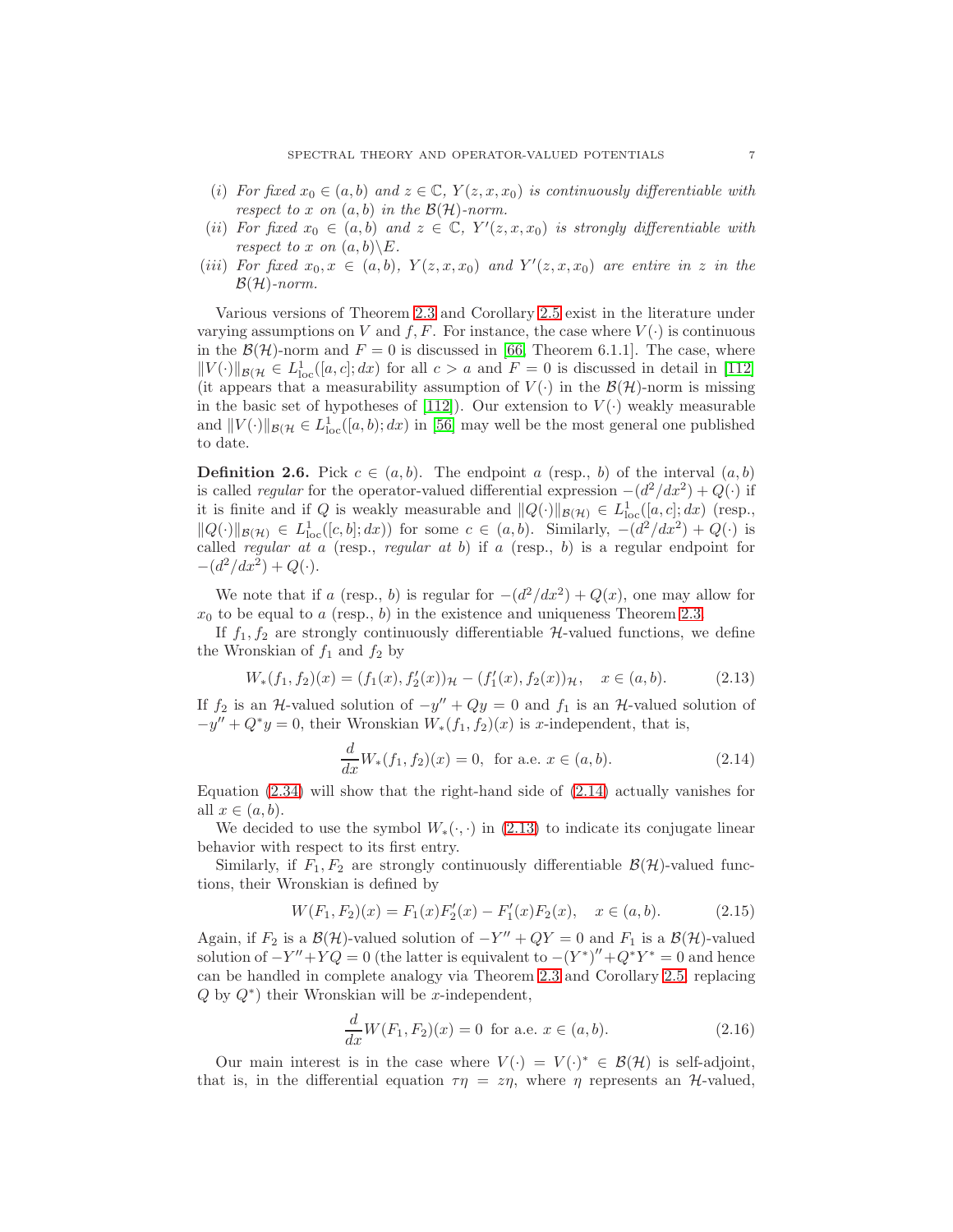respectively,  $\mathcal{B}(\mathcal{H})$ -valued solution (in the sense of Definitions [2.2,](#page-4-2) resp., [2.4\)](#page-5-3), and where  $\tau$  abbreviates the operator-valued differential expression

$$
\tau = -(d^2/dx^2) + V(\cdot). \tag{2.17}
$$

To this end, we now introduce the following basic assumption:

<span id="page-7-0"></span>**Hypothesis 2.7.** Let  $(a, b) \subseteq \mathbb{R}$ , suppose that  $V : (a, b) \rightarrow \mathcal{B}(\mathcal{H})$  is a weakly measurable operator-valued function with  $||V(\cdot)||_{\mathcal{B}(\mathcal{H})} \in L^1_{loc}((a, b); dx)$ , and assume that  $V(x) = V(x)^*$  for a.e.  $x \in (a, b)$ .

Moreover, for the remainder of this section we assume that  $\alpha \in \mathcal{B}(\mathcal{H})$  is a selfadjoint operator,

<span id="page-7-1"></span>
$$
\alpha = \alpha^* \in \mathcal{B}(\mathcal{H}).\tag{2.18}
$$

Assuming Hypothesis [2.7](#page-7-0) and [\(2.18\)](#page-7-1), we introduce the standard fundamental systems of operator-valued solutions of  $\tau y = zy$  as follows: Since  $\alpha$  is a bounded self-adjoint operator, one may define the self-adjoint operators  $A = \sin(\alpha)$  and  $B =$ cos( $\alpha$ ) via the spectral theorem. One then concludes that  $\sin^2(\alpha) + \cos^2(\alpha) = I_H$ and  $[\sin \alpha, \cos \alpha] = 0$  (here  $[\cdot, \cdot]$  represents the commutator symbol). The spectral theorem implies also that the spectra of  $sin(\alpha)$  and  $cos(\alpha)$  are contained in [−1, 1] and that the spectra of  $\sin^2(\alpha)$  and  $\cos^2(\alpha)$  are contained in [0,1]. Given such an operator  $\alpha$  and a point  $x_0 \in (a, b)$  or a regular endpoint for  $\tau$ , we now define  $\theta_{\alpha}(z,\cdot,x_0,), \phi_{\alpha}(z,\cdot,x_0)$  as those  $\mathcal{B}(\mathcal{H})$ -valued solutions of  $\tau Y = zY$  (in the sense of Definition [2.4\)](#page-5-3) which satisfy the initial conditions

<span id="page-7-4"></span>
$$
\theta_{\alpha}(z, x_0, x_0) = \phi'_{\alpha}(z, x_0, x_0) = \cos(\alpha), \quad -\phi_{\alpha}(z, x_0, x_0) = \theta'_{\alpha}(z, x_0, x_0) = \sin(\alpha). \tag{2.19}
$$

By Corollary 2.5 (iii), for any fixed  $x, x_0 \in (a, b)$ , the functions  $\theta_\alpha(z, x, x_0)$  and  $\phi_{\alpha}(z, x, x_0)$  as well as their strong x-derivatives are entire with respect to z in the  $\mathcal{B}(\mathcal{H})$ -norm. The same is true for the functions  $z \mapsto \theta_\alpha(\overline{z}, x, x_0)^*$  and  $z \mapsto$  $\phi_\alpha(\overline{z},x,x_0)^*.$ 

Since  $\theta_{\alpha}(\bar{z}, \cdot, x_0)^*$  and  $\phi_{\alpha}(\bar{z}, \cdot, x_0)^*$  satisfy the adjoint equation  $-Y'' + YV = zY$ and the same initial conditions as  $\theta_{\alpha}$  and  $\phi_{\alpha}$ , respectively, one obtains the following identities from the constancy of Wronskians:

$$
\theta'_{\alpha}(\bar{z},x,x_0)^*\theta_{\alpha}(z,x,x_0) - \theta_{\alpha}(\bar{z},x,x_0)^*\theta'_{\alpha}(z,x,x_0) = 0, \qquad (2.20)
$$

$$
\phi'_{\alpha}(\bar{z}, x, x_0)^* \phi_{\alpha}(z, x, x_0) - \phi_{\alpha}(\bar{z}, x, x_0)^* \phi'_{\alpha}(z, x, x_0) = 0, \qquad (2.21)
$$

$$
\phi'_{\alpha}(\bar{z},x,x_0)^*\theta_{\alpha}(z,x,x_0) - \phi_{\alpha}(\bar{z},x,x_0)^*\theta'_{\alpha}(z,x,x_0) = I_{\mathcal{H}},\tag{2.22}
$$

$$
\theta_{\alpha}(\bar{z},x,x_0)^* \phi_{\alpha}'(z,x,x_0) - \theta_{\alpha}'(\bar{z},x,x_0)^* \phi_{\alpha}(z,x,x_0) = I_{\mathcal{H}}.
$$
\n(2.23)

Equations  $(2.20)$ – $(2.23)$  are equivalent to the statement that the block operator

<span id="page-7-2"></span>
$$
\Theta_{\alpha}(z,x,x_0) = \begin{pmatrix} \theta_{\alpha}(z,x,x_0) & \phi_{\alpha}(z,x,x_0) \\ \theta'_{\alpha}(z,x,x_0) & \phi'_{\alpha}(z,x,x_0) \end{pmatrix}
$$
(2.24)

has a left inverse given by

<span id="page-7-5"></span><span id="page-7-3"></span>
$$
\begin{pmatrix} \phi'_{\alpha}(\bar{z}, x, x_0)^* & -\phi_{\alpha}(\bar{z}, x, x_0)^* \\ -\theta'_{\alpha}(\bar{z}, x, x_0)^* & \theta_{\alpha}(\bar{z}, x, x_0)^* \end{pmatrix}.
$$
 (2.25)

Thus the operator  $\Theta_{\alpha}(z, x, x_0)$  is injective. It is also surjective as will be shown next: Let  $(f_1, g_1)^\top$  be an arbitrary element of  $\mathcal{H} \oplus \mathcal{H}$  and let y be an  $\mathcal{H}$ -valued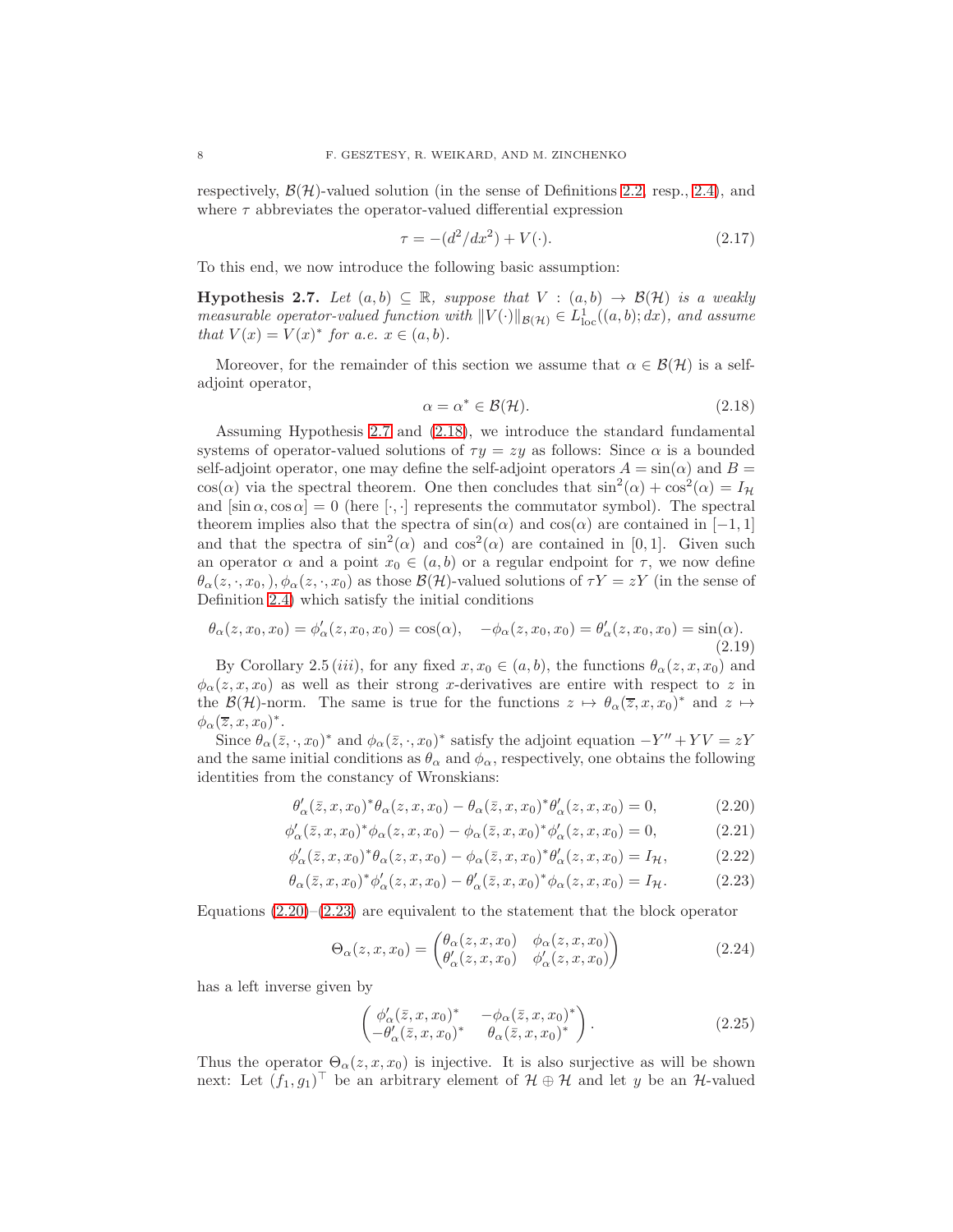solution of the initial value problem

$$
\begin{cases}\n\tau y = zy, \\
y(x_1) = f_1, \ y'(x_1) = g_1,\n\end{cases}
$$
\n(2.26)

for some given  $x_1 \in (a, b)$ . One notes that due to the initial conditions specified in  $(2.19), \Theta_{\alpha}(z, x_0, x_0)$  $(2.19), \Theta_{\alpha}(z, x_0, x_0)$  is bijective. We now assume that  $(f_0, g_0)^\top$  are given by

$$
\Theta_{\alpha}(z, x_0, x_0) \begin{pmatrix} f_0 \\ g_0 \end{pmatrix} = \begin{pmatrix} y(x_0) \\ y'(x_0) \end{pmatrix} . \tag{2.27}
$$

The existence and uniqueness Theorem [2.3](#page-5-1) then yields that

<span id="page-8-1"></span>
$$
\Theta_{\alpha}(z, x_1, x_0) \begin{pmatrix} f_0 \\ g_0 \end{pmatrix} = \begin{pmatrix} f_1 \\ g_1 \end{pmatrix} . \tag{2.28}
$$

This establishes surjectivity of  $\Theta_{\alpha}(z, x_1, x_0)$  which therefore has a right inverse too, also given by [\(2.25\)](#page-7-5). This fact then implies the following identities:

$$
\phi_{\alpha}(z,x,x_0)\theta_{\alpha}(\bar{z},x,x_0)^* - \theta_{\alpha}(z,x,x_0)\phi_{\alpha}(\bar{z},x,x_0)^* = 0, \qquad (2.29)
$$

$$
\phi'_{\alpha}(z,x,x_0)\theta'_{\alpha}(\bar{z},x,x_0)^* - \theta'_{\alpha}(z,x,x_0)\phi'_{\alpha}(\bar{z},x,x_0)^* = 0, \qquad (2.30)
$$

$$
\phi'_{\alpha}(z,x,x_0)\theta_{\alpha}(\bar{z},x,x_0)^* - \theta'_{\alpha}(z,x,x_0)\phi_{\alpha}(\bar{z},x,x_0)^* = I_{\mathcal{H}},\tag{2.31}
$$

$$
\theta_{\alpha}(z,x,x_0)\phi_{\alpha}'(\bar{z},x,x_0)^{*} - \phi_{\alpha}(z,x,x_0)\theta_{\alpha}'(\bar{z},x,x_0)^{*} = I_{\mathcal{H}}.\tag{2.32}
$$

Having established the invertibility of  $\Theta_{\alpha}(z, x_1, x_0)$  we can now show that for any  $x_1 \in (a, b)$ , any H-valued solution of  $\tau y = zy$  may be expressed in terms of  $\theta_{\alpha}(z,\cdot,x_1)$  and  $\phi_{\alpha}(z,\cdot,x_1)$ , that is,

$$
y(x) = \theta_{\alpha}(z, x, x_1)f + \phi_{\alpha}(z, x, x_1)g
$$
\n(2.33)

for appropriate vectors  $f, g \in \mathcal{H}$  or  $\mathcal{B}(\mathcal{H})$ .

We also recall several versions of Green's formula (also called Lagrange's identity).

**Lemma 2.8.** Let  $(a, b) \subseteq \mathbb{R}$  be a finite or infinite interval and  $[x_1, x_2] \subset (a, b)$ . (i) Assume that  $f, g \in W^{2,1}_{loc}((a, b); dx; \mathcal{H})$ . Then

<span id="page-8-0"></span>
$$
\int_{x_1}^{x_2} dx \left[ ((\tau f)(x), g(x))_{\mathcal{H}} - (f(x), (\tau g)(x))_{\mathcal{H}} \right] = W_*(f, g)(x_2) - W_*(f, g)(x_1). \tag{2.34}
$$

(ii) Assume that  $F : (a, b) \rightarrow \mathcal{B}(\mathcal{H})$  is absolutely continuous, that F' is again differentiable, and that F'' is weakly measurable. Also assume that  $||F''||_{\mathcal{H}} \in$  $L_{\text{loc}}^1((a, b); dx)$  and  $g \in W_{\text{loc}}^{2,1}((a, b); dx; \mathcal{H})$ . Then

$$
\int_{x_1}^{x_2} dx \left[ (\tau F^*)^*(x) g(x) - F(x) (\tau g)(x) \right] = (Fg' - F'g)(x_2) - (Fg' - F'g)(x_1). \tag{2.35}
$$

(iii) Assume that F, G :  $(a, b) \rightarrow \mathcal{B}(\mathcal{H})$  are absolutely continuous operator-valued functions such that  $F', G'$  are again differentiable and that  $F'', G''$  are weakly measurable. In addition, suppose that  $||F''||_{\mathcal{H}}$ ,  $||G''||_{\mathcal{H}} \in L^1_{loc}((a, b); dx)$ . Then

$$
\int_{x_1}^{x_2} dx \left[ (\tau F^*)(x)^* G(x) - F(x)(\tau G)(x) \right] = (FG' - F'G)(x_2) - (FG' - F'G)(x_1). \tag{2.36}
$$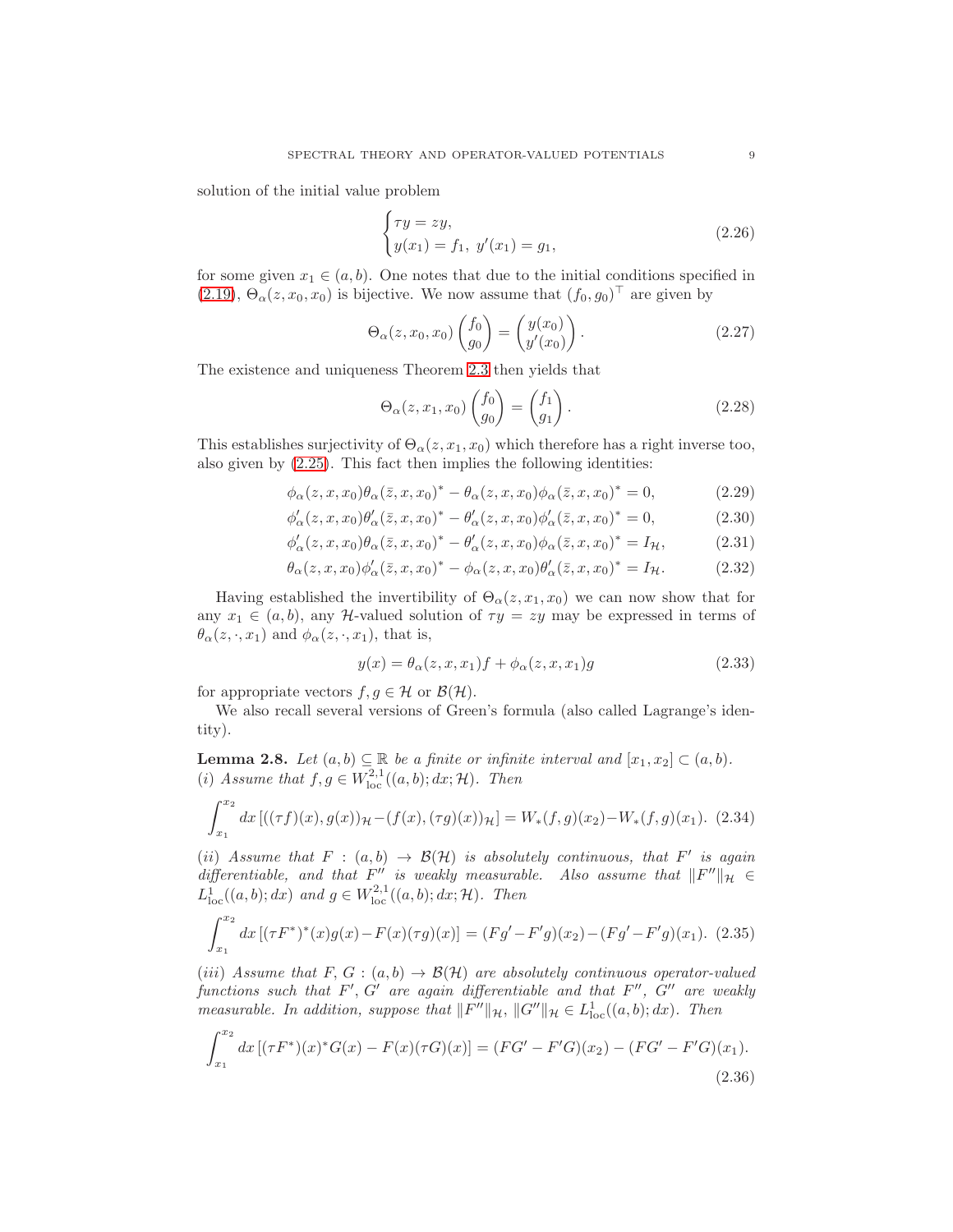## <span id="page-9-0"></span>3. Half-Line Weyl–Titchmarsh Theory for Schrodinger Operators ¨ WITH OPERATOR-VALUED POTENTIALS REVISITED

In this section we recall the basics of Weyl–Titchmarsh theory for self-adjoint Schrödinger operators  $H_{\alpha}$  in  $L^2((a, b); dx; \mathcal{H})$  associated with the operator-valued differential expression  $\tau = -(d^2/dx^2) + V(\cdot)$ , assuming regularity of the left endpoint a and the limit point case at the right endpoint  $b$  (see Definition [3.4\)](#page-10-0). We discuss the existence of Weyl–Titchmarsh solutions, introduce the corresponding Weyl–Titchmarsh m-function, and determine the structure of the Green's function of  $H_{\alpha}$ .

All results recalled in this section were proved in detail in [\[56\]](#page-45-7).

As before,  $H$  denotes a separable Hilbert space and  $(a, b)$  denotes a finite or infinite interval. One recalls that  $L^2((a, b); dx; \mathcal{H})$  is separable (since  $\mathcal{H}$  is) and that

$$
(f,g)_{L^2((a,b);dx; \mathcal{H})} = \int_a^b dx \, (f(x), g(x))_{\mathcal{H}}, \quad f, g \in L^2((a,b); dx; \mathcal{H}). \tag{3.1}
$$

Assuming Hypothesis [2.7](#page-7-0) throughout this section, we are interested in studying certain self-adjoint operators in  $L^2((a, b); dx; \mathcal{H})$  associated with the operatorvalued differential expression  $\tau = -(d^2/dx^2) + V(\cdot)$ . These will be suitable restrictions of the *maximal* operator  $H_{\text{max}}$  in  $L^2((a, b); dx; \mathcal{H})$  defined by

$$
H_{\text{max}}f = \tau f,
$$
  
\n
$$
f \in \text{dom}(H_{\text{max}}) = \{ g \in L^2((a, b); dx; \mathcal{H}) \mid g \in W_{\text{loc}}^{2,1}((a, b); dx; \mathcal{H});
$$
\n
$$
\tau g \in L^2((a, b); dx; \mathcal{H}) \}.
$$
\n(3.2)

We also introduce the operator  $\dot{H}_{\text{min}}$  in  $L^2((a, b); dx; \mathcal{H})$  as the restriction of  $H_{\text{max}}$ to the domain

$$
\text{dom}(\dot{H}_{\text{min}}) = \{ g \in \text{dom}(H_{\text{max}}) \mid \text{supp}(u) \text{ is compact in } (a, b) \}. \tag{3.3}
$$

Finally, the *minimal* operator  $H_{\min}$  in  $L^2((a, b); dx; \mathcal{H})$  associated with  $\tau$  is then defined as the closure of  $H_{\text{min}}$ ,

$$
H_{\min} = \overline{H_{\min}}.\tag{3.4}
$$

Next, we intend to show that  $H_{\text{max}}$  is the adjoint of  $H_{\text{min}}$  (and hence that of  $H_{\text{min}}$ ), implying, in particular, that  $H_{\text{max}}$  is closed. To this end, we first establish the following two preparatory lemmas for the case where  $a$  and  $b$  are both regular endpoints for  $\tau$  in the sense of Definition [2.6.](#page-6-3)

<span id="page-9-1"></span>**Lemma 3.1.** In addition to Hypothesis [2.7](#page-7-0) suppose that a and b are regular endpoints for  $\tau$ . Then

$$
\ker(H_{\max} - zI_{L^2((a,b);dx; \mathcal{H})})
$$
  
= { $\{[\theta_0(z, \cdot, a)f + \phi_0(z, \cdot, a)g] \in L^2((a,b); dx; \mathcal{H}) \mid f, g \in \mathcal{H}\}$  (3.5)

is a closed subspace of  $L^2((a, b); dx; \mathcal{H})$ .

Of course, if H is finite-dimensional (e.g., in the scalar case,  $\dim(\mathcal{H}) = 1$ ), then  $\ker(H_{\text{max}} - zI_{L^2((a,b);dx; \mathcal{H})})$  is finite-dimensional and hence automatically closed.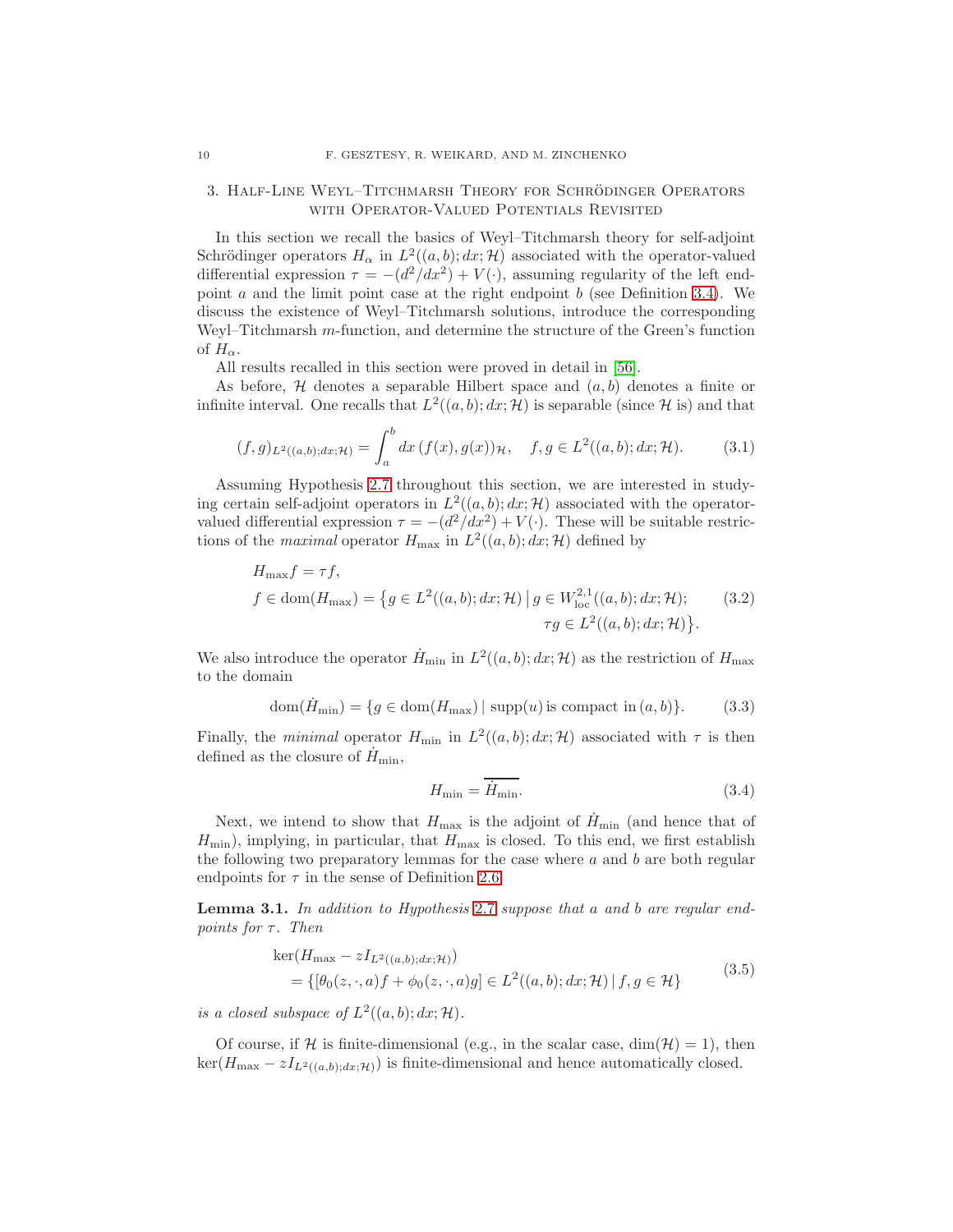<span id="page-10-1"></span>Lemma 3.2. In addition to Hypothesis [2.7](#page-7-0) suppose that a and b are regular endpoints for  $\tau$ . Denote by  $H_0$  the linear operator in  $L^2((a, b); dx; \mathcal{H})$  defined by the restriction of  $H_{\text{max}}$  to the space

<span id="page-10-3"></span>
$$
dom(H_0) = \{ g \in dom(H_{\text{max}}) \, | \, g(a) = g(b) = g'(a) = g'(b) = 0 \}. \tag{3.6}
$$

Then

$$
\ker(H_{\text{max}}) = [\text{ran}(H_0)]^{\perp},\tag{3.7}
$$

that is, the space of solutions u of  $\tau u = 0$  coincides with the orthogonal complement of the collection of elements  $\tau u_0$  satisfying  $u_0 \in \text{dom}(H_0)$ .

<span id="page-10-2"></span>**Theorem 3.3.** Assume Hypothesis [2.7](#page-7-0). Then the operator  $H_{\min}$  is densely defined. Moreover,  $H_{\text{max}}$  is the adjoint of  $H_{\text{min}}$ ,

$$
H_{\text{max}} = (\dot{H}_{\text{min}})^*.
$$
\n(3.8)

In particular,  $H_{\text{max}}$  is closed. In addition,  $\dot{H}_{\text{min}}$  is symmetric and  $H_{\text{max}}^*$  is the closure of  $H_{\text{min}}$ , that is,

$$
H_{\text{max}}^* = \overline{\dot{H}_{\text{min}}} = H_{\text{min}}.\tag{3.9}
$$

Lemmas [3.1,](#page-9-1) [3.2,](#page-10-1) and Theorem [3.3,](#page-10-2) under additional hypotheses on  $V$  (typically involving continuity assumptions) are of course well-known and go back to Rofe-Beketov [\[105\]](#page-47-11), [\[106\]](#page-47-12) (see also [\[63,](#page-45-1) Sect. 3.4], [\[108,](#page-47-0) Ch. 5]).

In the special case where a and b are regular endpoints for  $\tau$ , the operator  $H_0$ introduced in [\(3.6\)](#page-10-3) coincides with the minimal operator  $H_{\text{min}}$ .

Using the dominated convergence theorem and Green's formula [\(2.34\)](#page-8-0) one can show that  $\lim_{x\to a} W_*(u, v)(x)$  and  $\lim_{x\to b} W_*(u, v)(x)$  both exist whenever  $u, v \in$ dom( $H_{\text{max}}$ ). We will denote these limits by  $W_*(u, v)(a)$  and  $W_*(u, v)(b)$ , respectively. Thus Green's formula also holds for  $x_1 = a$  and  $x_2 = b$  if u and v are in  $dom(H_{\text{max}}),$  that is,

$$
(H_{\max}u, v)_{L^2((a,b);dx; \mathcal{H})} - (u, H_{\max}v)_{L^2((a,b);dx; \mathcal{H})} = W_*(u, v)(b) - W_*(u, v)(a).
$$
\n(3.10)

This relation and the fact that  $H_{\min} = H_{\max}^*$  is a restriction of  $H_{\max}$  show that

$$
dom(H_{\min}) = \{u \in dom(H_{\max}) | W_*(u, v)(b) = W_*(u, v)(a) = 0
$$
  
for all  $v \in dom(H_{\max})\}.$  (3.11)

<span id="page-10-0"></span>**Definition 3.4.** Assume Hypothesis [2.7.](#page-7-0) Then the endpoint a (resp., b) is said to be of limit-point type for  $\tau$  if  $W_*(u, v)(a) = 0$  (resp.,  $W_*(u, v)(b) = 0$ ) for all  $u, v \in \text{dom}(H_{\text{max}}).$ 

Next, we introduce the subspaces

$$
\mathcal{D}_z = \{ u \in \text{dom}(H_{\text{max}}) \, | \, H_{\text{max}}u = zu \}, \quad z \in \mathbb{C}.\tag{3.12}
$$

For  $z \in \mathbb{C} \backslash \mathbb{R}$ ,  $\mathcal{D}_z$  represent the deficiency subspaces of  $H_{\min}$ . Von Neumann's theory of extensions of symmetric operators implies that

$$
dom(H_{\text{max}}) = dom(H_{\text{min}}) \dotplus \mathcal{D}_i \dotplus \mathcal{D}_{-i}
$$
\n(3.13)

where  $\dagger$  indicates the direct (but not necessarily orthogonal direct) sum.

We now set out to determine the self-adjoint restrictions of  $H_{\text{max}}$  assuming that a is a regular endpoint for  $\tau$  and b is of limit-point type for  $\tau$ .

<span id="page-10-4"></span>**Hypothesis 3.5.** In addition to Hypothesis [2.7](#page-7-0) suppose that a is a regular endpoint for  $\tau$  and b is of limit-point type for  $\tau$ .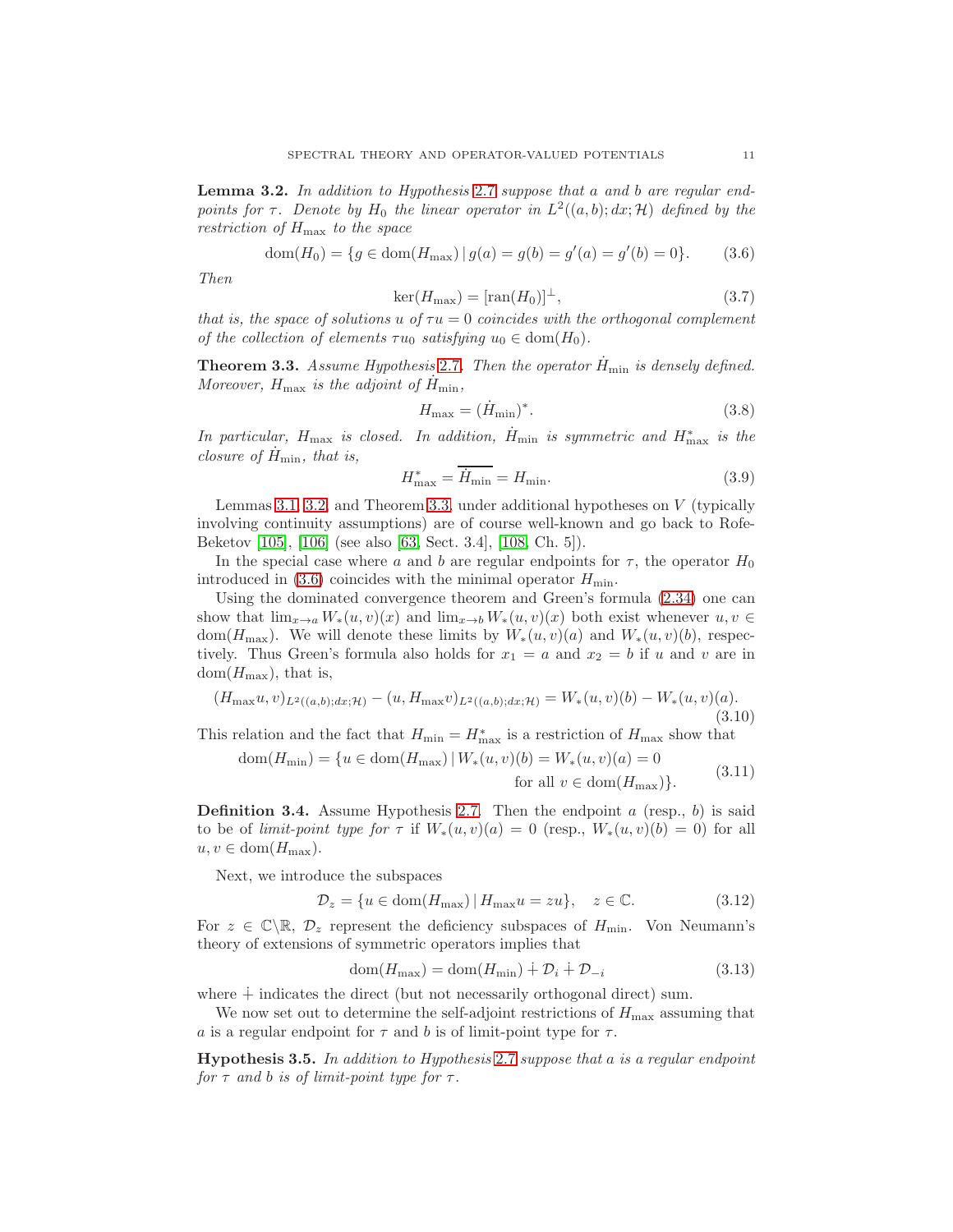<span id="page-11-1"></span>**Theorem 3.6.** Assume Hypothesis [3.5](#page-10-4). If H is a self-adjoint restriction of  $H_{\text{max}}$ , then there is a bounded and self-adjoint operator  $\alpha \in \mathcal{B}(\mathcal{H})$  such that

<span id="page-11-0"></span>
$$
dom(H) = \{u \in dom(H_{\max}) \mid \sin(\alpha)u'(a) + \cos(\alpha)u(a) = 0\}.
$$
 (3.14)

Conversely, for every  $\alpha \in \mathcal{B}(\mathcal{H})$ , [\(3.14\)](#page-11-0) gives rise to a self-adjoint restriction of  $H_{\text{max}}$  in  $L^2((a, b); dx; \mathcal{H})$ .

Henceforth, under the assumptions of Theorem [3.6,](#page-11-1) we denote the operator  $H$ in  $L^2((a, b); dx; \mathcal{H})$  associated with the boundary condition induced by  $\alpha = \alpha^* \in$  $\mathcal{B}(\mathcal{H})$ , that is, the restriction of  $H_{\text{max}}$  to the set

$$
\text{dom}(H_{\alpha}) = \{u \in \text{dom}(H_{\text{max}}) \mid \sin(\alpha)u'(a) + \cos(\alpha)u(a) = 0\}
$$
\n(3.15)

by  $H_{\alpha}$ . For a discussion of boundary conditions at infinity, see, for instance, [\[85\]](#page-46-11), [\[92\]](#page-46-12), and [\[107\]](#page-47-13).

Our next goal is to construct the square integrable solutions  $Y(z, \cdot) \in \mathcal{B}(\mathcal{H})$ of  $\tau Y = zY, z \in \mathbb{C} \setminus \mathbb{R}$ , the  $\mathcal{B}(\mathcal{H})$ -valued Weyl-Titchmarsh solutions, under the assumptions that a is a regular endpoint for  $\tau$  and b is of limit-point type for  $\tau$ .

Fix  $c \in (a, b)$  and  $z \in \rho(H_\alpha)$ . For any  $f_0 \in \mathcal{H}$  let  $f = f_0 \chi_{[a,c]} \in L^2((a,b); dx; \mathcal{H})$ and  $u(f_0, z, \cdot) = (H_\alpha - zI_{L^2((a,b);dx; \mathcal{H})})^{-1}f \in \text{dom}(H_\alpha)$ . By the variation of constants formula,

$$
u(f_0, z, x) = \theta_{\alpha}(z, x, a) \left( g(z) + \int_x^c dx' \phi_{\alpha}(\overline{z}, x', a)^* f_0 \right)
$$
  
+ 
$$
\phi_{\alpha}(z, x, a) \left( h(z) - \int_x^c dx' \theta_{\alpha}(\overline{z}, x', a)^* f_0 \right)
$$
(3.16)

for suitable vectors  $g(z) \in \mathcal{H}$ ,  $h(z) \in \mathcal{H}$ . Since  $u(f_0, z, \cdot) \in \text{dom}(H_\alpha)$ , one infers that

<span id="page-11-2"></span>
$$
g(z) = -\int_{a}^{c} dx' \phi_{\alpha}(\overline{z}, x', a)^{*} f_0, \quad z \in \rho(H_{\alpha}), \tag{3.17}
$$

and that

<span id="page-11-3"></span>
$$
h(z) = \cos(\alpha)u'(f_0, z, a) - \sin(\alpha)u(f_0, z, a) + \int_a^c dx' \theta_\alpha(\overline{z}, x', a)^* f_0, \quad z \in \rho(H_\alpha).
$$
\n(3.18)

<span id="page-11-4"></span>**Lemma 3.7.** Assume Hypothesis [3.5](#page-10-4) and suppose that  $\alpha \in \mathcal{B}(\mathcal{H})$  is self-adjoint. In addition, choose  $c \in (a, b)$  and introduce  $g(\cdot)$  and  $h(\cdot)$  as in [\(3.17\)](#page-11-2) and [\(3.18\)](#page-11-3). Then the maps

$$
C_{1,\alpha}(c,z) : \begin{cases} \mathcal{H} \to \mathcal{H}, \\ f_0 \mapsto g(z), \end{cases} \qquad C_{2,\alpha}(c,z) : \begin{cases} \mathcal{H} \to \mathcal{H}, \\ f_0 \mapsto h(z), \end{cases} z \in \rho(H_\alpha), \qquad (3.19)
$$

are linear and bounded. Moreover,  $C_{1,\alpha}(c, \cdot)$  is entire and  $C_{2,\alpha}(c, \cdot)$  is analytic on  $\rho(H_{\alpha})$ . In addition,  $C_{1,\alpha}(c, z)$  is boundedly invertible if  $z \in \mathbb{C} \backslash \mathbb{R}$  and c is chosen appropriately.

Using the bounded invertibility of  $C_{1,\alpha}(c, z)$  we now define

<span id="page-11-5"></span>
$$
\psi_{\alpha}(z,x) = \theta_{\alpha}(z,x,a) + \phi_{\alpha}(z,x,a)C_{2,\alpha}(c,z)C_{1,\alpha}(c,z)^{-1}, \quad z \in \mathbb{C} \backslash \mathbb{R}, x \in [a,b),
$$
\n(3.20)

still assuming Hypothesis [3.5](#page-10-4) and  $\alpha = \alpha^* \in \mathcal{B}(\mathcal{H})$ . By Lemma [3.7,](#page-11-4)  $\psi_\alpha(\cdot, x)$  is analytic on  $z \in \mathbb{C} \backslash \mathbb{R}$  for fixed  $x \in [a, b]$ .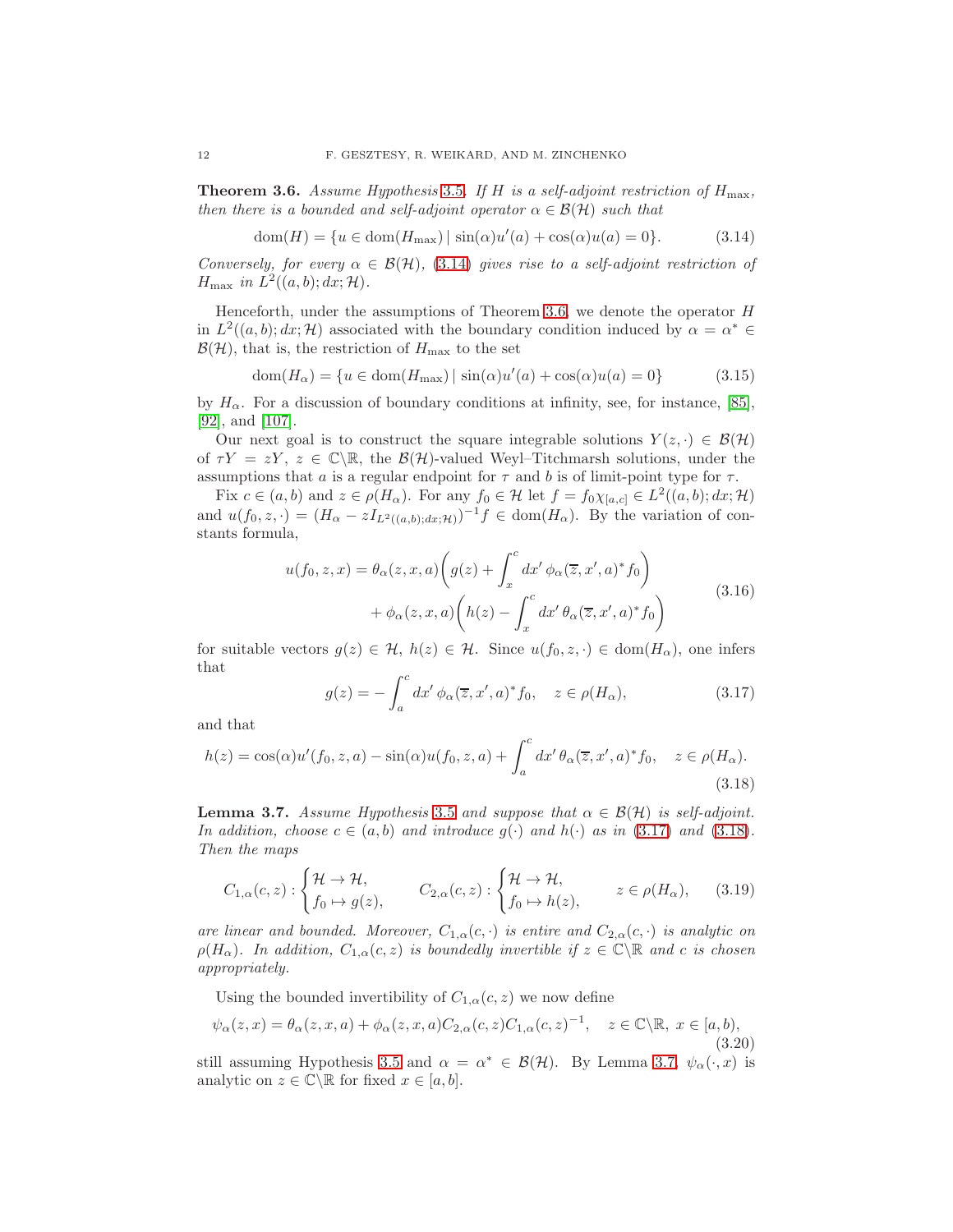Since  $\psi_{\alpha}(z, \cdot) f_0$  is the solution of the initial value problem

$$
\tau y = zy, \quad y(c) = u(f_0, z, c), \ y'(c) = u'(f_0, z, c), \quad z \in \mathbb{C} \setminus \mathbb{R},
$$
\n(3.21)

the function  $\psi_{\alpha}(z, x)C_{1,\alpha}(z, c)f_0$  equals  $u(f_0, z, x)$  for  $x \geq c$ , and thus is square integrable for every choice of  $f_0 \in \mathcal{H}$ . In particular, choosing  $c \in (a, b)$  such that  $C_{1,\alpha}(z,c)^{-1} \in \mathcal{B}(\mathcal{H})$ , one infers that

$$
\int_{a}^{b} dx \, \|\psi_{\alpha}(z, x)f\|_{\mathcal{H}}^{2} < \infty, \quad f \in \mathcal{H}, \ z \in \mathbb{C} \backslash \mathbb{R}.\tag{3.22}
$$

Every H-valued solution of  $\tau y = zy$  may be written as

$$
y = \theta_{\alpha}(z, \cdot, a) f_{\alpha, a} + \phi_{\alpha}(z, \cdot, a) g_{\alpha, a}, \qquad (3.23)
$$

with

$$
f_{\alpha,a} = (\cos \alpha)y(a) + (\sin \alpha)y'(a), \quad g_{\alpha,a} = -(\sin \alpha)y(a) + (\cos \alpha)y'(a). \tag{3.24}
$$

Hence we can define the maps

$$
\mathcal{C}_{1,\alpha,z}: \begin{cases} \mathcal{D}_z \to \mathcal{H}, \\ \theta_\alpha(z,\cdot,a) f_{\alpha,a} + \phi_\alpha(z,\cdot,a) g_{\alpha,a} \mapsto f_{\alpha,a}, \end{cases} \tag{3.25}
$$

$$
\mathcal{C}_{2,\alpha,z}: \begin{cases} \mathcal{D}_z \to \mathcal{H}, \\ \theta_\alpha(z,\cdot,a) f_{\alpha,a} + \phi_\alpha(z,\cdot,a) g_{\alpha,a} \mapsto g_{\alpha,a}. \end{cases} \tag{3.26}
$$

**Lemma 3.8.** Assume Hypothesis [3.5](#page-10-4), suppose that  $\alpha \in \mathcal{B}(\mathcal{H})$  is self-adjoint, and let  $z \in \mathbb{C} \backslash \mathbb{R}$ . Then the operators  $\mathcal{C}_{1,\alpha,z}$  and  $\mathcal{C}_{2,\alpha,z}$  are linear bijections and hence

$$
\mathcal{C}_{1,\alpha,z}, \mathcal{C}_{1,\alpha,z}^{-1}, \mathcal{C}_{2,\alpha,z}, \mathcal{C}_{2,\alpha,z}^{-1} \in \mathcal{B}(\mathcal{H}).
$$
\n(3.27)

At this point we are finally in the position to define the Weyl–Titchmarsh mfunction for  $z \in \mathbb{C} \setminus \mathbb{R}$  by setting

$$
m_{\alpha}(z) = C_{2,\alpha,z} C_{1,\alpha,z}^{-1}, \quad z \in \mathbb{C} \backslash \mathbb{R}.
$$
 (3.28)

<span id="page-12-1"></span>**Theorem 3.9.** Assume Hypothesis [3.5](#page-10-4) and that  $\alpha \in \mathcal{B}(\mathcal{H})$  is self-adjoint. Then

$$
m_{\alpha}(z) \in \mathcal{B}(\mathcal{H}), \quad z \in \mathbb{C} \backslash \mathbb{R}, \tag{3.29}
$$

and  $m_\alpha(\cdot)$  is analytic on  $\mathbb{C}\backslash\mathbb{R}$ . Moreover,

$$
m_{\alpha}(z) = m_{\alpha}(\overline{z})^*, \quad z \in \mathbb{C} \backslash \mathbb{R}.
$$
 (3.30)

Thus, the  $\mathcal{B}(\mathcal{H})$ -valued function  $\psi_{\alpha}(z, \cdot)$  in [\(3.20\)](#page-11-5) can be rewritten in the form

<span id="page-12-0"></span>
$$
\psi_{\alpha}(z,x) = \theta_{\alpha}(z,x,a) + \phi_{\alpha}(z,x,a)m_{\alpha}(z), \quad z \in \mathbb{C} \backslash \mathbb{R}, \ x \in [a,b). \tag{3.31}
$$

In particular, this implies that  $\psi_{\alpha}(z, \cdot)$  is independent of the choice of the parameter  $c \in (a, b)$  in [\(3.20\)](#page-11-5). Following the tradition in the scalar case  $(\dim(\mathcal{H}) = 1)$ , we will call  $\psi_{\alpha}(z, \cdot)$  the Weyl–Titchmarsh solution associated with  $\tau Y = zY$ .

We remark that, given a function  $u \in \mathcal{D}_z$ , the operator  $m_0(z)$  assigns the Neumann boundary data  $u'(a)$  to the Dirichlet boundary data  $u(a)$ , that is,  $m_0(z)$  is the (z-dependent) Dirichlet-to-Neumann map.

With the aid of the Weyl–Titchmarsh solutions we can now give a detailed description of the resolvent  $R_{z,\alpha} = (H_{\alpha} - zI_{L^2((a,b);dx; \mathcal{H})})^{-1}$  of  $H_{\alpha}$ .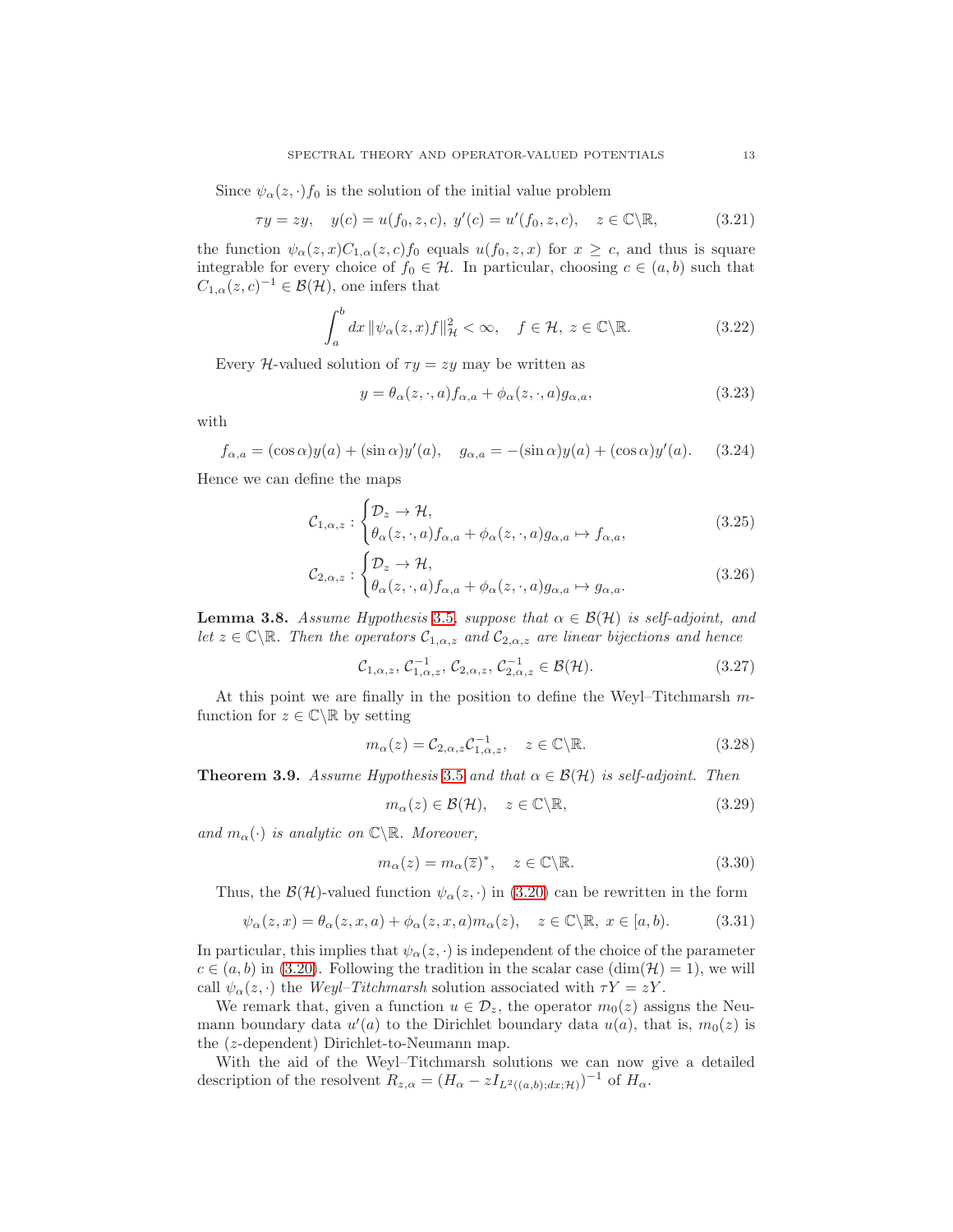**Theorem 3.10.** Assume Hypothesis [3.5](#page-10-4) and that  $\alpha \in \mathcal{B}(\mathcal{H})$  is self-adjoint. Then the resolvent of  $H_{\alpha}$  is an integral operator of the type

$$
\left( (H_{\alpha} - zI_{L^2((a,b);dx; \mathcal{H})})^{-1}u \right)(x) = \int_a^b dx' G_{\alpha}(z, x, x')u(x'),
$$
  
  $u \in L^2((a,b); dx; \mathcal{H}), z \in \rho(H_{\alpha}), x \in [a, b),$  (3.32)

with the  $\mathcal{B}(\mathcal{H})$ -valued Green's function  $G_{\alpha}(z, \cdot, \cdot)$  given by

<span id="page-13-0"></span>
$$
G_{\alpha}(z,x,x') = \begin{cases} \phi_{\alpha}(z,x,a)\psi_{\alpha}(\overline{z},x')^*, & a \leq x \leq x' < b, \\ \psi_{\alpha}(z,x)\phi_{\alpha}(\overline{z},x',a)^*, & a \leq x' \leq x < b, \end{cases} \quad z \in \mathbb{C} \backslash \mathbb{R}.
$$
 (3.33)

One recalls from Definition [A.1](#page-30-2) that a nonconstant function  $N : \mathbb{C}_+ \to \mathcal{B}(\mathcal{H})$ is called a (bounded) operator-valued Herglotz function, if  $z \mapsto (u, N(z)u)_{\mathcal{H}}$  is analytic and has a non-negative imaginary part for all  $u \in \mathcal{H}$ .

**Theorem 3.11.** Assume Hypothesis [3.5](#page-10-4) and suppose that  $\alpha \in \mathcal{B}(\mathcal{H})$  and  $\beta \in \mathcal{B}(\mathcal{H})$ are self-adjoint. Then the  $\mathcal{B}(\mathcal{H})$ -valued function  $m_{\alpha}(\cdot)$  is an operator-valued Herglotz function and explicitly determined by the Green's function for  $H_{\alpha}$  as follows,

$$
m_{\alpha}(z) = (-\sin(\alpha), \cos(\alpha)) \begin{pmatrix} G_{\alpha}(z, a, a) & G_{\alpha, x'}(z, a, a) \\ G_{\alpha, x}(z, a, a) & G_{\alpha, x, x'}(z, a, a) \end{pmatrix} {\begin{pmatrix} -\sin(\alpha) \\ \cos(\alpha) \end{pmatrix}},
$$
  
  $z \in \mathbb{C} \setminus \mathbb{R},$  (3.34)

where we denoted

$$
G_{\alpha,x}(z,a,a) = \underset{\substack{x'\to a\\a  

$$
G_{\alpha,x'}(z,a,a) = \underset{\substack{x'\to a\\a  

$$
G_{\alpha,x,x'}(z,a,a) = \underset{\substack{x'\to a\\a (3.35)
$$
$$
$$

(the strong limits referring to the strong operator topology in H). In addition,  $m_{\alpha}(\cdot)$ extends analytically to the resolvent set of  $H_{\alpha}$ .

Moreover,  $m_{\alpha}(\cdot)$  and  $m_{\beta}(\cdot)$  are related by the following linear fractional transformation,

$$
m_{\beta} = (C + Dm_{\alpha})(A + Bm_{\alpha})^{-1}, \qquad (3.36)
$$

where

$$
\begin{pmatrix} A & B \\ C & D \end{pmatrix} = \begin{pmatrix} \cos(\beta) & \sin(\beta) \\ -\sin(\beta) & \cos(\beta) \end{pmatrix} \begin{pmatrix} \cos(\alpha) & -\sin(\alpha) \\ \sin(\alpha) & \cos(\alpha) \end{pmatrix}.
$$
 (3.37)

We also mention that  $G_{\alpha}(\cdot, x, x)$  is a bounded Herglotz operator in H for each  $x \in (a, b)$ , as is clear from [\(2.29\)](#page-8-1), [\(3.31\)](#page-12-0), [\(3.33\)](#page-13-0), and the Herglotz property of  $m_{\alpha}$ .

Remark 3.12. The Weyl–Titchmarsh theory established in this section is modeled after right half-lines  $(a, b) = (0, \infty)$ . Of course precisely the analogous theory applies to left half-lines  $(-\infty, 0)$ . Given the two half-line results, one then establishes the full-line result on  $\mathbb R$  in the usual fashion with  $x = 0$  a reference point and a  $2 \times 2$  block operator formalism as in the well-known scalar or matrix-valued cases; we omit further details at this point as the basic results will explicitly be derived in Section [5.](#page-22-0)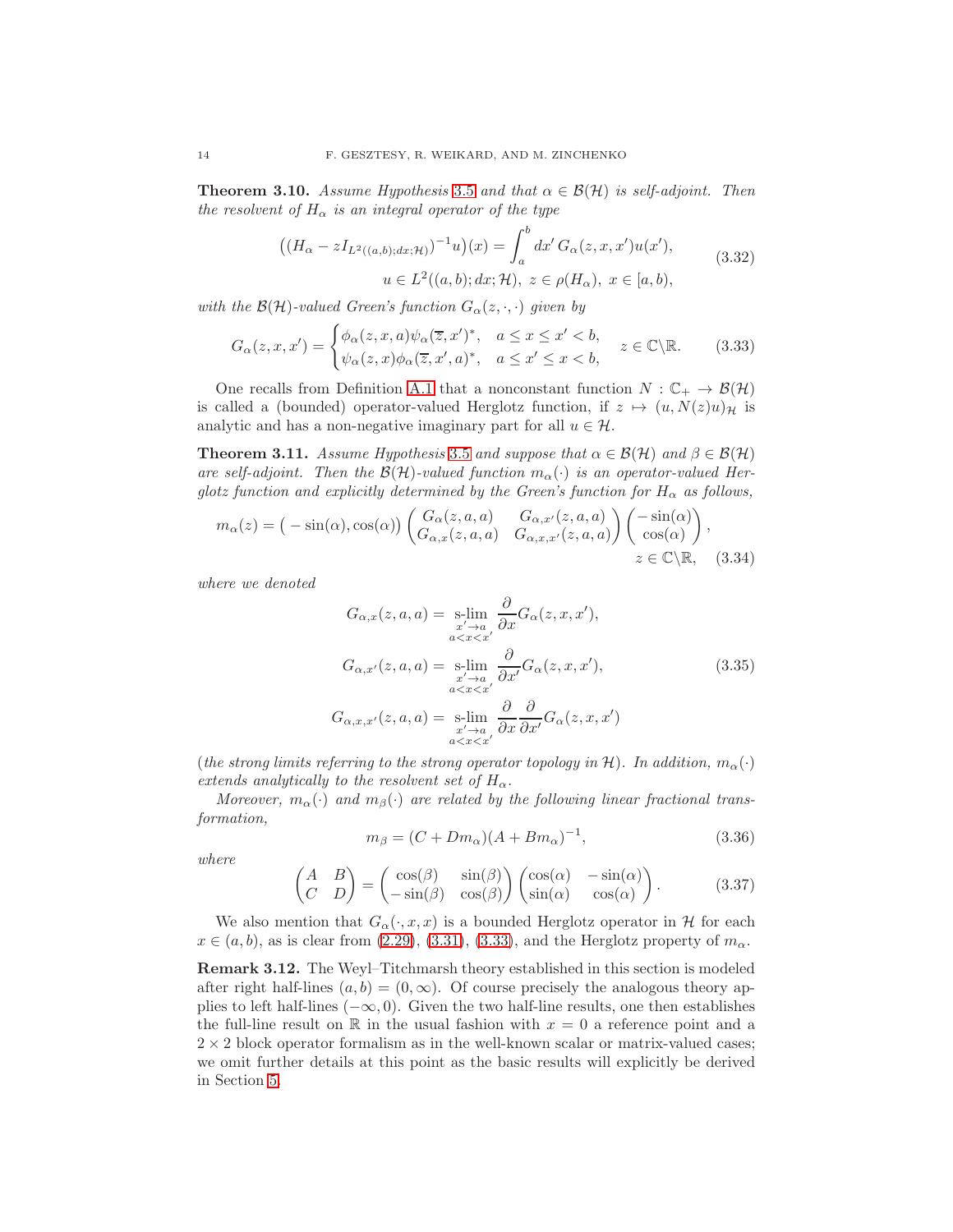## 4. SPECTRAL THEORY OF SCHRÖDINGER OPERATORS WITH Operator-Valued Potentials on the Half-Line

<span id="page-14-0"></span>In this section we develop the basic spectral theory for Schrödinger operators  $H_{+,\alpha}$  in  $L^2((a,\infty); dx; \mathcal{H})$  on right a half-line  $(a,\infty)$  with a bounded operator-valued potential coefficient in some complex, separable Hilbert space  $H$ , and with a regular left endpoint a. We focus on a diagonalization of  $H_{+,\alpha}$  and the corresponding generalized eigenfunction expansion, including a description of support properties of the underlying  $\mathcal{B}(\mathcal{H})$ -valued half-line spectral measure. In particular, we illustrate the spectral theorem for  $F(H_{+,\alpha}), F \in C(\mathbb{R})$  (cf. Theorems [4.2](#page-15-1) and [4.5\)](#page-21-0).

In the special scalar and matrix-valued cases where  $\dim(\mathcal{H}) < \infty$ , the material of this section is standard. In particular, we refer to [\[22\]](#page-44-9), [\[23\]](#page-44-10), [\[34,](#page-44-11) Ch. 9], [\[45,](#page-44-12) Sect. XIII.5], [\[46,](#page-45-13) Ch. 2], [\[47,](#page-45-14) Sect. III.10], [\[48\]](#page-45-15), [\[66,](#page-45-12) Ch. 10], [\[68\]](#page-45-16), [\[74\]](#page-46-13), [\[80\]](#page-46-14), [\[81,](#page-46-15) Ch. 2], [\[97,](#page-46-16) Ch. VI], [\[101,](#page-47-14) Ch. 6], [\[118,](#page-47-15) Chs. II, III], [\[123,](#page-47-16) Ch. 8], [\[124,](#page-47-17) Sects. 7–10], in the scalar case (i.e., for  $\dim(\mathcal{H}) = 1$ ) and to [\[33\]](#page-44-13), [\[108,](#page-47-0) Ch. 1, Appendix A], in the matrix-valued case (i.e., for dim( $\mathcal{H}$ ) <  $\infty$ ). While there exist a variety of results in the operator-valued case (i.e., for  $\dim(\mathcal{H}) = \infty$ ), [\[59\]](#page-45-2), [\[63,](#page-45-1) Chs. 3, 4], [\[66,](#page-45-12) Sect. 10.7], [\[88\]](#page-46-7), [\[89\]](#page-46-8), [\[90\]](#page-46-9), [\[104\]](#page-47-1), [\[108,](#page-47-0) Ch. 2], [\[112\]](#page-47-2), [\[113\]](#page-47-7), [\[114\]](#page-47-18), [\[115\]](#page-47-19), [\[116\]](#page-47-8), [\[119\]](#page-47-3), [\[121\]](#page-47-4), typically, under varying regularity hypotheses on  $V(\cdot)$ , we emphasize that under our general Hypothesis [2.7,](#page-7-0) the results obtained in this section are new.

We start with the following useful result, a version of Stone's formula in the weak sense (cf., e.g., [\[45,](#page-44-12) p. 1203]).

**Lemma 4.1.** Let  $T$  be a self-adjoint operator in a complex separable Hilbert space K (with inner product denoted by  $(\cdot, \cdot)_{\mathcal{K}}$ , linear in the second factor) and denote by  ${E_T(\lambda)}_{\lambda \in \mathbb{R}}$  the family of self-adjoint right-continuous spectral projections associated with T, that is,  $E_T(\lambda) = \chi_{(-\infty,\lambda]}(T)$ ,  $\lambda \in \mathbb{R}$ . Moreover, let  $f, g \in \mathcal{K}$ ,  $\lambda_1, \lambda_2 \in \mathbb{R}, \lambda_1 < \lambda_2, \text{ and } F \in C(\mathbb{R}).$  Then,

<span id="page-14-2"></span><span id="page-14-1"></span>
$$
(f, F(T)E_T((\lambda_1, \lambda_2))g)_{\mathcal{K}}
$$
  
= 
$$
\lim_{\delta \downarrow 0} \lim_{\varepsilon \downarrow 0} \frac{1}{2\pi i} \int_{\lambda_1 + \delta}^{\lambda_2 + \delta} d\lambda F(\lambda) \left[ \left( f, (T - (\lambda + i\varepsilon)I_{\mathcal{K}})^{-1}g \right)_{\mathcal{K}} - \left( f, (T - (\lambda - i\varepsilon)I_{\mathcal{K}})^{-1}g \right)_{\mathcal{K}} \right].
$$
 (4.1)

*Proof.* First, assume  $F \geq 0$ . Then

$$
(F(T)^{1/2}E_T((\lambda_1, \lambda_2))f, (T - zI_K)^{-1}F(T)^{1/2}E_T((\lambda_1, \lambda_2))f)_{\mathcal{K}}
$$
  
= 
$$
\int_{\mathbb{R}} d(F(T)^{1/2}f, E_T(\lambda)F(T)^{1/2}f)_{\mathcal{K}} \chi_{(\lambda_1, \lambda_2]}(\lambda)(\lambda - z)^{-1}
$$
  
= 
$$
\int_{\mathbb{R}} d(f, E_T(\lambda)f)_{\mathcal{K}} F(\lambda) \chi_{(\lambda_1, \lambda_2]}(\lambda)(\lambda - z)^{-1}
$$
  
= 
$$
\int_{\mathbb{R}} \frac{d(F(T)^{1/2}\chi_{(\lambda_1, \lambda_2]}(T)f, E_T(\lambda)F(T)^{1/2}\chi_{(\lambda_1, \lambda_2]}(T)f)_{\mathcal{K}}}{(\lambda - z)}, \quad z \in \mathbb{C}_+, \quad (4.2)
$$

is a Herglotz function and hence [\(4.1\)](#page-14-1) for  $g = f$  follows from the standard Stieltjes inversion formula in the scalar case. If  $F$  is not nonnegative, one decomposes  $F$ as  $F = (F_1 - F_2) + i(F_3 - F_4)$  with  $F_j \ge 0, 1 \le j \le 4$  and applies [\(4.2\)](#page-14-2) to each  $j \in \{1, 2, 3, 4\}$ . The general case  $g \neq f$  then follows from the case  $g = f$  by polarization.  $\Box$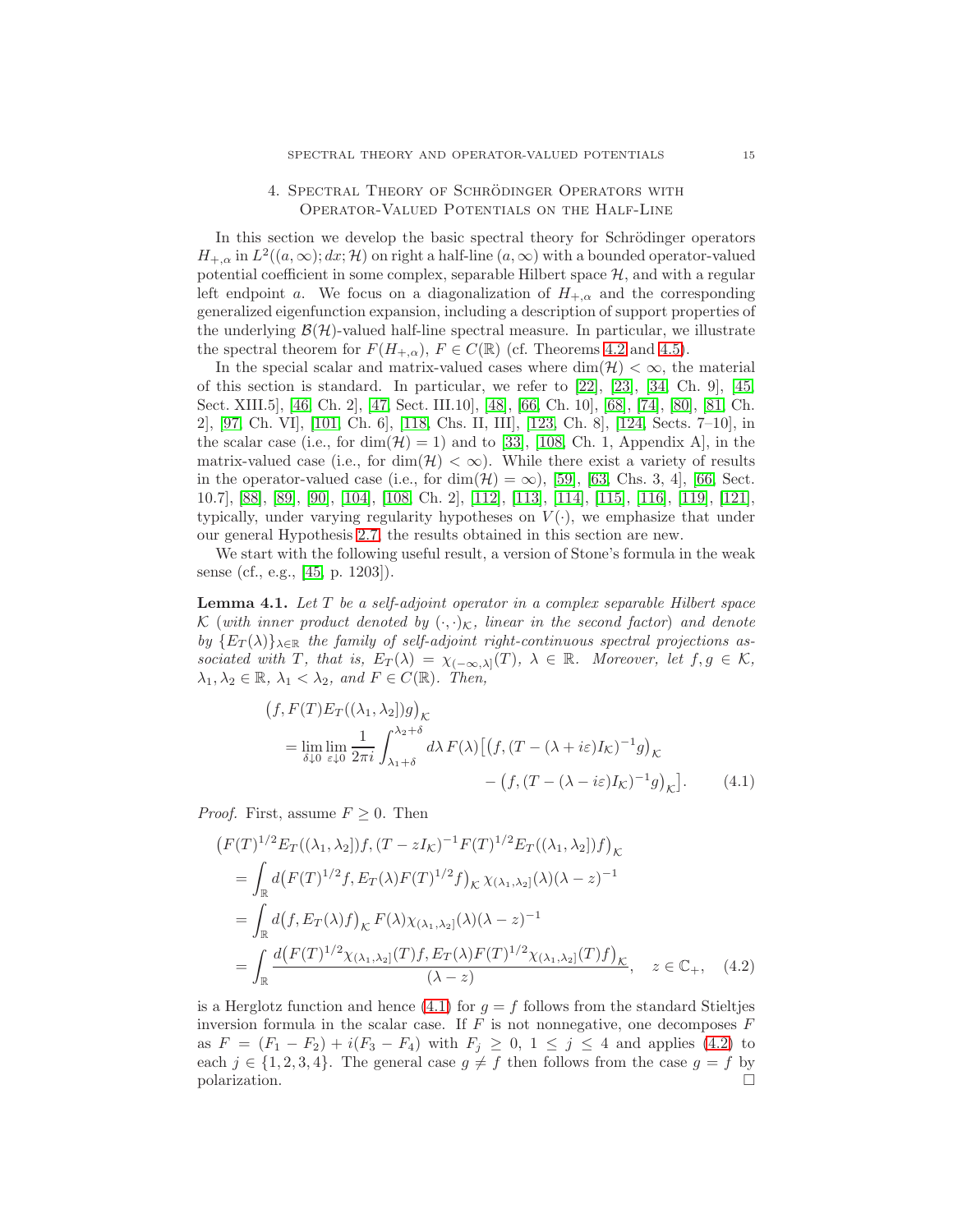Next, we replace the interval  $(a, b)$  in Sections [2](#page-2-0) and [3](#page-9-0) by the right half-line  $(a, \infty)$  and indicate this change with the additional subscript + in  $H_{+,\alpha}$ ,  $m_{+,\alpha}(\cdot)$ ,  $d\rho_{+\alpha}(\cdot)$ , etc., to distinguish these quantities from the analogous objects on the left half-line  $(-\infty, a)$  (later indicated with the subscript –), which are needed in our subsequent Section [5.](#page-22-0)

Our aim is to relate the family of spectral projections,  $\{E_{H_{+,\alpha}}(\lambda)\}_{\lambda\in\mathbb{R}}$ , of the self-adjoint operator  $H_{+,\alpha}$  and the  $\mathcal{B}(\mathcal{H})$ -valued spectral function  $\rho_{+,\alpha}(\lambda), \lambda \in \mathbb{R}$ , which generates the operator-valued measure  $d\rho_{+,\alpha}$  in the Herglotz representation  $(4.3)$  of  $m_{+,\alpha}$ :

<span id="page-15-2"></span>
$$
m_{+,\alpha}(z) = c_{+,\alpha} + \int_{\mathbb{R}} d\rho_{+,\alpha}(\lambda) \left[ \frac{1}{\lambda - z} - \frac{\lambda}{1 + \lambda^2} \right], \quad z \in \mathbb{C} \setminus \sigma(H_{+,\alpha}), \tag{4.3}
$$

where

<span id="page-15-3"></span>
$$
c_{+,\alpha}^* = c_{+,\alpha} \in \mathcal{B}(\mathcal{H}),\tag{4.4}
$$

and  $d\rho_{+,\alpha}$  is a  $\mathcal{B}(\mathcal{H})$ -valued measure satisfying

$$
\int_{\mathbb{R}} \frac{d(e, \rho_{+,0}(\lambda)e)_{\mathcal{B}(\mathcal{H})}}{1+\lambda^2} < \infty,\tag{4.5}
$$

for all  $e \in \mathcal{H}$  (cf. [A](#page-30-1)ppendix A for details on Nevanlinna–Herglotz functions). We first note that for  $F \in C(\mathbb{R}),$ 

$$
(f, F(H_{+,\alpha})g)_{L^2((a,\infty);dx;H)} = \int_{\mathbb{R}} d(f, E_{H_{+,\alpha}}(\lambda)g)_{L^2((a,\infty);dx;H)} F(\lambda),
$$
  
\n
$$
f, g \in \text{dom}(F(H_{+,\alpha}))
$$
\n
$$
= \left\{ h \in L^2((a,\infty);dx;H) \middle| \int_{\mathbb{R}} d||E_{H_{+,\alpha}}(\lambda)h||_{L^2((a,\infty);dx;H)}^2 |F(\lambda)|^2 < \infty \right\}.
$$
\n(4.6)

Equation  $(4.6)$  extends to measurable functions F and holds also in the strong sense, but the displayed weak version will suffice for our purpose.

In the following,  $C_0^{\infty}((c, d); \mathcal{H})$ ,  $-\infty \leq c < d \leq \infty$ , denotes the usual space of infinitely differentiable  $H$ -valued functions of compact support contained in  $(c, d)$ .

<span id="page-15-1"></span>**Theorem 4.2.** Assume Hypothesis [2.7](#page-7-0) and let  $f, g \in C_0^{\infty}((a, \infty); \mathcal{H})$ ,  $F \in C(\mathbb{R})$ , and  $\lambda_1, \lambda_2 \in \mathbb{R}, \lambda_1 < \lambda_2$ . Then,

<span id="page-15-6"></span><span id="page-15-0"></span>
$$
\begin{aligned} \left(f, F(H_{+,\alpha})E_{H_{+,\alpha}}((\lambda_1,\lambda_2])g\right)_{L^2((a,\infty);dx;\mathcal{H})} \\ &= \left(\widehat{f}_{+,\alpha}, M_F M_{\chi(\lambda_1,\lambda_2)}\widehat{g}_{+,\alpha}\right)_{L^2(\mathbb{R};d\rho_{+,\alpha};\mathcal{H})}, \end{aligned} \tag{4.7}
$$

where we introduced the notation

<span id="page-15-5"></span>
$$
\widehat{h}_{+,\alpha}(\lambda) = \int_{a}^{\infty} dx \, \phi_{\alpha}(\lambda, x, a)^{*} h(x), \quad \lambda \in \mathbb{R}, \ h \in C_{0}^{\infty}((a, \infty); \mathcal{H}), \tag{4.8}
$$

and M<sup>G</sup> denotes the maximally defined operator of multiplication by the function  $G \in C(\mathbb{R})$  in the Hilbert space<sup>[1](#page-15-4)</sup>  $L^2(\mathbb{R}; d\rho_{+,\alpha}; \mathcal{H}),$ 

$$
(M_G \hat{h})(\lambda) = G(\lambda)\hat{h}(\lambda) \text{ for } \rho_{+,\alpha}.a.e. \lambda \in \mathbb{R},
$$
  

$$
\hat{h} \in \text{dom}(M_G) = \{\hat{k} \in L^2(\mathbb{R}; d\rho_{+,\alpha}; \mathcal{H}) \mid G\hat{k} \in L^2(\mathbb{R}; d\rho_{+,\alpha}; \mathcal{H})\}.
$$
  
(4.9)

<span id="page-15-4"></span><sup>&</sup>lt;sup>1</sup>We recall that  $L^2(\mathbb{R}; d\rho_{+,\alpha}; \mathcal{H})$  is a convenient abbreviation for the Hilbert space  $L^2(\mathbb{R}; d\mu_{+,\alpha}; \mathcal{M}_{\rho_{+,\alpha}})$  discussed in detail in Appendix [B,](#page-33-0) with  $d\mu_{+,\alpha}$  a control measure for the  $\mathcal{B}(\mathcal{H})$ -valued measure  $d\rho_{+,\alpha}$ . One recalls that  $\mathcal{M}_{\rho_{+,\alpha}} \subset \mathcal{S}(\{\mathcal{H}_{\lambda}\}_{\lambda\in\mathbb{R}})$  is generated by  $\underline{\Lambda}(\mathcal{H})$  (or by  $\underline{\Lambda}(\{e_n\}_{n\in\mathcal{I}})$  for any complete orthonormal system  $\{e_n\}_{n\in\mathcal{I}},\mathcal{I}\subseteq\mathbb{N}$ , in  $\mathcal{H}$ ).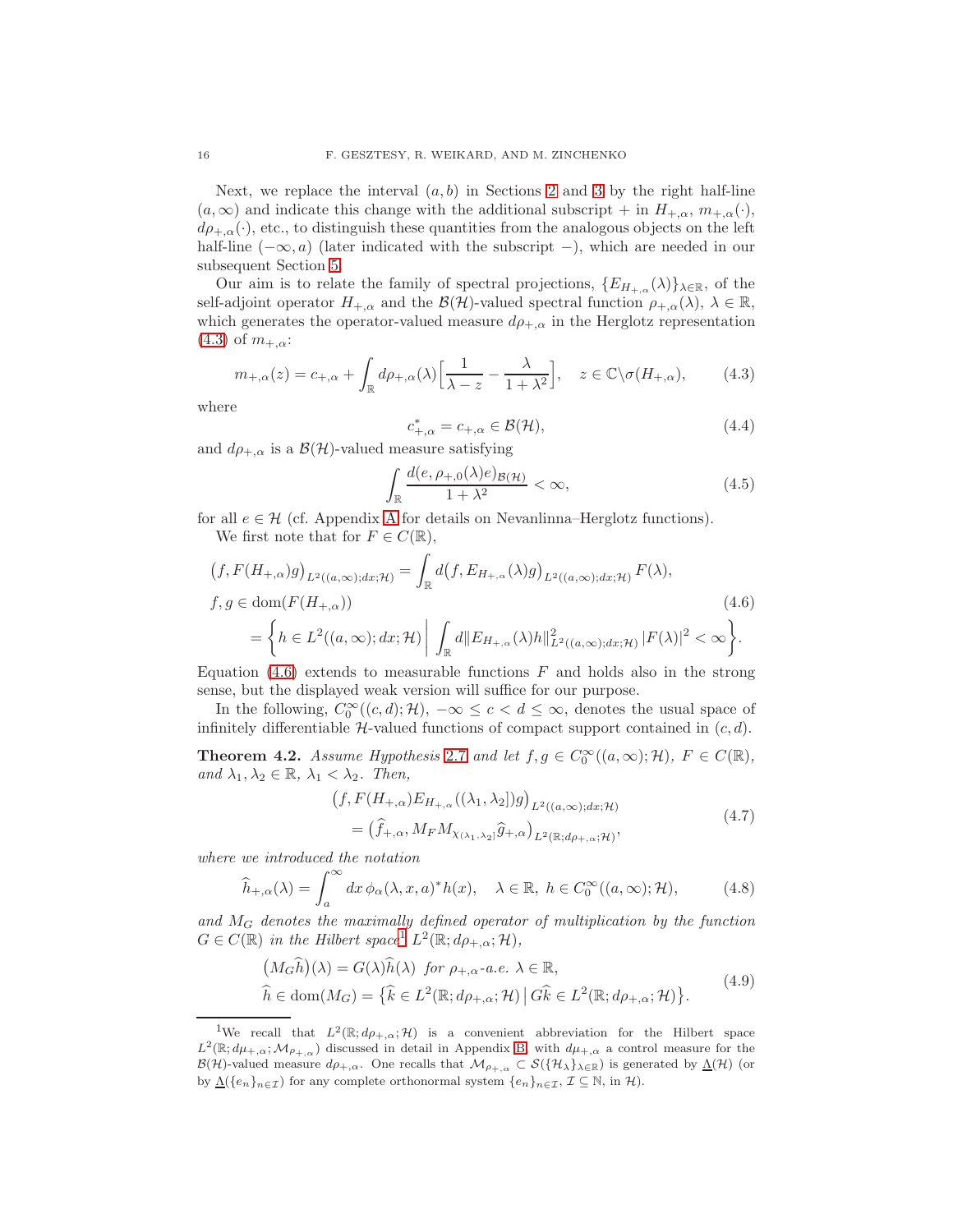Here  $\rho_{+,\alpha}$  generates the operator-valued measure in the Herglotz representation of the operator-valued Weyl–Titchmarsh function  $m_{+,\alpha}(\cdot) \in \mathcal{B}(\mathcal{H})$  (cf. [\(4.3\)](#page-15-2)).

Proof. The point of departure for deriving [\(4.7\)](#page-15-0) is Stone's formula [\(4.1\)](#page-14-1) applied to  $T = H_{+,\alpha}$ ,

<span id="page-16-1"></span>
$$
(f, F(H_{+,\alpha})E_{H_{+,\alpha}}((\lambda_1, \lambda_2))g)_{L^2((a,\infty);dx;\mathcal{H})}
$$
\n
$$
= \lim_{\delta \downarrow 0} \lim_{\varepsilon \downarrow 0} \frac{1}{2\pi i} \int_{\lambda_1+\delta}^{\lambda_2+\delta} d\lambda F(\lambda) \left[ \left( f, (H_{+,\alpha} - (\lambda + i\varepsilon)I)^{-1} g \right)_{L^2((a,\infty);dx;\mathcal{H})} - \left( f, (H_{+,\alpha} - (\lambda - i\varepsilon)I)^{-1} g \right)_{L^2((a,\infty);dx;\mathcal{H})} \right].
$$
\n(4.10)

Expressing the resolvent in [\(4.10\)](#page-16-1) in terms of the Green's function [\(3.33\)](#page-13-0) then yields the following:

<span id="page-16-0"></span>
$$
(f, F(H_{+,\alpha})E_{H_{+,\alpha}}((\lambda_1, \lambda_2))g)_{L^2((a,\infty);dx;\mathcal{H})} = \lim_{\delta \downarrow 0} \lim_{\varepsilon \downarrow 0} \frac{1}{2\pi i} \int_{\lambda_1+\delta}^{\lambda_2+\delta} d\lambda F(\lambda)
$$

$$
\times \int_a^\infty dx \Biggl\{ \Biggl[ \Biggl( f(x), \psi_{+,\alpha}(\lambda + i\varepsilon, x) \int_a^x dx' \phi_\alpha(\lambda - i\varepsilon, x', a)^* g(x') \Biggr)_{\mathcal{H}} + \Biggl( f(x), \phi_\alpha(\lambda + i\varepsilon, x, a) \int_x^\infty dx' \psi_{+,\alpha}(\lambda - i\varepsilon, x')^* g(x') \Biggr)_{\mathcal{H}} \Biggr] - \Biggl[ \Biggl( f(x), \psi_{+,\alpha}(\lambda - i\varepsilon, x) \int_a^x dx' \phi_\alpha(\lambda + i\varepsilon, x', a)^* g(x') \Biggr)_{\mathcal{H}} + \Biggl( f(x), \phi_\alpha(\lambda - i\varepsilon, x, a) \int_x^\infty dx' \psi_{+,\alpha}(\lambda + i\varepsilon, x')^* g(x') \Biggr)_{\mathcal{H}} \Biggr] \Biggr\}.
$$
 (4.11)

Freely interchanging the dx and  $dx'$  integrals with the limits and the  $d\lambda$  integral (since all integration domains are finite and all integrands are continuous), and inserting expression [\(3.31\)](#page-12-0) for  $\psi_{+,\alpha}(z, x)$  into [\(4.11\)](#page-16-0), one obtains

$$
(f, F(H_{+,\alpha})E_{H_{+,\alpha}}((\lambda_1, \lambda_2))g)_{L^2((a,\infty);dx;\mathcal{H})} = \int_a^\infty dx \Big(f(x), \Big\{\int_a^x dx' \Big\}
$$
  
\n
$$
\times \lim_{\delta \downarrow 0} \lim_{\varepsilon \downarrow 0} \frac{1}{2\pi i} \int_{\lambda_1+\delta}^{\lambda_2+\delta} d\lambda F(\lambda) \Big[ \Big[\theta_\alpha(\lambda, x, a) + \phi_\alpha(\lambda, x, a)m_{+,\alpha}(\lambda + i\varepsilon) \Big] \phi_\alpha(\lambda, x', a)^* - \Big[\theta_\alpha(\lambda, x, a) + \phi_\alpha(\lambda, x, a)m_{+,\alpha}(\lambda - i\varepsilon) \Big] \phi_\alpha(\lambda, x', a)^* \Big] g(x')
$$
  
\n
$$
+ \int_x^\infty dx' \lim_{\delta \downarrow 0} \lim_{\varepsilon \downarrow 0} \frac{1}{2\pi i} \int_{\lambda_1+\delta}^{\lambda_2+\delta} d\lambda F(\lambda) \Big[ \phi_\alpha(\lambda, x', a)^* + m_{+,\alpha}(\lambda - i\varepsilon)^* \phi_\alpha(\lambda, x', a)^* \Big]
$$
  
\n
$$
- \phi_\alpha(\lambda, x, a) \Big[ \theta_\alpha(\lambda, x', a)^* + m_{+,\alpha}(\lambda + i\varepsilon)^* \phi_\alpha(\lambda, x', a)^* \Big] g(x') \Big\} \Big)_{\mathcal{H}}.
$$
  
\n(4.12)

Here we employed the fact that for fixed  $x \in [a, \infty)$ ,  $\theta_{\alpha}(z, x, a)$  and  $\phi_{\alpha}(z, x, a)$  are entire with respect to z, that  $\theta_{\alpha}(z, \cdot, a), \phi_{\alpha}(z, \cdot, a) \in W^{1,1}([a, c]; \mathcal{H})$  for all  $c > a$ , and hence that

<span id="page-16-3"></span><span id="page-16-2"></span>
$$
\theta_{\alpha}(\lambda \pm i\varepsilon, x, a) = \theta_{\alpha}(\lambda, x, a) \pm i\varepsilon (d/dz) \theta_{\alpha}(z, x, a)|_{z=\lambda} + O(\varepsilon^2),
$$
  

$$
\phi_{\alpha}(\lambda \pm i\varepsilon, x, a) = \phi_{\alpha}(\lambda, x, a) \pm i\varepsilon (d/dz) \phi_{\alpha}(z, x, a)|_{z=\lambda} + O(\varepsilon^2)
$$
(4.13)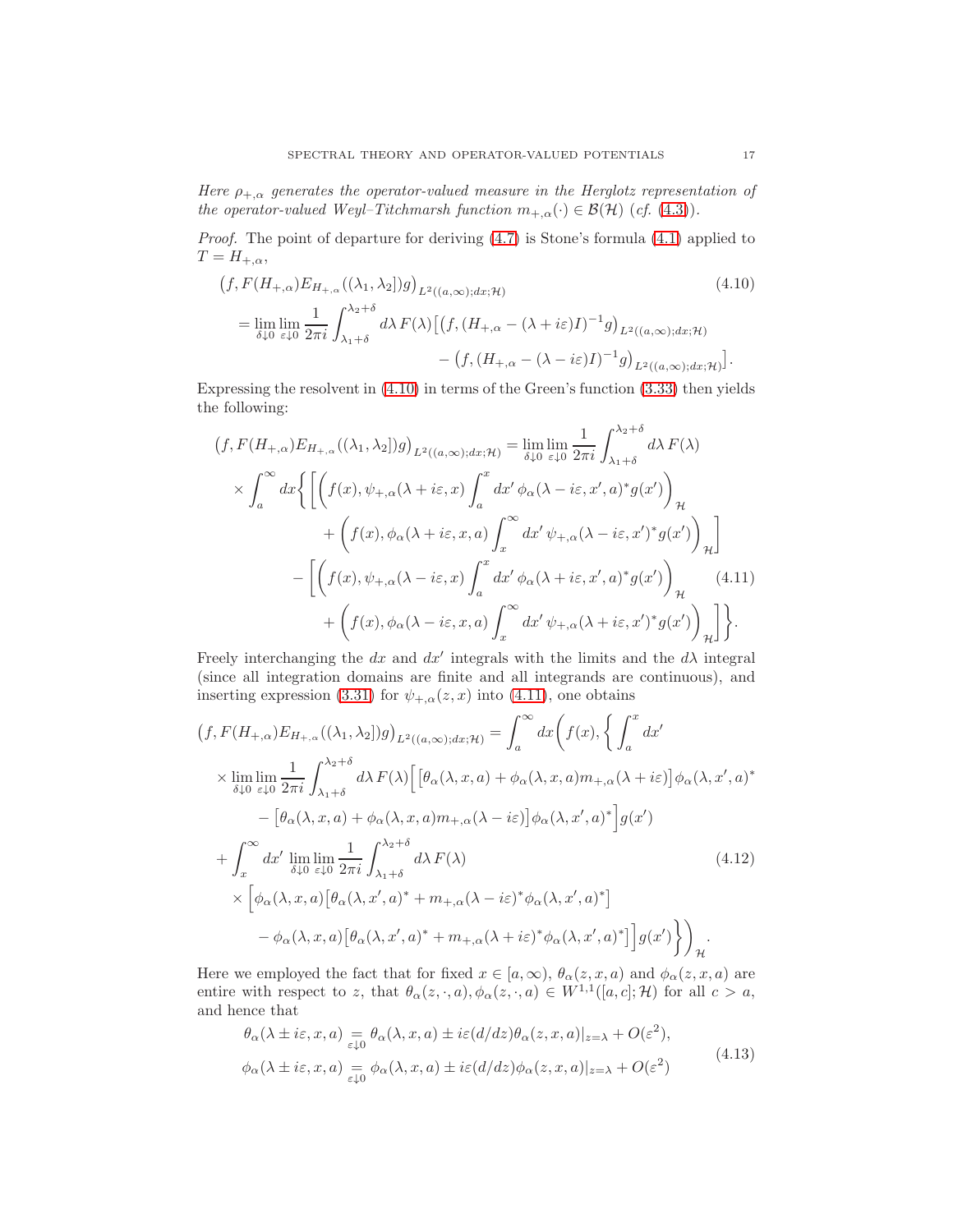with  $O(\varepsilon^2)$  being uniform with respect to  $(\lambda, x)$  as long as  $\lambda$  and x vary in compact subsets of  $\mathbb{R} \times [a, \infty)$ . Moreover, we used that for all  $f, g \in \mathcal{H}$  (cf. Theorem [A.4](#page-32-0)  $(vi)$ ),

<span id="page-17-1"></span>
$$
\varepsilon | (f, m_{+,\alpha}(\lambda + i\varepsilon)g)_{\mathcal{H}}| \leq C(\lambda_1, \lambda_2, \varepsilon_0, f, g) \text{ for } \lambda \in [\lambda_1, \lambda_2], 0 < \varepsilon \leq \varepsilon_0,
$$
  

$$
\varepsilon (f, \text{Re}(m_{+,\alpha}(\lambda + i\varepsilon))g)_{\mathcal{H}} \underset{\varepsilon \downarrow 0}{=} o(1), \quad \lambda \in \mathbb{R}.
$$
 (4.14)

In particular, utilizing [\(4.13\)](#page-16-2) and [\(4.14\)](#page-17-1),  $\phi_{\alpha}(\lambda \pm i\varepsilon, x, a)$  and  $\theta_{\alpha}(\lambda \pm i\varepsilon, x, a)$  have been replaced by  $\phi_{\alpha}(\lambda, x, a)$  and  $\theta_{\alpha}(\lambda, x, a)$  under the  $d\lambda$  integrals in [\(4.12\)](#page-16-3). Canceling appropriate terms in [\(4.12\)](#page-16-3), simplifying the remaining terms, and using  $m_{+,\alpha}(z) = m_{+,\alpha}(\overline{z})^*$  then yield

$$
(f, F(H_{+,\alpha})E_{H_{+,\alpha}}((\lambda_1, \lambda_2))g)_{L^2((a,\infty);dx;\mathcal{H})}
$$
  
=  $\int_a^{\infty} dx \int_a^{\infty} dx'$   
 $\times \lim_{\delta \downarrow 0} \lim_{\varepsilon \downarrow 0} \frac{1}{\pi} \int_{\lambda_1 + \delta}^{\lambda_2 + \delta} d\lambda F(\lambda)$  (4.15)  
 $\times (\phi_\alpha(\lambda, x, a)^* f(x), \text{Im}(m_{+,\alpha}(\lambda + i\varepsilon))\phi_\alpha(\lambda, x', a)^* g(x'))_{\mathcal{H}}.$ 

Using the fact that by [\(A.12\)](#page-32-1)

$$
\int_{(\lambda_1,\lambda_2]} d\rho_{+,\alpha}(\lambda)h = \rho_{+,\alpha}((\lambda_1,\lambda_2])h = \lim_{\delta \downarrow 0} \lim_{\varepsilon \downarrow 0} \frac{1}{\pi} \int_{\lambda_1+\delta}^{\lambda_2+\delta} d\lambda \operatorname{Im}(m_{+,\alpha}(\lambda + i\varepsilon))h,
$$
  
\n
$$
h \in \mathcal{H}, \quad (4.16)
$$

and hence that

$$
\int_{\mathbb{R}} d\rho_{+,\alpha}(\lambda) h(\lambda) = \lim_{\varepsilon \downarrow 0} \frac{1}{\pi} \int_{\mathbb{R}} d\lambda \, \text{Im}(m_{+,\alpha}(\lambda + i\varepsilon)) h(\lambda), \quad h \in C_0(\mathbb{R}; \mathcal{H}),
$$
\n(4.17)

$$
\int_{(\lambda_1,\lambda_2]} d\rho_{+,\alpha}(\lambda) k(\lambda) = \lim_{\delta \downarrow 0} \lim_{\varepsilon \downarrow 0} \frac{1}{\pi} \int_{\lambda_1 + \delta}^{\lambda_2 + \delta} d\lambda \, \operatorname{Im}(m_{+,\alpha}(\lambda + i\varepsilon)) k(\lambda), \quad k \in C(\mathbb{R}; \mathcal{H}),
$$
\n(4.18)

(with  $C_0(\mathbb{R}; \mathcal{H})$  the space of continuous compactly supported  $\mathcal{H}$ -valued functions on R) one concludes that

<span id="page-17-0"></span>
$$
(f, F(H_{+,\alpha})E_{H_{+,\alpha}}((\lambda_1, \lambda_2])g)_{L^2((a,\infty);dx; \mathcal{H})}
$$
  
= 
$$
\int_a^{\infty} dx \int_a^{\infty} dx' \int_{(\lambda_1, \lambda_2]} F(\lambda) (\phi_{\alpha}(\lambda, x, a)^* f(x), d\rho_{+,\alpha}(\lambda) \phi_{\alpha}(\lambda, x', a)^* g(x'))_{\mathcal{H}}
$$
  
= 
$$
\int_{(\lambda_1, \lambda_2]} F(\lambda) (\widehat{f}_{+,\alpha}(\lambda), d\rho_{+,\alpha}(\lambda) \widehat{g}_{+,\alpha}(\lambda))_{\mathcal{H}},
$$
(4.19)

using [\(4.8\)](#page-15-5) and interchanging the dx,  $dx'$  and  $d\rho_{+,\alpha}$  integrals once more. We note that  $\widehat{f}_{+,\alpha}, \widehat{g}_{+,\alpha} \in L^2(\mathbb{R}; d\rho_{+,\alpha}; \mathcal{H})$  by Lemma [B.16](#page-42-0) and Theorem [B.17.](#page-42-1)

Remark 4.3. Theorem [4.2](#page-15-1) is of course well-known in the scalar case (i.e., where  $\dim(\mathcal{H}) = 1$ , see, for instance, the extensive list of references in [\[55\]](#page-45-17). In the matrixvalued case (i.e., if  $\dim(\mathcal{H}) < \infty$ ) we refer, for instance, to Hinton and Schneider [\[68\]](#page-45-16), and in the operator-valued case (where  $\dim(\mathcal{H}) = \infty$ ) to Gorbachuk [\[59\]](#page-45-2) under more restrictive regularity assumptions on the potential  $V(\cdot)$  and without providing details in the steps leading from [\(4.12\)](#page-16-3) to [\(4.19\)](#page-17-0).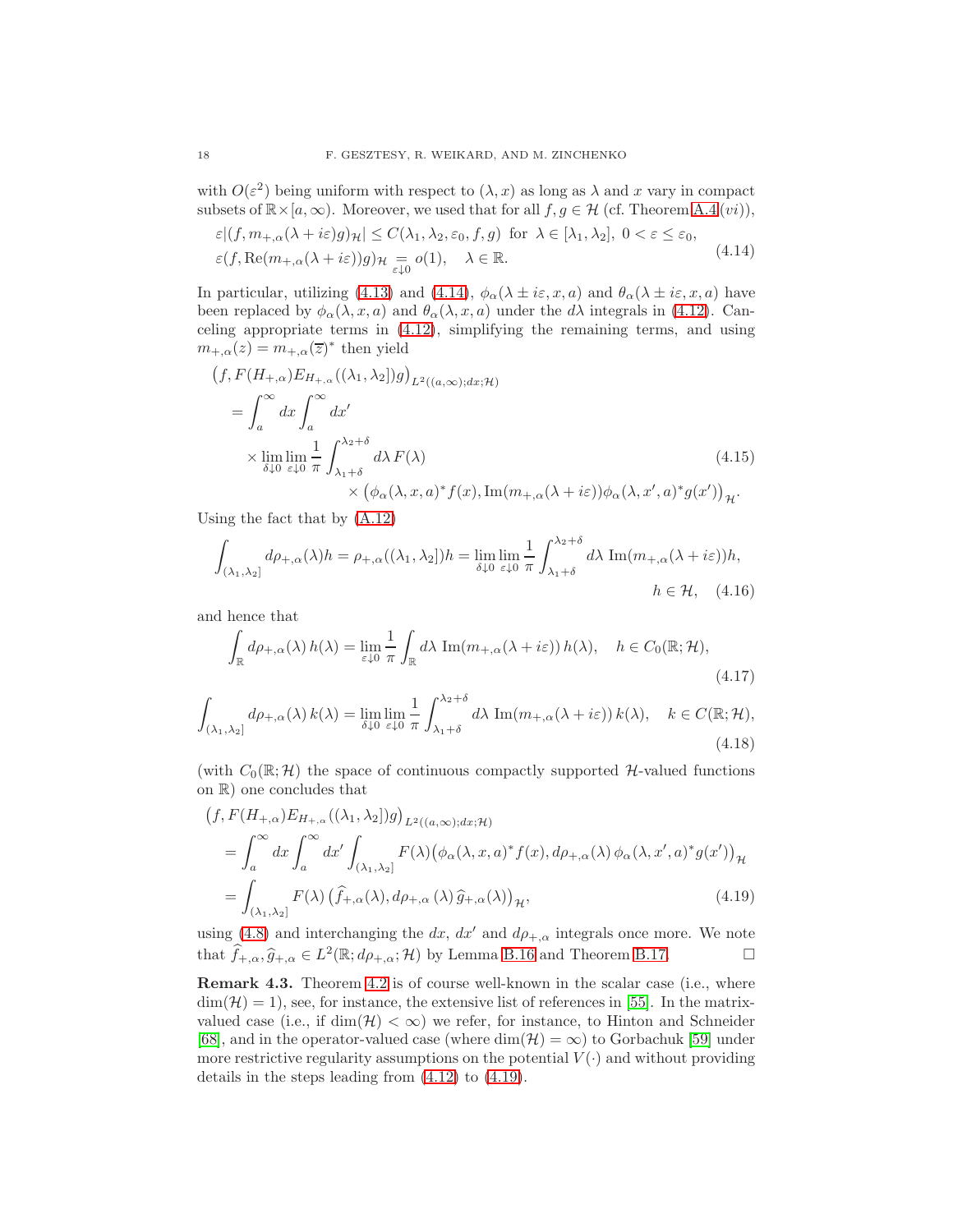<span id="page-18-4"></span>Remark 4.4. The effortless derivation of the link between the family of spectral projections  $E_{H_{\pm,\alpha}}(\cdot)$  and the operator-valued spectral function  $\rho_{\pm,\alpha}(\cdot)$  of  $H_{\pm,\alpha}$  in Theorem [4.2](#page-15-1) applies equally well to half-line Dirac-type operators, Hamiltonian systems, half-lattice Jacobi operators, and CMV operators (cf. [\[55\]](#page-45-17), [\[58\]](#page-45-18) and the literature cited therein). In the context of operator-valued potential coefficients of half-line Schrödinger operators this strategy has already been used by M. L. Gorbachuk [\[59\]](#page-45-2) in 1966.

Actually, one can improve on Theorem [4.2](#page-15-1) and remove the compact support restrictions on  $f$  and  $g$  in the usual way. To this end one considers the map

$$
\widetilde{U}_{+,\alpha}: \begin{cases}\nC_0^{\infty}((a,\infty);\mathcal{H}) \to L^2(\mathbb{R}; d\rho_{+,\alpha}; \mathcal{H}) \\
h \mapsto \widehat{h}_{+,\alpha}(\cdot) = \int_a^{\infty} dx \,\phi_{\alpha}(\cdot, x, a)^* h(x).\n\end{cases} \tag{4.20}
$$

Taking  $f = g$ ,  $F = 1$ ,  $\lambda_1 \downarrow -\infty$ , and  $\lambda_2 \uparrow \infty$  in [\(4.7\)](#page-15-0) then shows that  $\widetilde{U}_{+,\alpha}$  is a densely defined isometry in  $L^2((a,\infty); dx; \mathcal{H})$ , which extends by continuity to an isometry on  $L^2((a,\infty); dx; \mathcal{H})$ . The latter is denoted by  $U_{+,\alpha}$  and given by

<span id="page-18-1"></span>
$$
U_{+,\alpha}: \begin{cases} L^2((a,\infty); dx; \mathcal{H}) \to L^2(\mathbb{R}; d\rho_{+,\alpha}; \mathcal{H}) \\ h \mapsto \widehat{h}_{+,\alpha}(\cdot) = 1 \text{.i.m.}_{b\uparrow\infty} \int_a^b dx \, \phi_\alpha(\cdot, x, a)^* h(x), \end{cases} \tag{4.21}
$$

where l.i.m. refers to the  $L^2(\mathbb{R}; d\rho_{+,\alpha}; \mathcal{H})$ -limit.

The calculation in [\(4.19\)](#page-17-0) also yields

<span id="page-18-0"></span>
$$
(E_{H_{+,\alpha}}((\lambda_1,\lambda_2])g)(x) = \int_{(\lambda_1,\lambda_2]} \phi_{\alpha}(\lambda,x,a) d\rho_{+,\alpha}(\lambda) \,\widehat{g}_{+,\alpha}(\lambda), \quad g \in C_0^{\infty}((a,\infty); \mathcal{H})
$$
\n(4.22)

and subsequently, [\(4.22\)](#page-18-0) extends to all  $g \in L^2((a,\infty); dx; \mathcal{H})$  by continuity. Moreover, taking  $\lambda_1 \downarrow -\infty$  and  $\lambda_2 \uparrow \infty$  in [\(4.22\)](#page-18-0) using

$$
\underset{\lambda \downarrow -\infty}{\text{s-lim}} E_{H_{+,\alpha}}(\lambda) = 0, \quad \underset{\lambda \uparrow \infty}{\text{s-lim}} E_{H_{+,\alpha}}(\lambda) = I_{L^2((a,\infty);dx; \mathcal{H})},\tag{4.23}
$$

where

$$
E_{H_{+,\alpha}}(\lambda) = E_{H_{+,\alpha}}((-\infty,\lambda]), \quad \lambda \in \mathbb{R}, \tag{4.24}
$$

then yields

<span id="page-18-3"></span>
$$
g(\cdot) = \text{l.i.m.}_{\mu_1 \downarrow -\infty, \mu_2 \uparrow \infty} \int_{\mu_1}^{\mu_2} \phi_\alpha(\lambda, \cdot, a) \, d\rho_{+,\alpha}(\lambda) \, \widehat{g}_{+,\alpha}(\lambda), \quad g \in L^2((a, \infty); dx; \mathcal{H}),
$$
\n(4.25)

where l.i.m. refers to the  $L^2([a,\infty);dx;\mathcal{H})$ -limit.

In addition, one can show that the map  $U_{+,\alpha}$  in [\(4.21\)](#page-18-1) is onto and hence that  $U_{+,\alpha}$  is unitary (i.e.,  $U_{+,\alpha}$  and  $U_{+,\alpha}^{-1}$  are isometric isomorphisms between  $L^2((a,\infty);dx;\mathcal{H})$  and  $L^2(\mathbb{R};d\rho_{+,\alpha};\mathcal{H}))$  with

<span id="page-18-2"></span>
$$
U_{+,\alpha}^{-1}: \begin{cases} L^{2}(\mathbb{R}; d\rho_{+,\alpha}; \mathcal{H}) \to L^{2}((a,\infty); dx; \mathcal{H}) \\ \widehat{h} \mapsto \text{l.i.m.}_{\mu_{1}\downarrow -\infty, \mu_{2}\uparrow\infty} \int_{\mu_{1}}^{\mu_{2}} \phi_{\alpha}(\lambda, \cdot, a) d\rho_{+,\alpha}(\lambda) \widehat{h}(\lambda). \end{cases} (4.26)
$$

To show this we denote the operator defined in [\(4.26\)](#page-18-2) temporarily by  $V_{+,\alpha}$  and first claim that  $V_{+,\alpha}$  is bounded: Indeed, one computes for all  $\hat{f} \in C_0^{\infty}(\mathbb{R}; H)$  and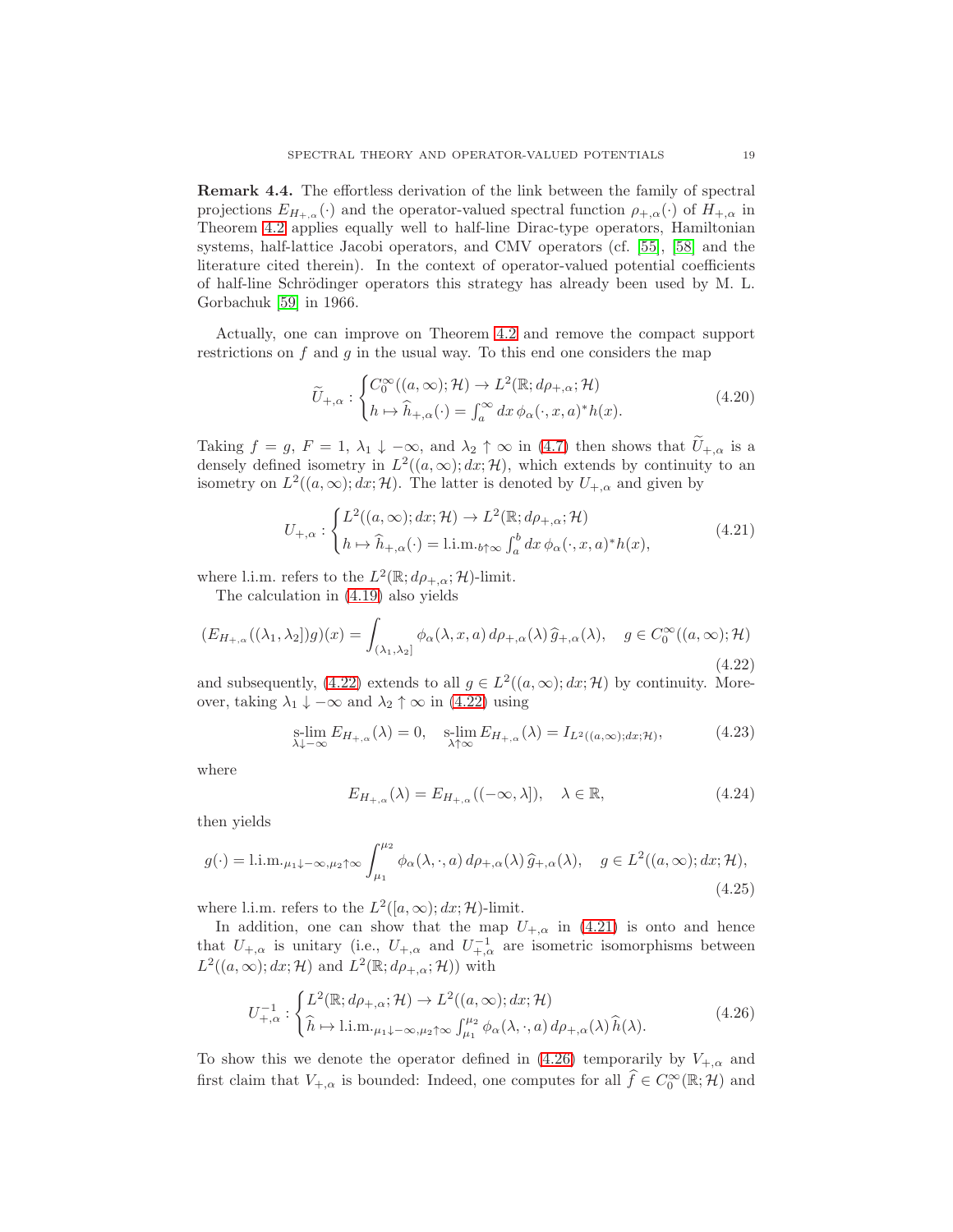$$
g \in C_0^{\infty}((a,\infty); \mathcal{H}),
$$
  
\n
$$
(g, V_{+,\alpha}\hat{f})_{L^2((a,\infty);dx;\mathcal{H})} = \int_a^{\infty} dx \left( g(x), \int_{\mathbb{R}} \phi_{\alpha}(\lambda, x, a) d\rho_{+,\alpha}(\lambda) \hat{f}(\lambda) \right)_{\mathcal{H}}
$$
  
\n
$$
= \left( \int_a^{\infty} dx \, \phi_{\alpha}(\lambda, x, a)^* g(x), \int_{\mathbb{R}} d\rho_{+,\alpha}(\lambda) \hat{f}(\lambda) \right)_{\mathcal{H}}
$$
  
\n
$$
= (U_{+,\alpha}g, \hat{f})_{L^2(\mathbb{R}; d\rho_{+,\alpha}; \mathcal{H})}. \tag{4.27}
$$

Since  $U_{+,\alpha}$  is isometric, [\(4.27\)](#page-19-0) extends by continuity to all  $g \in L^2((a,\infty); dx; \mathcal{H})$ . Thus,

$$
||V_{+,\alpha}\widehat{f}||_{L^{2}((a,\infty);dx;\mathcal{H})} = \sup_{g\in L^{2}((a,\infty);dx;\mathcal{H}), g\neq 0} \left| \frac{(g,V_{+,\alpha}\widehat{f})_{L^{2}((a,\infty);dx;\mathcal{H})}}{||g||_{L^{2}((a,\infty);dx;\mathcal{H})}} \right|
$$
  
\n
$$
\leq \sup_{g\in L^{2}((a,\infty);dx;\mathcal{H}), g\neq 0} \frac{||U_{+,\alpha}g||_{L^{2}(\mathbb{R};d\rho_{+,\alpha};\mathcal{H})}}{||g||_{L^{2}((a,\infty);dx;\mathcal{H})}} ||\widehat{f}||_{L^{2}(\mathbb{R};d\rho_{+,\alpha};\mathcal{H})}
$$
  
\n
$$
= ||\widehat{f}||_{L^{2}(\mathbb{R};d\rho_{+,\alpha};\mathcal{H})}, \quad \widehat{f} \in C_{0}^{\infty}(\mathbb{R};\mathcal{H}), \qquad (4.28)
$$

and hence  $||V_{+,\alpha}|| \leq 1$ . By [\(4.25\)](#page-18-3),

<span id="page-19-1"></span><span id="page-19-0"></span>
$$
V_{+,\alpha}U_{+,\alpha} = I_{L^2((a,\infty);dx; \mathcal{H})}.
$$
\n(4.29)

To prove that  $U_{+,\alpha}$  is onto, and hence unitary, it thus suffices to prove that  $V_{+,\alpha}$ is injective.

Let  $\widehat{f} \in L^2(\mathbb{R}; d\rho_{+,\alpha}; \mathcal{H}), \lambda_1, \lambda_2 \in \mathbb{R}, \lambda_1 < \lambda_2$ , and consider

$$
(H_{+,\alpha} - zI_{L^2((a,\infty);dx;\mathcal{H})}) \left( \int_{\lambda_1}^{\lambda_2} \phi_\alpha(\lambda,\cdot,a) (\lambda - z)^{-1} d\rho_{+,\alpha}(\lambda) \hat{f}(\lambda) \right)
$$
  
= 
$$
\int_{\lambda_1}^{\lambda_2} \phi_\alpha(\lambda,\cdot,a) d\rho_{+,\alpha}(\lambda) \hat{f}(\lambda), \quad z \in \mathbb{C}_+.
$$
 (4.30)

Then,

$$
\int_{\lambda_1}^{\lambda_2} \phi_{\alpha}(\lambda, \cdot, a) (\lambda - z)^{-1} d\rho_{+,\alpha}(\lambda) \widehat{f}(\lambda)
$$
  
=  $(H_{+,\alpha} - zI_{L^2((a,\infty);dx;H)})^{-1} \bigg( \int_{\lambda_1}^{\lambda_2} \phi_{\alpha}(\lambda, \cdot, a) d\rho_{+,\alpha}(\lambda) \widehat{f}(\lambda) \bigg), \quad z \in \mathbb{C}_+.$  (4.31)

Taking s-lim<sub> $\lambda_1\downarrow-\infty, \lambda_2\uparrow\infty$  in [\(4.31\)](#page-19-1) implies</sub>

$$
V_{+,\alpha}\left((\cdot - z)^{-1}\hat{f}\right) = (H_{+,\alpha} - zI_{L^2((a,\infty);dx;\mathcal{H})})^{-1}V_{+,\alpha}\hat{f}, \quad z \in \mathbb{C}_+.\tag{4.32}
$$

Next, suppose that  $\widehat{f}_0 \in \text{ker}(V_{+,\alpha})$ , and let  $\{\widehat{f}_n\}_{n \in \mathbb{N}} \subset L^2(\mathbb{R}; d\rho_{+,\alpha}; \mathcal{H})$  such that supp  $(\widehat{f}_n)$  is compact for each  $n \in \mathbb{N}$  and  $\lim_{n \uparrow \infty} ||\widehat{f}_0 - \widehat{f}_n||_{L^2(\mathbb{R}; d\rho_{+, \alpha}; \mathcal{H})} = 0$ . Then,

$$
(V_{+,\alpha}((\cdot - z)^{-1}\hat{f}_n))(x) = ((H_{+,\alpha} - zI_{L^2((a,\infty);dx;\mathcal{H})})^{-1}V_{+,\alpha}\hat{f}_n)(x),
$$
  

$$
x > a, z \in \mathbb{C}_+, n \in \mathbb{N},
$$
 (4.33)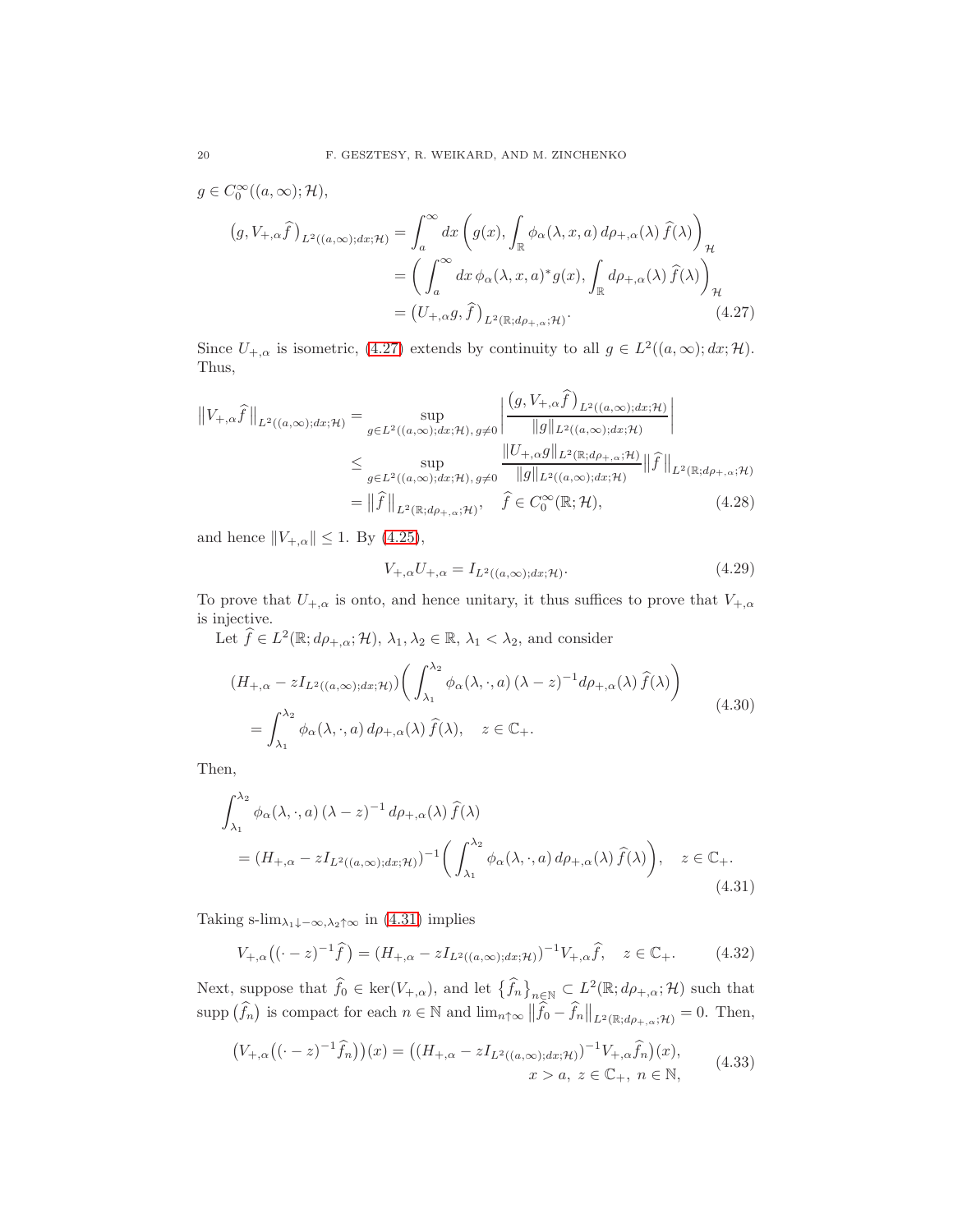and thus for all  $y \in [a, \infty)$ , and arbitrary  $e \in \mathcal{H}$ ,

<span id="page-20-0"></span>
$$
\int_{a}^{y} dx \int_{\mathbb{R}} \left( e, \phi_{\alpha}(\lambda, x, a) (\lambda - z)^{-1} d\rho_{+,\alpha}(\lambda) \widehat{f}_{n}(\lambda) \right)_{\mathcal{H}}
$$
  
\n
$$
= \int_{a}^{y} dx \int_{\mathbb{R}} \left( \phi_{\alpha}(\lambda, x, a)^{*} e, d\rho_{+,\alpha}(\lambda) (\lambda - z)^{-1} \widehat{f}_{n}(\lambda) \right)_{\mathcal{H}}
$$
  
\n
$$
= \int_{\mathbb{R}} \left( \int_{a}^{y} dx \, \phi_{\alpha}(\lambda, x, a)^{*} e, d\rho_{+,\alpha}(\lambda) (\lambda - z)^{-1} \widehat{f}_{n}(\lambda) \right)_{\mathcal{H}}
$$
  
\n
$$
= \int_{a}^{y} dx \left( e, \left( (H_{+,\alpha} - z I_{L^{2}((a,\infty);dx; \mathcal{H})})^{-1} V_{+,\alpha} \widehat{f}_{n} \right) (x) \right)_{\mathcal{H}}.
$$
(4.34)

Noticing that

$$
\int_{a}^{\infty} dx \, \phi_{\alpha}(\cdot, x, a)^{*} \chi_{[a,y]}(x) e = (U_{+,\alpha} \chi_{[a,y]} e)(\cdot) \in L^{2}(\mathbb{R}; d\rho_{+,\alpha}; \mathcal{H}), \tag{4.35}
$$

and taking  $n \uparrow \infty$  in [\(4.34\)](#page-20-0) then results in

$$
\lim_{n\uparrow\infty} \int_{a}^{y} dx \int_{\mathbb{R}} \left( e, \phi_{\alpha}(\lambda, x, a) d\rho_{+,\alpha}(\lambda) (\lambda - z)^{-1} \hat{f}_{n}(\lambda) \right)_{\mathcal{H}}
$$
\n
$$
= \int_{a}^{y} dx \int_{\mathbb{R}} \left( e, \phi_{\alpha}(\lambda, x, a) d\rho_{+,\alpha}(\lambda) (\lambda - z)^{-1} \hat{f}_{0}(\lambda) \right)_{\mathcal{H}}
$$
\n
$$
= \int_{\mathbb{R}} (\lambda - z)^{-1} \int_{a}^{y} dx \left( e, \phi_{\alpha}(\lambda, x, a) d\rho_{+,\alpha}(\lambda) \hat{f}_{0}(\lambda) \right)_{\mathcal{H}}
$$
\n
$$
= \lim_{n\uparrow\infty} \int_{a}^{y} dx \left( e, \left( (H_{+,\alpha} - z I_{L^{2}((a,\infty);dx;\mathcal{H})})^{-1} V_{+,\alpha} \hat{f}_{n} \right) (x) \right)_{\mathcal{H}}
$$
\n
$$
= \int_{a}^{y} dx \left( e, \left( (H_{+,\alpha} - z I_{L^{2}((a,\infty);dx;\mathcal{H})})^{-1} V_{+,\alpha} \hat{f}_{0} \right) (x) \right)_{\mathcal{H}} = 0,
$$
\n
$$
y \in [a,\infty), z \in \mathbb{C}_{+}, e \in \mathcal{H}.
$$

Applying the Stieltjes inversion formula to the (finite) complex-valued measure in the 3rd line of [\(4.36\)](#page-20-1), given by,

<span id="page-20-1"></span>
$$
\int_{a}^{y} dx \left(e, \phi_{\alpha}(\lambda, x, a) d\rho_{+,\alpha}(\lambda) \hat{f}_{0}(\lambda)\right)_{\mathcal{H}},
$$
\n(4.37)

implies for all  $\lambda_1, \lambda_2 \in \mathbb{R}$ ,  $\lambda_1 < \lambda_2$ , and  $e \in \mathcal{H}$ ,

<span id="page-20-2"></span>
$$
\int_{(\lambda_1,\lambda_2]} \int_a^y dx \, \big(e,\phi_\alpha(\lambda,x,a) \, d\rho_{+,\alpha}(\lambda) \, \widehat{f}_0(\lambda)\big)_\mathcal{H} = 0, \quad y \in [a,\infty). \tag{4.38}
$$

Differentiating [\(4.38\)](#page-20-2) repeatedly with respect to y, noting that  $\phi_{\alpha}(\lambda, y, a)$  and  $\phi'_{\alpha}(\lambda, y, a)$  are continuous in  $(\lambda, y) \in \mathbb{R} \times [a, \infty)$ , and using the dominated convergence theorem, one concludes that for all  $y \in [a, \infty)$ ,  $e \in \mathcal{H}$ ,

$$
\int_{(\lambda_1,\lambda_2]} (e, \phi_\alpha(\lambda, y, a) d\rho_{+,\alpha}(\lambda) \hat{f}_0(\lambda))_{\mathcal{H}} = 0,
$$
\n
$$
\int_{(\lambda_1,\lambda_2]} (e, \phi_\alpha'(\lambda, y, a) d\rho_{+,\alpha}(\lambda) \hat{f}_0(\lambda))_{\mathcal{H}} = 0.
$$
\n(4.39)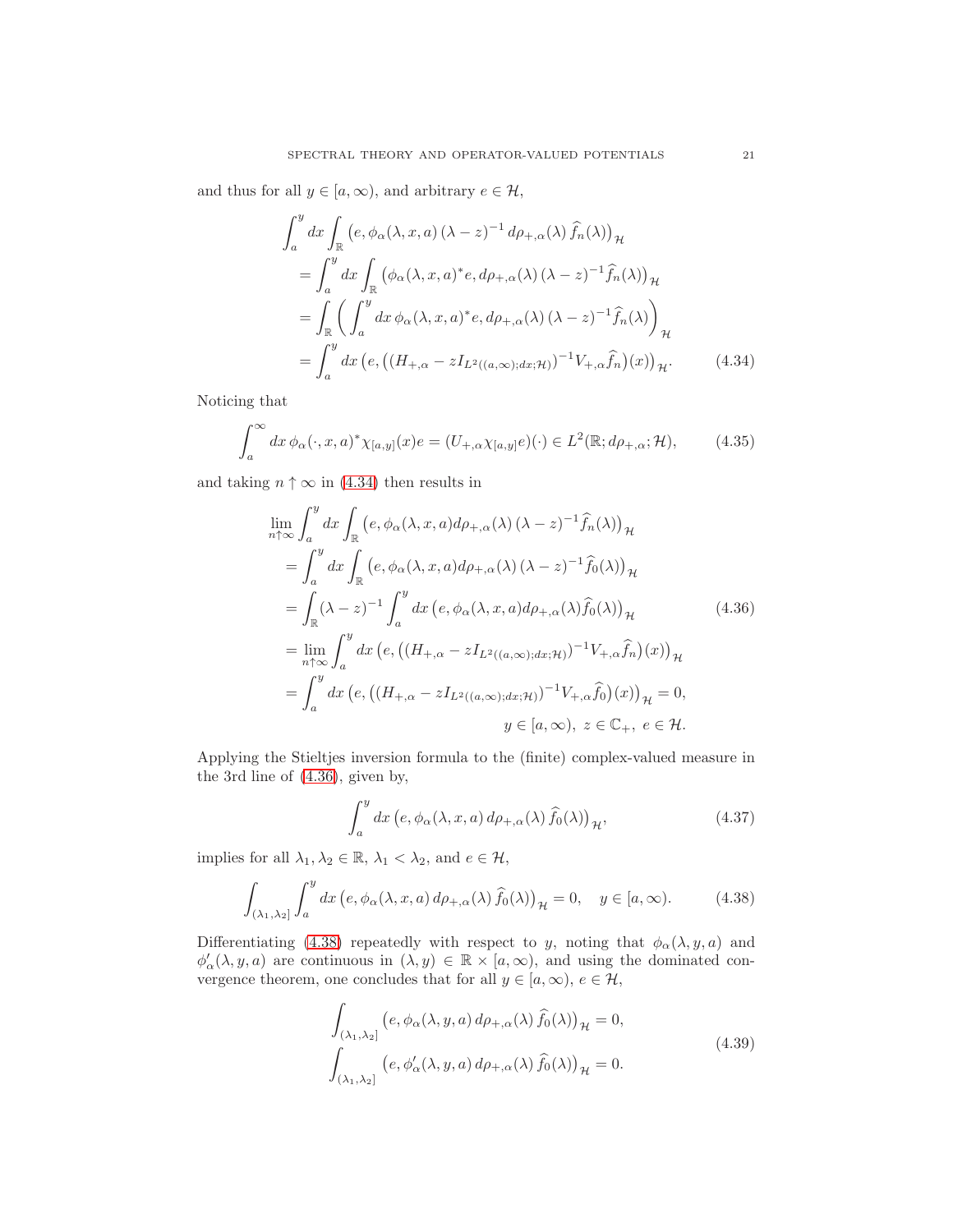Using [\(2.19\)](#page-7-4), the fact that  $\hat{f}_0, \chi_{(\lambda_1,\lambda_2]}e \in L^2(\mathbb{R}; d\rho_{+,\alpha}; \mathcal{H})$ , and the dominated convergence theorem once again then implies

<span id="page-21-1"></span>
$$
0 = \int_{(\lambda_1, \lambda_2]} (e, \phi_\alpha(\lambda, a, a) d\rho_{+,\alpha}(\lambda) \hat{f}_0(\lambda))_{\mathcal{H}}
$$
  
\n
$$
= - \int_{(\lambda_1, \lambda_2]} (sin(\alpha)e, d\rho_{+,\alpha}(\lambda) \hat{f}_0(\lambda))_{\mathcal{H}},
$$
  
\n
$$
0 = \int_{(\lambda_1, \lambda_2]} (e, \phi'_\alpha(\lambda, a, a) d\rho_{+,\alpha}(\lambda) \hat{f}_0(\lambda))_{\mathcal{H}}
$$
  
\n
$$
= \int_{(\lambda_1, \lambda_2]} (cos(\alpha)e, d\rho_{+,\alpha}(\lambda) \hat{f}_0(\lambda))_{\mathcal{H}}.
$$
\n(4.41)

Taking  $e = \sin(\alpha)e_1$  in [\(4.40\)](#page-21-1) and  $e = \cos(\alpha)e_1$  in [\(4.41\)](#page-21-2) with an arbitrary  $e_1 \in \mathcal{H}$ and subtracting [\(4.40\)](#page-21-1) from [\(4.41\)](#page-21-2) then gives

$$
0 = \int_{(\lambda_1, \lambda_2]} \left( e_1, d\rho_{+, \alpha}(\lambda) \hat{f}_0(\lambda) \right)_{\mathcal{H}}.
$$
 (4.42)

Since the interval  $(\lambda_1, \lambda_2]$  was chosen arbitrary, [\(4.42\)](#page-21-3) implies

<span id="page-21-3"></span><span id="page-21-2"></span>
$$
f_0(\lambda) = 0 \ \rho_{+,\alpha} \text{-a.e.,}
$$
\n
$$
(4.43)
$$

and hence  $\ker(V_{+,\alpha}) = \{0\}$ . Thus  $U_{+,\alpha}$  is onto.

We recall that the essential range of F with respect to a scalar measure  $\mu$  is defined by

<span id="page-21-7"></span>
$$
\text{ess.ran}_{\mu}(F) = \{ z \in \mathbb{C} \mid \text{for all } \varepsilon > 0, \mu(\{ \lambda \in \mathbb{R} \mid |F(\lambda) - z| < \varepsilon \}) > 0 \},\tag{4.44}
$$

and that  $\text{ess.ran}_{\rho_{+\alpha}}(F)$  for  $F \in C(\mathbb{R})$  is then defined to be  $\text{ess.ran}_{\nu_{+\alpha}}(F)$  for any control measure  $d\nu_{+,\alpha}$  of the operator-valued measure  $d\rho_{+,\alpha}$ . Given a complete orthonormal system  $\{e_n\}_{n\in\mathcal{I}}$  in  $\mathcal{H}(\mathcal{I}\subseteq\mathbb{N}$  an appropriate index set), a convenient control measure for  $d\rho_{+,\alpha}$  is given by

<span id="page-21-8"></span>
$$
\mu_{+,\alpha}(B) = \sum_{n \in \mathcal{I}} 2^{-n} (e_n, \rho_{+,\alpha}(B)e_n)_{\mathcal{H}}, \quad B \in \mathfrak{B}(\mathbb{R}). \tag{4.45}
$$

We sum up these considerations in a variant of the spectral theorem for (functions of)  $H_{+,\alpha}$ .

<span id="page-21-0"></span>**Theorem 4.5.** Assume Hypothesis [2.7](#page-7-0) and suppose  $F \in C(\mathbb{R})$ . Then,

<span id="page-21-6"></span><span id="page-21-4"></span>
$$
U_{+,\alpha}F(H_{+,\alpha})U_{+,\alpha}^{-1} = M_F I_{\mathcal{H}}
$$
\n(4.46)

in  $L^2(\mathbb{R}; d\rho_{+,\alpha}; \mathcal{H})$  (cf. [\(4.9\)](#page-15-6)). Moreover,

$$
\sigma(F(H_{+,\alpha})) = \text{essran}_{\rho_{+,\alpha}}(F),\tag{4.47}
$$

<span id="page-21-5"></span>
$$
\sigma(H_{+,\alpha}) = \text{supp}(d\rho_{+,\alpha}),\tag{4.48}
$$

and the multiplicity of the spectrum of  $H_{+,\alpha}$  is at most equal to dim(H).

Proof. First, we note that  $(4.46)$  follows from Theorem [4.2](#page-15-1) and the discussion following it. The fact [\(4.48\)](#page-21-5) is a special case of [\(4.47\)](#page-21-6) and hence only the latter requires a proof.

Since  $F(H_{+,\alpha})$  is unitarily equivalent to the operator of multiplication by  $F(\cdot)$ in  $L^2(\mathbb{R}; d\rho_{+,\alpha}; \mathcal{H})$ , it suffices to check that  $M_{(F-z)}I_{\mathcal{H}}$  is not boundedly invertible whenever  $z \in \text{ess.ran}_{\rho_{+\alpha}}(F)$ . Fix an arbitrary  $z \in \text{ess.ran}_{\rho_{+\alpha}}(F)$  and  $\varepsilon > 0$ . Since  $F \in C(\mathbb{R})$ , the set  $\{\lambda \in \mathbb{R} \mid |F(\lambda) - z| < \varepsilon\}$  is open and hence is a countable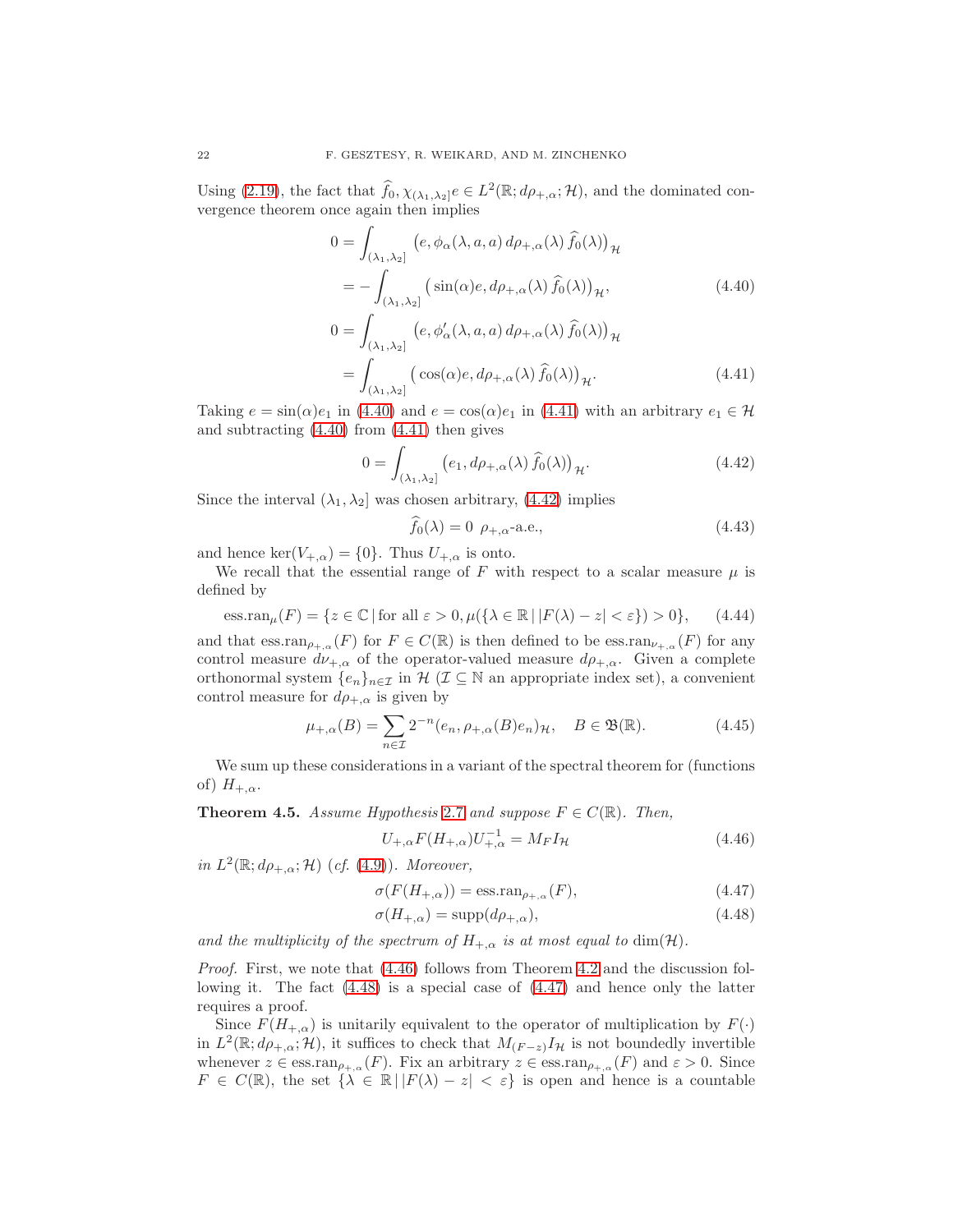union of disjoint open intervals. By [\(4.44\)](#page-21-7) there is a bounded interval  $B \subset \{\lambda \in$  $\mathbb{R} | |F(\lambda) - z| < \varepsilon$  such that  $\rho_{+,\alpha}(B) \neq 0$  and hence there is also a nonzero vector  $h \in \mathcal{H}$  such that  $(h, \rho_{+,\alpha}(B)h)_{\mathcal{H}} \neq 0$ . Then  $\chi_B h \in L^2(\mathbb{R}; d\rho_{+,\alpha}; \mathcal{H})$  with

$$
\|\chi_B h\|_{L^2(\mathbb{R}; d\rho_{+,\alpha}; \mathcal{H})}^2 = (h, \rho_{+\alpha}(B)h)_{\mathcal{H}} > 0
$$
\n(4.49)

and

$$
||M_{F-z}\chi_B h||_{L^2(\mathbb{R};d\rho_{+,\alpha};\mathcal{H})} \leq \varepsilon ||\chi_B h||_{L^2(\mathbb{R};d\rho_{+,\alpha};\mathcal{H})}.
$$
\n(4.50)

Since  $\varepsilon > 0$  is arbitrary, this implies that  $M_{F-z}I_{\mathcal{H}}$  is not boundedly invertible in  $L^2(\mathbb{R}; d\rho_{+,\alpha}; \mathcal{H}).$ 

Conversely, assume  $z \in \mathbb{R} \setminus \mathrm{ess} \cdot \mathrm{ran}_{\rho_{+, \alpha}}(F)$ . Then by [\(4.44\)](#page-21-7), [\(4.45\)](#page-21-8), there exists  $\varepsilon > 0$  such that for any interval  $B \subset {\lambda \in \mathbb{R} \, | \, |F(\lambda) - z| < \varepsilon}$  one has  $\mu_{+,\alpha}(B) =$  $\rho_{+\alpha}(B) = 0$ . Then for any  $g \in \text{dom}(M_F) \subset L^2(\mathbb{R}; d\rho_{+,\alpha}; \mathcal{H}),$ 

$$
||M_{F-z}g||_{L^{2}(\mathbb{R};d\rho_{+,\alpha};\mathcal{H})} \geq \varepsilon ||g||_{L^{2}(\mathbb{R};d\rho_{+,\alpha};\mathcal{H})},\tag{4.51}
$$

that is,  $M_{F-z}I_{\mathcal{H}}$  is boundedly invertible in this case.

<span id="page-22-0"></span>Using the identity function  $F(z) = z$  it follows from [\(4.46\)](#page-21-4) that the multiplicity of the spectrum of  $H_{+,\alpha}$  is equal to that of  $M_zI_{\mathcal{H}}$  which is at most dim( $\mathcal{H}$ ).  $\Box$ 

## 5. SPECTRAL THEORY OF SCHRÖDINGER OPERATORS WITH Operator-Valued Potentials on the Real Line

In our final section we develop basic spectral theory for full-line Schrödinger operators H in  $L^2(\mathbb{R}; dx; \mathcal{H})$ , employing a  $2 \times 2$  block operator representation of the associated Weyl-Titchmarsh matrix and its  $\mathcal{B}(\mathcal{H}^2)$ -valued spectral measure, decomposing R into a left and right half-line with reference point  $x_0 \in \mathbb{R}$ ,  $(-\infty, x_0] \cup$  $[x_0, \infty)$ . The latter decomposition is familiar from the scalar and matrix-valued  $(\dim(\mathcal{H}) < \infty)$  special cases. Our principal new results, Theorems [5.2](#page-25-0) and [5.4,](#page-30-0) again yield a diagonalization of  $H$  and the corresponding generalized eigenfunction expansion, illustrating the spectral theorem for  $F(H)$  and support properties of the underlying spectral measure.

In the special scalar case where  $\dim(\mathcal{H}) < \infty$ , the material of this section is standard and various parts of it can be found, for instance, in [\[23\]](#page-44-10), [\[34,](#page-44-11) Ch. 9], [\[45,](#page-44-12) Sect. XIII.5], [\[46,](#page-45-13) Ch. 2], [\[48\]](#page-45-15), [\[66,](#page-45-12) Ch. 10], [\[68\]](#page-45-16), [\[74\]](#page-46-13), [\[80\]](#page-46-14), [\[81,](#page-46-15) Ch. 2], [\[97,](#page-46-16) Ch. VI], [\[101,](#page-47-14) Ch. 6], [\[118,](#page-47-15) Chs. II, III], [\[124,](#page-47-17) Sects. 7–10]. However, in the infinitedimensional case, dim( $\mathcal{H}$ ) =  $\infty$ , the principal results obtained in this section are new.

We make the following basic assumption throughout this section.

### **Hypothesis 5.1.** (i) Assume that

$$
V \in L_{loc}^1(\mathbb{R}; dx; \mathcal{H}), \quad V(x) = V(x)^* \text{ for a.e. } x \in \mathbb{R}
$$
 (5.1)

(ii) Introducing the differential expression  $\tau$  given by

$$
\tau = -\frac{d^2}{dx^2} + V(x), \quad x \in \mathbb{R}, \tag{5.2}
$$

we assume  $\tau$  to be in the limit point case at  $+\infty$  and at  $-\infty$ .

Associated with the differential expression  $\tau$  one introduces the self-adjoint Schrödinger operator H in  $L^2(\mathbb{R}; dx; \mathcal{H})$  by

$$
Hf = \tau f,
$$
\n
$$
f \in \text{dom}(H) = \{ g \in L^2(\mathbb{R}; dx; \mathcal{H}) \mid g, g' \in W_{\text{loc}}^{2,1}(\mathbb{R}; dx; \mathcal{H}); \ \tau g \in L^2(\mathbb{R}; dx; \mathcal{H}) \}.
$$
\n
$$
(5.3)
$$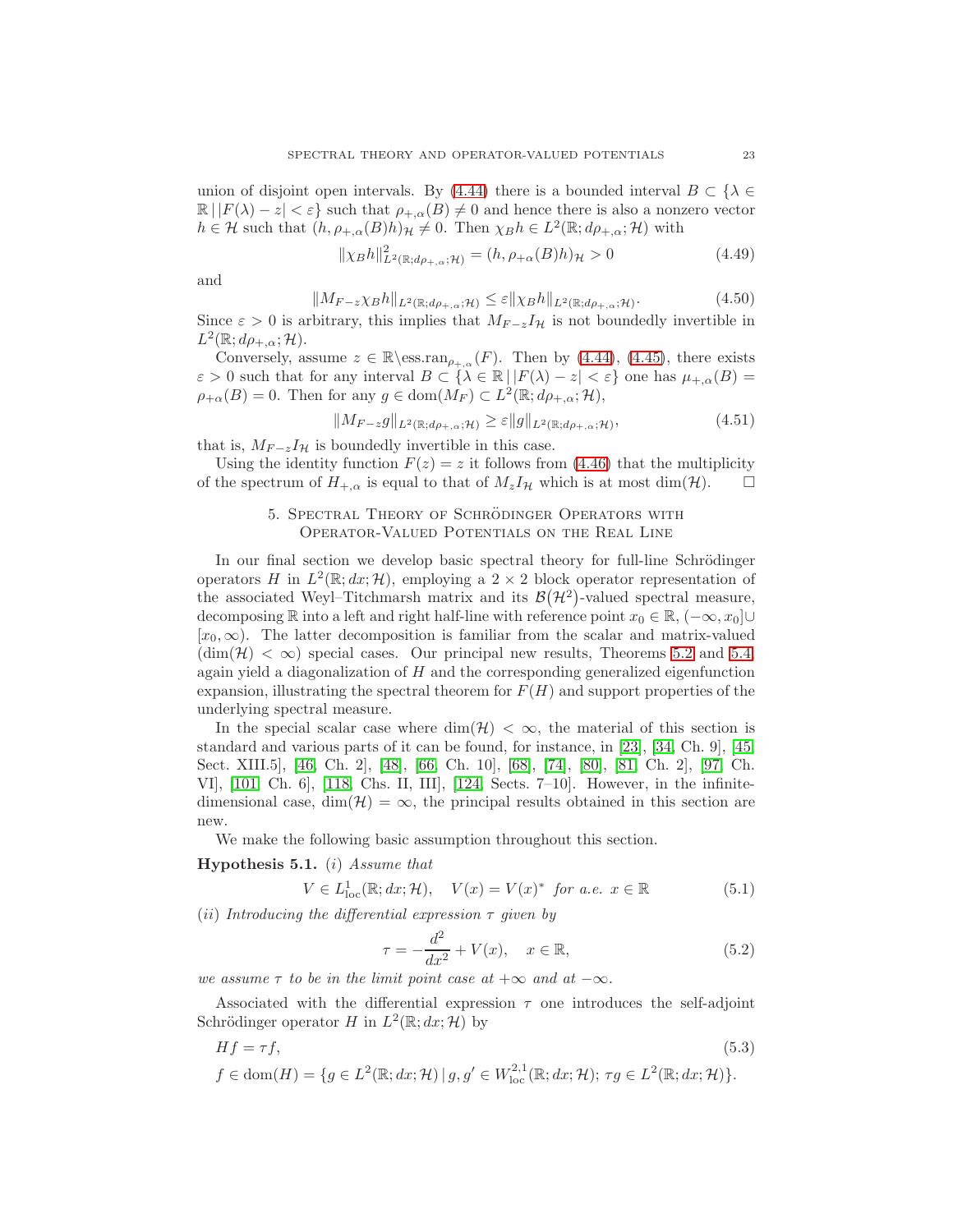As in the half-line context we introduce the  $\mathcal{B}(\mathcal{H})$ -valued fundamental system of solutions  $\phi_{\alpha}(z, \cdot, x_0)$  and  $\theta_{\alpha}(z, \cdot, x_0)$ ,  $z \in \mathbb{C}$ , of

<span id="page-23-2"></span><span id="page-23-0"></span>
$$
(\tau \psi)(z, x) = z\psi(z, x), \quad x \in \mathbb{R}
$$
\n
$$
(5.4)
$$

with respect to a fixed reference point  $x_0 \in \mathbb{R}$ , satisfying the initial conditions at the point  $x = x_0$ ,

$$
\begin{aligned}\n\phi_{\alpha}(z, x_0, x_0) &= -\theta_{\alpha}'(z, x_0, x_0) = -\sin(\alpha), \\
\phi_{\alpha}'(z, x_0, x_0) &= \theta_{\alpha}(z, x_0, x_0) = \cos(\alpha), \quad \alpha = \alpha^* \in \mathcal{B}(\mathcal{H}).\n\end{aligned} \tag{5.5}
$$

Again we note that by Corollary 2.5 (iii), for any fixed  $x, x_0 \in \mathbb{R}$ , the functions  $\theta_{\alpha}(z, x, x_0)$  and  $\phi_{\alpha}(z, x, x_0)$  as well as their strong x-derivatives are entire with respect to z in the  $\mathcal{B}(\mathcal{H})$ -norm. The same is true for the functions  $z \mapsto \theta_\alpha(\overline{z}, x, x_0)^*$ and  $z \mapsto \phi_\alpha(\overline{z}, x, x_0)^*$ . Moreover, by  $(2.23)$ ,

$$
W(\theta_{\alpha}(\overline{z}, \cdot, x_0)^*, \phi_{\alpha}(z, \cdot, x_0))(x) = I_{\mathcal{H}}, \quad z \in \mathbb{C}.
$$
 (5.6)

Particularly important solutions of [\(5.4\)](#page-23-0) are the Weyl–Titchmarsh solutions  $\psi_{\pm,\alpha}(z,\cdot,x_0),\,z\in\mathbb{C}\backslash\mathbb{R}$ , uniquely characterized by

$$
\psi_{\pm,\alpha}(z,\cdot,x_0)f \in L^2([x_0,\pm\infty);dx;\mathcal{H}), \quad f \in \mathcal{H},
$$
  
\n
$$
\sin(\alpha)\psi'_{\pm,\alpha}(z,x_0,x_0) + \cos(\alpha)\psi_{\pm,\alpha}(z,x_0,x_0) = I_{\mathcal{H}}, \quad z \in \mathbb{C}\backslash\mathbb{R}.
$$
\n(5.7)

The crucial condition in  $(5.7)$  is again the  $L^2$ -property which uniquely determines  $\psi_{\pm,\alpha}(z,\cdot,x_0)$  up to constant multiples by the limit point hypothesis of  $\tau$  at  $\pm\infty$ . In particular, for  $\alpha = \alpha^*, \beta = \beta^* \in \mathcal{B}(\mathcal{H}),$ 

<span id="page-23-1"></span>
$$
\psi_{\pm,\alpha}(z,\cdot,x_0) = \psi_{\pm,\beta}(z,\cdot,x_0)C_{\pm}(z,\alpha,\beta,x_0) \tag{5.8}
$$

for some coefficients  $C_{\pm}(z, \alpha, \beta, x_0) \in \mathcal{B}(\mathcal{H})$ . The normalization in [\(5.7\)](#page-23-1) shows that  $\psi_{\pm,\alpha}(z,\cdot,x_0)$  are of the type

<span id="page-23-5"></span>
$$
\psi_{\pm,\alpha}(z,x,x_0) = \theta_\alpha(z,x,x_0) + \phi_\alpha(z,x,x_0) m_{\pm,\alpha}(z,x_0), \quad z \in \mathbb{C} \backslash \mathbb{R}, \ x \in \mathbb{R}, \tag{5.9}
$$

for some coefficients  $m_{\pm,\alpha}(z,x_0) \in \mathcal{B}(\mathcal{H})$ , the Weyl–Titchmarsh m-functions associated with  $\tau$ ,  $\alpha$ , and  $x_0$  (cf. Theorem [3.9\)](#page-12-1).

Next, we show that  $\pm m_{\pm,\alpha}(\cdot, x_0)$  are operator-valued Herglotz functions. It fol-lows from [\(5.4\)](#page-23-0) and [\(5.5\)](#page-23-2) that the Wronskian of  $\psi_{\pm,\alpha}(\overline{z_1},x,x_0)^*$  and  $\psi_{\pm,\alpha}(z_2,x,x_0)$ satisfies

$$
W(\psi_{\pm,\alpha}(\overline{z_1},x_0,x_0)^*, \psi_{\pm,\alpha}(z_2,x_0,x_0)) = m_{\pm,\alpha}(z_2,x_0) - m_{\pm,\alpha}(\overline{z_1},x_0)^*,
$$
 (5.10)

$$
\frac{d}{dx}W(\psi_{\pm,\alpha}(\overline{z_1},x,x_0)^*,\psi_{\pm,\alpha}(z_2,x,x_0)) = (z_1 - z_2)\psi_{\pm,\alpha}(\overline{z_1},x,x_0)^*\psi_{\pm,\alpha}(z_2,x,x_0),
$$
  

$$
z_1, z_2 \in \mathbb{C}\setminus\mathbb{R}.\tag{5.11}
$$

Hence, using the limit point hypothesis of  $\tau$  at  $\pm\infty$  and the  $L^2$ -property in [\(5.7\)](#page-23-1) one obtains

$$
(z_2 - z_1) \int_{x_0}^{+\infty} dx \, (\psi_{\pm,\alpha}(\overline{z_1}, x, x_0) f, \psi_{\pm,\alpha}(z_2, x, x_0) g)_{\mathcal{H}}
$$
  
=  $(f, [m_{\pm,\alpha}(z_2, x_0) - m_{\pm,\alpha}(\overline{z_1}, x_0)^*] g)_{\mathcal{H}}, \quad f, g \in \mathcal{H}, \ z_1, z_2 \in \mathbb{C} \backslash \mathbb{R}.$  (5.12)

Setting  $z_1 = z_2 = z$  in [\(5.12\)](#page-23-3), one concludes

<span id="page-23-4"></span><span id="page-23-3"></span>
$$
m_{\pm,\alpha}(z,x_0) = m_{\pm,\alpha}(\overline{z},x_0)^*, \quad z \in \mathbb{C} \backslash \mathbb{R}.
$$
 (5.13)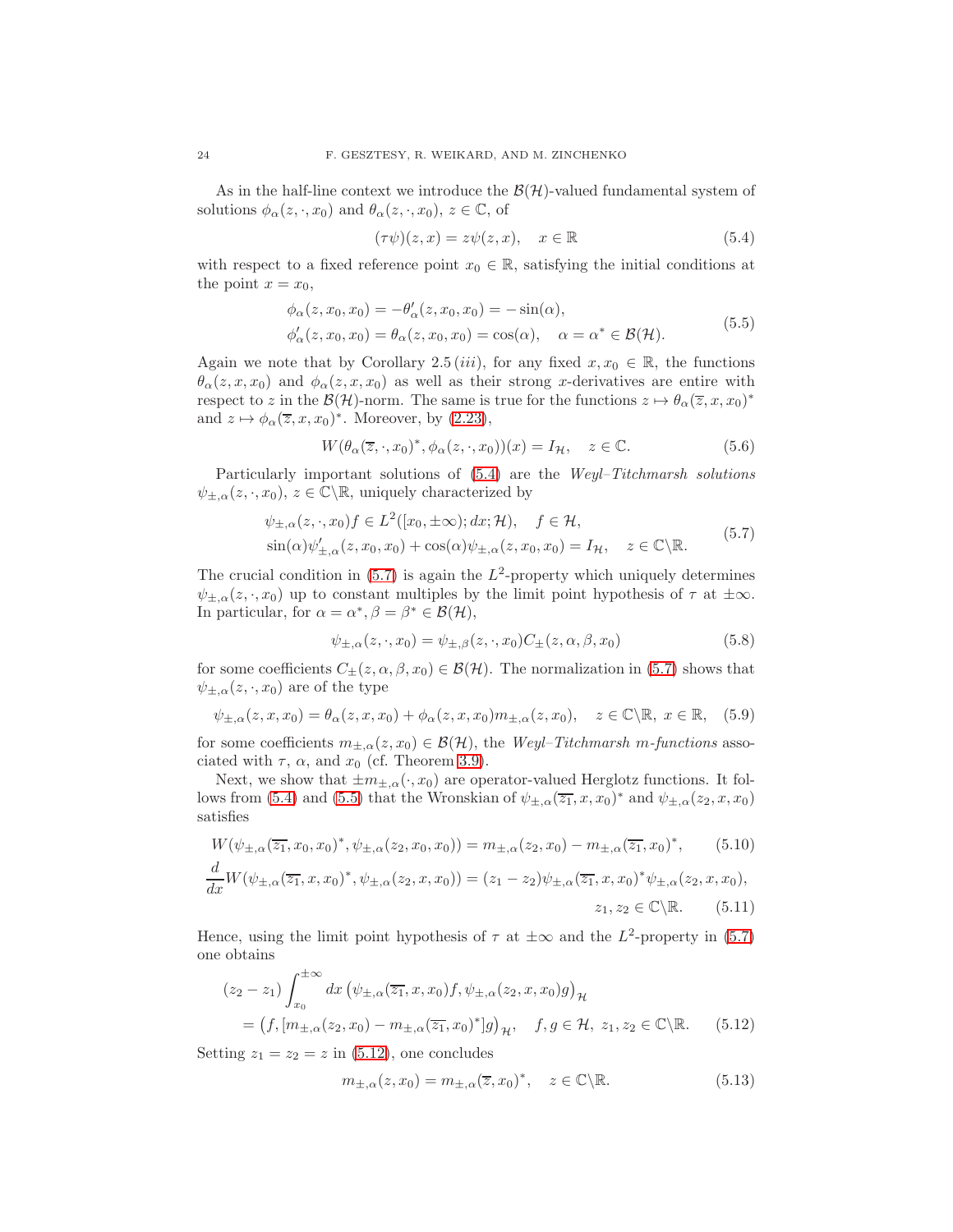Choosing  $f = g$  and  $z_2 = z$ ,  $z_1 = \overline{z}$  in [\(5.12\)](#page-23-3), one also infers

<span id="page-24-2"></span>
$$
\operatorname{Im}(z)\int_{x_0}^{\pm\infty} dx \, \|\psi_{\pm,\alpha}(z,x,x_0)f\|_{\mathcal{H}}^2 = \left(f, \operatorname{Im}[m_{\pm,\alpha}(z,x_0)]f\right)_{\mathcal{H}}, \quad f \in \mathcal{H}, \ z \in \mathbb{C}\backslash\mathbb{R}.
$$
\n
$$
(5.14)
$$

Since  $m_{\pm,\alpha}(\cdot,x_0)$  are analytic on  $\mathbb{C}\setminus\mathbb{R}$ , [\(5.14\)](#page-24-2) yields that  $\pm m_{\pm,\alpha}(\cdot,x_0)$  are operatorvalued Herglotz functions.

In the following we abbreviate the Wronskian of  $\psi_{+,\alpha}(\overline{z},x,x_0)^*$  and  $\psi_{-,\alpha}(z,x,x_0)$ by  $W(z)$ . It follows from the identities  $(2.20)-(2.23)$  $(2.20)-(2.23)$  and  $(5.13)$  that

<span id="page-24-0"></span>
$$
W(z) = W(\psi_{+,\alpha}(\overline{z}, x, x_0)^*, \psi_{-,\alpha}(z, x, x_0))
$$
  
=  $m_{-,\alpha}(z, x_0) - m_{+,\alpha}(z, x_0), \quad z \in \mathbb{C} \setminus \mathbb{R}.$  (5.15)

The Green's function  $G(z, x, x')$  of the Schrödinger operator H then reads

$$
G(z, x, x') = \psi_{\mp,\alpha}(z, x, x_0) W(z)^{-1} \psi_{\pm,\alpha}(\overline{z}, x', x_0)^*, \quad x \leqq x', \ z \in \mathbb{C} \backslash \mathbb{R}. \tag{5.16}
$$

Thus,

<span id="page-24-4"></span>
$$
((H - zI_{\mathcal{H}})^{-1}f)(x) = \int_{\mathbb{R}} dx' G(z, x, x')f(x'), \quad z \in \mathbb{C} \backslash \mathbb{R}, \ x \in \mathbb{R}, \ f \in L^{2}(\mathbb{R}; dx; \mathcal{H}).
$$
\n
$$
(5.17)
$$

Next, we introduce the  $2\times 2$  block operator-valued Weyl–Titchmarsh m-function,  $M_{\alpha}(z, x_0) \in \mathcal{B}(\mathcal{H}^2),$ 

<span id="page-24-1"></span>
$$
M_{\alpha}(z, x_0) = \left(M_{\alpha, j, j'}(z, x_0)\right)_{j, j'=0, 1}, \quad z \in \mathbb{C} \backslash \mathbb{R},\tag{5.18}
$$

$$
M_{\alpha,0,0}(z,x_0) = W(z)^{-1},\tag{5.19}
$$

$$
M_{\alpha,0,1}(z,x_0) = 2^{-1}W(z)^{-1} \big[m_{-\alpha}(z,x_0) + m_{+\alpha}(z,x_0)\big],\tag{5.20}
$$

$$
M_{\alpha,1,0}(z,x_0) = 2^{-1} \left[ m_{-\alpha}(z,x_0) + m_{+\alpha}(z,x_0) \right] W(z)^{-1},\tag{5.21}
$$

<span id="page-24-6"></span><span id="page-24-3"></span>
$$
M_{\alpha,1,1}(z,x_0) = m_{+,\alpha}(z,x_0)W(z)^{-1}m_{-,\alpha}(z,x_0)
$$
  
=  $m_{-,\alpha}(z,x_0)W(z)^{-1}m_{+,\alpha}(z,x_0).$  (5.22)

 $M_{\alpha}(z, x_0)$  is a  $\mathcal{B}(\mathcal{H}^2)$ -valued Herglotz function with representation

$$
M_{\alpha}(z, x_0) = C_{\alpha}(x_0) + \int_{\mathbb{R}} d\Omega_{\alpha}(\lambda, x_0) \left[ \frac{1}{\lambda - z} - \frac{\lambda}{1 + \lambda^2} \right], \quad z \in \mathbb{C} \backslash \mathbb{R},
$$
  

$$
C_{\alpha}(x_0) = C_{\alpha}(x_0)^*, \quad \int_{\mathbb{R}} \frac{\left( e, d\Omega_{\alpha}(\lambda, x_0) e \right)_{\mathcal{B}}(\mu^2)}{1 + \lambda^2} < \infty, \quad e \in \mathcal{K}.
$$
 (5.23)

In addition, the Stieltjes inversion formula for the nonnegative  $\mathcal{B}(\mathcal{H}^2)$ -valued measure  $d\Omega_{\alpha}(\cdot, x_0)$  reads

<span id="page-24-5"></span>
$$
\Omega_{\alpha}((\lambda_1, \lambda_2], x_0) = \frac{1}{\pi} \lim_{\delta \downarrow 0} \lim_{\varepsilon \downarrow 0} \int_{\lambda_1 + \delta}^{\lambda_2 + \delta} d\lambda \operatorname{Im}(M_{\alpha}(\lambda + i\varepsilon, x_0)), \quad \lambda_1, \lambda_2 \in \mathbb{R}, \lambda_1 < \lambda_2. \tag{5.24}
$$

In particular,  $d\Omega_{\alpha}(\cdot, x_0)$  is a  $2 \times 2$  block operator-valued measure with  $\mathcal{B}(\mathcal{H})$ -valued entries  $d\Omega_{\alpha,\ell,\ell'}(\cdot,x_0), \ell,\ell'=0,1$ . Since the diagonal entries of  $M_\alpha$  are Herglotz functions, the diagonal entries of the measure  $d\Omega_{\alpha}(\cdot, x_0)$  are nonnegative  $\mathcal{B}(\mathcal{H})$ valued measures. The off-diagonal entries of the measure  $d\Omega_{\alpha}(\cdot, x_0)$  naturally admit decompositions into a linear combination of four nonnegative measures.

We note that in formulas [\(5.7\)](#page-23-1)–[\(5.23\)](#page-24-3) one can replace  $z \in \mathbb{C} \backslash \mathbb{R}$  by  $z \in \mathbb{C} \backslash \sigma(H)$ .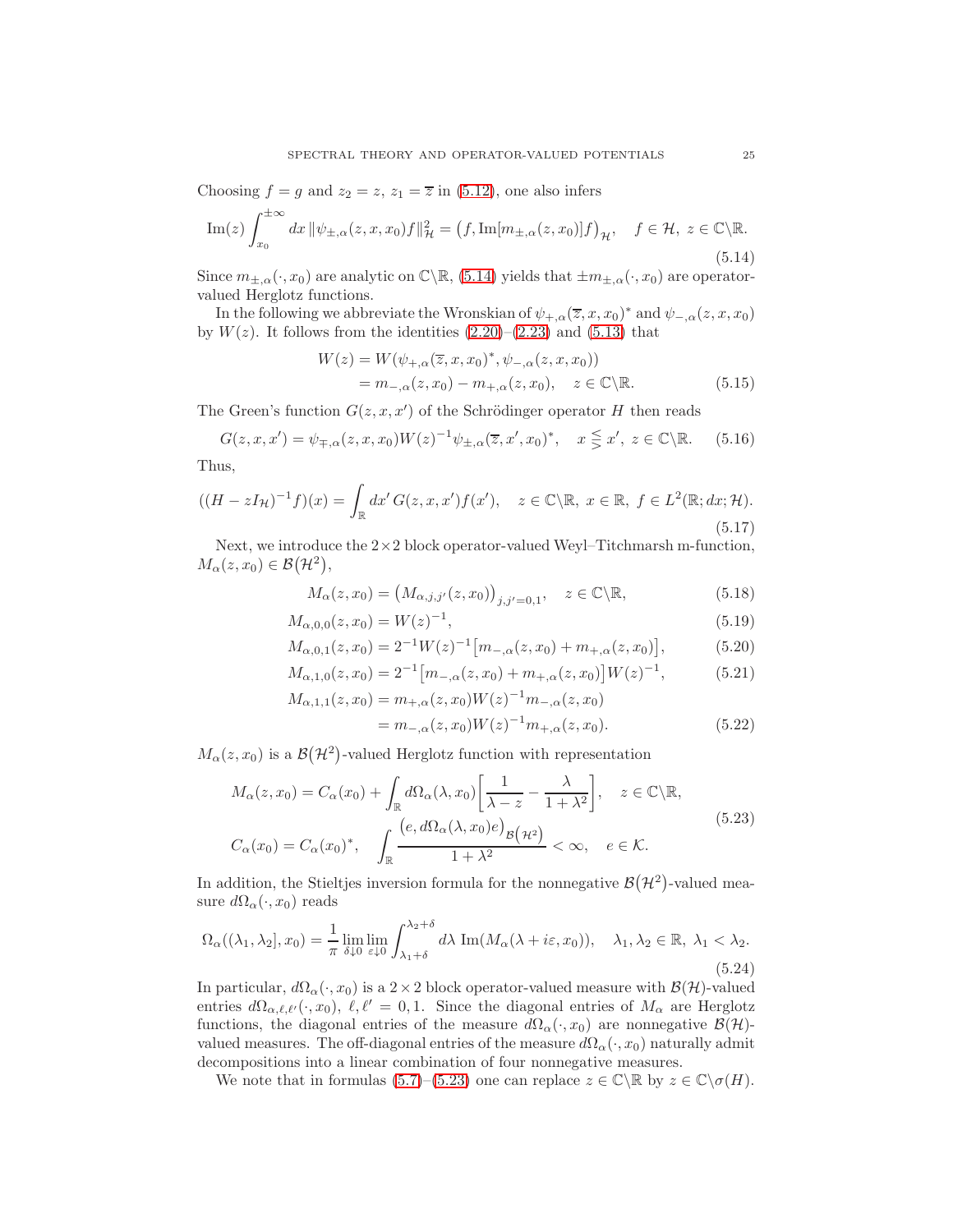Next, we relate the family of spectral projections,  $\{E_H(\lambda)\}_{\lambda \in \mathbb{R}}$ , of the self-adjoint operator H and the 2 × 2 operator-valued increasing spectral function  $\Omega_{\alpha}(\lambda, x_0)$ ,  $\lambda \in \mathbb{R}$ , which generates the  $\mathcal{B}(\mathcal{H}^2)$ -valued measure  $d\Omega_{\alpha}(\cdot, x_0)$  in the Herglotz rep-resentation [\(5.23\)](#page-24-3) of  $M_{\alpha}(z, x_0)$ .

We first note that for  $F \in C(\mathbb{R}),$ 

$$
(f, F(H)g)_{L^2(\mathbb{R};dx;\mathcal{H})} = \int_{\mathbb{R}} d\left(f, E_H(\lambda)g\right)_{L^2(\mathbb{R};dx;\mathcal{H})} F(\lambda),
$$
\n
$$
f, g \in \text{dom}(F(H)) = \left\{ h \in L^2(\mathbb{R};dx;\mathcal{H}) \middle| \int_{\mathbb{R}} d\| E_H(\lambda)h\|_{L^2(\mathbb{R};dx;\mathcal{H})}^2 |F(\lambda)|^2 < \infty \right\}.
$$
\n(5.25)

<span id="page-25-0"></span>**Theorem 5.2.** Let  $\alpha \in [0, \pi)$ ,  $f, g \in C_0^{\infty}(\mathbb{R}; H)$ ,  $F \in C(\mathbb{R})$ ,  $x_0 \in \mathbb{R}$ , and  $\lambda_1, \lambda_2 \in \mathbb{R}$ ,  $\lambda_1 < \lambda_2$ . Then,

<span id="page-25-4"></span><span id="page-25-2"></span>
$$
(f, F(H)E_H((\lambda_1, \lambda_2))g)_{L^2(\mathbb{R};dx;\mathcal{H})}
$$
  
=  $(\hat{f}_{\alpha}(\cdot, x_0), M_F M_{\chi_{(\lambda_1, \lambda_2)}} \hat{g}_{\alpha}(\cdot, x_0))_{L^2(\mathbb{R};d\Omega_{\alpha}(\cdot, x_0);\mathcal{H}^2)}$  (5.26)

where we introduced the notation

$$
\widehat{h}_{\alpha,0}(\lambda, x_0) = \int_{\mathbb{R}} dx \,\theta_{\alpha}(\lambda, x, x_0)^* h(x), \quad \widehat{h}_{\alpha,1}(\lambda, x_0) = \int_{\mathbb{R}} dx \,\phi_{\alpha}(\lambda, x, x_0)^* h(x),
$$

$$
\widehat{h}_{\alpha}(\lambda, x_0) = \left(\widehat{h}_{\alpha,0}(\lambda, x_0), \widehat{h}_{\alpha,1}(\lambda, x_0)\right)^\top, \quad \lambda \in \mathbb{R}, \ h \in C_0^\infty(\mathbb{R}; \mathcal{H}), \tag{5.27}
$$

and M<sup>G</sup> denotes the maximally defined operator of multiplication by the function  $G \in C(\mathbb{R})$  in the Hilbert space<sup>[2](#page-25-1)</sup>  $L^2(\mathbb{R}; d\Omega_{\alpha}(\cdot, x_0); \mathcal{H}^2)$ ,

<span id="page-25-5"></span>
$$
(M_G\widehat{h})(\lambda) = G(\lambda)\widehat{h}(\lambda) = (G(\lambda)\widehat{h}_0(\lambda), G(\lambda)\widehat{h}_1(\lambda))^{\top} \text{ for } \Omega_\alpha(\cdot, x_0)\text{-}a.e. \lambda \in \mathbb{R},
$$
  

$$
\widehat{h} \in \text{dom}(M_G) = \{\widehat{k} \in L^2(\mathbb{R}; d\Omega_\alpha(\cdot, x_0); \mathcal{H}^2) \mid G\widehat{k} \in L^2(\mathbb{R}; d\Omega_\alpha(\cdot, x_0); \mathcal{H}^2)\}.
$$
  
(5.28)

Proof. The point of departure for deriving [\(5.26\)](#page-25-2) is again Stone's formula [\(4.1\)](#page-14-1) applied to  $T = H$ ,

<span id="page-25-3"></span>
$$
(f, F(H)E_H((\lambda_1, \lambda_2))g)_{L^2(\mathbb{R}; dx; \mathcal{H})}
$$
  
= 
$$
\lim_{\delta \downarrow 0} \lim_{\varepsilon \downarrow 0} \frac{1}{2\pi i} \int_{\lambda_1 + \delta}^{\lambda_2 + \delta} d\lambda F(\lambda) \left[ \left( f, (H - (\lambda + i\varepsilon)I_{\mathcal{H}})^{-1}g \right)_{L^2(\mathbb{R}; dx; \mathcal{H})} - \left( f, (H - (\lambda - i\varepsilon)I_{\mathcal{H}})^{-1}g \right)_{L^2(\mathbb{R}; dx; \mathcal{H})} \right].
$$
 (5.29)

<span id="page-25-1"></span><sup>&</sup>lt;sup>2</sup>Again, we recall that  $L^2(\mathbb{R}; d\Omega_\alpha(\cdot, x_0); \mathcal{H}^2)$  is a convenient abbreviation for the Hilbert space  $L^2(\mathbb{R}; d\mu_\alpha(\cdot, x_0); \mathcal{M}_{\Omega_\alpha(\cdot, x_0)})$  discussed in detail in Appendix [B,](#page-33-0) with  $d\mu_\alpha(\cdot, x_0)$  a control measure for the  $\mathcal{B}(\mathcal{H}^2)$ -valued measure  $d\Omega_\alpha(\cdot,x_0)$ . One recalls that  $\mathcal{M}_{\Omega_\alpha(\cdot,x_0)} \subset \mathcal{S}(\{\mathcal{K}_\lambda\}_{\lambda \in \mathbb{R}})$  is generated by  $\underline{\Lambda}(\mathcal{H}^2)$  (or by  $\underline{\Lambda}(\{f_n\}_{n\in\mathcal{I}})$  for any complete orthonormal system  $\{f_n\}_{n\in\mathcal{I}},\mathcal{I}\subseteq\mathbb{N}$ .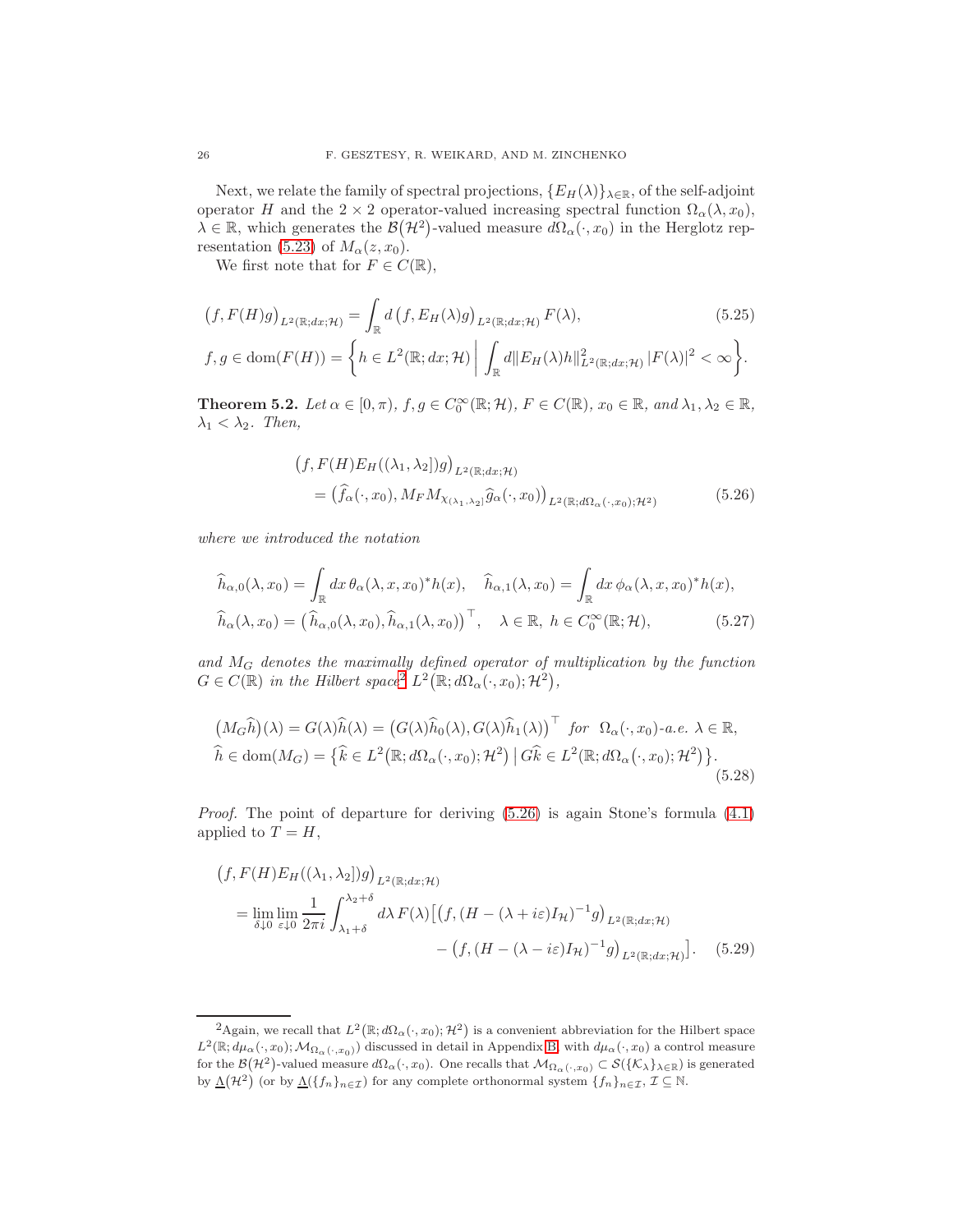Insertion of  $(5.16)$  and  $(5.17)$  into  $(5.29)$  then yields the following:

<span id="page-26-0"></span>
$$
(f, F(H)E_H((\lambda_1, \lambda_2))g)_{L^2(\mathbb{R}; dx; \mathcal{H})} = \lim_{\delta \downarrow 0} \lim_{\varepsilon \downarrow 0} \frac{1}{2\pi i} \int_{\lambda_1 + \delta}^{\lambda_2 + \delta} d\lambda F(\lambda) \int_{\mathbb{R}} dx
$$
(5.30)  
\n
$$
\times \left\{ \left( f(x), \psi_{+,\alpha}(\lambda + i\varepsilon, x, x_0) W(\lambda + i\varepsilon)^{-1} \int_{-\infty}^x dx' \psi_{-,\alpha}(\lambda - i\varepsilon, x', x_0)^* g(x') \right)_\mathcal{H} + \left( f(x), \psi_{-,\alpha}(\lambda + i\varepsilon, x, x_0) W(\lambda + i\varepsilon)^{-1} \int_x^\infty dx' \psi_{+,\alpha}(\lambda - i\varepsilon, x', x_0)^* g(x') \right)_\mathcal{H}
$$
  
\n
$$
- \left( f(x), \psi_{+,\alpha}(\lambda - i\varepsilon, x, x_0) W(\lambda - i\varepsilon)^{-1} \int_{-\infty}^x dx' \psi_{-,\alpha}(\lambda + i\varepsilon, x', x_0)^* g(x') \right)_\mathcal{H}
$$
  
\n
$$
- \left( f(x), \psi_{-,\alpha}(\lambda - i\varepsilon, x, x_0) W(\lambda - i\varepsilon)^{-1} \int_x^\infty dx' \psi_{+,\alpha}(\lambda + i\varepsilon, x', x_0)^* g(x') \right)_\mathcal{H}
$$

Freely interchanging the dx and  $dx'$  integrals with the limits and the  $d\lambda$  integral (since all integration domains are finite and all integrands are continuous), and inserting the expressions [\(5.9\)](#page-23-5) for  $\psi_{\pm,\alpha}(z,x,x_0)$  into [\(5.30\)](#page-26-0), one obtains

$$
(f, F(H)E_H((\lambda_1, \lambda_2))g)_{L^2(\mathbb{R};dx;\mathcal{H})} = \int_{\mathbb{R}} dx \Big( f(x), \Big\{ \int_{-\infty}^x dx' \Big\}
$$
  
\n
$$
\times \lim_{\delta \downarrow 0} \lim_{\varepsilon \downarrow 0} \frac{1}{2\pi i} \int_{\lambda_1 + \delta}^{\lambda_2 + \delta} d\lambda F(\lambda) \Big[ \Big[ \theta_\alpha(\lambda, x, x_0) + \phi_\alpha(\lambda, x, x_0) m_{+,\alpha}(\lambda + i\varepsilon, x_0) \Big] \Big\}
$$
  
\n
$$
\times W(\lambda + i\varepsilon)^{-1} \Big[ \theta_\alpha(\lambda, x', x_0)^* + m_{-,\alpha}(\lambda + i\varepsilon, x_0) \phi_\alpha(\lambda, x', x_0)^* \Big] g(x')
$$
  
\n
$$
- \Big[ \theta_\alpha(\lambda, x, x_0) + \phi_\alpha(\lambda, x, x_0) m_{+,\alpha}(\lambda - i\varepsilon, x_0) \Big]
$$
  
\n
$$
\times W(\lambda - i\varepsilon)^{-1} \Big[ \theta_\alpha(\lambda, x', x_0)^* + m_{-,\alpha}(\lambda - i\varepsilon, x_0) \phi_\alpha(\lambda, x', x_0)^* \Big] g(x') \Big]
$$
  
\n
$$
+ \int_x^\infty dx' \lim_{\delta \downarrow 0} \lim_{\varepsilon \downarrow 0} \frac{1}{2\pi i} \int_{\lambda_1 + \delta}^{\lambda_2 + \delta} d\lambda F(\lambda) \Big[ \Big[ \theta_\alpha(\lambda, x, x_0) + \phi_\alpha(\lambda, x, x_0) m_{-,\alpha}(\lambda + i\varepsilon, x_0) \Big] \Big] \times W(\lambda + i\varepsilon)^{-1} \Big[ \theta_\alpha(\lambda, x', x_0)^* + m_{+,\alpha}(\lambda + i\varepsilon, x_0) \phi_\alpha(\lambda, x', x_0)^* \Big] g(x')
$$
  
\n
$$
- \Big[ \theta_\alpha(\lambda, x, x_0) + \phi_\alpha(\lambda, x, x_0) m_{-,\alpha}(\lambda - i\varepsilon, x_0) \Big]
$$
  
\n
$$
\times W(\lambda - i\varepsilon)^{-1} \Big[ \theta_\alpha(\lambda, x', x_0)^* + m_{+,\alpha}(\lambda - i\varepsilon, x
$$

Here we employed [\(5.13\)](#page-23-4), the fact that for fixed  $x \in \mathbb{R}$ ,  $\theta_{\alpha}(z, x, x_0)$  and  $\phi_{\alpha}(z, x, x_0)$ are entire with respect to z, that  $\theta_{\alpha}(z, \cdot, x_0), \phi_{\alpha}(z, \cdot, x_0) \in W^{1,1}_{loc}(\mathbb{R}; \mathcal{H})$ , and hence that

<span id="page-26-3"></span><span id="page-26-1"></span>
$$
\theta_{\alpha}(\lambda \pm i\varepsilon, x, x_0) = \theta_{\alpha}(\lambda, x, x_0) \pm i\varepsilon (d/dz) \theta_{\alpha}(z, x, x_0)|_{z=\lambda} + O(\varepsilon^2),
$$
  

$$
\phi_{\alpha}(\lambda \pm i\varepsilon, x, x_0) = \phi_{\alpha}(\lambda, x, x_0) \pm i\varepsilon (d/dz) \phi_{\alpha}(z, x, x_0)|_{z=\lambda} + O(\varepsilon^2)
$$
(5.32)

with  $O(\varepsilon^2)$  being uniform with respect to  $(\lambda, x)$  as long as  $\lambda$  and x vary in compact subsets of R. Moreover, we used that

<span id="page-26-2"></span>
$$
\varepsilon \|M_{\alpha}(\lambda + i\varepsilon, x_0)\|_{\mathcal{B}(\mathcal{H}^2)} \le C(\lambda_1, \lambda_2, \varepsilon_0, x_0), \quad \lambda \in [\lambda_1, \lambda_2], \ 0 < \varepsilon \le \varepsilon_0, \varepsilon \| \operatorname{Re}(M_{\alpha}(\lambda + i\varepsilon, x_0)) \|_{\mathcal{B}(\mathcal{H}^2)} = o(1), \quad \lambda \in \mathbb{R},
$$
\n
$$
(5.33)
$$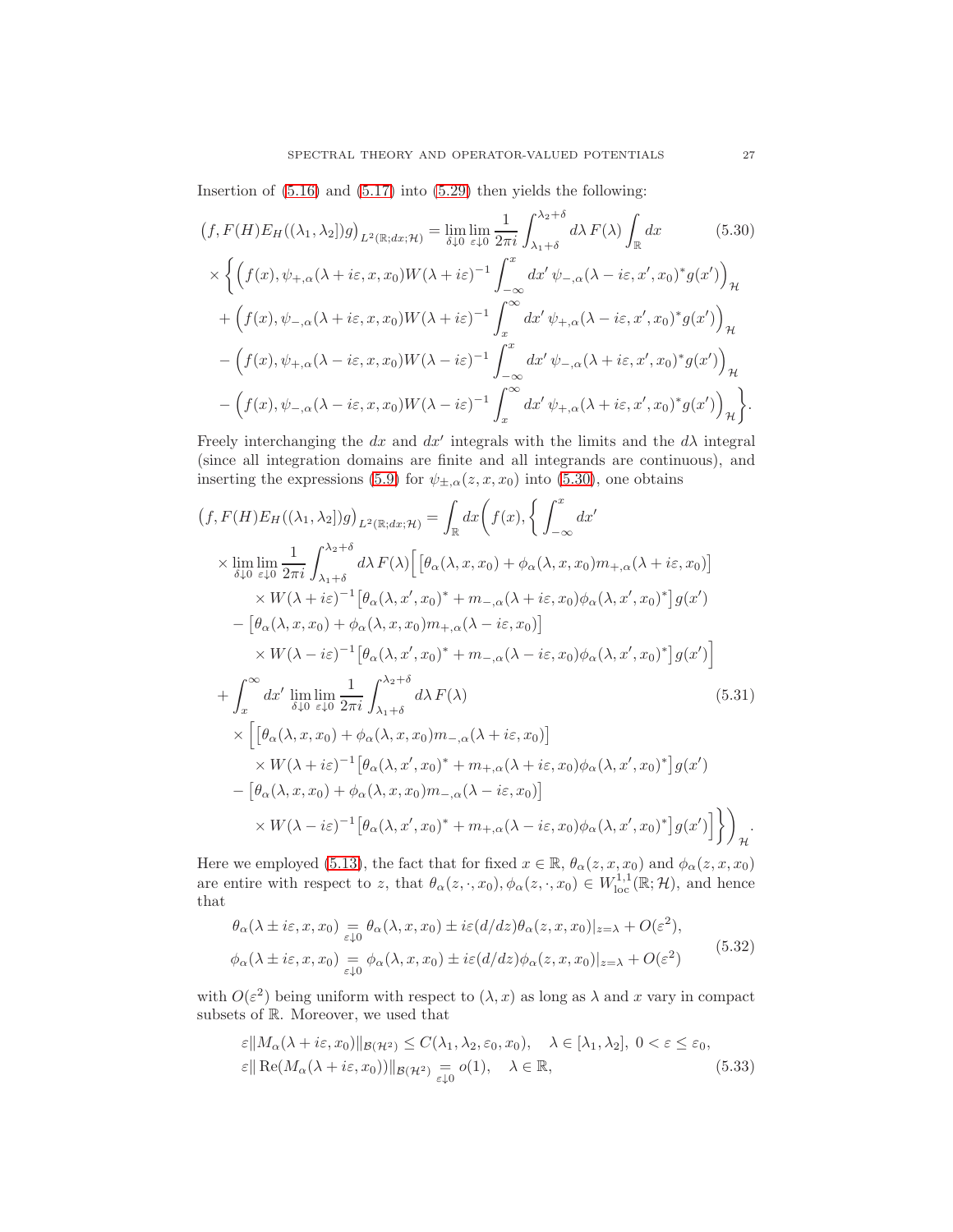In particular, utilizing [\(5.13\)](#page-23-4), [\(5.32\)](#page-26-1), [\(5.33\)](#page-26-2), and the elementary facts

Im 
$$
[m_{\pm,\alpha}(\lambda + i\varepsilon, x_0)W(\lambda + i\varepsilon)^{-1}]
$$
  
\n
$$
= \frac{1}{2} \text{Im } [(m_{-\alpha}(\lambda + i\varepsilon, x_0) + m_{+,\alpha}(\lambda + i\varepsilon, x_0)]W(\lambda + i\varepsilon)^{-1}],
$$
\nIm  $[W(\lambda + i\varepsilon)^{-1}m_{\pm,\alpha}(\lambda + i\varepsilon, x_0)]$  (5.34)  
\n
$$
= \frac{1}{2} \text{Im } [W(\lambda + i\varepsilon)^{-1}[m_{-\alpha}(\lambda + i\varepsilon, x_0) + m_{+,\alpha}(\lambda + i\varepsilon, x_0)]], \quad \lambda \in \mathbb{R}, \varepsilon > 0,
$$

 $\phi_{\alpha}(\lambda \pm i\varepsilon, x, x_0)$  and  $\theta_{\alpha}(\lambda \pm i\varepsilon, x, x_0)$  under the  $d\lambda$  integrals in [\(5.31\)](#page-26-3) have immediately been replaced by  $\phi_{\alpha}(\lambda, x, x_0)$  and  $\theta_{\alpha}(\lambda, x, x_0)$ . Collecting appropriate terms in [\(5.31\)](#page-26-3) then yields

$$
(f, F(H)E_H((\lambda_1, \lambda_2|)g)_{L^2(\mathbb{R};dx;\mathcal{H})} = \int_{\mathbb{R}} dx \Big( f(x), \int_{\mathbb{R}} dx' \lim_{\delta \downarrow 0} \lim_{\varepsilon \downarrow 0} \frac{1}{\pi} \int_{\lambda_1 + \delta}^{\lambda_2 + \delta} d\lambda F(\lambda)
$$
  
\n
$$
\times \Big\{ \theta_\alpha(\lambda, x, x_0) \operatorname{Im} \big[ W(\lambda + i\varepsilon)^{-1} \big] \theta_\alpha(\lambda, x', x_0)^* \Big\}\n+ 2^{-1} \theta_\alpha(\lambda, x, x_0)
$$
  
\n
$$
\times \operatorname{Im} \big[ W(\lambda + i\varepsilon)^{-1} \big[ m_{-,\alpha}(\lambda + i\varepsilon, x_0) + m_{+,\alpha}(\lambda + i\varepsilon, x_0) \big] \big] \phi_\alpha(\lambda, x', x_0)^* \n+ 2^{-1} \phi_\alpha(\lambda, x, x_0)
$$
  
\n
$$
\times \operatorname{Im} \big[ [m_{-,\alpha}(\lambda + i\varepsilon, x_0) + m_{+,\alpha}(\lambda + i\varepsilon, x_0) \big] W(\lambda + i\varepsilon)^{-1} \big] \theta_\alpha(\lambda, x', x_0)^* \n+ \phi_\alpha(\lambda, x, x_0)
$$
  
\n
$$
\times \operatorname{Im} \big[ m_{-,\alpha}(\lambda + i\varepsilon, x_0) W(\lambda + i\varepsilon)^{-1} m_{+,\alpha}(\lambda + i\varepsilon, x_0) \big] \phi_\alpha(\lambda, x', x_0)^* \Big\} g(x') \Big)_{\mathcal{H}}.
$$

Since by  $(5.24)$   $(\ell, \ell' = 0, 1)$ 

<span id="page-27-0"></span>
$$
\int_{(\lambda_1, \lambda_2]} d\Omega_{\alpha, \ell, \ell'}(\lambda, x_0) = \Omega_{\alpha, \ell, \ell'}((\lambda_1, \lambda_2], x_0)
$$
\n
$$
= \lim_{\delta \downarrow 0} \lim_{\varepsilon \downarrow 0} \frac{1}{\pi} \int_{\lambda_1 + \delta}^{\lambda_2 + \delta} d\lambda \operatorname{Im}(M_{\alpha, \ell, \ell'}(\lambda + i\varepsilon, x_0)),
$$
\n(5.36)

one also has

$$
\int_{\mathbb{R}} d\Omega_{\alpha,\ell,\ell'}(\lambda, x_0) h(\lambda) = \lim_{\varepsilon \downarrow 0} \frac{1}{\pi} \int_{\mathbb{R}} d\lambda \operatorname{Im}(M_{\alpha,\ell,\ell'}(\lambda + i\varepsilon, x_0)) h(\lambda), \quad h \in C_0(\mathbb{R}; \mathcal{H}),
$$
\n(5.37)

$$
\int_{(\lambda_1,\lambda_2]} d\Omega_{\alpha,\ell,\ell'}(\lambda,x_0) k(\lambda) = \lim_{\delta \downarrow 0} \lim_{\varepsilon \downarrow 0} \frac{1}{\pi} \int_{\lambda_1+\delta}^{\lambda_2+\delta} d\lambda \operatorname{Im}(M_{\alpha,\ell,\ell'}(\lambda+i\varepsilon,x_0)) k(\lambda),
$$
  
 $k \in C(\mathbb{R};\mathcal{H}), (5.38)$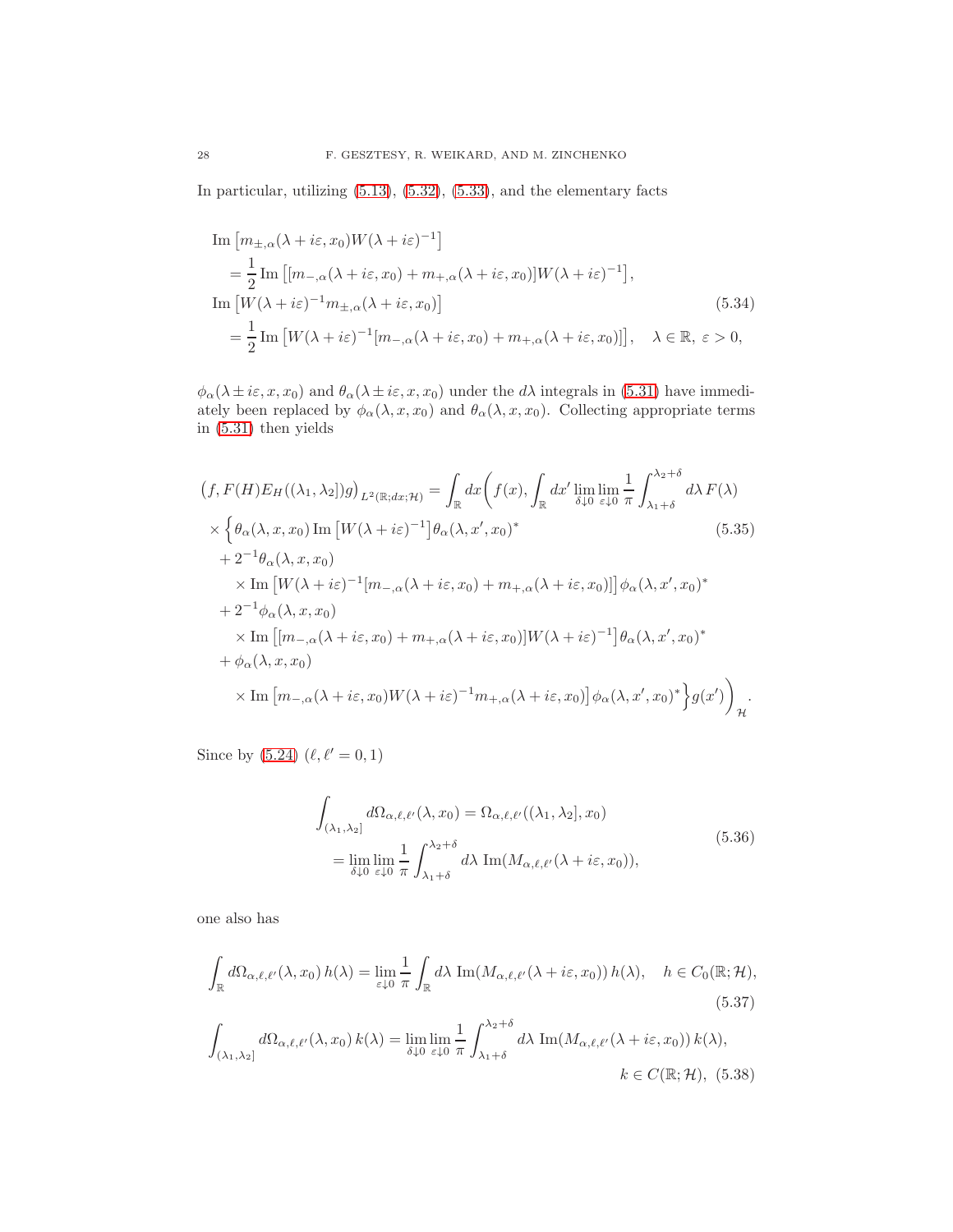Then using [\(5.18\)](#page-24-1)–[\(5.22\)](#page-24-6), [\(5.27\)](#page-25-4), and interchanging the dx, dx' and  $d\Omega_{\alpha,\ell,\ell'}(\cdot,x_0)$ ,  $\ell, \ell' = 0, 1$ , integrals once more, one concludes from [\(5.35\)](#page-27-0)

$$
(f, F(H)E_H((\lambda_1, \lambda_2))g)_{L^2(\mathbb{R};dx; \mathcal{H})} = \int_{\mathbb{R}} dx \left( f(x), \int_{\mathbb{R}} dx' \int_{(\lambda_1, \lambda_2]} F(\lambda) \times \left\{ \theta_\alpha(\lambda, x, x_0) d\Omega_{\alpha, 0, 0}(\lambda, x_0) \theta_\alpha(\lambda, x', x_0)^* \right. \\ \left. + \theta_\alpha(\lambda, x, x_0) d\Omega_{\alpha, 0, 1}(\lambda, x_0) \phi_\alpha(\lambda, x', x_0)^* \right. \\ \left. + \phi_\alpha(\lambda, x, x_0) d\Omega_{\alpha, 1, 0}(\lambda, x_0) \theta_\alpha(\lambda, x', x_0)^* \right. \\ \left. + \phi_\alpha(\lambda, x, x_0) d\Omega_{\alpha, 1, 1}(\lambda, x_0) \phi_\alpha(\lambda, x', x_0)^* \right\} g(x') \right)_{\mathcal{H}}
$$

$$
= \int_{(\lambda_1, \lambda_2]} F(\lambda) \left( \hat{f}_\alpha(\lambda, x_0), d\Omega_\alpha(\lambda, x_0) \hat{g}_\alpha(\lambda, x_0) \right)_{\mathcal{H}^2}.
$$
(5.39)

<span id="page-28-1"></span><span id="page-28-0"></span> $\Box$ 

Remark 5.3. Again we emphasize that the idea of a straightforward derivation of the link between the family of spectral projections  $E_H(\cdot)$  and the  $2 \times 2$  block operator-valued spectral function  $\Omega_{\alpha}(\cdot)$  of H in Theorem [5.2](#page-25-0) can already be found in [\[68\]](#page-45-16) as pointed out in Remark [4.4.](#page-18-4) It applies equally well to Dirac-type operators and Hamiltonian systems on  $\mathbb R$  (see the extensive literature cited, e.g., in [\[33\]](#page-44-13)) and to Jacobi and CMV operators on  $\mathbb{Z}$  (cf. [\[24\]](#page-44-14) and [\[58\]](#page-45-18)).

As in the half-line case, one can improve on Theorem [5.2](#page-25-0) and remove the compact support restrictions on  $f$  and  $g$  in the usual way. To this end one considers the map

$$
\widetilde{U}_{\alpha}(x_0) : \begin{cases}\nC_0^{\infty}(\mathbb{R}) \to L^2(\mathbb{R}; d\Omega_{\alpha}(\cdot, x_0); \mathcal{H}^2) \\
h \mapsto \widehat{h}_{\alpha}(\cdot, x_0) = (\widehat{h}_{\alpha,0}(\lambda, x_0), \widehat{h}_{\alpha,1}(\lambda, x_0))^\top, \\
\widehat{h}_{\alpha,0}(\lambda, x_0) = \int_{\mathbb{R}} dx \,\theta_{\alpha}(\lambda, x, x_0)^* h(x), \quad \widehat{h}_{\alpha,1}(\lambda, x_0) = \int_{\mathbb{R}} dx \,\phi_{\alpha}(\lambda, x, x_0)^* h(x).\n\end{cases} (5.40)
$$

Taking  $f = g, F = 1, \lambda_1 \downarrow -\infty$ , and  $\lambda_2 \uparrow \infty$  in [\(5.26\)](#page-25-2) then shows that  $\tilde{U}_{\alpha}(x_0)$ is a densely defined isometry in  $L^2(\mathbb{R}; dx; \mathcal{H})$ , which extends by continuity to an isometry on  $L^2(\mathbb{R}; dx; \mathcal{H})$ . The latter is denoted by  $U_{\alpha}(x_0)$  and given by

$$
U_{\alpha}(x_{0}) : \begin{cases} L^{2}(\mathbb{R}; dx; \mathcal{H}) \to L^{2}(\mathbb{R}; d\Omega_{\alpha}(\cdot, x_{0}); \mathcal{H}^{2}) \\ h \mapsto \widehat{h}_{\alpha}(\cdot, x_{0}) = (\widehat{h}_{\alpha,0}(\cdot, x_{0}), \widehat{h}_{\alpha,1}(\cdot, x_{0}))^{\top}, \\ \widehat{h}_{\alpha}(\cdot, x_{0}) = \begin{pmatrix} \widehat{h}_{\alpha,0}(\cdot, x_{0}) \\ \widehat{h}_{\alpha,1}(\cdot, x_{0}) \end{pmatrix} = 1 \text{.i.m.}_{a \downarrow -\infty, b \uparrow \infty} \begin{pmatrix} \int_{a}^{b} dx \, \theta_{\alpha}(\cdot, x, x_{0})^{*} h(x) \\ \int_{a}^{b} dx \, \phi_{\alpha}(\cdot, x, x_{0})^{*} h(x) \end{pmatrix}, \end{cases}
$$
(5.41)

where l.i.m. refers to the  $L^2(\mathbb{R}; d\Omega_\alpha(\cdot, x_0); \mathcal{H}^2)$ -limit.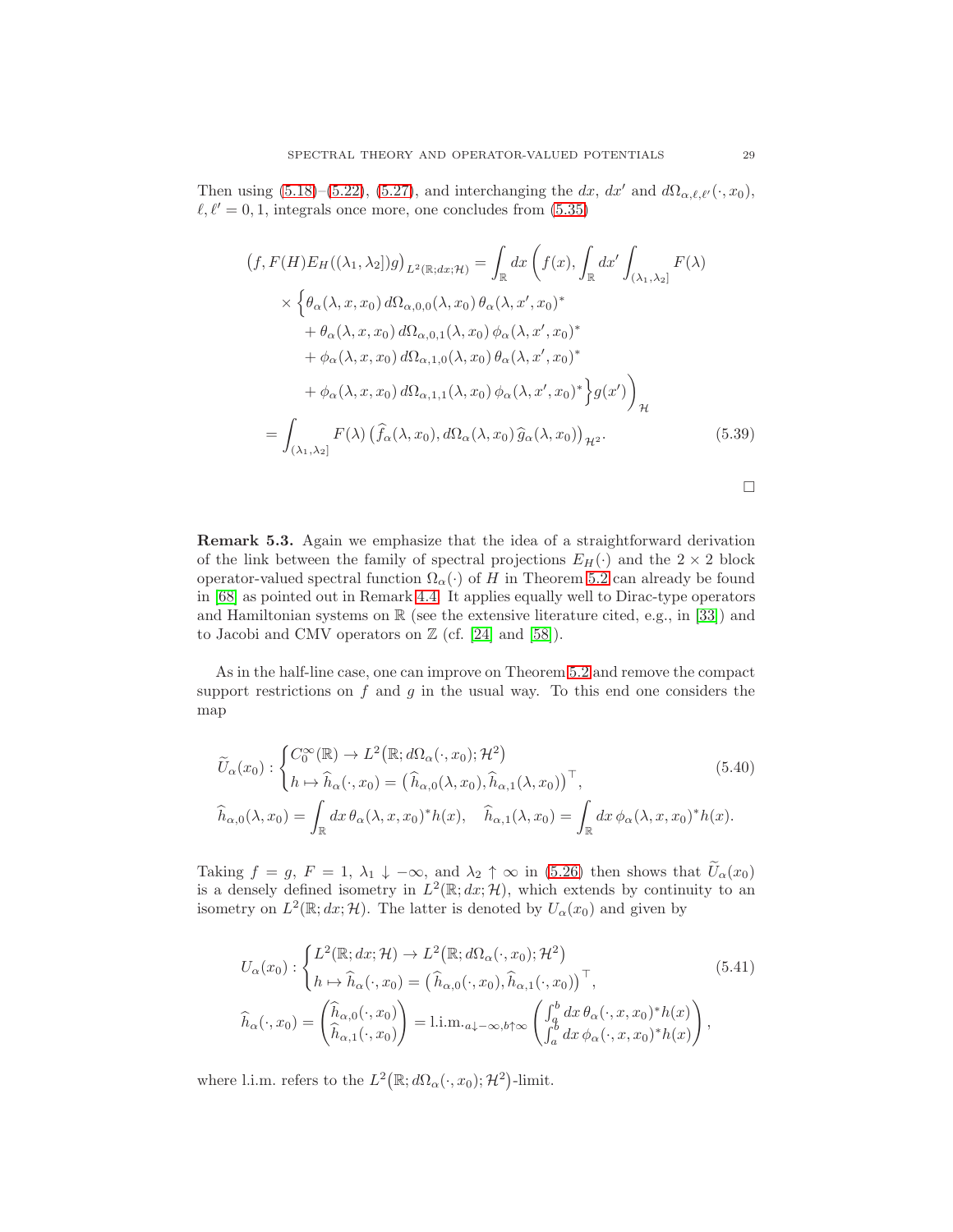The calculation in [\(5.39\)](#page-28-0) also yields

$$
(E_H((\lambda_1, \lambda_2))g)(x) = \int_{(\lambda_1, \lambda_2]} (\theta_\alpha(\lambda, x, x_0), \phi_\alpha(\lambda, x, x_0)) d\Omega_\alpha(\lambda, x_0) \widehat{g}_\alpha(\lambda, x_0)
$$
  
= 
$$
\int_{(\lambda_1, \lambda_2]} [\theta_\alpha(\lambda, x, x_0) d\Omega_{\alpha, 0, 0}(\lambda, x_0) \widehat{g}_{\alpha, 0}(\lambda, x_0) + \theta_\alpha(\lambda, x, x_0) d\Omega_{\alpha, 0, 1}(\lambda, x_0) \widehat{g}_{\alpha, 1}(\lambda, x_0) + \phi_\alpha(\lambda, x, x_0) d\Omega_{\alpha, 1, 0}(\lambda, x_0) \widehat{g}_{\alpha, 0}(\lambda, x_0) + \phi_\alpha(\lambda, x, x_0) d\Omega_{\alpha, 1, 1}(\lambda, x_0) \widehat{g}_{\alpha, 1}(\lambda, x_0)], \quad g \in C_0^\infty(\mathbb{R}) \qquad (5.42)
$$

and subsequently, [\(5.42\)](#page-29-0) extends to all  $g \in L^2(\mathbb{R}; dx; \mathcal{H})$  by continuity. Moreover, taking  $\lambda_1 \downarrow -\infty$  and  $\lambda_2 \uparrow \infty$  in [\(5.42\)](#page-29-0) and using

$$
\operatorname*{slim}_{\lambda \downarrow -\infty} E_H(\lambda) = 0, \quad \operatorname*{slim}_{\lambda \uparrow \infty} E_H(\lambda) = I_{L^2(\mathbb{R}; dx; \mathcal{H})},\tag{5.43}
$$

where

<span id="page-29-1"></span><span id="page-29-0"></span>
$$
E_H(\lambda) = E_H((-\infty, \lambda]), \quad \lambda \in \mathbb{R}, \tag{5.44}
$$

then yield

$$
g(\cdot) = 1 \text{.im.}_{\mu_1 + \infty, \mu_2 \uparrow \infty} \int_{(\mu_1, \mu_2]} (\theta_{\alpha}(\lambda, \cdot, x_0), \phi_{\alpha}(\lambda, \cdot, x_0)) d\Omega_{\alpha}(\lambda, x_0) \widehat{g}_{\alpha}(\lambda, x_0)
$$
  
\n
$$
= 1 \text{.im.}_{\mu_1 + \infty, \mu_2 \uparrow \infty} \int_{\mu_1}^{\mu_2} [\theta_{\alpha}(\lambda, \cdot, x_0) d\Omega_{\alpha, 0, 0}(\lambda, x_0) \widehat{g}_{\alpha, 0}(\lambda, x_0)
$$
  
\n
$$
+ \theta_{\alpha}(\lambda, \cdot, x_0) d\Omega_{\alpha, 0, 1}(\lambda, x_0) \widehat{g}_{\alpha, 1}(\lambda, x_0) + \phi_{\alpha}(\lambda, \cdot, x_0) d\Omega_{\alpha, 1, 0}(\lambda, x_0) \widehat{g}_{\alpha, 0}(\lambda, x_0)
$$
  
\n
$$
+ \phi_{\alpha}(\lambda, \cdot, x_0) d\Omega_{\alpha, 1, 1}(\lambda, x_0) \widehat{g}_{\alpha, 1}(\lambda, x_0)], \quad g \in L^2(\mathbb{R}; dx; \mathcal{H}), \tag{5.45}
$$

where l.i.m. refers to the  $L^2(\mathbb{R}; dx; \mathcal{H})$ -limit. In addition, one can show that the map  $U_{\alpha}(x_0)$  in [\(5.41\)](#page-28-1) is onto and hence that  $U_{\alpha}(x_0)$  is unitary with

$$
U_{\alpha}(x_0)^{-1} : \begin{cases} L^2(\mathbb{R}; d\Omega_{\alpha}(\cdot, x_0); \mathcal{H}^2) \to L^2(\mathbb{R}; dx; \mathcal{H}) \\ \hat{h} \mapsto h_{\alpha}, \end{cases}
$$
  
\n
$$
h_{\alpha}(\cdot) = \text{l.i.m.}_{\mu_1 \downarrow -\infty, \mu_2 \uparrow \infty} \int_{\mu_1}^{\mu_2} (\theta_{\alpha}(\lambda, \cdot, x_0), \phi_{\alpha}(\lambda, \cdot, x_0)) d\Omega_{\alpha}(\lambda, x_0) \hat{h}(\lambda).
$$
\n(5.46)

Indeed, denoting the operator defined in [\(5.46\)](#page-29-1) temporarily by  $V_{\alpha}(x_0)$ , one can closely follow the arguments in the corresponding half-line case in [\(4.27\)](#page-19-0)–[\(4.38\)](#page-20-2). After first proving that  $V_\alpha(x_0)$  is bounded, one then assumes that  $\hat{f} = (f_0, f_1)^\top \in$  $\ker(V_{\alpha}(x_0)) \subset L^2(\mathbb{R}; d\Omega_{\alpha}(\cdot, x_0); \mathcal{H}^2)$ . As in the half-line case, one can show using the dominated convergence theorem that this implies that for all  $x \in \mathbb{R}$  and  $e \in \mathcal{H}$ ,

$$
\int_{(\lambda_1,\lambda_2]} \left( e, \left( \theta_\alpha(\lambda, x, x_0), \phi_\alpha(\lambda, x, x_0) \right) d\Omega_\alpha(\lambda, x_0) \, \widehat{f}(\lambda) \right)_{\mathcal{H}} = 0, \n\int_{(\lambda_1,\lambda_2]} \left( e, \left( \theta_\alpha'(\lambda, x, x_0), \phi_\alpha'(\lambda, x, x_0) \right) d\Omega_\alpha(\lambda, x_0) \, \widehat{f}(\lambda) \right)_{\mathcal{H}} = 0.
$$
\n(5.47)

Using the fact that  $\widehat{f}$ ,  $\chi_{(\lambda_1,\lambda_2]}(e_0,e_1)^{\top} \in L^2(\mathbb{R};d\Omega_{\alpha}(\lambda,x_0);\mathcal{H}^2)$  for all  $\lambda_1 < \lambda_2$ ,  $e_0, e_1 \in \mathcal{H}$ , that  $\theta_\alpha(\lambda, x, x_0), \theta'_\alpha(\lambda, x, x_0), \phi_\alpha(\lambda, x, x_0), \phi'_\alpha(\lambda, x, x_0)$  are continuous with respect to  $(\lambda, x) \in \mathbb{R}^2$ , and the dominated convergence theorem once again,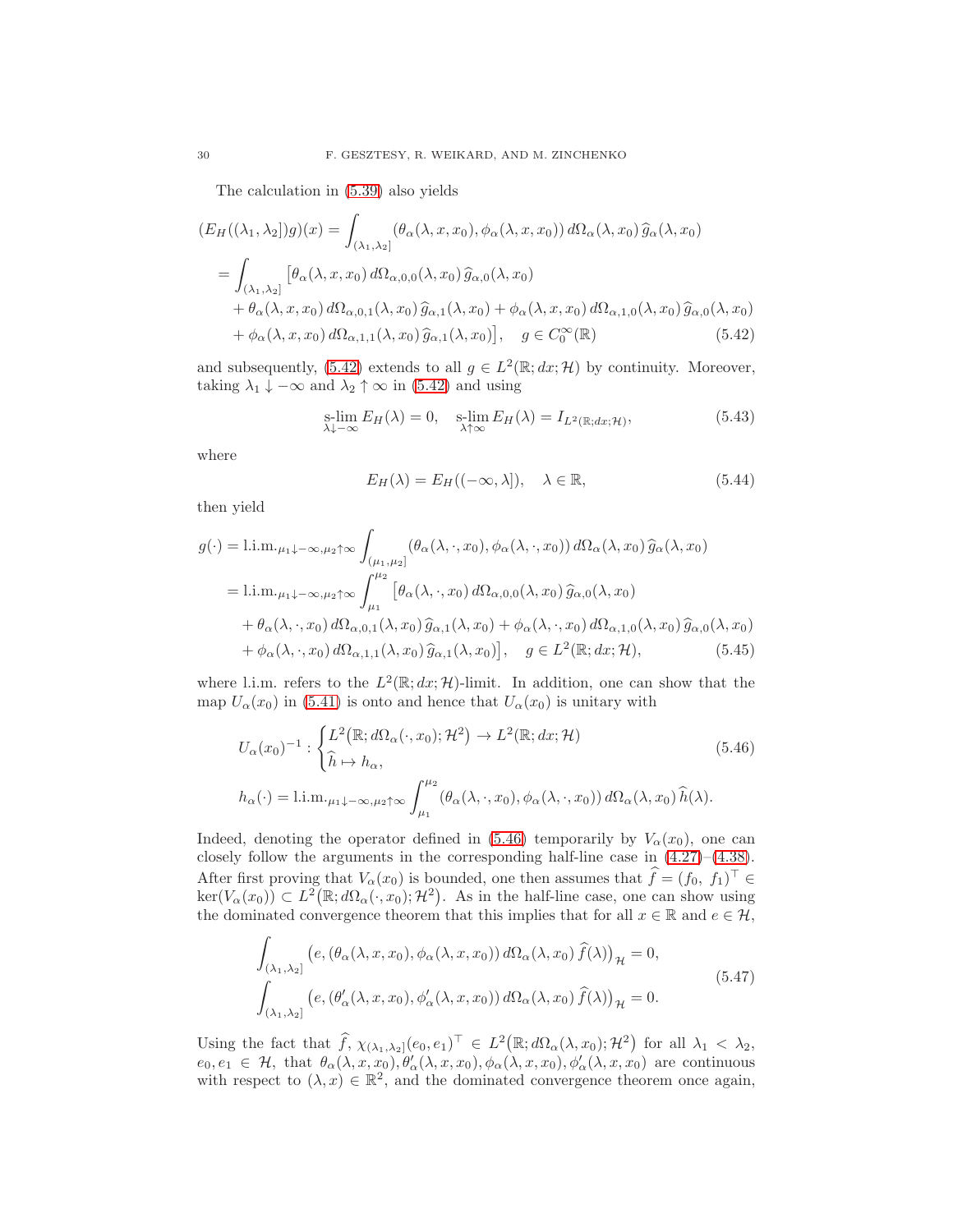one finally concludes that for all  $e \in \mathcal{H}$ ,

$$
\int_{(\lambda_1,\lambda_2]} (e, (\theta_\alpha(\lambda, x_0, x_0), \phi_\alpha(\lambda, x_0, x_0)) d\Omega_\alpha(\lambda, x_0) \hat{f}(\lambda))_{\mathcal{H}}
$$
\n
$$
= \int_{(\lambda_1,\lambda_2]} ((\cos(\alpha)e, -\sin(\alpha)e)^\top, d\Omega_\alpha(\lambda, x_0) \hat{f}(\lambda))_{\mathcal{H}^2} = 0, \qquad (5.48)
$$
\n
$$
\int_{(\lambda_1,\lambda_2]} (e, (\theta'_\alpha(\lambda, x_0, x_0), \phi'_\alpha(\lambda, x_0, x_0)) d\Omega_\alpha(\lambda, x_0) \hat{f}(\lambda))_{\mathcal{H}}
$$
\n
$$
= \int_{(\lambda_1,\lambda_2]} ((\sin(\alpha)e, \cos(\alpha)e)^\top, d\Omega_\alpha(\lambda, x_0) \hat{f}(\lambda))_{\mathcal{H}^2} = 0. \qquad (5.49)
$$

The sum of [\(5.48\)](#page-30-3) with  $e = \cos(\alpha)e_1 - \sin(\alpha)e_2$  and [\(5.49\)](#page-30-4) with  $e = \sin(\alpha)e_1 +$  $cos(\alpha)e_2$  then yields,

$$
\int_{(\lambda_1,\lambda_2]} \left( (e_1, e_2)^\top, d\Omega_\alpha(\lambda, x_0) \,\widehat{f}(\lambda) \right)_{\mathcal{H}^2} = 0, \quad (e_1, e_2)^\top \in \mathcal{H}^2. \tag{5.50}
$$

Since the interval  $(\lambda_1, \lambda_2]$  was chosen arbitrary, [\(5.50\)](#page-30-5) implies

<span id="page-30-5"></span><span id="page-30-4"></span><span id="page-30-3"></span>
$$
\widehat{f}(\lambda) = 0 \ \Omega_{\alpha}(\cdot, x_0) - \text{a.e.},\tag{5.51}
$$

and hence that  $V_{\alpha}(x_0)$  is injective and thus  $U_{\alpha}(x_0)$  is onto.

We sum up these considerations in a variant of the spectral theorem for (functions of)  $H$ .

<span id="page-30-0"></span>**Theorem 5.4.** Let  $F \in C(\mathbb{R})$  and  $x_0 \in \mathbb{R}$ . Then,

$$
U_{\alpha}(x_0)F(H)U_{\alpha}(x_0)^{-1} = M_F
$$
\n(5.52)

in  $L^2(\mathbb{R}; d\Omega_\alpha(\cdot, x_0); \mathcal{H}^2)$  (cf. [\(5.28\)](#page-25-5)). Moreover,

$$
\sigma(F(H)) = \text{ess.ran}_{\Omega_{\alpha}}(F),\tag{5.53}
$$

$$
\sigma(H) = \text{supp}(d\Omega_{\alpha}(\cdot, x_0)),\tag{5.54}
$$

and the multiplicity of the spectrum of H is at most equal to dim  $(\mathcal{H}^2) = 2 \dim(\mathcal{H})$ .

<span id="page-30-1"></span>*Proof.* The proof of the theorem is analogous to the one given for Theorem [4.5.](#page-21-0)  $\Box$ 

Appendix A. Basic Facts on Operator-Valued Herglotz Functions

In this appendix we review some basic facts on (bounded) operator-valued Herglotz functions (also called Nevanlinna, Pick, R-functions, etc.), applicable to  $m_{\alpha}$ and  $G_{\alpha}(\cdot, x, x)$ ,  $x \in (a, b)$ , discussed in the bulk of this paper. For additional details concerning the material in this appendix we refer to [\[56\]](#page-45-7).

In the remainder of this appendix, let  $H$  be a separable, complex Hilbert space with inner product denoted by  $(\cdot, \cdot)_{\mathcal{H}}$ .

<span id="page-30-2"></span>**Definition A.1.** The map  $M : \mathbb{C}_+ \to \mathcal{B}(\mathcal{H})$  is called a bounded operator-valued Herglotz function in  $\mathcal{H}$  (in short, a bounded Herglotz operator in  $\mathcal{H}$ ) if M is analytic on  $\mathbb{C}_+$  and  $\text{Im}(M(z)) \geq 0$  for all  $z \in \mathbb{C}_+$ .

Here we follow the standard notation

$$
Im(M) = (M - M^*)/(2i), \quad Re(M) = (M + M^*)/2, \quad M \in \mathcal{B}(\mathcal{H}).
$$
 (A.1)

Note that M is a bounded Herglotz operator if and only if the scalar-valued functions  $(u, Mu)$ <sub>H</sub> are Herglotz for all  $u \in \mathcal{H}$ .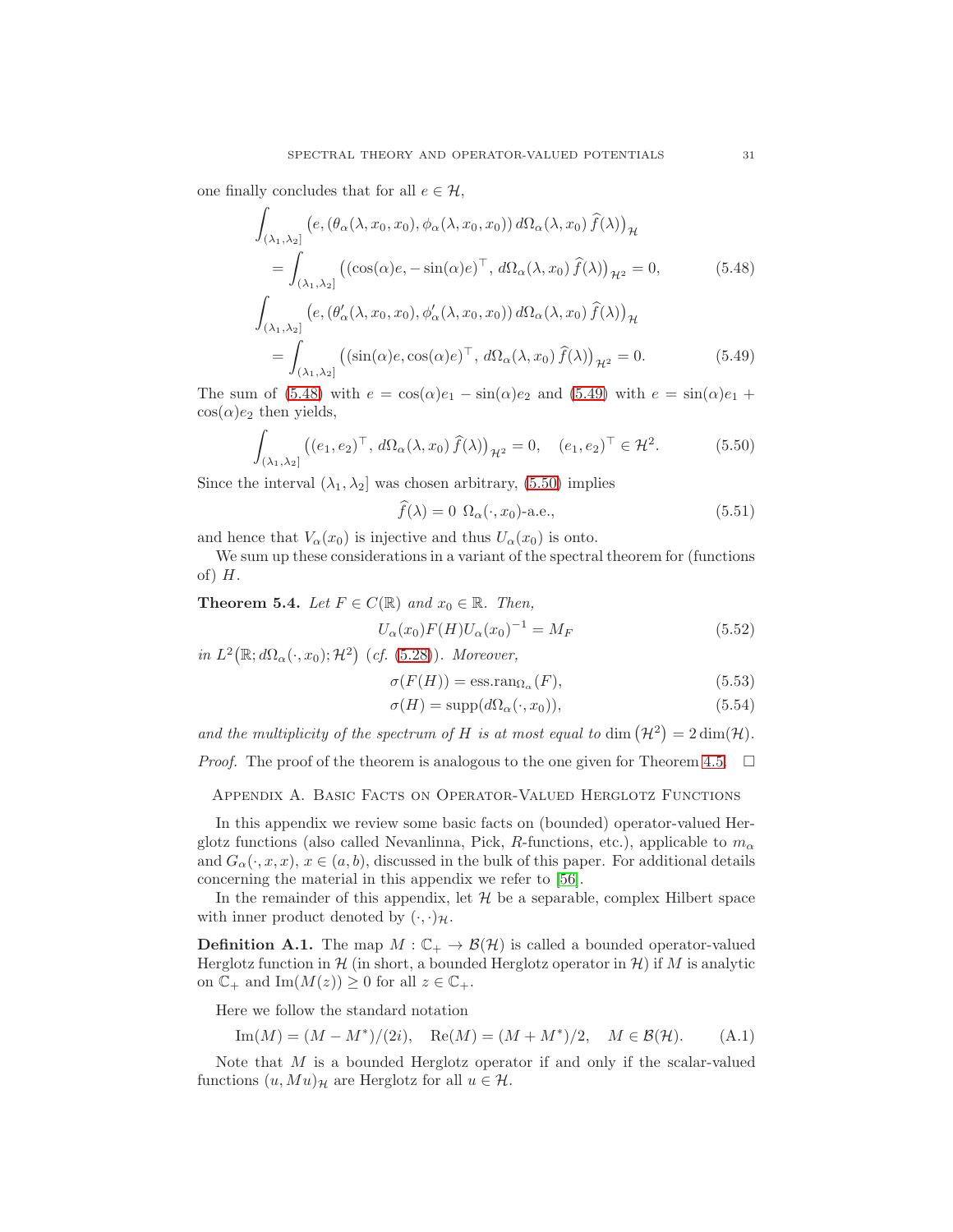As in the scalar case one usually extends M to  $\mathbb{C}_-$  by reflection, that is, by defining

$$
M(z) = M(\overline{z})^*, \quad z \in \mathbb{C}_-.
$$
 (A.2)

Hence M is analytic on  $\mathbb{C}\backslash\mathbb{R}$ , but  $M|_{\mathbb{C}_-}$  and  $M|_{\mathbb{C}_+}$ , in general, are not analytic continuations of each other.

Of course, one can also consider unbounded operator-valued Herglotz functions, but they will not be used in this paper.

In contrast to the scalar case, one cannot generally expect strict inequality in  $\text{Im}(M(\cdot)) \geq 0$ . However, the kernel of  $\text{Im}(M(\cdot))$  has simple properties:

<span id="page-31-0"></span>**Lemma A.2.** Let  $M(\cdot)$  be a bounded operator-valued Herglotz function in H. Then the kernel  $\mathcal{H}_0 = \text{ker}(\text{Im}(M(z)))$  is independent of  $z \in \mathbb{C}_+$ . Consequently, upon decomposing  $\mathcal{H} = \mathcal{H}_0 \oplus \mathcal{H}_1$ ,  $\mathcal{H}_1 = \mathcal{H}_0^{\perp}$ , Im( $M(\cdot)$ ) takes on the form

$$
\operatorname{Im}(M(z)) = \begin{pmatrix} 0 & 0 \\ 0 & N_1(z) \end{pmatrix}, \quad z \in \mathbb{C}_+, \tag{A.3}
$$

where  $N_1(\cdot) \in \mathcal{B}(\mathcal{H}_1)$  satisfies

<span id="page-31-1"></span>
$$
N_1(z) > 0, \quad z \in \mathbb{C}_+.\tag{A.4}
$$

For a proof of Lemma [A.2](#page-31-0) see, for instance, [\[41,](#page-44-15) Proposition  $1.2 \,(ii)$ ] (alternatively, the proof of [\[54,](#page-45-19) Lemma 5.3] in the matrix-valued context extends to the present infinite-dimensional situation).

Next we recall the definition of a bounded operator-valued measure (see, also [\[24,](#page-44-14) p. 319], [\[84\]](#page-46-17), [\[103\]](#page-47-20)):

**Definition A.3.** Let H be a separable, complex Hilbert space. A map  $\Sigma : \mathfrak{B}(\mathbb{R}) \to$  $\mathcal{B}(\mathcal{H})$ , with  $\mathfrak{B}(\mathbb{R})$  the Borel  $\sigma$ -algebra on  $\mathbb{R}$ , is called a *bounded, nonnegative*, *operator-valued measure* if the following conditions  $(i)$  and  $(ii)$  hold:

- (i)  $\Sigma(\emptyset) = 0$  and  $0 \le \Sigma(B) \in \mathcal{B}(\mathcal{H})$  for all  $B \in \mathfrak{B}(\mathbb{R})$ .
- $(ii) \Sigma(\cdot)$  is strongly countably additive (i.e., with respect to the strong operator topology in  $H$ ), that is,

$$
\Sigma(B) = \text{s-lim}_{N \to \infty} \sum_{j=1}^{N} \Sigma(B_j)
$$
\nwhenever  $B = \prod_{i=1}^{N} B_i$ , with  $B_i \cap B_i = \emptyset$  for  $k \neq \emptyset$ ,  $B_i \in \mathbb{R}^m$ ,  $k \neq \emptyset$ , and  $B_i \in \mathbb{N}$ .

whenever  $B = \begin{bmatrix} \end{bmatrix}$ j∈N  $B_j$ , with  $B_k \cap B_\ell = \emptyset$  for  $k \neq \ell$ ,  $B_k \in \mathfrak{B}(\mathbb{R})$ ,  $k, \ell \in \mathbb{N}$ .

 $\Sigma(\cdot)$  is called an (*operator-valued*) spectral measure (or an *orthogonal operator*valued measure) if additionally the following condition  $(iii)$  holds:

(iii)  $\Sigma(\cdot)$  is projection-valued (i.e.,  $\Sigma(B)^2 = \Sigma(B)$ ,  $B \in \mathfrak{B}(\mathbb{R})$ ) and  $\Sigma(\mathbb{R}) = I_H$ . (iv) Let  $f \in \mathcal{H}$  and  $B \in \mathfrak{B}(\mathbb{R})$ . Then the vector-valued measure  $\Sigma(\cdot)f$  has finite *variation on B*, denoted by  $V(\Sigma f; B)$ , if

$$
V(\Sigma f; B) = \sup \left\{ \sum_{j=1}^{N} \|\Sigma(B_j)f\|_{\mathcal{H}} \right\} < \infty,
$$
\n(A.6)

where the supremum is taken over all finite sequences  ${B_j}_{1 \leq j \leq N}$  of pairwise disjoint subsets on  $\mathbb R$  with  $B_j \subseteq B$ ,  $1 \leq j \leq N$ . In particular,  $\Sigma(\cdot) f$  has finite total *variation* if  $V(\Sigma f; \mathbb{R}) < \infty$ .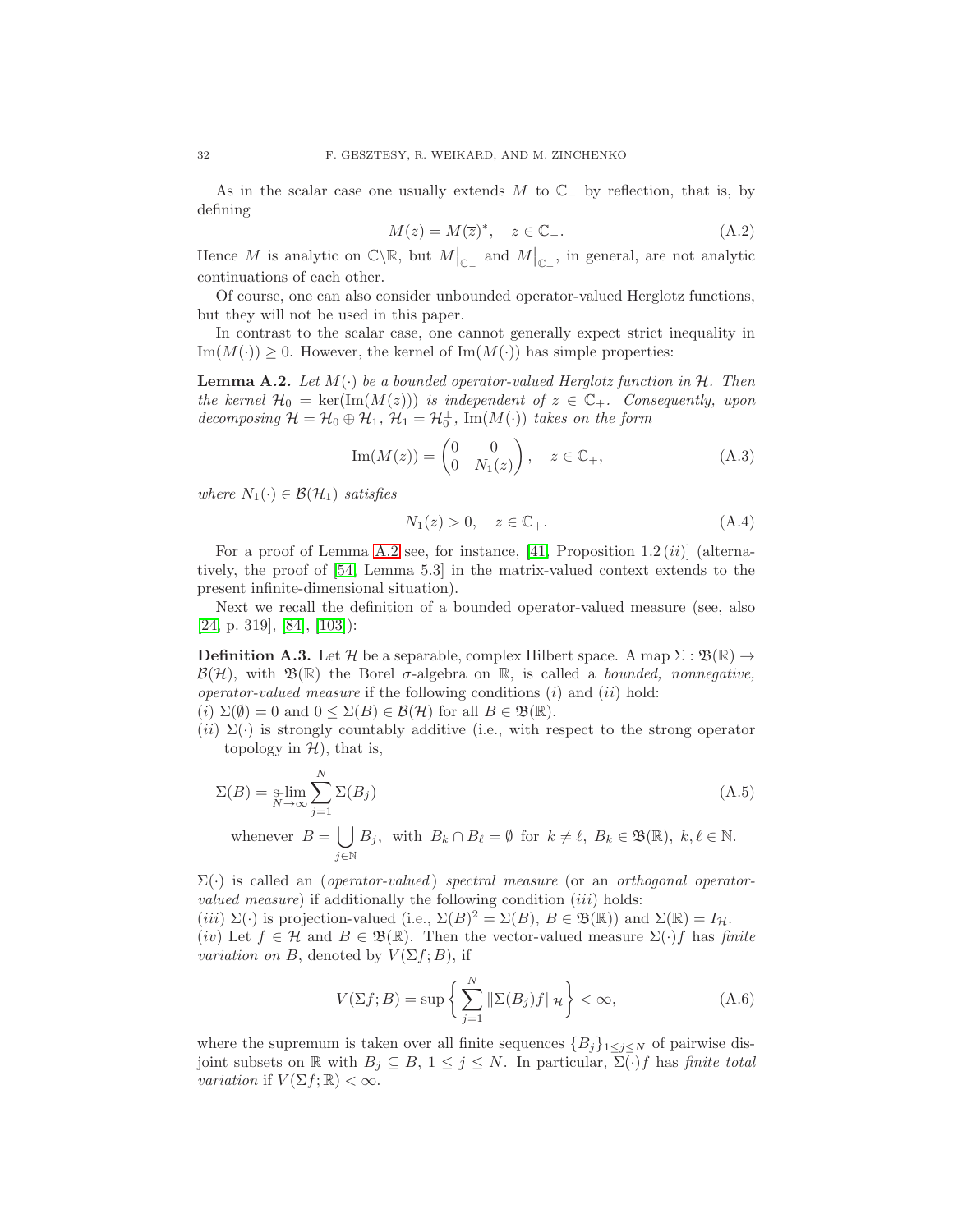We recall that due to monotonicity considerations, taking the limit in the strong operator topology in  $(A.5)$  is equivalent to taking the limit with respect to the weak operator topology in  $H$ .

We also note that integrals of the type  $(A.7)$ – $(A.10)$  below are now taken with respect to an operator-valued measure, as opposed to the Bochner integrals we used in the bulk of this paper, Sections [2](#page-2-0)[–5.](#page-22-0)

For relevant material in connection with the following result we refer the reader, for instance, to [\[1\]](#page-43-12), [\[9\]](#page-43-13), [\[10\]](#page-43-14), [\[20\]](#page-44-16), [\[24,](#page-44-14) Sect. VI.5,], [\[30,](#page-44-17) Sect. I.4], [\[31\]](#page-44-18), [\[32\]](#page-44-19), [\[37\]](#page-44-20), [\[39\]](#page-44-21)–[\[41\]](#page-44-15), [\[45,](#page-44-12) Sects. XIII.5–XIII.7], [\[68\]](#page-45-16), [\[76\]](#page-46-18), [\[77\]](#page-46-19), [\[82\]](#page-46-20), [\[83\]](#page-46-21), [\[84\]](#page-46-17), [\[97,](#page-46-16) Ch. VI], [\[98\]](#page-46-22), [\[99\]](#page-46-23), [\[100\]](#page-47-21), [\[117\]](#page-47-22), [\[120\]](#page-47-23), [\[124,](#page-47-17) Sects. 8–10].

<span id="page-32-0"></span>**Theorem A.4.** ([\[10\]](#page-43-14), [\[30,](#page-44-17) Sect. I.4], [\[117\]](#page-47-22).) Let M be a bounded operator-valued Herglotz function in  $H$ . Then the following assertions hold:

(i) For each  $f \in \mathcal{H}$ ,  $(f, M(\cdot)f)_{\mathcal{H}}$  is a (scalar) Herglotz function.

(ii) Suppose that  $\{e_j\}_{j\in\mathbb{N}}$  is a complete orthonormal system in H and that for some subset of R having positive Lebesgue measure, and for all  $j \in \mathbb{N}$ ,  $(e_j, M(\cdot)e_j)_{\mathcal{H}}$  has zero normal limits. Then  $M \equiv 0$ .

(iii) There exists a bounded, nonnegative  $\mathcal{B}(\mathcal{H})$ -valued measure  $\Omega$  on R such that the Nevanlinna representation

$$
M(z) = C + Dz + \int_{\mathbb{R}} \frac{d\Omega(\lambda)}{1 + \lambda^2} \frac{1 + \lambda z}{\lambda - z}
$$
 (A.7)

<span id="page-32-4"></span><span id="page-32-3"></span><span id="page-32-2"></span>
$$
= C + Dz + \int_{\mathbb{R}} d\Omega(\lambda) \left[ \frac{1}{\lambda - z} - \frac{\lambda}{1 + \lambda^2} \right], \quad z \in \mathbb{C}_+, \tag{A.8}
$$

$$
\widetilde{\Omega}((-\infty,\lambda]) = \operatorname*{s-lim}_{\varepsilon \downarrow 0} \int_{-\infty}^{\lambda + \varepsilon} \frac{d\Omega(t)}{1 + t^2}, \quad \lambda \in \mathbb{R},\tag{A.9}
$$

$$
\widetilde{\Omega}(\mathbb{R}) = \text{Im}(M(i)) = \int_{\mathbb{R}} \frac{d\Omega(\lambda)}{1 + \lambda^2} \in \mathcal{B}(\mathcal{H}),\tag{A.10}
$$

$$
C = \text{Re}(M(i)), \quad D = \text{s-lim}_{\eta \uparrow \infty} \frac{1}{i\eta} M(i\eta) \ge 0,
$$
\n(A.11)

holds in the strong sense in H. Here  $\widetilde{\Omega}(B) = \int_B (1 + \lambda^2)^{-1} d\Omega(\lambda), B \in \mathfrak{B}(\mathbb{R}).$ (iv) Let  $\lambda_1, \lambda_2 \in \mathbb{R}, \lambda_1 < \lambda_2$ . Then the Stieltjes inversion formula for  $\Omega$  reads

<span id="page-32-1"></span>
$$
\Omega((\lambda_1, \lambda_2])f = \pi^{-1} \operatorname*{s-lim}_{\delta \downarrow 0} \operatorname*{s-lim}_{\varepsilon \downarrow 0} \int_{\lambda_1 + \delta}^{\lambda_2 + \delta} d\lambda \operatorname{Im}(M(\lambda + i\varepsilon))f, \quad f \in \mathcal{H}.
$$
 (A.12)

 $(v)$  Any isolated poles of M are simple and located on the real axis, the residues at poles being nonpositive bounded operators in  $\mathcal{B}(\mathcal{H})$ . (*vi*) For all  $\lambda \in \mathbb{R}$ ,

$$
\underset{\varepsilon \downarrow 0}{\text{s-lim}} \ \varepsilon \operatorname{Re}(M(\lambda + i\varepsilon)) = 0,\tag{A.13}
$$

<span id="page-32-6"></span><span id="page-32-5"></span>
$$
\Omega(\{\lambda\}) = \operatorname*{s-lim}_{\varepsilon \downarrow 0} \varepsilon \operatorname{Im}(M(\lambda + i\varepsilon)) = -i \operatorname*{s-lim}_{\varepsilon \downarrow 0} \varepsilon M(\lambda + i\varepsilon). \tag{A.14}
$$

(*vii*) If in addition  $M(z) \in \mathcal{B}_{\infty}(\mathcal{H}), z \in \mathbb{C}_+$ , then the measure  $\Omega$  in [\(A.7\)](#page-32-2) is countably additive with respect to the  $\mathcal{B}(\mathcal{H})$ -norm, and the Nevanlinna representation  $(A.7)$ ,  $(A.8)$  and the Stieltjes inversion formula  $(A.12)$  as well as  $(A.13)$ ,  $(A.14)$ hold with the limits taken with respect to the  $\|\cdot\|_{\mathcal{B}(\mathcal{H})}$ -norm.

(viii) Let  $f \in \mathcal{H}$  and assume in addition that  $\Omega(\cdot)f$  is of finite total variation. Then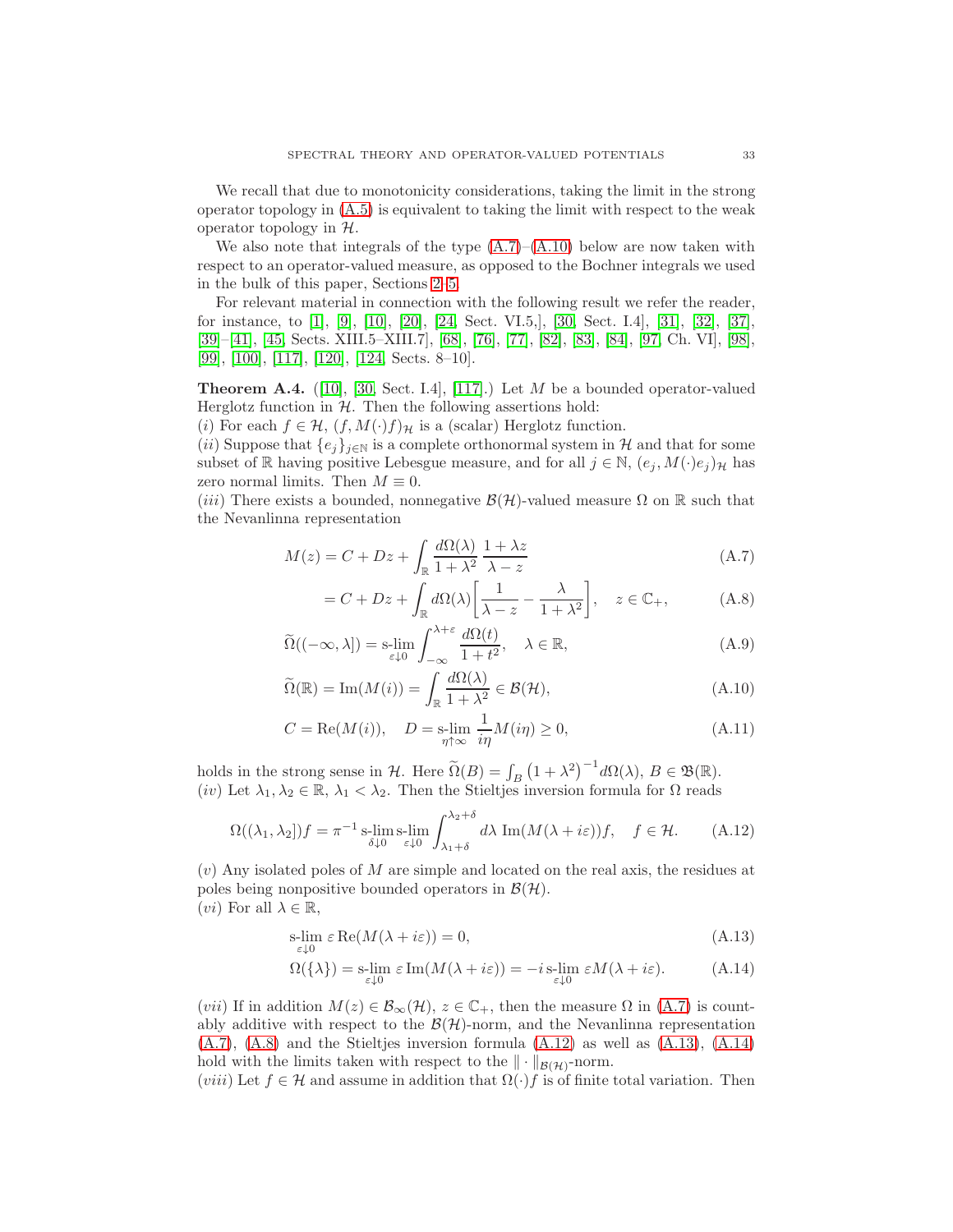for a.e.  $\lambda \in \mathbb{R}$ , the normal limits  $M(\lambda + i0)f$  exist in the strong sense and

$$
\operatorname*{slim}_{\varepsilon\downarrow0} M(\lambda + i\varepsilon)f = M(\lambda + i0)f = H(\Omega(\cdot)f)(\lambda) + i\pi\Omega'(\lambda)f,\tag{A.15}
$$

where  $H(\Omega(\cdot)f)$  denotes the H-valued Hilbert transform

$$
H(\Omega(\cdot)f)(\lambda) = \text{p.v.} \int_{-\infty}^{\infty} d\Omega(t) f \frac{1}{t - \lambda} = \text{s-lim}_{\delta \downarrow 0} \int_{|t - \lambda| \ge \delta} d\Omega(t) f \frac{1}{t - \lambda}.
$$
 (A.16)

As usual, the normal limits in Theorem [A.4](#page-32-0) can be replaced by nontangential ones.

The nature of the boundary values of  $M(+i0)$  when for some  $p > 0$ ,  $M(z) \in$  $\mathcal{B}_{p}(\mathcal{H}), z \in \mathbb{C}_{+}$ , was clarified in detail in [\[27\]](#page-44-22), [\[94\]](#page-46-24), [\[95\]](#page-46-25), [\[96\]](#page-46-26).

Using an approach based on operator-valued Stieltjes integrals, a special case of Theorem [A.4](#page-32-0) was proved by Brodskii [\[30,](#page-44-17) Sect. I.4]. In particular, he proved the analog of the Herglotz representation for operator-valued Caratheodory functions. More precisely, if F is analytic on  $\mathbb D$  (the open unit disk in  $\mathbb C$ ) with nonnegative real part  $\text{Re}(F(w)) \geq 0, w \in \mathbb{D}$ , then F is of the form

<span id="page-33-1"></span>
$$
F(w) = i \operatorname{Im}(F(0)) + \oint_{\partial \mathbb{D}} d\Upsilon(\zeta) \frac{\zeta + w}{\zeta - w}, \quad w \in \mathbb{D},
$$
  
Re $(F(0)) = \Upsilon(\partial \mathbb{D}),$  (A.17)

with  $\Upsilon$  a bounded, nonnegative  $\mathcal{B}(\mathcal{H})$ -valued measure on  $\partial \mathbb{D}$ . The result [\(A.17\)](#page-33-1) can also be derived by an application of Naimark's dilation theory (cf. [\[10\]](#page-43-14) and [\[49,](#page-45-20) p. 68]), and it can also be used to derive the Nevanlinna representation [\(A.7\)](#page-32-2), [\(A.8\)](#page-32-4) (cf. [\[10\]](#page-43-14), and in a special case also [\[30,](#page-44-17) Sect. I.4]). Finally, we also mention that Shmuly'an [\[117\]](#page-47-22) discusses the Nevanlinna representation [\(A.7\)](#page-32-2), [\(A.8\)](#page-32-4); moreover, certain special classes of Nevanlinna functions, isolated by Kac and Krein [\[70\]](#page-45-21) in the scalar context, are studied by Brodskii [\[30,](#page-44-17) Sect. I.4] and Shmuly'an [\[117\]](#page-47-22).

For a variety of applications of operator-valued Herglotz functions, see, for instance, [\[1\]](#page-43-12), [\[4\]](#page-43-15), [\[16\]](#page-43-16), [\[29\]](#page-44-23), [\[32\]](#page-44-19), [\[39\]](#page-44-21)–[\[41\]](#page-44-15), [\[53\]](#page-45-8), [\[83\]](#page-46-21)–[\[86\]](#page-46-1), [\[117\]](#page-47-22), and the literature cited therein.

## <span id="page-33-0"></span>Appendix B. Direct Integrals and the Construction of the Model HILBERT SPACE  $L^2(\mathbb{R}; d\Sigma; \mathcal{K})$

In this appendix we recall the construction of a model Hilbert space  $L^2(\mathbb{R};d\Sigma;\mathcal{K})$ (and related Banach spaces  $L^p(\mathbb{R}; w \, d\Sigma; \mathcal{K})$ ,  $p \geq 1$ , w an appropriate scalar nonnegative weight function) as discussed in detail in [\[53\]](#page-45-8) and slightly extended in [\[57\]](#page-45-9). Variants of this construction are of importance in the bulk of this paper.

For proofs of the results in this appendix we refer to [\[53\]](#page-45-8) and [\[57\]](#page-45-9); as general background literature for the topic to follow, we refer to the theory of direct integrals of Hilbert spaces as presented, for instance, in [\[19,](#page-44-5) Ch. 4], [\[28,](#page-44-6) Ch. 7], [\[44,](#page-44-24) Ch. II], [\[122,](#page-47-24) Ch. XII].

Throughout this section we make the following assumptions:

<span id="page-33-2"></span>**Hypothesis B.1.** Let  $\mu$  denote a  $\sigma$ -finite Borel measure on  $\mathbb{R}$ ,  $\mathfrak{B}(\mathbb{R})$  the Borel σ-algebra on R, and suppose that K and  $\mathcal{K}_{\lambda}$ ,  $\lambda \in \mathbb{R}$ , denote separable, complex Hilbert spaces such that the dimension function  $\mathbb{R} \ni \lambda \mapsto \dim(\mathcal{K}_{\lambda}) \in \mathbb{N} \cup \{\infty\}$  is  $\mu$ -measurable.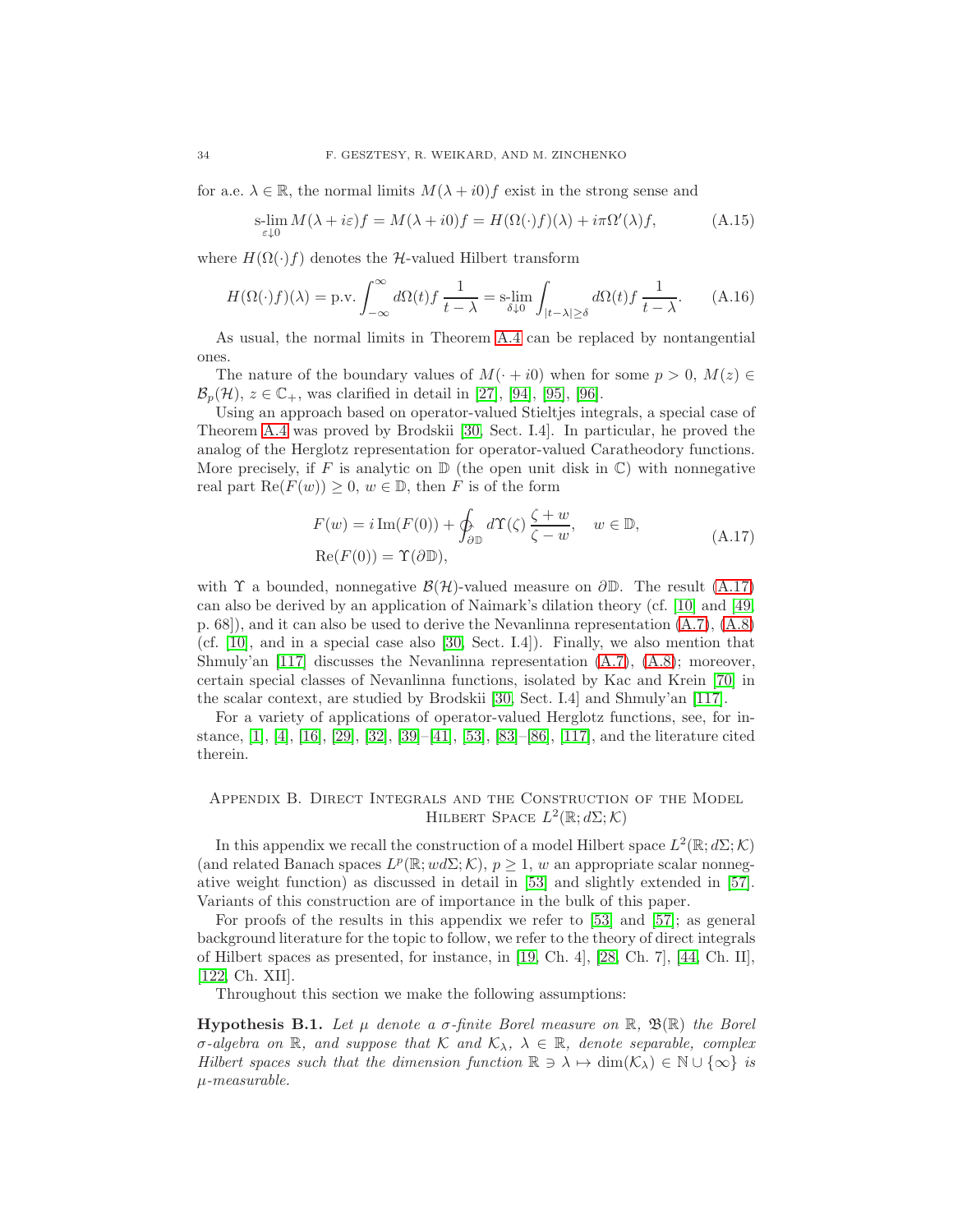Assuming Hypothesis [B.1,](#page-33-2) let  $S({K_{\lambda}}_{\lambda \in \mathbb{R}})$  be the vector space associated with the Cartesian product  $\prod_{\lambda\in\mathbb{R}}\mathcal{K}_\lambda$  equipped with the obvious linear structure. Elements of  $\mathcal{S}(\{\mathcal{K}_{\lambda}\}_{\lambda\in\mathbb{R}})$  are maps

$$
f \in \mathcal{S}(\{\mathcal{K}_{\lambda}\}_{\lambda \in \mathbb{R}}), \quad \mathbb{R} \ni \lambda \mapsto f(\lambda) \in \mathcal{K}_{\lambda}, \tag{B.1}
$$

in particular, we identify  $f = \{f(\lambda)\}_{\lambda \in \mathbb{R}}$ .

Definition B.2. Assume Hypothesis [B.1.](#page-33-2) A measurable family of Hilbert spaces M modeled on  $\mu$  and  $\{\mathcal{K}_\lambda\}_{\lambda\in\mathbb{R}}$  is a linear subspace  $\mathcal{M} \subset \mathcal{S}(\{\mathcal{K}_\lambda\}_{\lambda\in\mathbb{R}})$  such that  $f \in \mathcal{M}$  if and only if the map  $\mathbb{R} \ni \lambda \mapsto (f(\lambda), g(\lambda))_{\mathcal{K}_{\lambda}} \in \mathbb{C}$  is  $\mu$ -measurable for all  $g \in \mathcal{M}$ . Moreover,  $\mathcal M$  is said to be *generated by some subset*  $\mathcal F, \mathcal F \subset \mathcal M$ , if for every  $g \in \mathcal{M}$  we can find a sequence of functions  $h_n \in \text{lin.span}\{\chi_B f \in \mathcal{S}(\{\mathcal{K}_\lambda\}) \mid B \in \mathcal{S}(\mathcal{K}_\lambda\})$  $\mathfrak{B}(\mathbb{R}), f \in \mathcal{F}$  with  $\lim_{n \to \infty} ||g(\lambda) - h_n(\lambda)||_{\mathcal{K}_{\lambda}} = 0$   $\mu$ -a.e.

We note that we shall identify functions in  $M$  which coincide  $\mu$ -a.e.; thus  $M$ is more precisely a set of equivalence classes of functions. The definition of  $\mathcal M$ was chosen with its maximality in mind and we refer to Lemma [B.4](#page-34-0) and for more details in this respect. An explicit construction of an example of  $M$  will be given in Theorem [B.8.](#page-37-0)

Remark B.3. The following properties are proved in a standard manner: (i) If  $f \in \mathcal{M}, g \in \mathcal{S}(\{\mathcal{K}_\lambda\}_{\lambda \in \mathbb{R}})$  and  $g = f \mu$ -a.e. then  $g \in \mathcal{M}$ . (ii) If  $\{f_n\}_{n\in\mathbb{N}}\in\mathcal{M}, g\in\mathcal{S}(\{\mathcal{K}_\lambda\}_{\lambda\in\mathbb{R}})$  and  $f_n(\lambda)\to g(\lambda)$  as  $n\to\infty$   $\mu$ -a.e. (i.e.,  $\lim_{n\to\infty} ||f_n(\lambda) - g(\lambda)||_{\mathcal{K}_{\lambda}} = 0$   $\mu$ -a.e.) then  $g \in \mathcal{M}$ . (*iii*) If  $\phi$  is a scalar-valued  $\mu$ -measurable function and  $f \in \mathcal{M}$  then  $\phi f \in \mathcal{M}$ . (iv) If  $f \in \mathcal{M}$  then  $\mathbb{R} \ni \lambda \mapsto ||f(\lambda)||_{\mathcal{K}_{\lambda}} \in [0, \infty)$  is  $\mu$ -measurable.

<span id="page-34-0"></span>**Lemma B.4** ([\[53\]](#page-45-8)). Assume Hypothesis [B.1](#page-33-2). Suppose that  $\{f_n\}_{n\in\mathbb{N}}\subset \mathcal{S}(\{\mathcal{K}_\lambda\}_{\lambda\in\mathbb{R}})$ is such that

 $(\alpha) \mathbb{R} \ni \lambda \mapsto (f_m(\lambda), f_n(\lambda))_{\mathcal{K}_{\lambda}} \in \mathbb{C}$  is  $\mu$ -measurable for all  $m, n \in \mathbb{N}$ . (β) For  $\mu$ -a.e.  $\lambda \in \mathbb{R}$ ,  $\overline{\lim \mathrm{span} \{f_n(\lambda)\}_{n\in\mathbb{N}}} = \mathcal{K}_{\lambda}$ .

In particular, any orthonormal basis  $\{e_n(\lambda)\}_{n\in\mathbb{N}}$  in  $\mathcal{K}_{\lambda}$  will satisfy ( $\alpha$ ) and ( $\beta$ ). Setting

$$
\mathcal{M} = \{ g \in \mathcal{S}(\{\mathcal{K}_\lambda\}_{\lambda \in \mathbb{R}}) \, | \, (f_n(\lambda), g(\lambda))_{\mathcal{K}_\lambda} \text{ is } \mu\text{-}measurable for all } n \in \mathbb{N} \}, \quad \text{(B.2)}
$$

one has the following facts:

 $(i)$  M is a measurable family of Hilbert spaces.

(*ii*) M is generated by  $\{f_n\}_{n\in\mathbb{N}}$ .

 $(iii)$  M is the unique measurable family of Hilbert spaces containing the sequence  ${f_n}_{n\in\mathbb{N}}$ .

(iv) If  $\{g_n\}_{n\in\mathbb{N}}\subset\mathcal{M}$  is any sequence satisfying ( $\beta$ ) then M is generated by  $\{g_n\}_{n\in\mathbb{N}}$ .

Next, let w be a  $\mu$ -measurable function,  $w > 0$   $\mu$ -a.e., and consider the space

$$
\dot{L}^2(\mathbb{R}; w d\mu; \mathcal{M}) = \left\{ f \in \mathcal{M} \mid \int_{\mathbb{R}} w(\lambda) d\mu(\lambda) \, \| f(\lambda) \|_{\mathcal{K}_{\lambda}}^2 < \infty \right\} \tag{B.3}
$$

with its obvious linear structure. On  $\dot{L}^2(\mathbb{R}; w d\mu; \mathcal{M})$  one defines a semi-inner product  $(\cdot, \cdot)_{\dot{L}^2(\mathbb{R}; w d\mu; \mathcal{M})}$  (and hence a semi-norm  $\|\cdot\|_{\dot{L}^2(\mathbb{R}; w d\mu; \mathcal{M})})$  by

<span id="page-34-1"></span>
$$
(f,g)_{\dot{L}^2(\mathbb{R};wd\mu;\mathcal{M})} = \int_{\mathbb{R}} w(\lambda) d\mu(\lambda) (f(\lambda), g(\lambda))_{\mathcal{K}_{\lambda}}, \quad f, g \in \dot{L}^2(\mathbb{R}; wd\mu;\mathcal{M}). \quad (B.4)
$$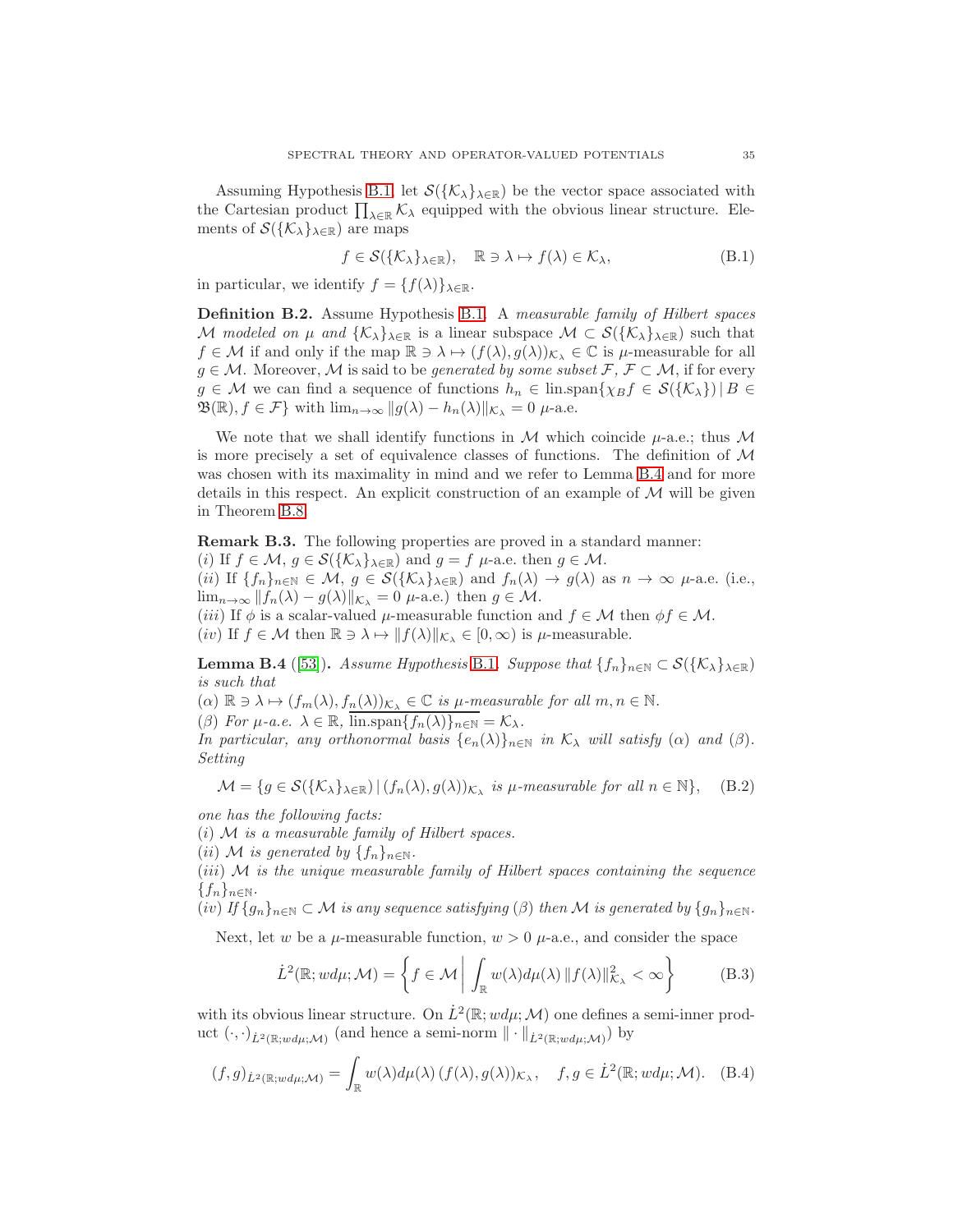That [\(B.4\)](#page-34-1) defines a semi-inner product immediately follows from the corresponding properties of  $(\cdot, \cdot)_{\mathcal{K}_{\lambda}}$  and the linearity of the integral. Next, one defines the equivalence relation  $\sim$ , for elements  $f, g \in L^2(\mathbb{R}; w d\mu; \mathcal{M})$  by

$$
f \sim g \text{ if and only if } f = g \quad \mu\text{-a.e.} \tag{B.5}
$$

and hence introduces the set of equivalence classes of  $\dot{L}^2(\mathbb{R}; w d\mu; \mathcal{M})$  denoted by

$$
L^{2}(\mathbb{R}; w d\mu; \mathcal{M}) = \dot{L}^{2}(\mathbb{R}; w d\mu; \mathcal{M}) / \sim.
$$
 (B.6)

In particular, introducing the subspace of null functions

$$
\mathcal{N}(\mathbb{R}; w d\mu; \mathcal{M}) = \left\{ f \in \dot{L}^2(\mathbb{R}; w d\mu; \mathcal{M}) \, \middle| \, \| f(\lambda) \|_{\mathcal{K}_{\lambda}} = 0 \text{ for } \mu\text{-a.e. } \lambda \in \mathbb{R} \right\}
$$

$$
= \left\{ f \in \dot{L}^2(\mathbb{R}; w d\mu; \mathcal{M}) \, \middle| \, \| f \|_{\dot{L}^2(\mathbb{R}; w d\mu; \mathcal{M})} = 0 \right\}, \tag{B.7}
$$

 $L^2(\mathbb{R}; w d\mu; \mathcal{M})$  is precisely the quotient space  $\dot{L}^2(\mathbb{R}; w d\mu; \mathcal{M})/\mathcal{N}(\mathbb{R}; w d\mu; \mathcal{M})$ . Denoting the equivalence class of  $f \in L^2(\mathbb{R}; w d\mu; \mathcal{M})$  temporarily by [f], the semiinner product on  $L^2(\mathbb{R}; w d\mu; \mathcal{M})$ 

$$
([f],[g])_{L^2(\mathbb{R};wd\mu;\mathcal{M})} = \int_{\mathbb{R}} w(\lambda) d\mu(\lambda) (f(\lambda), g(\lambda))_{\mathcal{K}_{\lambda}}
$$
(B.8)

is well-defined (i.e., independent of the chosen representatives of the equivalence classes) and actually an inner product. Thus,  $L^2(\mathbb{R}; w d\mu; \mathcal{M})$  is a normed space and by the usual abuse of notation we denote its elements in the following again by  $f, g$ , etc. Moreover,  $L^2(\mathbb{R}; w d\mu; \mathcal{M})$  is also complete:

<span id="page-35-1"></span>**Theorem B.5.** Assume Hypothesis [B.1](#page-33-2). Then the normed space  $L^2(\mathbb{R}; w d\mu; \mathcal{M})$ is complete and hence a Hilbert space. In addition,  $L^2(\mathbb{R}; w d\mu; \mathcal{M})$  is separable.

That  $L^2(\mathbb{R}; w d\mu; \mathcal{M})$  is complete was shown in [\[19,](#page-44-5) Subsect. 4.1.2], [\[28,](#page-44-6) Sect. 7.1], and more recently, in [\[53\]](#page-45-8). Separability of  $L^2(\mathbb{R}; w d\mu; \mathcal{M})$  is proved in [\[28,](#page-44-6) Sect. 7.1] (see also [\[19,](#page-44-5) Subsect. 4.3.2]).

**Remark B.6.** A similar construction defines the Banach spaces  $L^p(\mathbb{R}; w d\mu; \mathcal{M})$ ,  $p \geq 1$ .

Thus,  $L^2(\mathbb{R}; w d\mu; \mathcal{M})$  corresponds precisely to the direct integral of the Hilbert spaces  $\mathcal{K}_{\lambda}$  with respect to the measure  $wd\mu$  (see, e.g., [\[19,](#page-44-5) Ch. 4], [\[28,](#page-44-6) Ch. 7], [\[44,](#page-44-24) Ch. II], [\[122,](#page-47-24) Ch. XII]) and is frequently denoted by  $\int_{\mathbb{R}}^{\oplus} w(\lambda) d\mu(\lambda) \mathcal{K}_{\lambda}$ .

Having reviewed the construction of  $L^2(\mathbb{R}; w d\mu; \mathcal{M}) = \int_{\mathbb{R}}^{\oplus} w(\lambda) d\mu(\lambda) \mathcal{K}_{\lambda}$  in connection with a scalar measure  $wd\mu$ , we now turn to the case of operator-valued measures and recall the following definition (we refer, for instance, to [\[19,](#page-44-5) Sects. 1.2, 3.1, 5.1], [\[24,](#page-44-14) Sect. VII.2.3], [\[28,](#page-44-6) Ch. 6], [\[42,](#page-44-4) Ch. I], [\[45,](#page-44-12) Ch. X], [\[84\]](#page-46-17) for vectorvalued and operator-valued measures):

<span id="page-35-0"></span>**Definition B.7.** Let H be a separable, complex Hilbert space. A map  $\Sigma : \mathfrak{B}(\mathbb{R}) \to$  $\mathcal{B}(\mathcal{H})$ , with  $\mathfrak{B}(\mathbb{R})$  the Borel  $\sigma$ -algebra on  $\mathbb{R}$ , is called a *bounded, nonnegative*, operator-valued measure if the following conditions  $(i)$  and  $(ii)$  hold:

(i)  $\Sigma(\emptyset) = 0$  and  $0 \leq \Sigma(B) \in \mathcal{B}(\mathcal{H})$  for all  $B \in \mathfrak{B}(\mathbb{R})$ .

(ii)  $\Sigma(\cdot)$  is strongly countably additive (i.e., with respect to the strong operator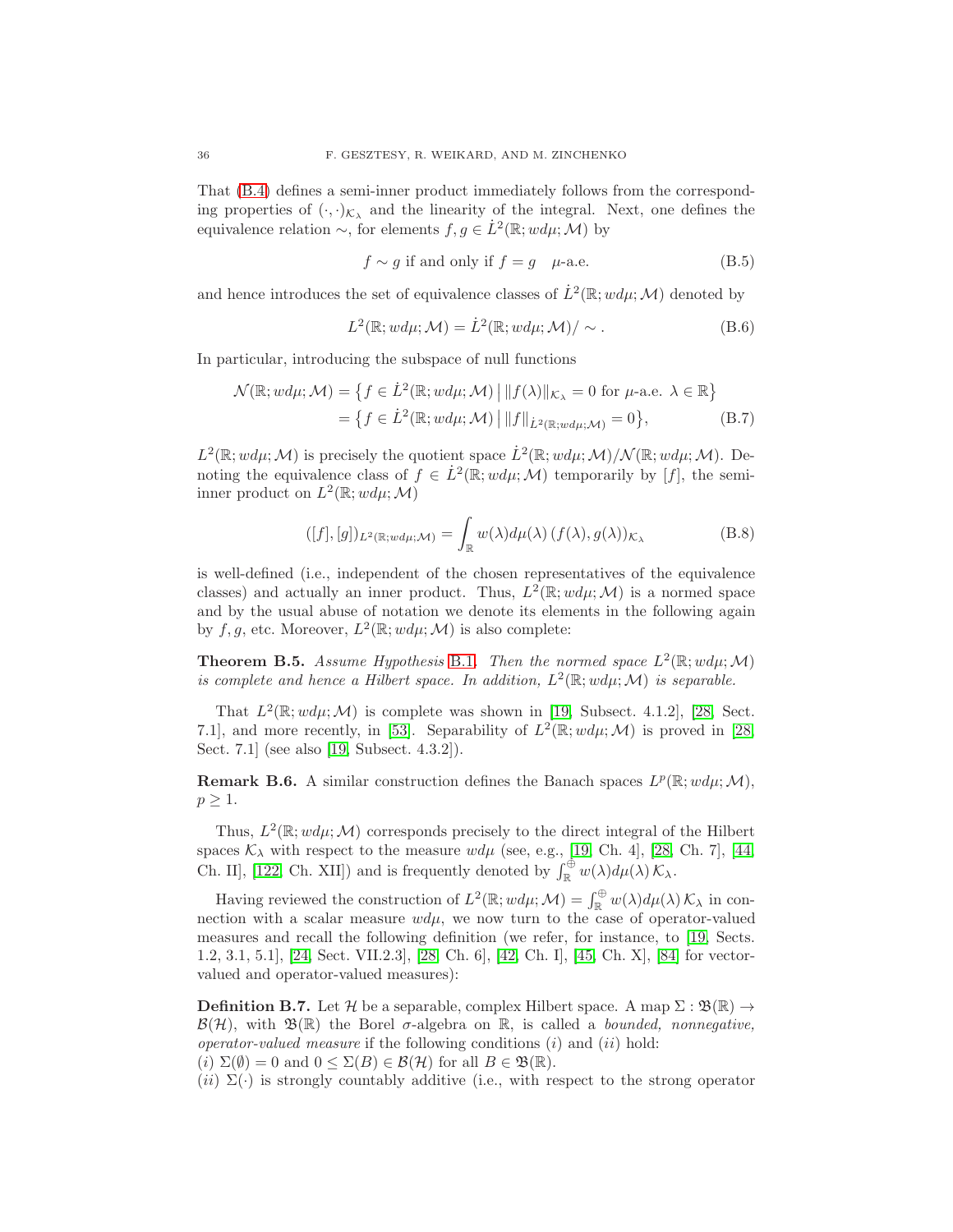topology in  $H$ ), that is,

$$
\Sigma(B) = \operatorname*{slim}_{N \to \infty} \sum_{j=1}^{N} \Sigma(B_j)
$$
\nwhenever  $B = \bigcup_{j \in \mathbb{N}} B_j$ , with  $B_k \cap B_\ell = \emptyset$  for  $k \neq \ell$ ,  $B_k \in \mathfrak{B}(\mathbb{R})$ ,  $k, \ell \in \mathbb{N}$ .

Moreover,  $\Sigma(\cdot)$  is called an (*operator-valued*) spectral measure (or an *orthogonal* operator-valued measure) if additionally the following condition  $(iii)$  holds: (iii)  $\Sigma(\cdot)$  is projection-valued (i.e.,  $\Sigma(B)^2 = \Sigma(B)$ ,  $B \in \mathfrak{B}(\mathbb{R})$ ) and  $\Sigma(\mathbb{R}) = I_H$ .

In the following, let  $\Sigma : \mathfrak{B}(\mathbb{R}) \to \mathcal{B}(\mathcal{K})$  be a bounded nonnegative measure, that is, Σ satisfies requirements (i) and (ii) in Definition [B.7.](#page-35-0) Denoting  $T = \Sigma(\mathbb{R})$ , one has

$$
0 \le \Sigma(B) \le T \in \mathcal{B}(\mathcal{K}), \quad B \in \mathfrak{B}(\mathbb{R}), \tag{B.10}
$$

and hence

$$
\left\|\Sigma(B)^{1/2}\xi\right\|_{\mathcal{K}} \le \left\|T^{1/2}\xi\right\|_{\mathcal{K}}, \quad \xi \in \mathcal{K},\tag{B.11}
$$

shows that

<span id="page-36-1"></span>
$$
\ker(T) = \ker\left(T^{1/2}\right) \subseteq \ker\left(\Sigma(B)^{1/2}\right) = \ker(\Sigma(B)), \quad B \in \mathfrak{B}(\mathbb{R}).\tag{B.12}
$$

We will use the orthogonal decomposition

<span id="page-36-0"></span>
$$
\mathcal{K} = \mathcal{K}_0 \oplus \mathcal{K}_1, \quad \mathcal{K}_0 = \ker(T), \ \mathcal{K}_1 = \ker(T)^\perp = \overline{\operatorname{ran}(T)}, \tag{B.13}
$$

and identify  $f_0 = (f_0 \ 0)^{\top} \in \mathcal{K}_0$  and  $f_1 = (0 \ f_1)^{\top} \in \mathcal{K}_1$ . In particular, with  $f = (f_0 \, f_1)^{\top}$ , one has  $||f||^2_{\mathcal{K}} = ||f_0||^2_{\mathcal{K}_0} + ||f_1||^2_{\mathcal{K}_1}$ . Then T permits the  $2 \times 2$  block operator representation

<span id="page-36-2"></span>
$$
T = \begin{pmatrix} 0 & 0 \\ 0 & T_1 \end{pmatrix}, \text{ with } 0 \le T_1 \in \mathcal{B}(\mathcal{K}_1), \text{ ker}(T_1) = \{0\},\tag{B.14}
$$

with respect to the decomposition [\(B.13\)](#page-36-0). By [\(B.12\)](#page-36-1) one concludes that  $\Sigma(B)$ ,  $B \in \mathfrak{B}(\mathbb{R})$ , is necessarily of the form

$$
\Sigma(B) = \begin{pmatrix} 0 & D^* \\ D & \Sigma_1(B) \end{pmatrix}, \text{ for some } 0 \le \Sigma_1(B) \in \mathcal{B}(\mathcal{K}_1), D \in \mathcal{B}(\mathcal{K}_0, \mathcal{K}_1), \quad (B.15)
$$

with respect to the decomposition [\(B.13\)](#page-36-0). The computation

$$
0 = \Sigma(B) \begin{pmatrix} f_0 \\ 0 \end{pmatrix} = \begin{pmatrix} 0 & D^* \\ D & \Sigma_1(B) \end{pmatrix} \begin{pmatrix} f_0 \\ 0 \end{pmatrix} = \begin{pmatrix} 0 \\ Df_0 \end{pmatrix}, \quad f_0 \in \mathcal{K}_0,
$$
 (B.16)

yields  $D = 0$  as  $f_0 \in \mathcal{K}_0$  was arbitrary. Thus,  $\Sigma(B)$ ,  $B \in \mathfrak{B}(\mathbb{R})$ , is actually also of diagonal form

<span id="page-36-3"></span>
$$
\Sigma(B) = \begin{pmatrix} 0 & 0 \\ 0 & \Sigma_1(B) \end{pmatrix}, \text{ for some } 0 \le \Sigma_1(B) \in \mathcal{B}(\mathcal{K}_1), \tag{B.17}
$$

with respect to the decomposition  $(B.13)$ .

Moreover, let  $\mu$  be a control measure for  $\Sigma$  (equivalently, for  $\Sigma_1$ ), that is,

$$
\mu(B) = 0 \text{ if and only if } \Sigma(B) = 0 \text{ for all } B \in \mathfrak{B}(\mathbb{R}). \tag{B.18}
$$

 $(E.g., \mu(B) = \sum_{n \in \mathcal{I}} 2^{-n} (e_n, \Sigma(B)e_n)\kappa, B \in \mathfrak{B}(\mathbb{R}), \text{ with } \{e_n\}_{n \in \mathcal{I}} \text{ a complete or$ thonormal system in  $\mathcal{K}, \mathcal{I} \subseteq \mathbb{N}$ , an appropriate index set.)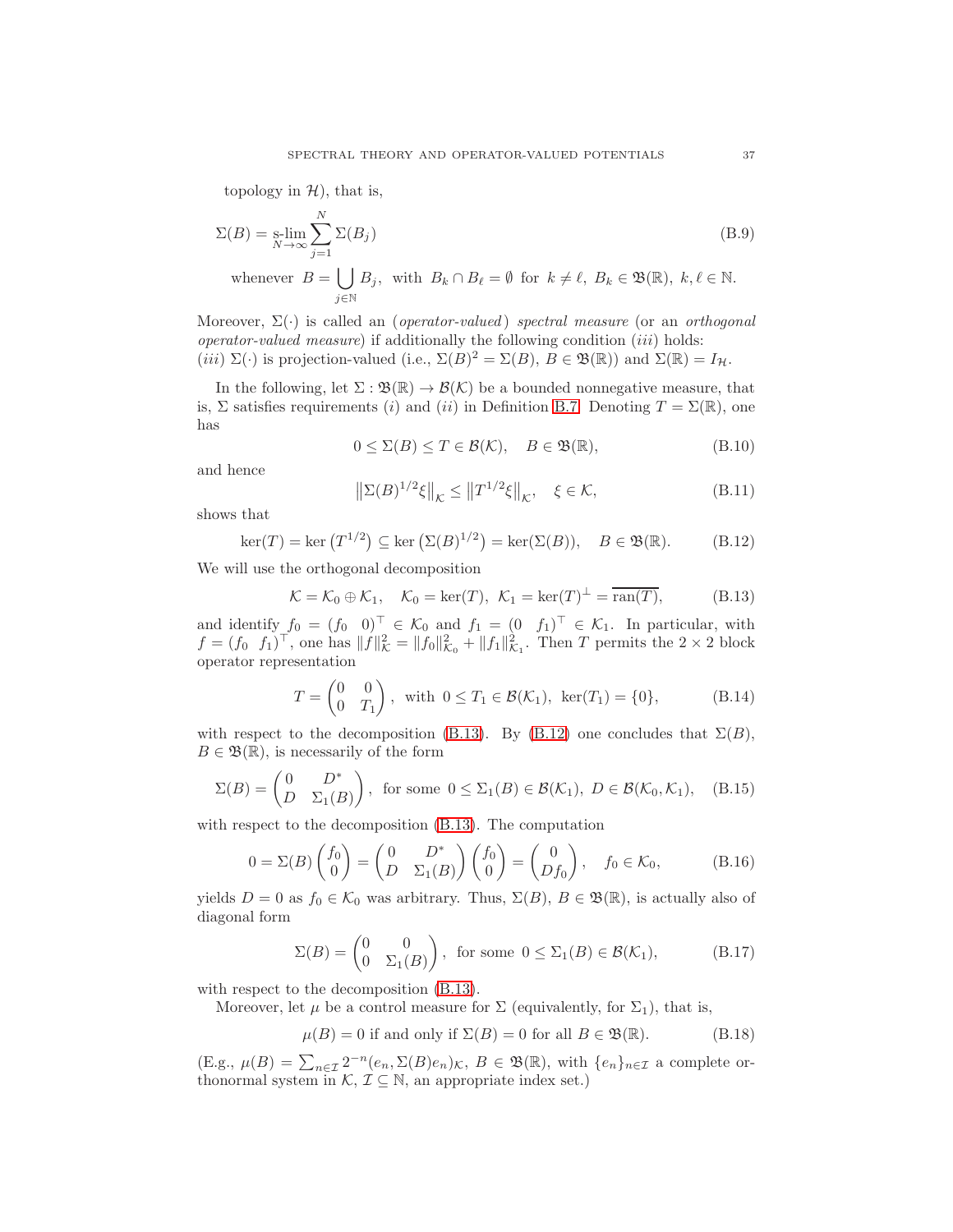The following theorem was first stated in [\[53\]](#page-45-8) under the implicit assumption that  $\Sigma(\mathbb{R}) = T = I_{\mathcal{K}}$ . The general case  $T \in \mathcal{B}(\mathcal{K})$ , explicitly permitting the existence of a nontrivial kernel of  $T$  was recently discussed in [\[57\]](#page-45-9):

<span id="page-37-0"></span>**Theorem B.8.** Let K be a separable, complex Hilbert space,  $\Sigma : \mathfrak{B}(\mathbb{R}) \to \mathcal{B}(\mathcal{K})$ a bounded, nonnegative operator-valued measure, and  $\mu$  a control measure for  $\Sigma$ . Then there are separable, complex Hilbert spaces  $\mathcal{K}_{\lambda}, \lambda \in \mathbb{R}$ , a measurable family of Hilbert spaces  $\mathcal{M}_{\Sigma}$  modelled on  $\mu$  and { $\mathcal{K}_{\lambda}$ }<sub>λ∈R</sub>, and a bounded linear map  $\underline{\Lambda} \in$  $\mathcal{B}(\mathcal{K}, L^2(\mathbb{R}; d\mu; \mathcal{M}_{\Sigma}))$ , satisfying

$$
\|\underline{\Lambda}\|_{\mathcal{B}(\mathcal{K},L^2(\mathbb{R};d\mu;\mathcal{M}_\Sigma))} = \|T^{1/2}\|_{\mathcal{B}(\mathcal{K})},\tag{B.19}
$$

and

$$
\ker(\underline{\Lambda}) = \ker(T),\tag{B.20}
$$

so that the following assertions  $(i)$ – $(iii)$  hold: (i) For all  $B \in \mathfrak{B}(\mathbb{R}), \xi, \eta \in \mathcal{K}$ ,

$$
(\eta, \Sigma(B)\xi)_{\mathcal{K}} = \int_{B} d\mu(\lambda) \left( (\underline{\Lambda}\eta)(\lambda), (\underline{\Lambda}\xi)(\lambda) \right)_{\mathcal{K}_{\lambda}},
$$
(B.21)

in particular,

$$
(\eta, T\xi)_{\mathcal{K}} = \int_{\mathbb{R}} d\mu(\lambda) \left( (\underline{\Lambda}\eta)(\lambda), (\underline{\Lambda}\xi)(\lambda) \right)_{\mathcal{K}_{\lambda}}.
$$
 (B.22)

(ii) Let  $\mathcal{I} = \{1, ..., N\}$  for some  $N \in \mathbb{N}$ , or  $\mathcal{I} = \mathbb{N}$ .  $\underline{\Lambda}(\{e_n\}_{n \in \mathcal{I}})$  generates  $\mathcal{M}_{\Sigma}$ , where  $\{e_n\}_{n\in\mathcal{I}}$  denotes any sequence of linearly independent elements in K with the property lin.span $\overline{\{e_n\}_{n\in\mathcal{I}}} = \mathcal{K}$ . In particular,  $\underline{\Lambda}(\mathcal{K})$  generates  $\mathcal{M}_{\Sigma}$ . (iii) For all  $B \in \mathfrak{B}(\mathbb{R})$  and  $\xi \in \mathcal{K}$ ,

$$
\underline{\Lambda}(S(B)\xi) = \{\chi_B(\lambda)(\underline{\Lambda}\xi)(\lambda)\}_{\lambda \in \mathbb{R}},
$$
\n(B.23)

where  $(cf. (B.14)$  $(cf. (B.14)$  and  $(B.17))$  $(B.17))$ 

$$
S(B) = \begin{pmatrix} I_{\mathcal{K}_0} & 0 \\ 0 & T_1^{-1/2} \Sigma_1(B)^{1/2} \end{pmatrix}, \quad S(\mathbb{R}) = I_{\mathcal{K}},
$$
 (B.24)

with respect to the decomposition  $(B.13)$ .

Next, we recall that the construction in Theorem [B.8](#page-37-0) is essentially unique:

**Theorem B.9** ([\[53\]](#page-45-8)). Suppose  $\mathcal{K}'_{\lambda}$ ,  $\lambda \in \mathbb{R}$  is a family of separable complex Hilbert spaces,  $\mathcal{M}'$  is a measurable family of Hilbert spaces modelled on  $\mu$  and  $\{K'_\lambda\}$ , and  $\Lambda' \in \mathcal{B}(\mathcal{K}, L^2(\mathbb{R}; d\mu; \mathcal{M}'))$  is a map satisfying (i), (ii), and (iii) of Theorem [B.8](#page-37-0). Then for  $\mu$ -a.e.  $\lambda \in \mathbb{R}$  there is a unitary operator  $U_{\lambda} : \mathcal{K}_{\lambda} \to \mathcal{K}'_{\lambda}$  such that  $f = \{f(\lambda)\}_{\lambda \in \mathbb{R}} \in \mathcal{M}_{\Sigma}$  if and only if  $\{U_{\lambda} f(\lambda)\}_{\lambda \in \mathbb{R}} \in \mathcal{M}'$  and for all  $\xi \in \mathcal{K}$ ,

$$
(\underline{\Lambda}'\xi)(\lambda) = U_{\lambda}(\underline{\Lambda}\xi)(\lambda) \quad \mu\text{-}a.e. \tag{B.25}
$$

<span id="page-37-1"></span>**Remark B.10.** (i) Without going into further details, we note that  $M_{\Sigma}$  depends of course on the control measure  $\mu$ . However, a change in  $\mu$  merely effects a change in density and so  $\mathcal{M}_{\Sigma}$  can essentially be viewed as  $\mu$ -independent.

(ii) With  $0 < w$  a  $\mu$ -measurable weight function, one can also consider the Hilbert space  $L^2(\mathbb{R}; w d\mu; \mathcal{M}_{\Sigma})$ . In view of our comment in item (i) concerning the mild dependence on the control measure  $\mu$  of  $\mathcal{M}_{\Sigma}$ , one typically puts more emphasis on the operator-valued measure  $\Sigma$  and hence uses the more suggestive notation  $L^2(\mathbb{R}; w d\Sigma; \mathcal{K})$  instead of the more precise  $L^2(\mathbb{R}; w d\mu; \mathcal{M}_{\Sigma})$  in this case.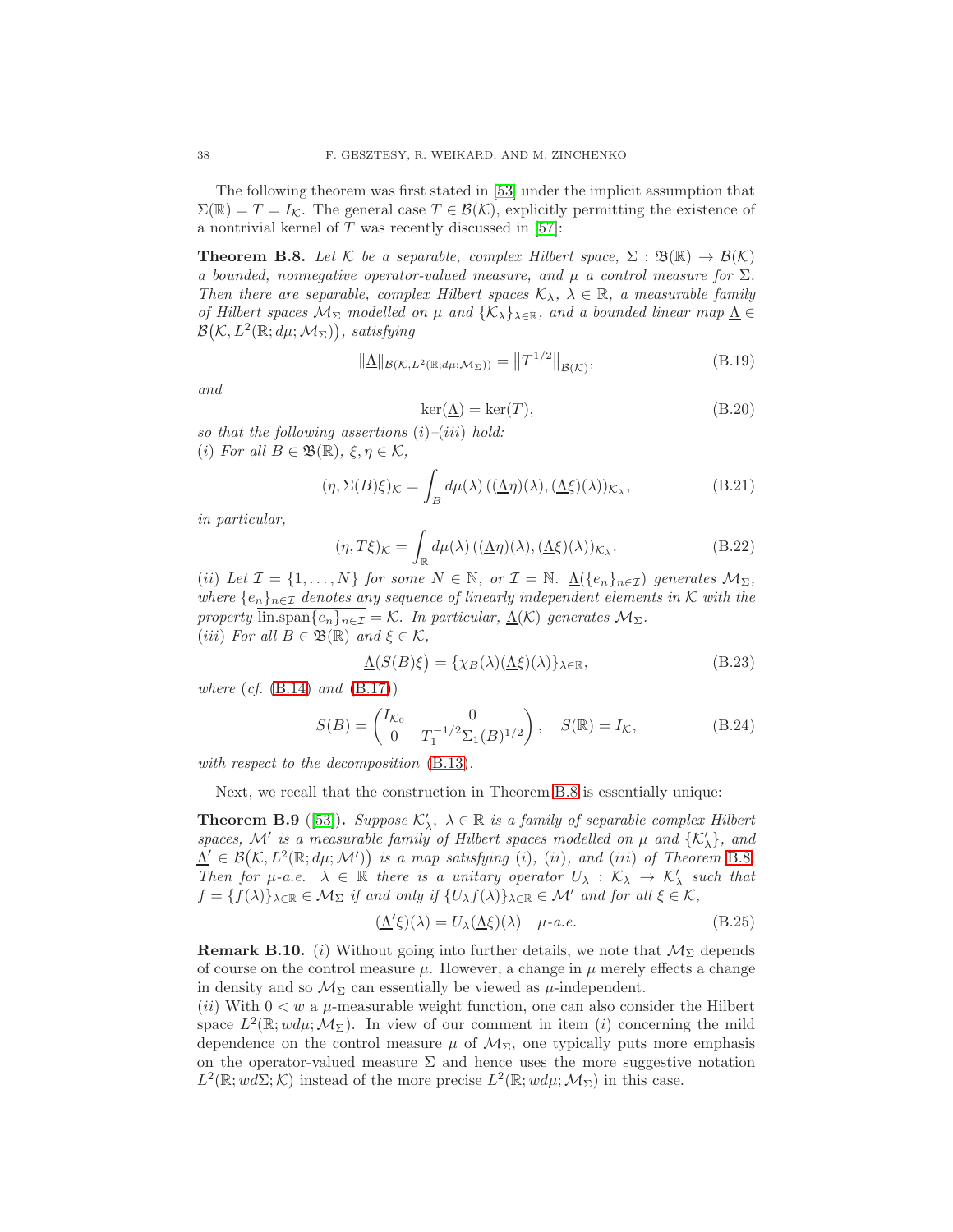Next, let

$$
\mathcal{V} = \text{lin}.\text{span}\{e_n \in \mathcal{K} \mid n \in \mathcal{I}\}, \quad \overline{\mathcal{V}} = \mathcal{K},\tag{B.26}
$$

and define

$$
\underline{\mathcal{V}}_{\Sigma} = \lim \operatorname{span} \{ \chi_B(\cdot) \underline{\Lambda} e_n \in L^2(\mathbb{R}; d\mu; \mathcal{M}_{\Sigma}) \, \big| \, B \in \mathfrak{B}(\mathbb{R}), \, n \in \mathcal{I} \}. \tag{B.27}
$$

The fact that  ${\{\underline{\Lambda}e_n\}}_{n\in\mathcal{I}}$  generates  $\mathcal{M}_{\Sigma}$  then implies that  $\mathcal{Y}_{\Sigma}$  is dense in the Hilbert space  $L^2(\mathbb{R}; d\mu; \mathcal{M}_{\Sigma})$ , that is,

<span id="page-38-0"></span>
$$
\overline{\underline{\mathcal{V}_{\Sigma}}} = L^2(\mathbb{R}; d\mu; \mathcal{M}_{\Sigma}). \tag{B.28}
$$

Since the operator-valued distribution function  $\Sigma(\cdot)$  has at most countably many discontinuities on  $\mathbb{R}$ , denoting by  $\mathfrak{S}_{\Sigma}$  the corresponding set of discontinuities of  $\Sigma(\cdot)$ , introducing the set of intervals

$$
\mathcal{B}_{\Sigma} = \{ (\alpha, \beta] \subset \mathbb{R} \mid \alpha, \beta \in \mathbb{R} \backslash \mathfrak{S}_{\Sigma} \},\tag{B.29}
$$

the minimal  $\sigma$ -algebra generated by  $\mathcal{B}_{\Sigma}$  coincides with the Borel algebra  $\mathfrak{B}(\mathbb{R})$ . Hence one can introduce

$$
\widetilde{\underline{\mathcal{V}}}_{\Sigma} = \lim \operatorname{span} \{ \chi_{(\alpha,\beta]}(\cdot) \underline{\Lambda} e_n \in L^2(\mathbb{R}; d\mu; \mathcal{M}_{\Sigma}) \, \big| \, \alpha, \beta \in \mathbb{R} \setminus \mathfrak{S}_{\Sigma}, n \in \mathcal{I} \}, \qquad (B.30)
$$

which still retains the density property in  $(B.28)$ , that is,

$$
\widetilde{\underline{V}_{\Sigma}} = L^2(\mathbb{R}; d\mu; \mathcal{M}_{\Sigma}).
$$
\n(B.31)

In the following we briefly describe an alternative construction of  $L^2(\mathbb{R};d\Sigma;\mathcal{K})$ used by Berezanskii [\[24,](#page-44-14) Sect. VII.2.3] in order to identify the two constructions. Introduce

$$
C_{0,0}(\mathbb{R};\mathcal{K}) = \left\{ u : \mathbb{R} \to \mathcal{K} \middle| u(\cdot) \text{ is strongly continuous in } \mathcal{K}, \text{ supp}(u) \text{ is compact,}
$$

$$
\dim \left( \bigcup_{\lambda \in \mathbb{R}} \text{ran}(u(\lambda)) \right) < \infty \right\}. \tag{B.32}
$$

On  $C_{0,0}(\mathbb{R};\mathcal{K})$  one can introduce the semi-inner product

<span id="page-38-1"></span>
$$
(u,v)_{L^2(\mathbb{R};d\Sigma;\mathcal{K})} = \int_{\mathbb{R}} (u(\lambda),d\Sigma(\lambda)v(\lambda))_{\mathcal{K}}, \quad u,v \in C_{0,0}(\mathbb{R};\mathcal{K}),
$$
 (B.33)

where the integral on the right-hand side of  $(B.33)$  is well-defined in the Riemann– Stieltjes sense. Introducing the kernel of this semi-inner product by

$$
\mathcal{N} = \{ u \in C_{0,0}(\mathbb{R}; \mathcal{K}) \, | \, (u, u)_{L^2(\mathbb{R}; d\Sigma; \mathcal{K})} = 0 \},\tag{B.34}
$$

Berezanskii [\[24,](#page-44-14) Sect. VII.2.3] obtains the separable Hilbert space  $L^2(\mathbb{R};d\Sigma;\mathcal{K})$  as the completion of  $C_{0,0}(\mathbb{R};\mathcal{K})/\mathcal{N}$  with respect to the inner product in [\(B.33\)](#page-38-1) as

<span id="page-38-3"></span>
$$
L^{2}(\widehat{\mathbb{R};d\Sigma};\mathcal{K}) = \overline{C_{0,0}(\mathbb{R};\mathcal{K})/\mathcal{N}}.
$$
\n(B.35)

In particular,

<span id="page-38-2"></span>
$$
([u],[v])_{L^2(\widehat{\mathbb{R};d\Sigma};\mathcal{K})} = \int_{\mathbb{R}} (u(\lambda),d\Sigma(\lambda)v(\lambda))_{\mathcal{K}}, \quad u,v \in C_{0,0}(\mathbb{R};\mathcal{K}),
$$
(B.36)

and (cf. also [\[84,](#page-46-17) Corollary 2.6]) [\(B.36\)](#page-38-2) extends to piecewise continuous  $K$ -valued functions with compact support as long as the discontinuities of  $\underline{u}$  and  $\underline{v}$  are disjoint from the set  $\mathfrak{S}_{\Sigma}$  (the set of discontinuities of  $\Sigma(\cdot)$ ).

Since Kats' work in the case of a finite-dimensional Hilbert space  $\mathcal{K}$  (cf. [\[71\]](#page-45-22), [\[73\]](#page-46-27) and also Fuhrman [\[50,](#page-45-23) Sect. II.6] and Rosenberg [\[109\]](#page-47-25)), and especially in the work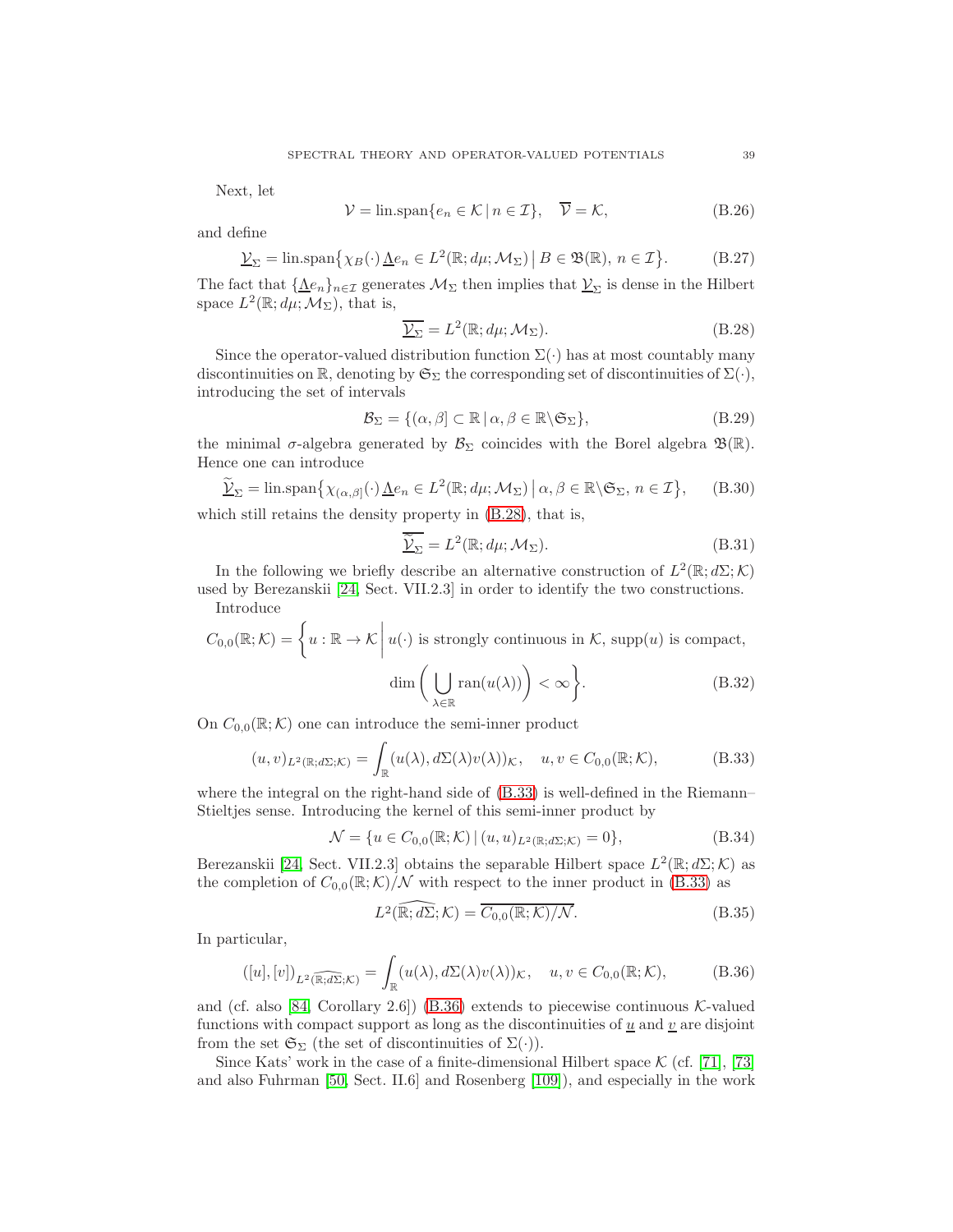of Malamud and Malamud [\[84\]](#page-46-17), who studied the general case  $\dim(\mathcal{K}) \leq \infty$ , it has become customary to interchange the order of taking the quotient with respect to the semi-inner product and completion in this process of constructing  $L^2(\mathbb{R}; d\Sigma; \mathcal{K})$ . More precisely, in this context one first completes  $C_{0,0}(\mathbb{R},\mathcal{K})$  with respect to the semi-inner product [\(B.33\)](#page-38-1) to obtain a semi-Hilbert space

$$
L^{2}(\widetilde{\mathbb{R};d\Sigma};\mathcal{K}) = \overline{C_{0,0}(\mathbb{R};\mathcal{K})},
$$
\n(B.37)

and then takes the quotient with respect to the kernel of the underlying semi-inner product, as described in method (I) of [\[57,](#page-45-9) Appendix A]. Berezanskii's approach in [\[24,](#page-44-14) Sect. VII.2.3] corresponds to method (II) discussed in [\[57,](#page-45-9) Appendix A]. The equivalence of these two methods is not stated in these sources, but was spelled out explicitly in [\[57\]](#page-45-9).

Next we will recall that Berezanskii's construction of  $L^2(\mathbb{R}; d\Sigma; \mathcal{K})$  (and hence the corresponding construction by Kats (if  $\dim(\mathcal{K}) < \infty$ ) and by Malamud and Malamud (if dim $(K) \leq \infty$ ) is equivalent to the one in [\[53\]](#page-45-8) and hence to that outlined in Theorem [B.8.](#page-37-0) For this purpose we recall that it was shown in the proof of Theorem 2.14 in [\[84\]](#page-46-17) that

<span id="page-39-0"></span>
$$
\widehat{\mathcal{V}}_{\Sigma} = \lim \text{span}\Big\{ \chi_{(\alpha,\beta]}(\cdot) \, e_n \in L^2(\widehat{\mathbb{R};d\Sigma};\mathcal{K}) \, \Big| \, \alpha, \beta \in \mathbb{R} \setminus \mathfrak{S}_{\Sigma}, \, n \in \mathcal{I} \Big\},\tag{B.38}
$$

is dense in  $L^2(\mathbb{R}; d\Sigma; \mathcal{K})$ .

**Theorem B.11.** The Hilbert spaces  $L^2(\widehat{\mathbb{R}}; d\Sigma; \mathcal{K})$  and  $L^2(\mathbb{R}; d\mu; \mathcal{M}_{\Sigma})$  are isometrically isomorphic with isomorphism  $U_{\Sigma}$  defined as follows:

$$
\dot{\mathcal{U}}_{\Sigma}: \begin{cases} \hat{\mathcal{V}}_{\Sigma} \to \tilde{\underline{\mathcal{V}}}_{\Sigma}, \\ \chi_{(\alpha,\beta]}(\cdot) e_n \mapsto \chi_{(\alpha,\beta]}(\cdot) \underline{\Lambda} e_n, \end{cases} \qquad \alpha, \beta \in \mathbb{R} \backslash \mathfrak{S}_{\Sigma}, n \in \mathcal{I}, \qquad (B.39)
$$

establishes the densely defined isometry between the Hilbert spaces  $L^2(\mathbb{R}; d\Sigma; \mathcal{K})$  and  $L^2(\mathbb{R};d\mu;\mathcal{M}_{\Sigma})$  which extends by continuity to the unitary map

$$
\mathcal{U}_{\Sigma} = \overline{\mathcal{U}_{\Sigma}} : L^2(\widehat{\mathbb{R}; d\Sigma}; \mathcal{K}) \to L^2(\mathbb{R}; d\mu; \mathcal{M}_{\Sigma}).
$$
\n(B.40)

As a result, dropping the additional "hat" on the left-hand side of [\(B.35\)](#page-38-3), and hence just using the notation  $L^2(\mathbb{R}; d\Sigma; \mathcal{K})$  for both Hilbert space constructions is consistent.

We continue this section by yet another approach originally due to Gel'fand and Kostyuchenko [\[51\]](#page-45-24) and Berezanskii [\[24,](#page-44-14) Ch. V]. In this context we also refer to Berezankii [\[25,](#page-44-25) Sect. 2.2], Berezansky, Sheftel, and Us [\[26,](#page-44-26) Ch. 15], Birman and Entina [\[27\]](#page-44-22), Gel'fand and Shilov [\[52,](#page-45-25) Ch. IV], and M. Malamud and S. Malamud [\[83\]](#page-46-21), [\[84\]](#page-46-17): Introducing an operator  $K \in \mathcal{B}_2(\mathcal{H})$  with  $\ker(K) = \ker(K^*) = \{0\}$ , one has the existence of the weakly  $\mu$ -measurable nonnegative operator-valued function  $\Psi_K(\cdot)$  with values in  $\mathcal{B}_1(\mathcal{H})$ , such that

$$
(f, \Sigma(B)g)_{\mathcal{H}} = \int_B d\mu(t) \left( \Psi_K(t)^{1/2} K^{-1} f, \Psi_K(t)^{1/2} K^{-1} g \right)_{\mathcal{H}},
$$
  
 
$$
f, g \in \text{dom}(K^{-1}), B \in \mathfrak{B}(\mathbb{R}), B \text{ bounded},
$$
 (B.41)

with

$$
\Psi_K(\cdot) = \frac{dK^* \Sigma K}{d\mu}(\cdot) \ \mu\text{-a.e.} \tag{B.42}
$$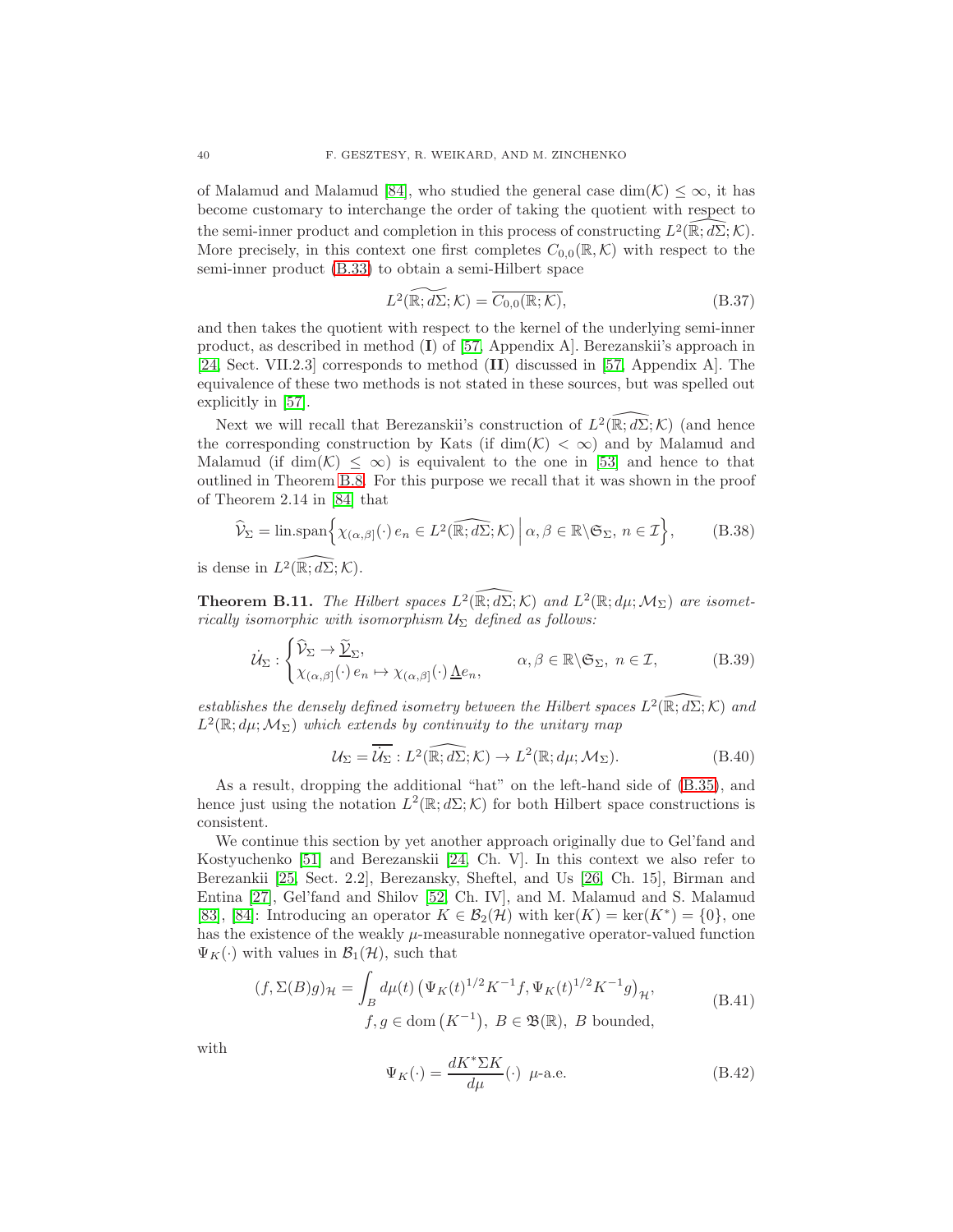In fact, the derivative  $\Psi_K(\cdot)$  exists in the  $\mathcal{B}_1(\mathcal{H})$ -norm (cf. [\[27\]](#page-44-22) and [\[83\]](#page-46-21), [\[84\]](#page-46-17)). Introducing the semi-Hilbert space  $\widetilde{\mathcal{H}}_t$ ,  $t \in \mathbb{R}$ , as the completion of dom  $(K^{-1})$ with respect to the semi-inner product

$$
(f,g)_{\widetilde{\mathcal{H}}_t} = \left(\Psi_K(t)^{1/2} K^{-1} f, \Psi_K(t)^{1/2} K^{-1} g\right)_{\mathcal{H}}, \quad f, g \in \text{dom}\left(K^{-1}\right), \ t \in \mathbb{R}, \ (B.43)
$$

factoring  $\mathcal{H}_t$  by the kernel of the corresponding semi-norm ker( $\|\cdot\|_{\widetilde{\mathcal{H}}_t}$ ) then yields the Hilbert space  $\mathcal{H}_t = \widetilde{\mathcal{H}}_t / \text{ ker}(\|\cdot\|_{\widetilde{\mathcal{H}}_t}), t \in \mathbb{R}$ . One can show (cf. [\[83\]](#page-46-21), [\[84\]](#page-46-17)) that

$$
L^2(\mathbb{R}; d\Sigma; \mathcal{K})
$$
 and  $\int_{\mathbb{R}}^{\oplus} d\mu(t) \mathcal{H}_t$  are isometrically isomorphic, (B.44)

yielding yet another construction of  $L^2(\mathbb{R}; d\Sigma; \mathcal{K})$ .

Finally, we will discuss one more characterization of  $L^2(\mathbb{R}; d\Sigma; \mathcal{K})$  which is used in Sections [4](#page-14-0) and [5](#page-22-0) and closely patterned after work by Saitō  $[112]$ .

## <span id="page-40-2"></span>**Definition B.12.** Let  $\lambda_1, \lambda_2 \in \mathbb{R}, \lambda_1 < \lambda_2$ .

(i) Assume that  $Q : [\lambda_1, \lambda_2] \to \mathcal{B}(\mathcal{K}), u : [\lambda_1, \lambda_2] \to \mathcal{K}$ , and  $\rho : [\lambda_1, \lambda_2] \to \mathcal{B}(\mathcal{K}).$ Denote by  $\Delta$  a finite subdivision of  $[\lambda_1, \lambda_2]$  of the form  $\lambda_1 = \eta_0 < \eta_1 < \cdots < \eta_n =$  $\lambda_2$ . The norm of  $\Delta$ , denoted by  $\|\Delta\|$ , is defined by  $\|\Delta\| = \max_{0 \leq j \leq n-1} [\eta_{j+1} - \eta_j]$ . If the limit

<span id="page-40-0"></span>
$$
\lim_{\|\Delta\|\to 0} \sum_{j=0}^{n-1} Q(\eta'_j) [\rho(\eta_{j+1}) - \rho(\eta_j)] u(\eta'_j),
$$
\n(B.45)

or

<span id="page-40-1"></span>
$$
\lim_{\|\Delta\|\to 0} \sum_{j=0}^{n-1} Q(\eta'_j) [u(\eta_{j+1}) - u(\eta_j)], \tag{B.46}
$$

with  $\eta'_{j} \in [\eta_{j}, \eta_{j+1}], 0 \leq j \leq n-1$ , exists in the sense of weak convergence in K independently of the choice of subdivision  $\Delta$  and the choice of  $\eta'_j$ ,  $0 \leq j \leq n-1$ , then the limit is denoted by

$$
\int_{[\lambda_1,\lambda_2]} Q(\lambda) d\rho(\lambda) u(\lambda), \tag{B.47}
$$

or

$$
\int_{[\lambda_1,\lambda_2]} Q(\lambda) du(\lambda),\tag{B.48}
$$

respectively.

(ii) Suppose that for any  $\lambda_1 \in (\lambda_0, \lambda_2]$  the integral [\(B.45\)](#page-40-0) or [\(B.46\)](#page-40-1) exists in the sense described in item  $(i)$ , and that

$$
\operatorname*{w-lim}_{\lambda_1 \downarrow \lambda_0} \int_{[\lambda_1, \lambda_2]} Q(\lambda) \, d\rho(\lambda) \, u(\lambda),\tag{B.49}
$$

or

$$
\operatorname*{w-lim}_{\lambda_1 \downarrow \lambda_0} \int_{[\lambda_1, \lambda_2]} Q(\lambda) \, du(\lambda),\tag{B.50}
$$

exist in the sense of weak convergence in  $K$ . Then one defines the integral over the interval  $(\lambda_1, \lambda_2]$  by

$$
\int_{(\lambda_1,\lambda_2]} Q(\lambda) d\rho(\lambda) u(\lambda) = \text{w-lim}_{\lambda \downarrow \lambda_1} \int_{[\lambda,\lambda_2]} Q(\lambda') d\rho(\lambda') u(\lambda'), \quad (B.51)
$$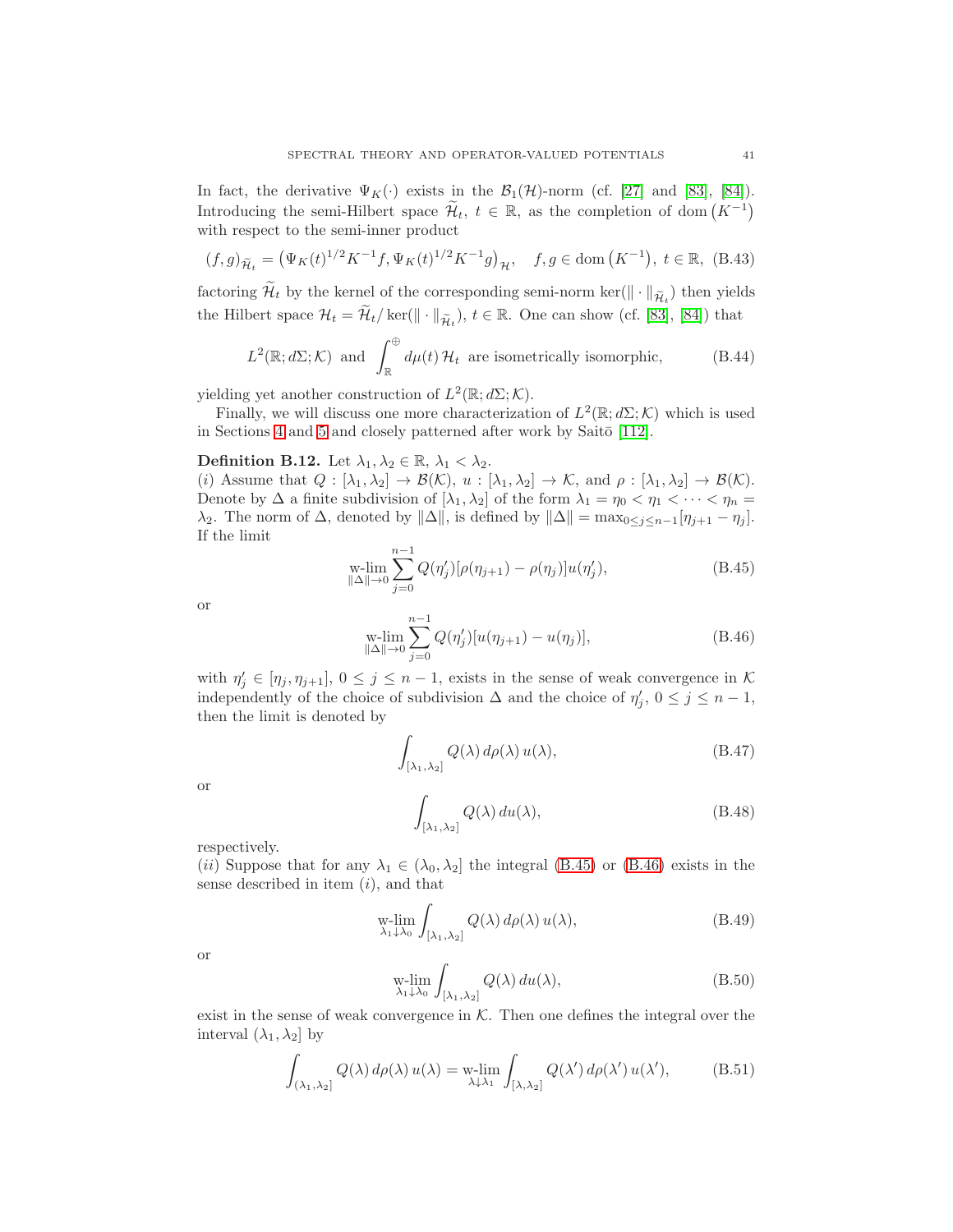or

$$
\int_{(\lambda_1,\lambda_2]} Q(\lambda) du(\lambda) = \text{w-lim}_{\lambda \downarrow \lambda_1} \int_{[\lambda,\lambda_2]} Q(\lambda') du(\lambda'). \tag{B.52}
$$

**Lemma B.13** ([\[112\]](#page-47-2)). Let  $\lambda_1, \lambda_2 \in \mathbb{R}$ ,  $\lambda_1 < \lambda_2$ ,  $Q \in C^1([\lambda_1, \lambda_2], \mathcal{B}(\mathcal{K}))$ ,  $u \in$  $C^1([\lambda_1, \lambda_2], \mathcal{K})$ , and  $\rho : [\lambda_1, \lambda_2] \to \mathcal{B}(\mathcal{K})$ , such that for some constant  $C > 0$ ,  $\|\rho(\lambda)\|_{\mathcal{B}(\mathcal{K})} \leq C, \ \lambda \in [\lambda_1, \lambda_2].$  Suppose, in addition, that

for all 
$$
f \in K
$$
,  $(f, [Q'(\cdot)\rho(\cdot)u(\cdot) + Q(\cdot)\rho(\cdot)u'(\cdot)])_K$  is Riemann integrable  
on  $[\lambda_1, \lambda_2]$ . (B.53)

Then  $\int_{[\lambda_1,\lambda_2]} Q(\lambda) d\rho(\lambda) u(\lambda)$  exists in the sense of Definition [B.12](#page-40-2)(i), and

$$
\left(f, \int_{\lbrack \lambda_1, \lambda_2 \rbrack} Q(\lambda) d\rho(\lambda) u(\lambda) \right)_{\mathcal{K}} = (f, Q(\lambda_2) \rho(\lambda_2) u(\lambda_2))_{\mathcal{K}} - (f, Q(\lambda_1) \rho(\lambda_1) u(\lambda_1))_{\mathcal{K}} -\int_{\lambda_1}^{\lambda_2} d\lambda \left(f, [Q'(\lambda) \rho(\lambda) u(\lambda) + Q(\lambda) \rho(\lambda) u'(\lambda)]\right)_{\mathcal{K}}, \quad f \in \mathcal{K}.
$$
 (B.54)

**Lemma B.14** ([\[112\]](#page-47-2)). Let  $\lambda_1, \lambda_2 \in \mathbb{R}$ ,  $\lambda_1 < \lambda_2$ ,  $Q \in C^1([\lambda_1, \lambda_2], \mathcal{B}(\mathcal{K}))$ , and  $v : [\lambda_1, \lambda_2] \to \mathcal{K}$ , such that for some constant  $C > 0$ ,  $||v(\lambda)||_{\mathcal{K}} \leq C$ ,  $\lambda \in [\lambda_1, \lambda_2]$ . Suppose, in addition, that

for all  $f \in \mathcal{K}$ ,  $(f, Q'(\cdot)v(\cdot))_{\mathcal{K}}$  is Riemann integrable on  $[\lambda_1, \lambda_2]$ . (B.55)

Then  $\int_{[\lambda_1,\lambda_2]} Q(\lambda) dv(\lambda)$  exists in the sense of Definition [B.12](#page-40-2)(i), and

$$
\left(f, \int_{[\lambda_1, \lambda_2]} Q(\lambda) dv(\lambda)\right)_{\mathcal{K}} = (f, Q(\lambda_2)v(\lambda_2))_{\mathcal{K}} - (f, Q(\lambda_1)v(\lambda_1))_{\mathcal{K}} -\int_{\lambda_1}^{\lambda_2} d\lambda \left(f, Q'(\lambda)v(\lambda)\right)_{\mathcal{K}}, \quad f \in \mathcal{K}.
$$
\n(B.56)

<span id="page-41-1"></span>**Definition B.15.** Let  $\lambda_1, \lambda_2 \in \mathbb{R}, \lambda_1 < \lambda_2$ .

(i) Assume that  $v, w : [\lambda_1, \lambda_2] \to \mathcal{K}$ , and that  $\Sigma : \mathfrak{B}(\mathbb{R}) \to \mathcal{B}(\mathcal{K})$  is a bounded operator-valued measure as defined in Definition [B.7.](#page-35-0) Denote by  $\Delta$  a finite subdivision of  $[\lambda_1, \lambda_2]$  of the form  $\lambda_1 = \eta_0 < \eta_1 < \cdots < \eta_n = \lambda_2$  as in Definition [B.12](#page-40-2) with norm  $\|\Delta\|$ . If the limit

$$
\lim_{\|\Delta\| \to 0} \sum_{j=0}^{n-1} (v(\eta'_j), [\Sigma(\eta_{j+1}) - \Sigma(\eta_j)] w(\eta'_j))_{\mathcal{K}},
$$
\n(B.57)

with  $\eta'_j \in [\eta_j, \eta_{j+1}], 0 \le j \le n-1$ , exists independently of the choice of subdivision  $\Delta$  and the choice of  $\eta'_j$ ,  $0 \le j \le n-1$ , then the limit is denoted by

<span id="page-41-0"></span>
$$
\int_{[\lambda_1,\lambda_2]} (v(\lambda), d\Sigma(\lambda) w(\lambda)) \mathcal{K},
$$
\n(B.58)

(*ii*) Suppose that for any  $\lambda_1 \in (\lambda_0, \lambda_2]$  the integral [\(B.58\)](#page-41-0) exists, and that

$$
\lim_{\lambda_1 \downarrow \lambda_0} \int_{[\lambda_1, \lambda_2]} (v(\lambda), d\Sigma(\lambda) w(\lambda)) \mathcal{K} \text{ exists.}
$$
 (B.59)

Then one defines the integral over the interval  $(\lambda_1, \lambda_2]$  by

$$
\int_{(\lambda_1,\lambda_2]} (v(\lambda), d\Sigma(\lambda) w(\lambda))_{\mathcal{H}} = \lim_{\lambda \downarrow \lambda_1} \int_{[\lambda,\lambda_2]} (v(\lambda'), d\Sigma(\lambda') w(\lambda'))_{\mathcal{H}}.
$$
 (B.60)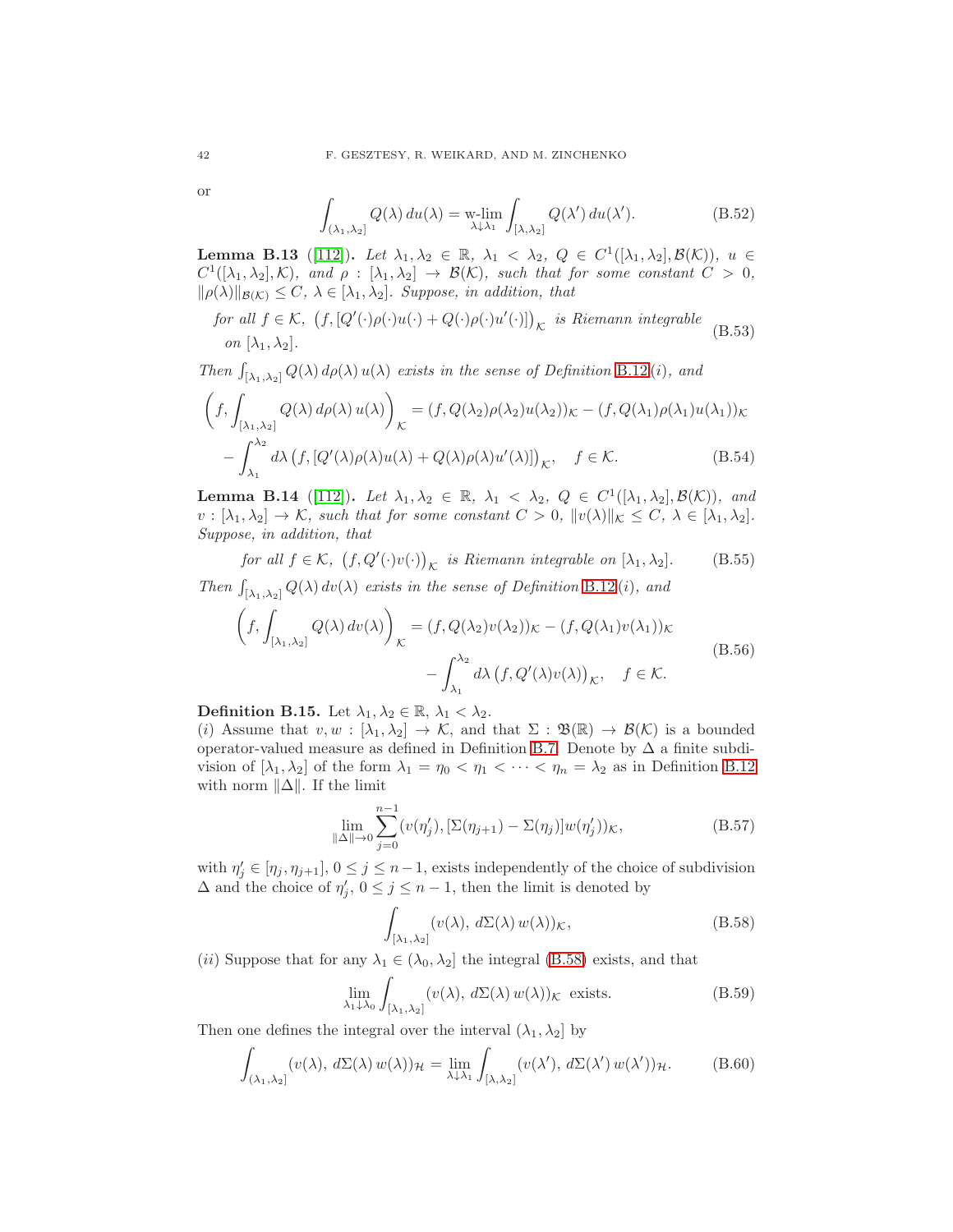<span id="page-42-0"></span>**Lemma B.16** ([\[112\]](#page-47-2)). Let  $\lambda_1, \lambda_2 \in \mathbb{R}$ ,  $\lambda_1 < \lambda_2$ ,  $v, w \in C^1([\lambda_1, \lambda_2], \mathcal{K})$ , and  $\Sigma$ :  $\mathfrak{B}(\mathbb{R}) \to \mathcal{B}(\mathcal{K})$  a bounded operator-valued measure as defined in Definition [B.7](#page-35-0). Then  $\int_{[\lambda_1,\lambda_2]} (v(\lambda) d\Sigma(\lambda) w(\lambda))_{\mathcal{H}}$  exists and

$$
\int_{\left[\lambda_1,\lambda_2\right]} (v(\lambda), d\Sigma(\lambda) w(\lambda))\kappa = (v(\lambda_2), \Sigma(\lambda_2) w(\lambda_2))\kappa - (v(\lambda_1), \Sigma(\lambda_1) w(\lambda_1))\kappa - \int_{\lambda_1}^{\lambda_2} d\lambda \left[ (v'(\lambda), \Sigma(\lambda) w(\lambda))_{\mathcal{K}} + (v(\lambda), \Sigma(\lambda) w'(\lambda)) \right]_{\mathcal{K}} \right].
$$
\n(B.61)

Next, consider the vector space  $\mathcal{D}_0$  defined by

$$
\mathcal{D}_0 = \left\{ u : \mathbb{R} \to \mathcal{K} \, \middle| \, \text{supp}(u) \, \text{compact}; \, u \text{ is left-continuous and has only} \right\}
$$

discontinuities of the first kind; there exists  $\{\lambda_j(u)\}_{1\leq j\leq N}$ ,  $\lambda_1 < \lambda_2 < \lambda_N$ ,

such that 
$$
\begin{cases} u(\lambda), & \lambda \in (\lambda_j, \lambda_{j+1}], \\ \text{s-lim}\ u(\lambda'), & \lambda = \lambda_j, \end{cases}
$$
 is strongly continuously

differentiable on  $[\lambda_j, \lambda_{j+1}], 1 \le j \le N-1$ , and  $u(\lambda) = 0$  for  $\lambda \in \mathbb{R} \setminus [\lambda_1, \lambda_N].$ (B.62)

Given  $\Sigma$  as in Definition [B.15,](#page-41-1) Saito [\[112\]](#page-47-2) then introduces the semi-inner product on  $\mathcal{D}_0 \times \mathcal{D}_0$  by

$$
(v, w)_{\Sigma, S} = \sum_{j=1}^{K-1} \int_{(\gamma_k, \gamma_{k+1}]} (v(\lambda), d\Sigma(\lambda)w(\lambda))_{\mathcal{K}}, \quad v, w \in \mathcal{D}_0,
$$
 (B.63)

where  $\{\gamma_k\}_{1\leq k\leq K}$  represents the discontinuities of v and w, appropriately ordered with respect to magnitude. Introducing the subspace of null functions by  $\mathcal{N}_{\Sigma,S}$  =  ${u \in \mathcal{D}_0 | (u, u)_{\Sigma, S} = 0},$  the completion of  $\mathcal{D}_0/\mathcal{N}_{\Sigma, S}$  becomes a Hilbert space denoted by

$$
L^{2}(\mathbb{R}; d\Sigma; \mathcal{K})_{S} = \overline{\mathcal{D}_{0}/\mathcal{N}_{\Sigma, S}}.
$$
\n(B.64)

Next, we recall that  $u : \mathbb{R} \to \mathcal{K}$  is called a step function if

$$
u(\lambda) = \begin{cases} u_j \in \mathcal{K}, & \lambda \in (\alpha_j, \beta_j], 1 \le j \le N, \\ 0, & \lambda \in \mathbb{R} \setminus \bigcup_{j=1}^N (\alpha_j, \beta_j], \end{cases}
$$
 (B.65)

Denoting the set of step functions by  $\mathcal{D}_{step}$ , then clearly  $\mathcal{D}_{step} \subset \mathcal{D}_0$ , and one can prove that

$$
\overline{\mathcal{D}_{\text{step}}} = L^2(\mathbb{R}; d\Sigma; \mathcal{K})_S. \tag{B.66}
$$

It remains to show that Saitō's space  $L^2(\mathbb{R}; d\Sigma; \mathcal{K})_S$  and  $L^2(\mathbb{R}; d\Sigma; \mathcal{K})$  discussed in Theorem [B.5](#page-35-1) and Remark  $B.10 (ii)$  are isometrically isomorphic. We will show this by proving that Saitō's construction  $L^2(\mathbb{R};d\Sigma;\mathcal{K})_S$ , actually, coincides with Berezanskii's construction,  $L^2(\widehat{\mathbb{R}}; d\widehat{\Sigma}; \mathcal{K})$  in [\(B.35\)](#page-38-3):

<span id="page-42-1"></span>**Theorem B.17.** The Hilbert spaces  $L^2(\mathbb{R}; d\Sigma; \mathcal{K})$  and  $L^2(\widehat{\mathbb{R}}; d\Sigma; \mathcal{K})$  coincide.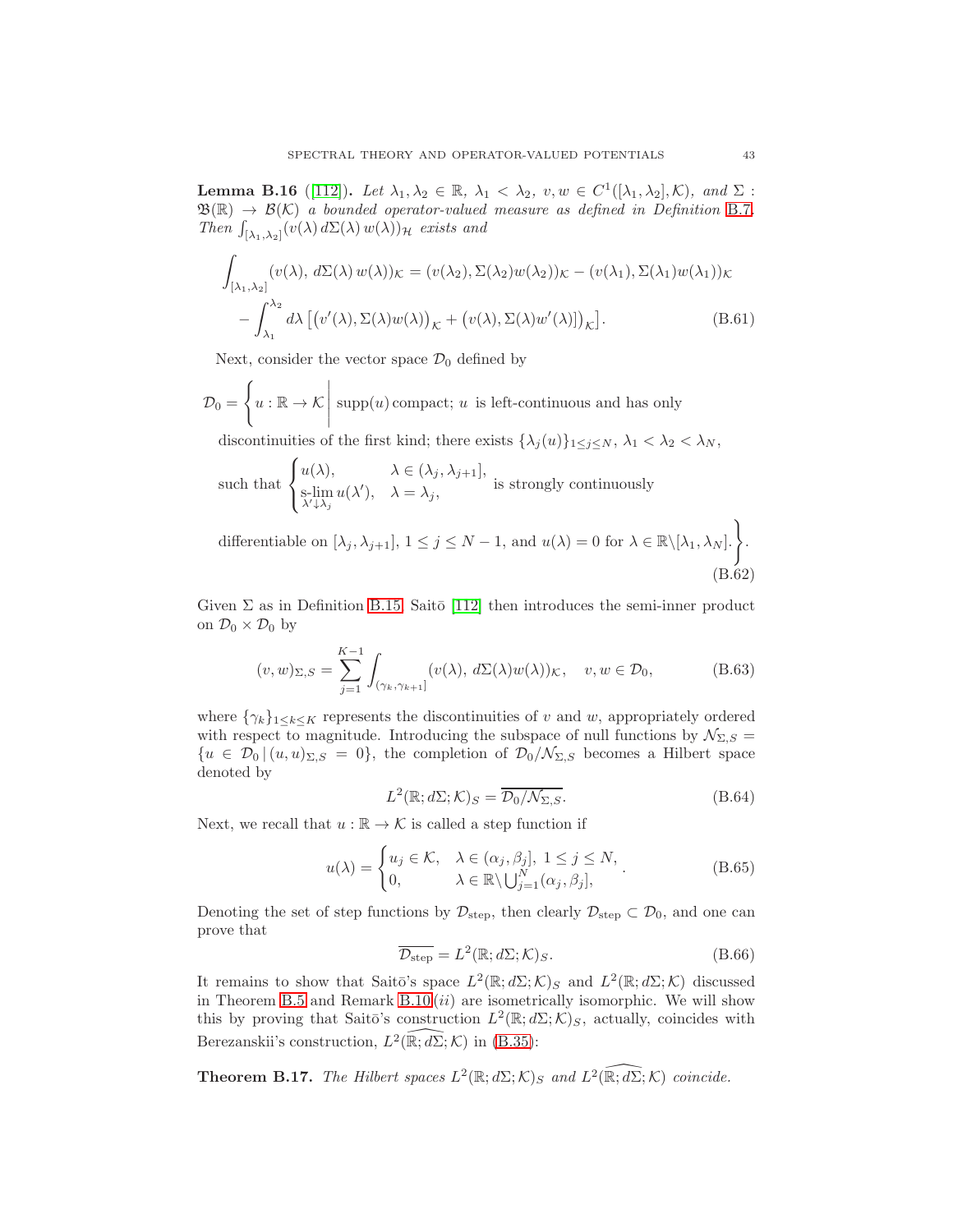*Proof.* By [\(B.38\)](#page-39-0),  $\mathcal{D}_{\text{step}}$  is dense in  $L^2(\mathbb{R}; d\Sigma; \mathcal{K})$ . Since  $\mathcal{D}_{\text{step}}$  is also dense in  $L^2(\mathbb{R};d\Sigma;\mathcal{K})_S$ , the elementary fact

$$
\|\chi_{(\alpha,\beta)} e_n\|_{L^2(\mathbb{R};d\Sigma;\mathcal{K})_S}^2 = \int_{\mathbb{R}} (\chi_{(\alpha,\beta]}(\lambda) e_n, d\Sigma(\lambda) \chi_{(\alpha,\beta]}(\lambda) e_n) \kappa
$$
  
\n
$$
= \int_{(\alpha,\beta]} d(e_n, \Sigma(\lambda) e_n) \kappa
$$
  
\n
$$
= (e_n, \Sigma((\alpha,\beta]) e_n) \kappa
$$
  
\n
$$
= \|\chi_{(\alpha,\beta)} e_n\|_{L^2(\mathbb{R};d\Sigma;\mathcal{K})}^2, \quad \alpha, \beta \in \mathbb{R}, n \in \mathcal{I}, \qquad (B.67)
$$

completes the proof.  $\Box$ 

Acknowledgments. We are indebted to Mark Malamud for numerous discussions on this topic.

#### **REFERENCES**

- <span id="page-43-12"></span>[1] V. M. Adamjan and H. Langer, Spectral properties of a class of rational operator valued functions, J. Operator Th. 33, 259–277 (1995).
- <span id="page-43-9"></span>[2] S. Agmon, J. Cruz-Sampedro, and I. Herbst, *Generalized Fourier transform for Schrödinger* operators with potentials of order zero, J. Funct. Anal. 167, 345–369 (1999).
- <span id="page-43-0"></span>[3] Z. S. Agranovich and V. A. Marchenko, The Inverse Problem of Scattering Theory, Gordon and Breach, New York, 1963.
- <span id="page-43-15"></span>[4] S. Albeverio, J. F. Brasche, M. M. Malamud, and H. Neidhardt, *Inverse spectral theory for* symmetric operators with several gaps: scalar-type Weyl functions, J. Funct. Anal. 228, 144–188 (2005).
- <span id="page-43-5"></span>[5] B. A. Aliev, Asymptotic behavior of the eigenvalues of a boundary-value problem for a secondorder elliptic operator-differential equation, Ukrain. Math. J. 58, 1298–1306 (2006).
- <span id="page-43-7"></span>[6] A. R. Aliev, On the generalized solution of the boundary-value problem for the operatordifferential equations of the second order with variable coefficients, J. Math. Phys. Anal. Geom. 2, 87–93 (2006).
- <span id="page-43-6"></span>[7] B. A. Aliev, Solvability of the boundary-value problem for the second-order elliptic differential-operator equation with spectral parameter in the equation and boundary conditions, Ukrain. Math. J. 62, 1–14 (2010).
- <span id="page-43-8"></span>[8] A. R. Aliev and S. S. Mirzoev, On boundary value problem solvability theory for a class of high-order operator-differential equations, Funct. Anal. Appl. 44, 209-211 (2010).
- <span id="page-43-13"></span>[9] G. D. Allen and F. J. Narcowich, On the representation and approximation of a class of operator-valued analytic functions, Bull. Amer. Math. Soc. 81, 410–412 (1975).
- <span id="page-43-14"></span>[10] G. D. Allen and F. J. Narcowich, R-operators I. Representation Theory and Applications, Indiana Univ. Math. J. 25, 945–963 (1976)
- <span id="page-43-1"></span>[11] M. S. Almamedov, M. Bairamogly, and V. I. Katanova, Trace formulas for a differential equation of even order with unbounded operator coefficient, Sov. Math. Dokl. 43, 406-410  $(1991)$ .
- <span id="page-43-2"></span>[12] M. S. Almamedov, M. Batramogly, and V. I. Katanova, On regularized traces of even-order differential equations with unbounded operator coefficients, Diff. Eq.  $29, 1-9$  (1993).
- <span id="page-43-3"></span>[13] M. S. Almamedov and V. I. Katanova, A regularized trace of a high-order differential operator with a bounded operational coefficient, Diff. Eqs. 28, 1-15 (1992).
- <span id="page-43-11"></span>[14] H. Amann, Linear and Quasilinear Parabolic Problems, Monographs in Mathematics, Vol. 89, Birkhäuser, Basel, 1995.
- <span id="page-43-10"></span>[15] W. Arendt, C. K. Batty, M. Hieber, F. Neubrander, Vector-Valued Laplace Transforms and Cauchy Transforms, Monographs in Mathematics, Vol. 96, Birkhäuser, Basel, 2001.
- <span id="page-43-16"></span>[16] Yu. Arlinskii, S. Belyi, and E. Tsekanovskii, Conservative Realizations of Herglotz– Nevanlinna Functions, Operator Theory advances and Applications, Vol. 217, Birkhäuser, Springer, Basel, 2011.
- <span id="page-43-4"></span>[17] N. M. Aslanova, A trace formula of a boundary value problem for the operator Sturm– Liouville equation, Sib. Math. J. 49, 959–967 (2008).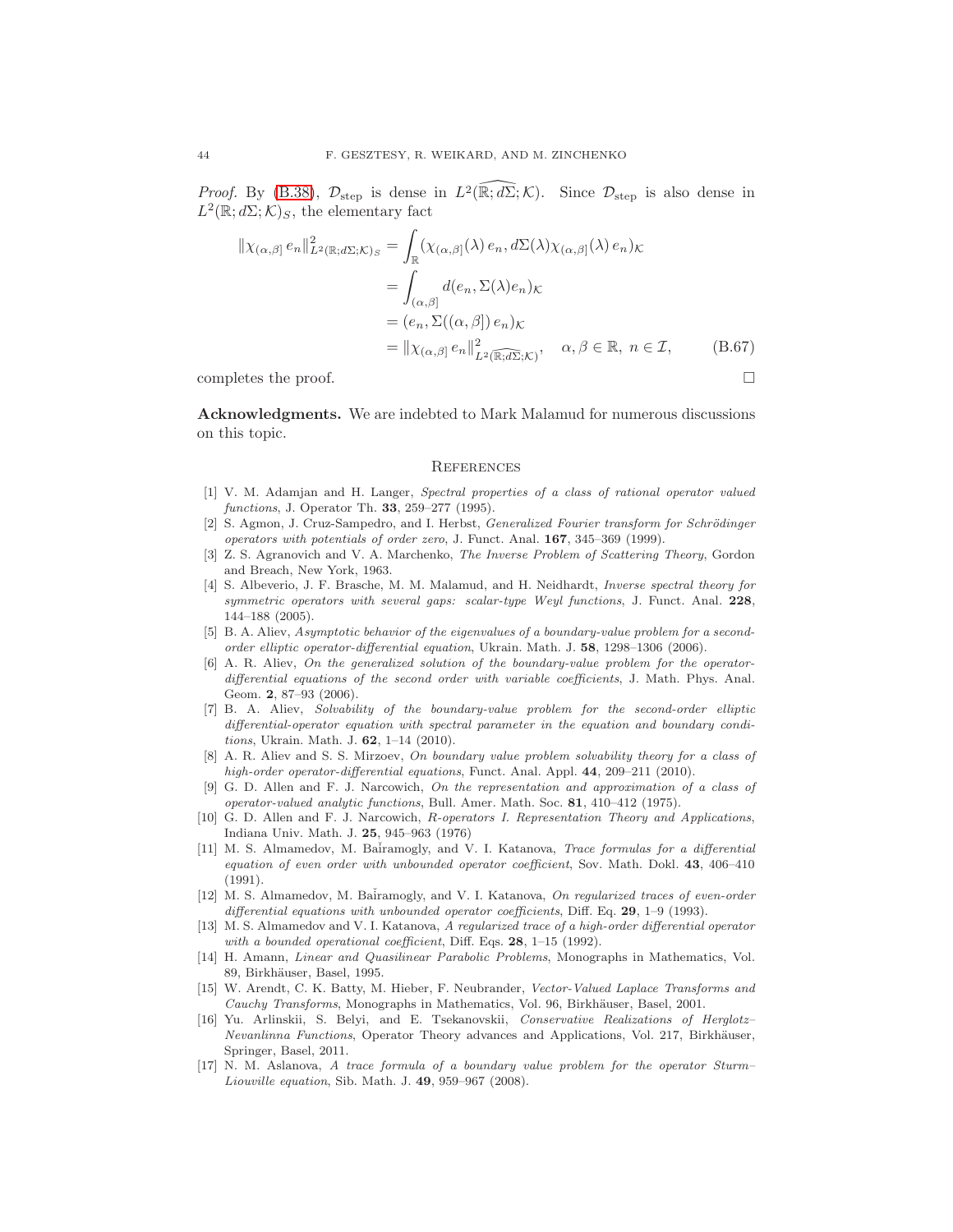- <span id="page-44-5"></span><span id="page-44-1"></span>[18] M. Bairamogly and N. M. Aslanova, Distribution of eigenvalues and trace formula for the Sturm–Liouville operator equation, Ukrain. Math. J. 62, 1005–1017 (2010).
- [19] H. Baumgärtel and M. Wollenberg, *Mathematical Scattering Theory*, Operator Theory: Advances and Applications, Vol. 9, Birkhäuser, Boston, 1983.
- <span id="page-44-16"></span>[20] S. V. Belyi and E. R. Tsekanovskii, Classes of operator R-functions and their realization by conservative systems, Sov. Math. Dokl. 44, 692–696 (1992).
- <span id="page-44-0"></span>[21] R. Benguria and M. Loss, A simple proof of a theorem of Laptev and Weidl, Math. Res. Lett. 7, 195–203 (2000).
- <span id="page-44-10"></span><span id="page-44-9"></span>[22] C. Bennewitz, Spectral theory in Hilbert space, Lecture Notes, 2008.
- [23] C. Bennewitz and W. N. Everitt, The Titchmarsh–Weyl eigenfunction expansion theorem for Sturm–Liouville differential equations, in Sturm–Liouville Theory, Past and Present, W. O. Amrein, A. M. Hinz, and D. B. Pearson (eds.), Birkhäuser, Basel, 2005, pp. 137–171.
- <span id="page-44-14"></span>[24] Ju. Berezanskii, Expansions in Eigenfunctions of Selfadjoint Operators, Transl. Math. Mongraphs, Vol. 17, Amer. Math. Soc., Providence, R.I., 1968.
- <span id="page-44-25"></span>[25] Yu. Berezanskii, Selfadjoint Operators in Spaces of Functions of Infinitely Many Variables, Transl. Math. Mongraphs, Vol. 63, Amer. Math. Soc., Providence, R.I., 1986.
- <span id="page-44-26"></span>[26] Y. M. Berezansky, Z. G. Sheftel, and G. F. Us, Functional Analysis Vol. II, Operator Theory: Advances and Applications, Vol. 86, Birkhäuser, Basel, 1996.
- <span id="page-44-22"></span> $[27]$  M. Š. Birman, S. B. Entina, The stationary method in the abstract theory of scattering theory, Math. SSSR Izv. 1, 391–420 (1967).
- <span id="page-44-6"></span>[28] M. S. Birman and M. Z. Solomjak, Spectral Theory of Self-Adjoint Operators in Hilbert Space, Reidel, Dordrecht, 1987.
- <span id="page-44-23"></span>J. F. Brasche, M. Malamud, and H. Neidhardt, Weyl function and spectral properties of  $self-adjoint$  extensions, Integr. Eq. Oper. Th.  $43, 264-289$  (2002).
- <span id="page-44-18"></span><span id="page-44-17"></span>[30] M. S. Brodskii, Triangular and Jordan Representations of Linear Operators, Transl. Math. Mongraphs, Vol. 32, Amer. Math. Soc., Providence, RI, 1971.
- [31] D. Buschmann, Spektraltheorie verallgemeinerter Differentialausdrücke Ein neuer Zugang, Ph.D. Thesis, University of Frankfurt, Germany, 1997.
- <span id="page-44-19"></span>[32] R. W. Carey, A unitary invariant for pairs of self-adjoint operators, J. Reine Angew. Math. 283, 294–312 (1976).
- <span id="page-44-13"></span>[33] S. Clark and F. Gesztesy, Weyl–Titchmarsh M-function asymptotics and Borg-type theorems for Dirac operators, Trans. Amer. Math. Soc.  $354$ ,  $3475-3534$   $(2002)$ .
- <span id="page-44-11"></span>[34] E. A. Coddington and N. Levinson,Theory of Ordinary Differential Equations, Krieger, Malabar, 1985.
- <span id="page-44-3"></span>[35] J. Cruz-Sampedro, Exact asymptotic behavior at infinity of solutions to abstract second-order differential inequalities in Hilbert spaces, Math. Z. 237, 727–735 (2001).
- <span id="page-44-7"></span>[36] Ju. L. Daleckit and M. G. Kretin, Stability of Solutions of Differential Equations in Banach Space, Transl. Math. Monographs, Vol. 43, Amer. Math. Soc., Providence, RI, 1974.
- <span id="page-44-20"></span>[37] L. de Branges, Perturbations of self-adjoint transformations, Amer. J. Math. 84, 543–560 (1962).
- <span id="page-44-2"></span>[38] S. A. Denisov, Schrödinger operators and associated hyperbolic pencils, J. Funct. Anal. 254, 2186–2226 (2008).
- <span id="page-44-21"></span>[39] V. A. Derkach and M. M. Malamud, Generalized resolvents and the boundary value problems for Hermitian operators with gaps, J. Funct. Anal.  $95, 1-95$  (1991).
- [40] V. A. Derkach and M. M. Malamud, The extension theory of Hermitian operators and the moment problem, J. Math. Sci. **73**, 141-242 (1995).
- <span id="page-44-15"></span>[41] V. A. Derkach and M. M. Malamud, On some classes of holomorphic operator functions with nonnegative imaginary part, in Operator Algebras and Related Topics, 16th International Conference on Operator Theory, A. Gheondea, R. N. Gologan, and T. Timotin (eds.), The Theta Foundation, Bucharest, 1997, pp. 113–147.
- <span id="page-44-4"></span>[42] J. Diestel and J. J. Uhl, Vector Measures, Mathematical Surveys, Vol. 15, Amer. Math. Soc., Providence, RI, 1977.
- <span id="page-44-8"></span>[43] J. Dieudonné, Foundations of Modern Analysis, Pure and Appl. Math., Vol. 10, Academic Press, New York, 1960.
- <span id="page-44-24"></span>[44] J. Dixmier, Les Algèbres d'Opérateurs dans l'Espace Hilbertien (Algebrès de von Neumann), 2nd extended ed., Gauthier–Villars, Paris, 1969, Editions Jaques Gabai, 1996. ´
- <span id="page-44-12"></span>[45] N. Dunford and J. T. Schwartz, Linear Operators Part II: Spectral Theory, Interscience, New York, 1988.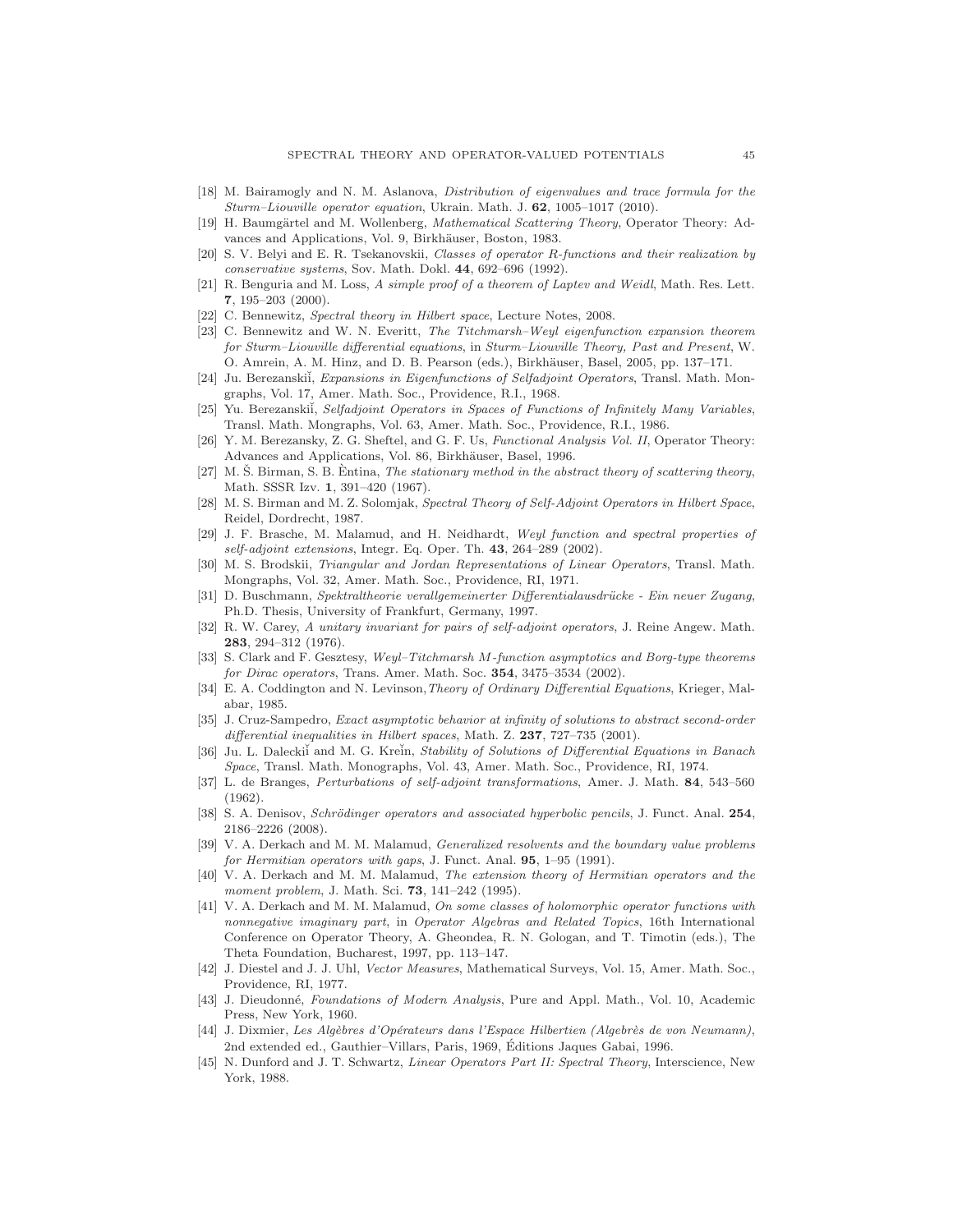- <span id="page-45-14"></span><span id="page-45-13"></span>[46] M. S. P. Eastham and H. Kalf, Schrödinger-type Operators with Continuous Spectra, Pitman, Boston, 1982.
- [47] D. E. Edmunds and W. D. Evans, Spectral Theory and Differential Operators, Clarendon Press, Oxford, 1989.
- <span id="page-45-15"></span>[48] W. N. Everitt, A personal history of the m-coefficient, J. Comp. Appl. Math. 171, 185–197  $(2004)$ .
- <span id="page-45-20"></span>[49] P. Fillmore, Notes on Operator Theory, Math. Studies, Vol. 30, Van Nostrand–Reinhold, New York, 1970.
- <span id="page-45-24"></span><span id="page-45-23"></span>[50] P. A. Fuhrmann, Linear Systems and Operators in Hilbert Space, McGraw-Hill, New York, 1981.
- [51] I. M. Gel'fand and A. G. Kostyuchenko, Expansion in eigenfunctions of differential and other operators, Dokl. Akad. Nauk SSSR  $(N.S.)$  103, no. 3, 349–352 (1955). (Russian.)
- <span id="page-45-25"></span>[52] I. M. Gel'fand and G. E. Shilov, Generalized Functions. Volume 3: Theory of Differential Equations, Academic Press, New York, 1967.
- <span id="page-45-8"></span>[53] F. Gesztesy, N.J. Kalton, K.A. Makarov, and E. Tsekanovskii, Some applications of operatorvalued Herglotz functions, in "Operator Theory, System Theory and Related Topics," Oper. Theory Adv. Appl., Vol. 123, Birkhäuser, Basel, 2001, pp. 271–321.
- <span id="page-45-19"></span>[54] F. Gesztesy and E. Tsekanovskii, On matrix-valued Herglotz functions, Math. Nachr. 218, 61–138 (2000).
- <span id="page-45-17"></span>[55] F. Gesztesy and M. Zinchenko, On spectral theory for Schrödinger operators with strongly singular potentials, Math. Nachrichten 279, 1041-1082 (2006).
- <span id="page-45-7"></span>[56] F. Gesztesy, R. Weikard, and M. Zinchenko, Initial value problems and Weyl–Titchmarsh theory for Schrödinger operators with operator-valued potentials, Operators and Matrices 7, 241–283 (2013).
- <span id="page-45-9"></span>[57] F. Gesztesy, R. Weikard, and M. Zinchenko, On a class of model Hilbert spaces, [arXiv:1111.0645,](http://arxiv.org/abs/1111.0645) Discrete and Continuous Dynamical Systems (to appear).
- <span id="page-45-18"></span>[58] F. Gesztesy and M. Zinchenko, Weyl–Titchmarsh theory for CMV operators associated with orthogonal polynomials on the unit circle, J. Approx. Th. 139, 172–213 (2006).
- <span id="page-45-2"></span>[59] M. L. Gorbachuk, On spectral functions of a second order differential operator with operator coefficients, Ukrain. Math. J. 18, No. 2, 3–21 (1966). (Russian.) Engl. transl. in Amer. Math. Soc. Transl. (2), 72, 177–202 (1968).
- <span id="page-45-6"></span>[60] M. L. Gorbachuk, Self-adjoint boundary problems for a second-order differential equation with unbounded operator coefficient, Funct. Anal. Appl. 5, 9–18 (1971).
- <span id="page-45-3"></span>[61] V. I. Gorbačuk and M. L. Gorbačuk, Expansion in eigenfunctions of a second-order differential equation with operator coefficients, Sov. Math. Dokl. 10, 158–162 (1969).
- <span id="page-45-0"></span>[62] V. I. Gorbachuk and M. L. Gorbachuk, The spectrum of self-adjoint extensions of the minimal operator generated by a Sturm-Liouville equation with operator potential, Ukrain. Math. J. 24, 582–588 (1973).
- <span id="page-45-1"></span>[63] V. I. Gorbachuk and M. L. Gorbachuk, Boundary Value Problems for Operator Differential Equations, Kluwer, Dordrecht, 1991.
- <span id="page-45-4"></span>[64] M. L. Gorbachuk and V. A. Mihaĭlec, Semibounded selfadjoint extensions of symmetric operators, Sov. Math. Dokl. 17, 185–187 (1976).
- <span id="page-45-5"></span>[65] E. Gül, On the regularized trace of a second order differential operator, Appl. Math. Comp. 198, 471–480 (2008).
- <span id="page-45-12"></span><span id="page-45-11"></span>[66] E. Hille, Lectures on Ordinary Differential Equations, Addison–Wesley, Reading, MA, 1969.
- [67] E. Hille and R. S. Phillips, Functional Analysis and Semi-Groups, Colloquium Publications, Vol. 31, rev. ed., Amer. Math. Soc., Providence, RI, 1985.
- <span id="page-45-16"></span>[68] D. Hinton and A. Schneider, On the spectral representation for singular selfadjoint boundary eigenvalue problems, in Contributions to Operator Theory in Spaces with an Indefinite Metric, A. Dijksma, I. Gohberg, M. A. Kaashoek, R. Mennicken (eds.), Operator Theory: Advances and Applications, Vol. 106 (1998), pp. 217–251.
- <span id="page-45-10"></span>[69] W. Jäger, Ein gewöhnlicher Differentialoperator zweiter Ordnung für Funktionen mit Werten in einem Hilbertraum, Math. Z. 113, 68–98 (1970).
- <span id="page-45-21"></span>[70] I. S. Kac and M. G. Krein, R-functions–analytic functions mapping the upper halfplane into itself, Amer. Math. Soc. Transl. (2) 103, 1-18 (1974).
- <span id="page-45-22"></span>[71] I. S. Kats, On Hilbert spaces generated by monotone Hermitian matrix-functions, Zap. Mat. Otd. Fiz.-Mat. Fak. i Har'kov. Mat. Obšč. (4) 22, 95-113 (1950).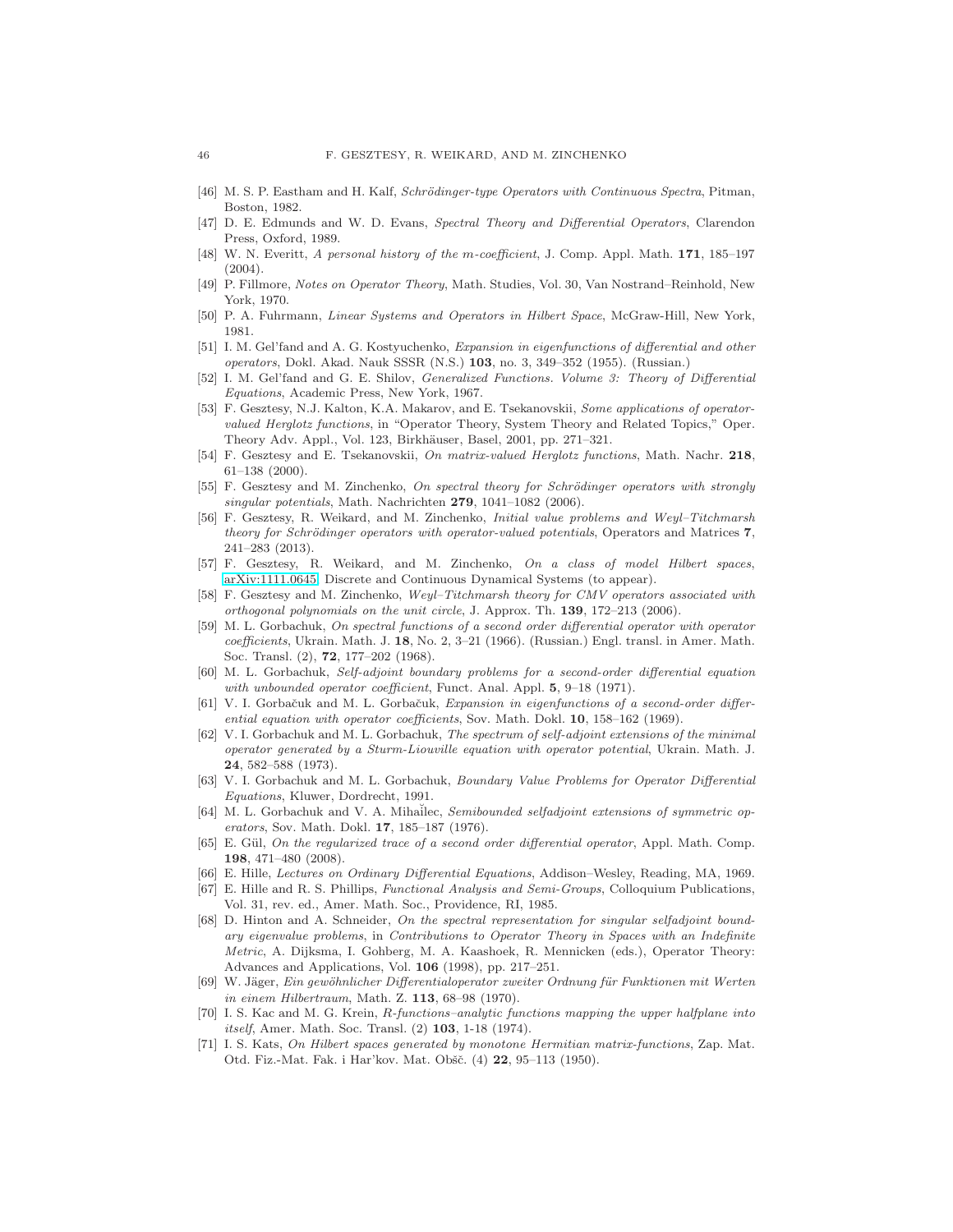- <span id="page-46-27"></span><span id="page-46-5"></span>[72] T. Kato, Growth properties of solutions of the reduced wave equation with a variable coefficient, Commun. Pure Appl. Math. 12, 403–425 (1959).
- [73] I. S. Kats, Linear relations generated by a canonical differential equation of dimension 2, and eigenfunction expansions, St. Petersburg Math. J. 14, 429–452 (2003).
- <span id="page-46-13"></span>[74] K. Kodaira, The eigenvalue problem for ordinary differential equations of the second order and Heisenberg's theory of the S-matrices, Amer. J. Math. 71, 921–945 (1949).
- <span id="page-46-4"></span>[75] A. G. Kostyuchenko and B. M. Levitan, Asymptotic behavior of the eigenvalues of the Sturm– Liouville operator problem, Funct. Anal. Appl. 1, 75–83 (1967).
- <span id="page-46-18"></span>[76] M. G. Krein and I. E. Ovčarenko, Q-functions and sc-resolvents of nondensely defined Hermitian contractions, Sib. Math. J. 18, 728–746 (1977).
- <span id="page-46-19"></span>[77] M. G. Krein and I. E. Ovčarenko, Inverse problems for Q-functions and resolvent matrices of positive Hermitian operators, Sov. Math. Dokl. 19, 1131–1134 (1978).
- <span id="page-46-0"></span>[78] A. Laptev and T. Weidl, Sharp Lieb–Thirring inequalities in high dimensions, Acta Math. 184, 87–111 (2000).
- <span id="page-46-6"></span>[79] A. Laptev, S. Naboko, and O. Safronov, Absolutely continuous spectrum of Schrödinger operators with slowly decaying and oscillating potentials, Commun. Math. Phys. 253, 611– 631 (2005).
- <span id="page-46-14"></span>[80] N. Levinson, A simplified proof of the expansion theorem for singular second order linear differential equations, Duke Math. J. 18, 719-722 (1951).
- <span id="page-46-15"></span>[81] B. M. Levitan and I. S. Sargsjan, Introduction to Spectral Theory: Selfadjoint Ordinary Differential Operators, Amer. Math. Soc., Providence, RI, 1975.
- <span id="page-46-21"></span><span id="page-46-20"></span>J. S. Mac Nerney, *Hermitian moment sequences*, Trans. Amer. Math. Soc. 103, 45–81 (1962).
- [83] M. M. Malamud and S. M. Malamud, On the spectral theory of operator measures, Funct. Anal. Appl. 36, 154–158 (2002).
- <span id="page-46-17"></span>[84] M. M. Malamud and S. M. Malamud, On the spectral theory of operator measures in Hilbert space, St. Petersburg Math. J. 15, 323-373 (2004).
- <span id="page-46-11"></span>[85] M. Malamud and H. Neidhardt, On the unitary equivalence of absolutely continuous parts of self-adjoint extensions, J. Funct. Anal. **260**, 613–638 (2011).
- <span id="page-46-1"></span>[86] M. Malamud and H. Neidhardt, Sturm–Liouville boundary value problems with operator potentials and unitary equivalence, J. Diff. Eq. 252, 5875–5922 (2012).
- <span id="page-46-10"></span><span id="page-46-7"></span>J. Mikusiński, The Bochner Integral, Academic Press, New York, 1978.
- [88] P. A. Mishnaevskii, On the spectral theory for the Sturm–Liouville equation with operator coefficient, Math. USSR Izv. 10, 145–180 (1976).
- <span id="page-46-8"></span>[89] P. A. Mishnaevskii, An investigation of a second-order elliptic operator in regions with infinite boundaries, by means of an operational Sturm–Liouville equation. I, Diff. Eq. 19, 334–344 (1983).
- <span id="page-46-9"></span>[90] P. A. Mishnaevskii, An investigation of a second-order elliptic operator in regions with infinite boundaries, by means of an operational Sturm–Liouville equation. II, Diff. Eq. 19, 475–483 (1983).
- <span id="page-46-2"></span>[91] V. I. Mogilevskii, Description of spectral functions of differential operators with arbitrary  $deficiency indices, Math. Notes 81, 553–559 (2007).$
- <span id="page-46-12"></span>[92] V. Mogilevskii, Boundary triplets and Titchmarsh–Weyl functions of differential operators with arbitrary deficiency indices, Meth. Funct. Anal. Topology 15, 280–300 (2009).
- <span id="page-46-3"></span>[93] V. Mogilevskii, Minimal spectral functions of an ordinary differential operator, Proc. Edinburgh Math. Soc. 55, 731–769 (2012).
- <span id="page-46-24"></span>[94] S. N. Naboko, Boundary values of analytic operator functions with a positive imaginary part, J. Soviet Math. 44, 786-795 (1989).
- <span id="page-46-25"></span>[95] S. N. Naboko, Nontangential boundary values of operator-valued R-functions in a half-plane, Leningrad Math. J. 1, 1255–1278 (1990).
- <span id="page-46-26"></span>[96] S. N. Naboko, The boundary behavior of  $\mathfrak{S}_p$ -valued functions analytic in the half-plane with nonnegative imaginary part, Functional Analysis and Operator Theory, Banach Center Publications, Vol. 30, Institute of Mathematics, Polish Academy of Sciences, Warsaw, 1994, pp. 277–285.
- <span id="page-46-22"></span><span id="page-46-16"></span>[97] M. A. Naimark, Linear Differential Operators, Part II, Ungar, New York, 1968.
- [98] F. J. Narcowich, Mathematical theory of the R matrix. II. The R matrix and its properties, J. Math. Phys. 15, 1635–1642 (1974).
- <span id="page-46-23"></span>[99] F. J. Narcowich, R-operators II. On the approximation of certain operator-valued analytic functions and the Hermitian moment problem, Indiana Univ. Math. J. 26, 483–513 (1977).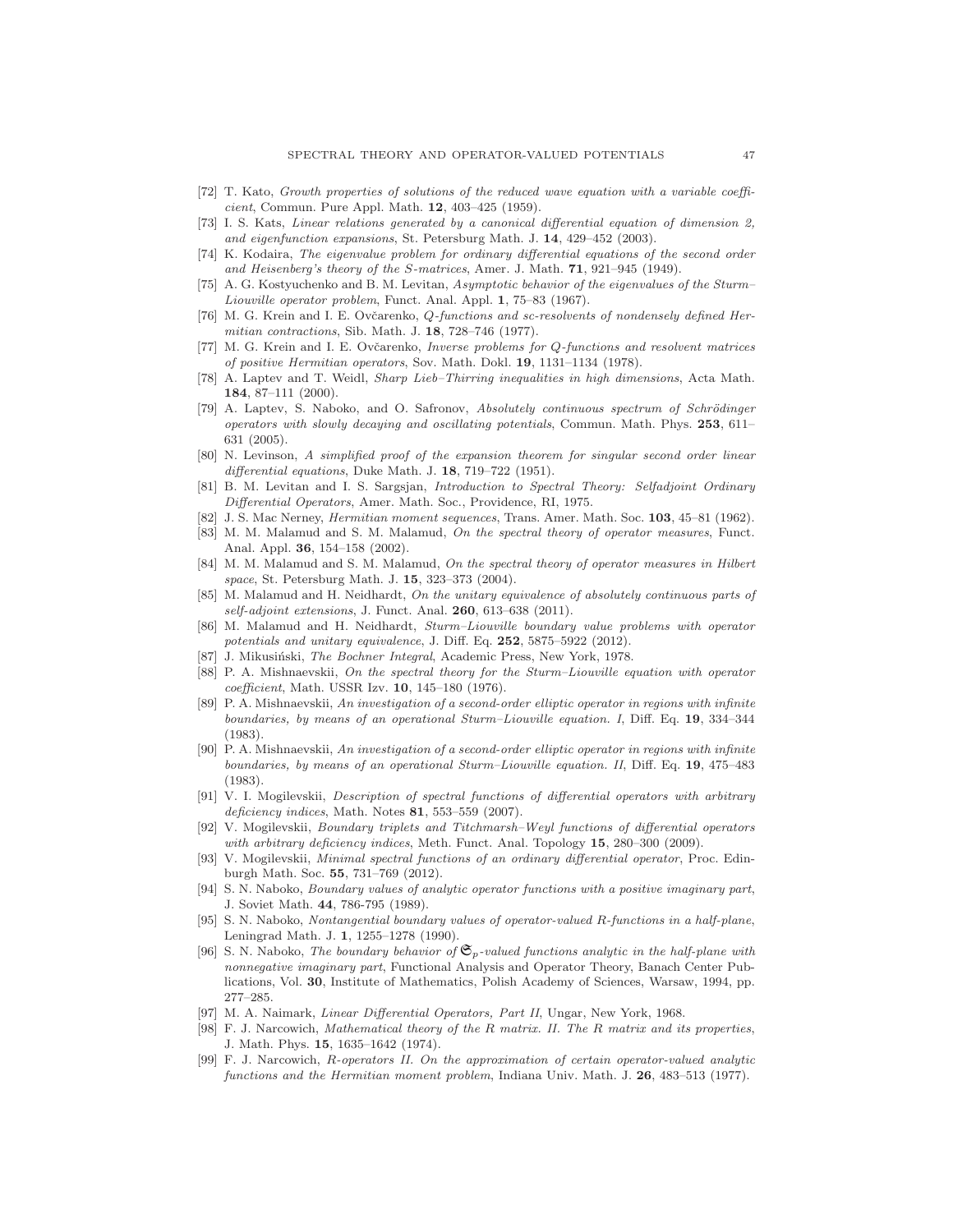- <span id="page-47-21"></span><span id="page-47-14"></span>[100] F. J. Narcowich and G. D. Allen, Convergence of the diagonal operator-valued Padé approximants to the Dyson expansion, Commun. Math. Phys. 45, 153–157 (1975).
- <span id="page-47-10"></span>[101] D. B. Pearson, Quantum Scattering and Spectral Theory, Academic Press, London, 1988.
- <span id="page-47-20"></span>[102] B. J. Pettis On integration in vector spaces, Trans. Am. Math. Soc. 44, 277–304, (1938).
- [103] A. I. Plesner and V. A. Rohlin, Spectral theory of linear operators, Uspehi Matem. Nauk (N. S.) 1(11), No. 1, 71–191 (1946). (Russian.) Engl. transl. in Amer. Math. Soc. Transl. (2), 62, 29–175 (1967).
- <span id="page-47-1"></span>[104] F. S. Rofe-Beketov, Expansions in eigenfunctions of infinite systems of differential equations in the non-self-adjoint and self-adjoint cases, Mat. Sb. 51, 293–342 (1960). (Russian.)
- <span id="page-47-11"></span>[105] F. S. Rofe-Beketov, Selfadjoint extensions of differential operators in a space of vector functions, Sov. Math. Dokl. **10**, 188-192 (1969).
- <span id="page-47-12"></span>[106] F. S. Rofe-Beketov, Selfadjoint extensions of differential operators in a space of vectorvalued functions, Teor. Funkcii Funkcional. Anal. i Priložen. Vyp. 8, 3–24 (1969). (Russian.)
- <span id="page-47-13"></span>[107] F. S. Rofe-Beketov and A. M. Kholkin, A fundamental system of solutions of for an operator differential equation with a boundary condition at infinity, Math. Notes 36, 846–853 (1985).
- <span id="page-47-0"></span>[108] F. S. Rofe-Beketov and A. M. Kholkin, Spectral Analysis of Differential Operators. Interplay Between Spectral and Oscillatory Properties, Monograph Series in Mathematics, Vol. 7, World Scientific, Singapore, 2005.
- <span id="page-47-25"></span>[109] M. Rosenberg, The square-integrability of matrix-valued functions with respect to a nonnegative Hermitian measure, Duke Math. J. 31, 291–298 (1964).
- <span id="page-47-5"></span>[110] O. Safronov, Absolutely continuous spectrum of one random elliptic operator, J. Funct. Anal. 255, 755–767 (2008).
- <span id="page-47-6"></span>[111] O. Safronov and G. Stolz, Absolutely continuous spectrum of Schrödinger operators with potentials slowly decaying inside a cone, J. Math. Anal. Appl. 326, 192–208 (2007).
- <span id="page-47-2"></span>[112] Y. Saitō, Eigenfunction expansions associated with second-order differential equations for Hilbert space-valued functions, Publ. RIMS, Kyoto Univ. 7, 1-55 (1971/72).
- <span id="page-47-7"></span>[113] Y. Saitō, The principle of limiting absorption for second-order differential equations with operator-valued coefficients, Publ. RIMS, Kyoto Univ. 7, 581–619 (1971/72).
- <span id="page-47-18"></span>[114] Y. Saitō, Spectral and scattering theory for second-order differential operators with operatorvalued coefficients, Osaka J. Math. 9, 463-498 (1972).
- <span id="page-47-19"></span>[115] Y. Saitō, On the asymptotic behavior of solutions of the Schrödinger equation  $(-\Delta + Q(y) (k^2)V = F$ , Osaka J. Math. 14, 11-35 (1977).
- <span id="page-47-8"></span>[116] Y. Saitō, Spectral Representations for Schrödinger Operators with Long-Range Potentials, Lecture Notes in Mathematics, Vol. 727, Springer, Berlin, 1979.
- <span id="page-47-22"></span><span id="page-47-15"></span>[117] Yu. L. Shmul'yan, On operator R-functions, Siberian Math. J. 12, 315–322 (1971).
- <span id="page-47-3"></span>[118] E.C. Titchmarsh, Eigenfunction Expansions, Part I, 2nd ed., Clarendon Press, Oxford, 1962.
- [119] I. Trooshin, Asymptotics for the spectral and Weyl functions of the operator-valued Sturm– Liouville problem, in Inverse Problems and Related Topics, G. Nakamura, S. Saitoh, J. K. Seo, and M. Yamamoto (eds.), Chapman & Hall/CRC, Boca Raton, FL, 2000, pp. 189–208.
- <span id="page-47-23"></span>[120] E. R. Tsekanovskii, Accretive extensions and problems on the Stieltjes operator-valued functions realizations, in Operator Theory and Complex Analysis, T. Ando and I. Gohberg (eds.), Operator Theory: Advances and Applications, Vol. 59, Birkhäuser, Basel, 1992, pp. 328–347.
- <span id="page-47-4"></span>[121] L. I. Vainerman and M. L. Gorbachuk, On self-adjoint semibounded abstract differential operators, Ukrain. Math. J. 22, 694–696 (1970).
- <span id="page-47-24"></span>[122] J. von Neumann, Functional Operators. Vol. II: The Geometry of Orthogonal Spaces, Ann. Math. Stud., Vol. 22, 2nd printing, Princeton University Press, Princeton, 1951.
- <span id="page-47-16"></span>[123] J. Weidmann, Linear Operators in Hilbert Spaces, Graduate Texts in Mathematics, Vol. 68, Springer, New York, 1980.
- <span id="page-47-17"></span>[124] J. Weidmann, Spectral Theory of Ordinary Differential Operators, Lecture Notes in Math. 1258, Springer, Berlin, 1987.
- <span id="page-47-9"></span>[125] K. Yosida, Functional Analysis, 6th ed., Springer, Berlin, 1980.

Department of Mathematics, University of Missouri, Columbia, MO 65211, USA E-mail address: [gesztesyf@missouri.edu](mailto:gesztesyf@missouri.edu)

 $URL: \text{http://www.math.missouri.edu/personnel/faculty/gesztesyf.html}$  $URL: \text{http://www.math.missouri.edu/personnel/faculty/gesztesyf.html}$  $URL: \text{http://www.math.missouri.edu/personnel/faculty/gesztesyf.html}$